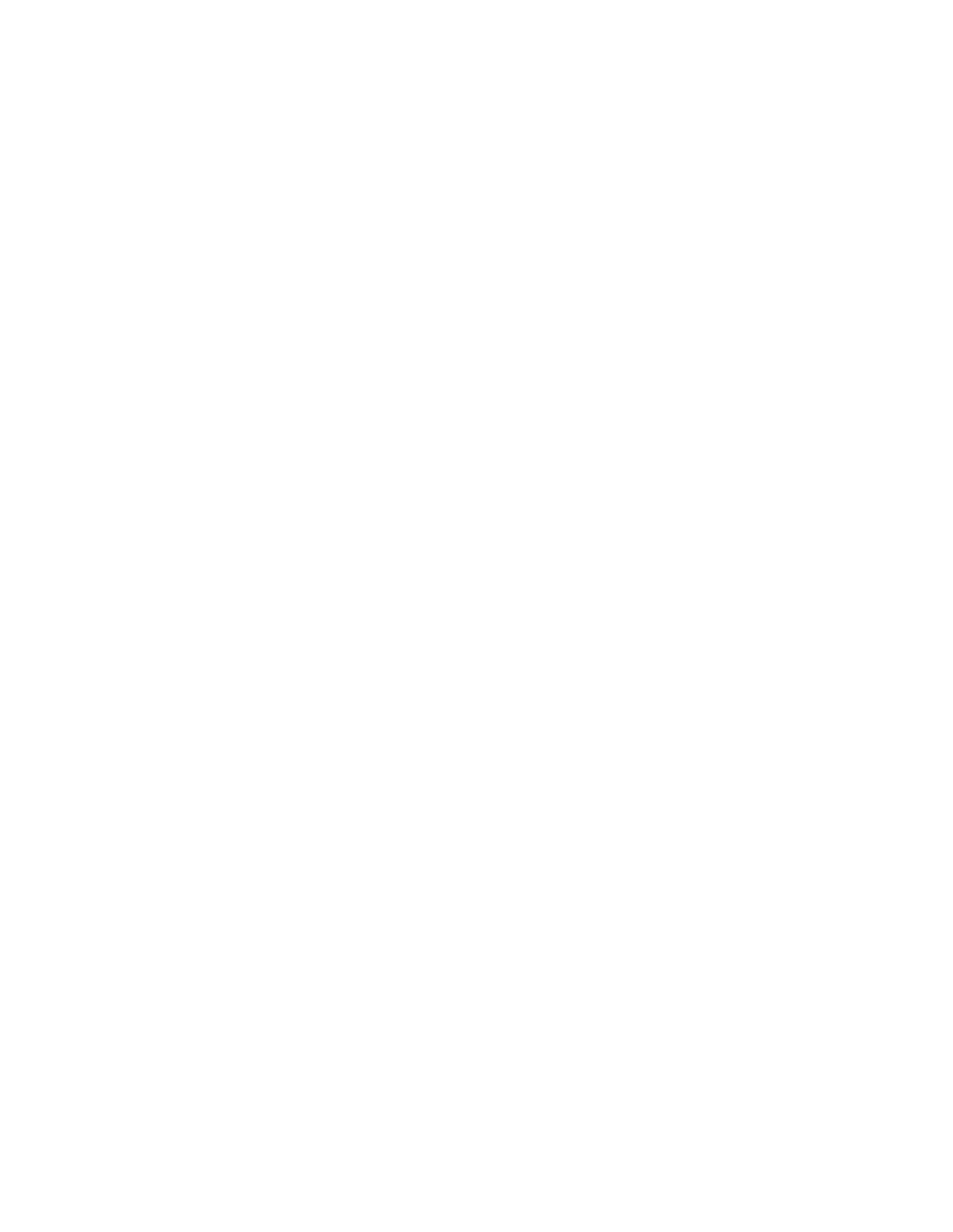### ABSTRACT

This doctor of ministry thesis presents the results of a project intended to train leaders in principles of character-based leadership. I applied five principles drawn from Proverbs to the current situation of the Ulysses Church of Christ. The principles included community development, integrity, listening, ministering to the marginalized, and shepherding. I intentionally focused this character-based leadership training more on theological principles found in Proverbs than on skill development or leadership theories from the social sciences. I paid some attention to skill development and incorporated some principles from the social sciences, particularly psychology, but I placed greater emphasis on learning what God desires for spiritual leadership based on Proverbs.

I used five training sessions to teach principles of leadership and two sessions for evaluation. The five teaching sessions consisted of classroom instruction in the principles from Proverbs mentioned above. I gave assignments each week to be completed before the next meeting. Three assignments involved going to visit members of the congregation who were not part of the participant group (assignments for sessions on community building, listening, and shepherding); two activities engaged members of the participant group in conversing about their experiences and perspectives (assignments for sessions on integrity and ministering to the marginalized). The participant group consisted of nine men and seven women, all but one serving as leaders in the church.

Several important themes emerged, including the need for more active engagement of leaders with members, the need for more visitation and listening, and the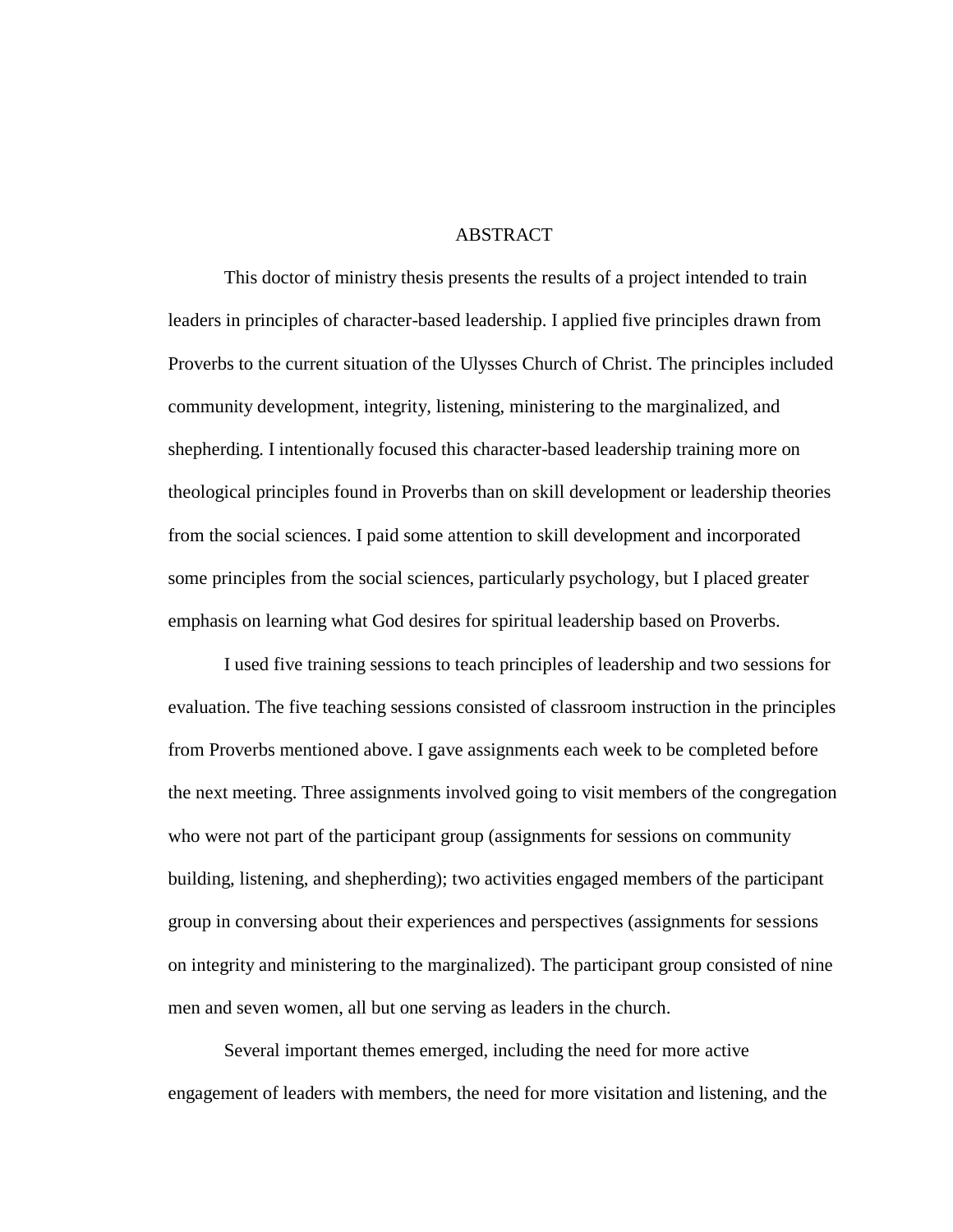need to prepare for and/or prevent discord in the body. The project elicited positive attitudes from the participants and prepared them for active ministry functions. The community building and reconciliation that occurred during the course of the project makes evident the significance of the intervention.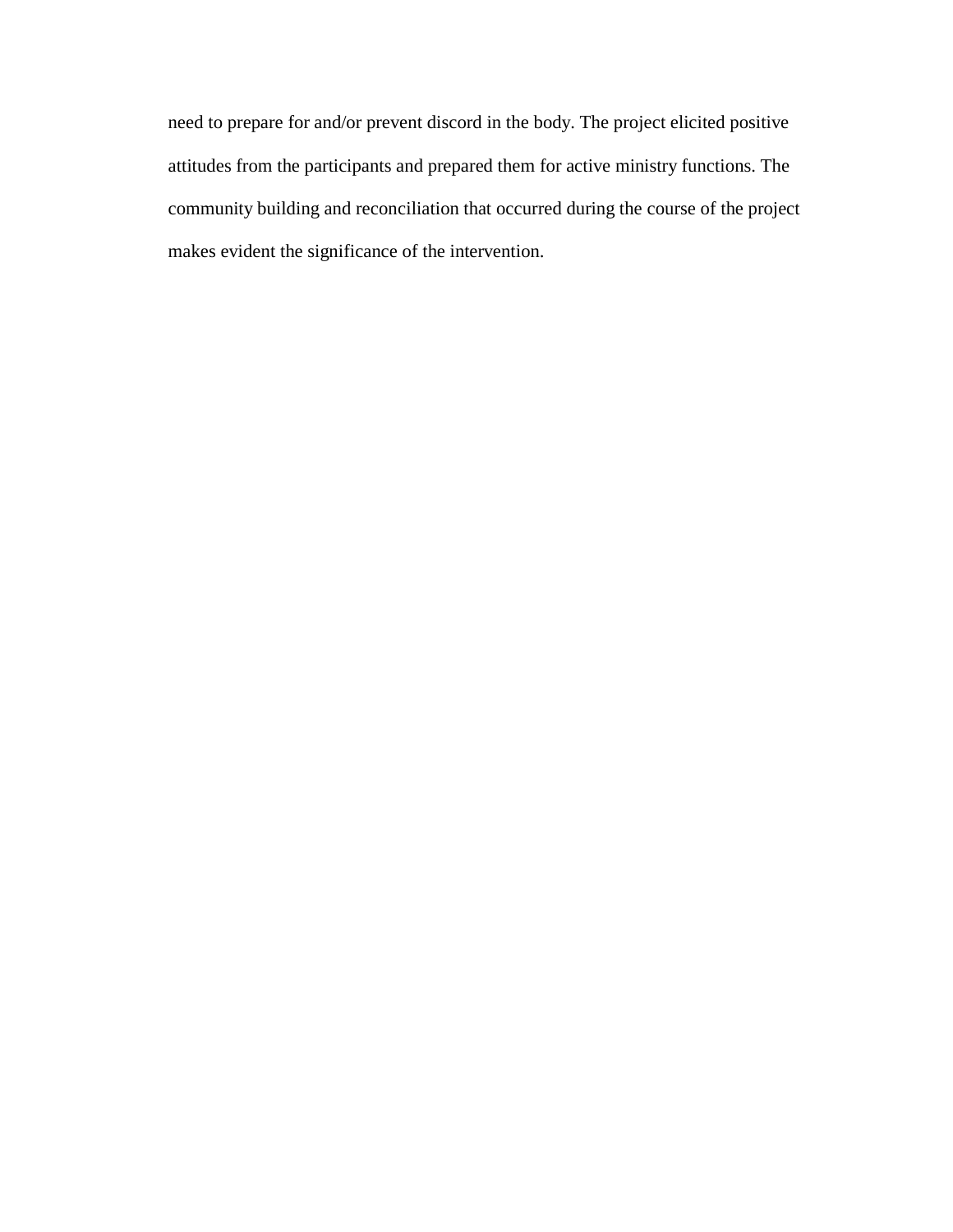# Facilitating a Pastoral Leadership Model for the Ulysses

Church of Christ

A Thesis

Presented to

The Faculty of the Graduate School

Abilene Christian University

In Partial Fulfillment

Of the Requirements for the Degree

Doctor of Ministry

By

Warren Baldwin

June 8, 2015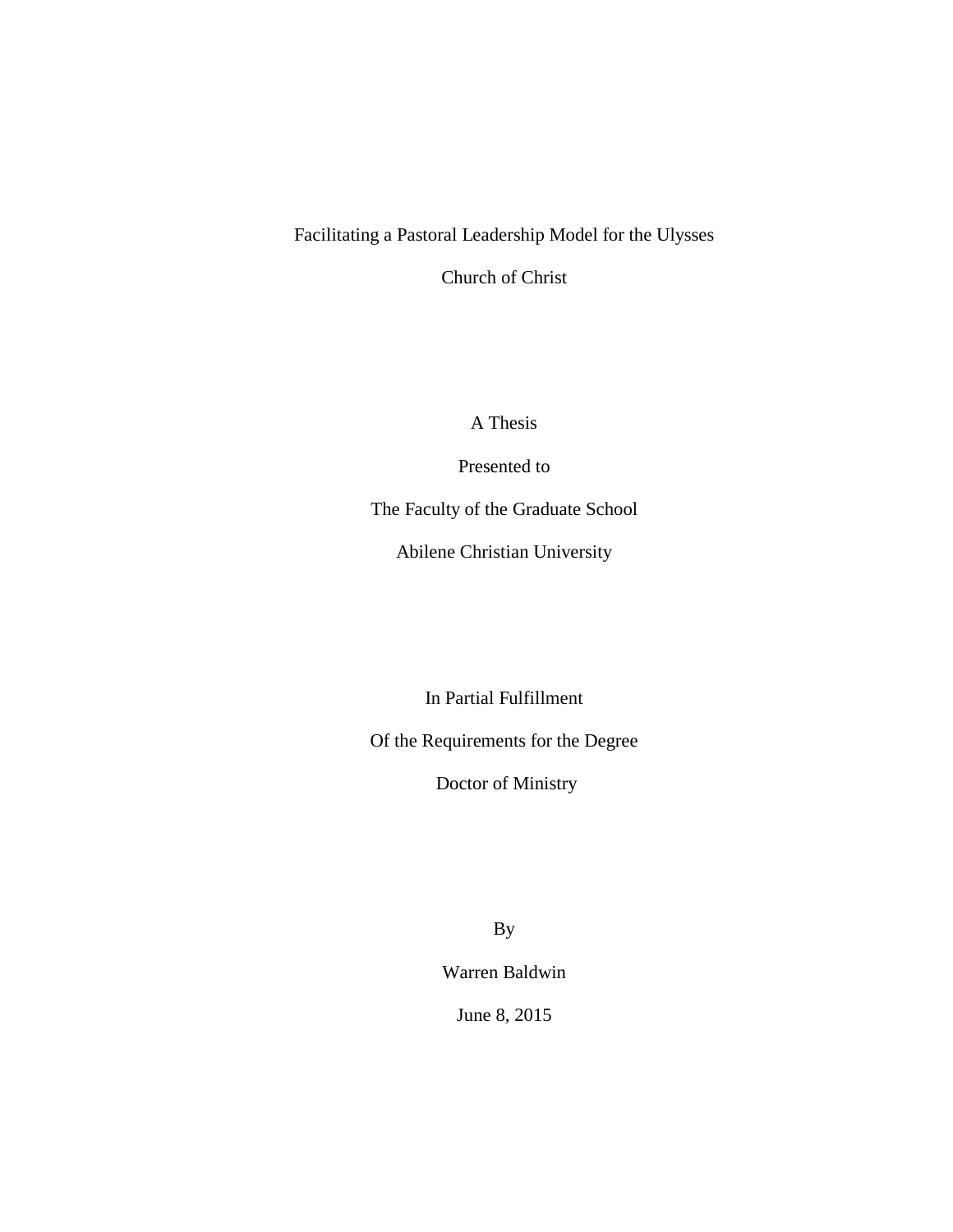This thesis, directed and approved by the candidate's committee, has been accepted by the Graduate Council of Abilene Christian University in partial fulfillment of the requirements for the degree

Doctor of Ministry

Dean of the Graduate School

Date

Thesis Committee

Dr. Jonathan Camp, Chair

Dr. Melinda Thompson

Dr. Carson Reed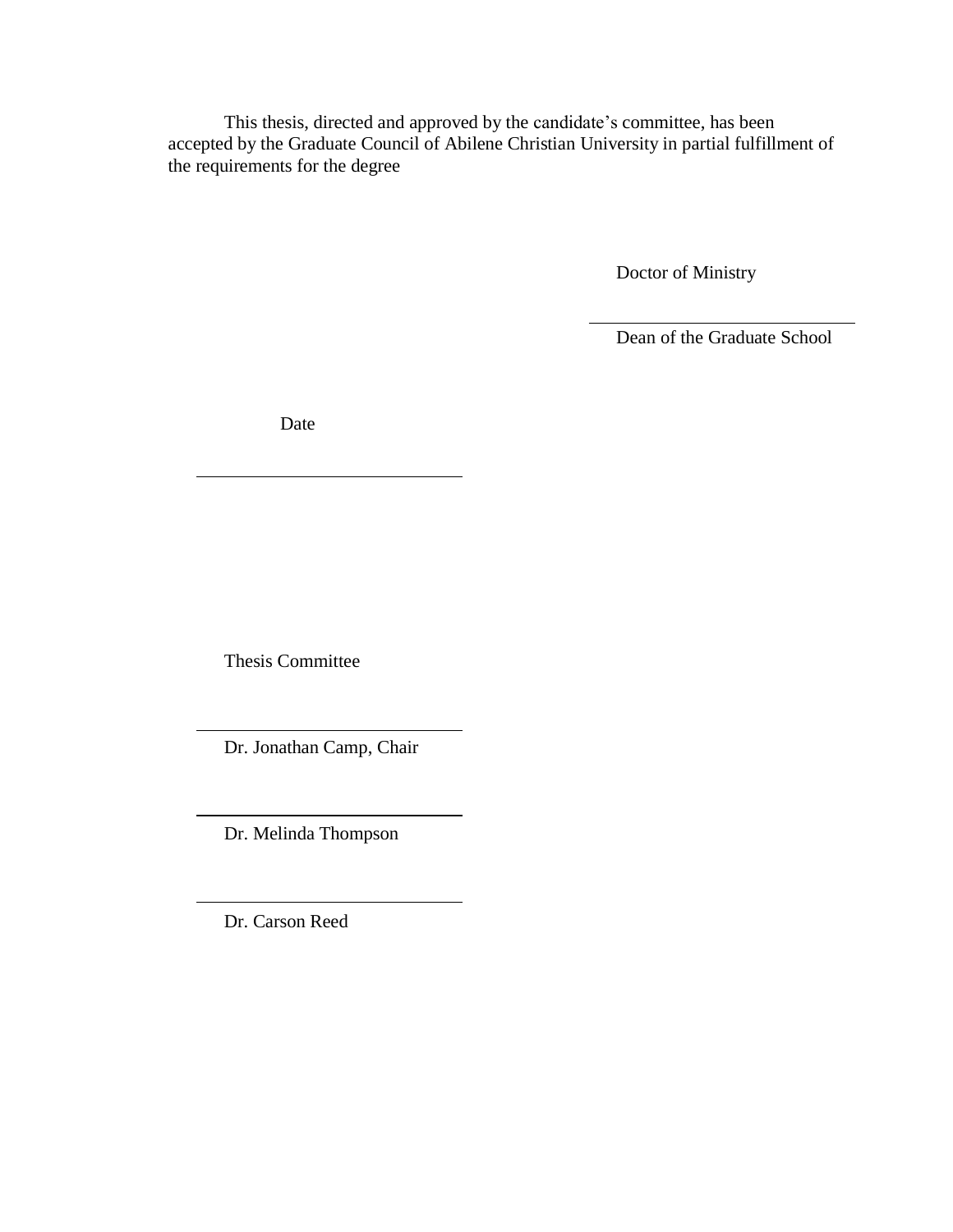# ACKNOWLEDGEMENTS

Thank you to my wife, Cheryl Baldwin, for years of support and companionship in graduate work, ministry, and life.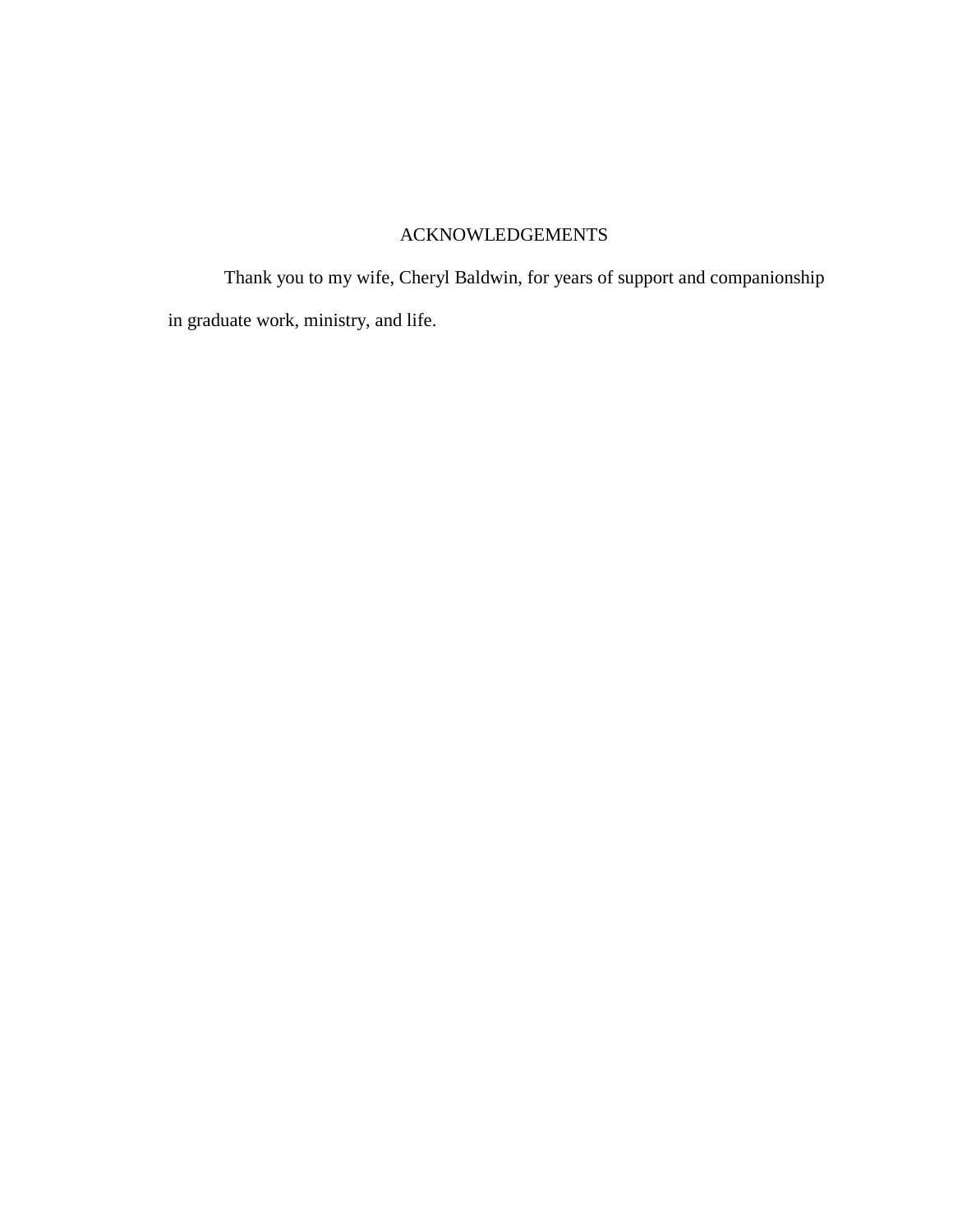# TABLE OF CONTENTS

| $\mathbf{I}$ . |                                                                         |
|----------------|-------------------------------------------------------------------------|
|                |                                                                         |
|                |                                                                         |
|                |                                                                         |
|                |                                                                         |
|                |                                                                         |
|                |                                                                         |
|                |                                                                         |
|                |                                                                         |
|                |                                                                         |
|                |                                                                         |
|                |                                                                         |
| II.            |                                                                         |
|                | Five Important Principles for Character-Based Leadership in Proverbs 20 |
|                |                                                                         |
|                | .25                                                                     |
|                |                                                                         |
|                |                                                                         |
|                |                                                                         |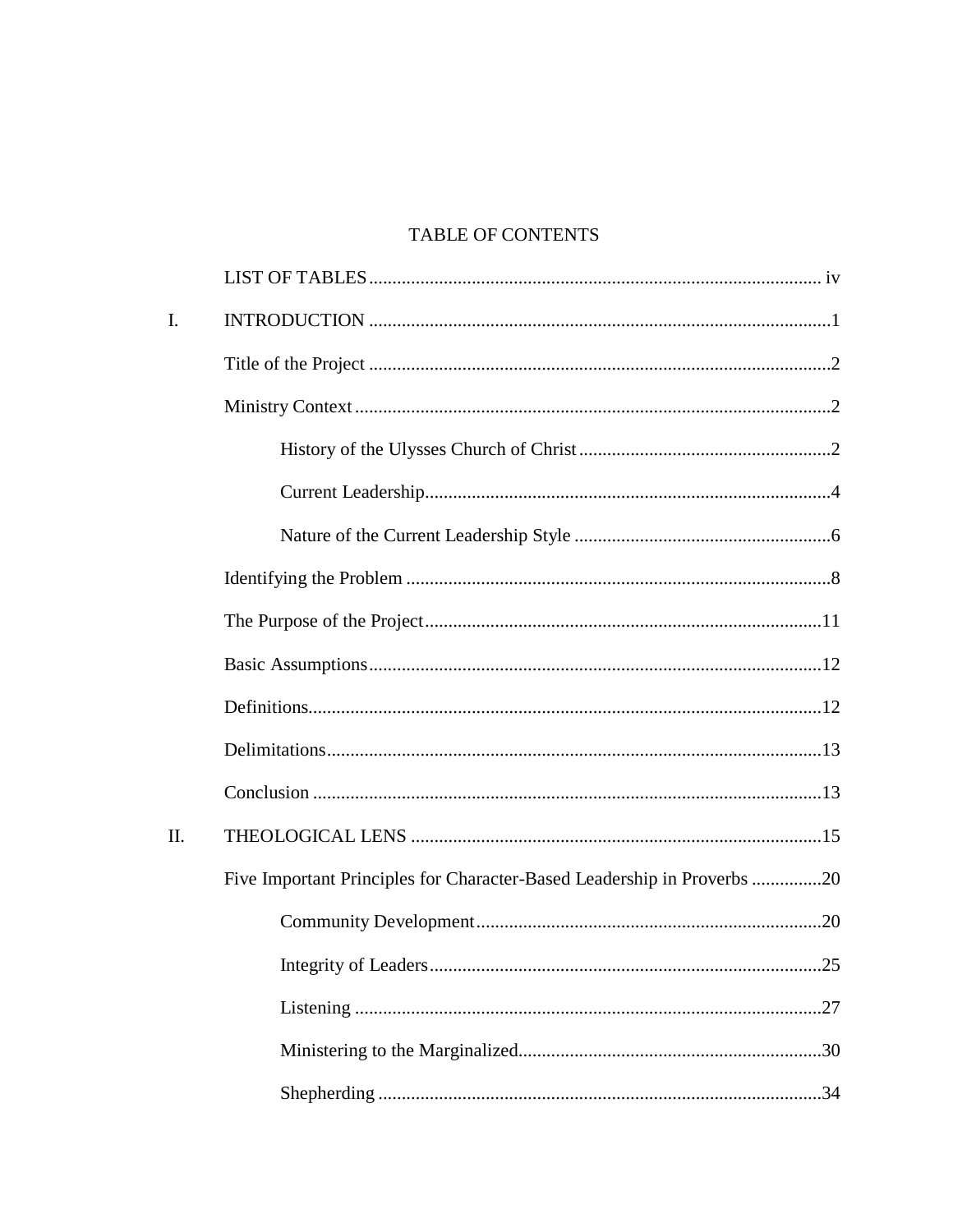| III. |  |
|------|--|
|      |  |
|      |  |
|      |  |
|      |  |
|      |  |
| IV.  |  |
|      |  |
|      |  |
|      |  |
|      |  |
|      |  |
|      |  |
|      |  |
|      |  |
|      |  |
|      |  |
|      |  |
|      |  |
|      |  |
|      |  |
|      |  |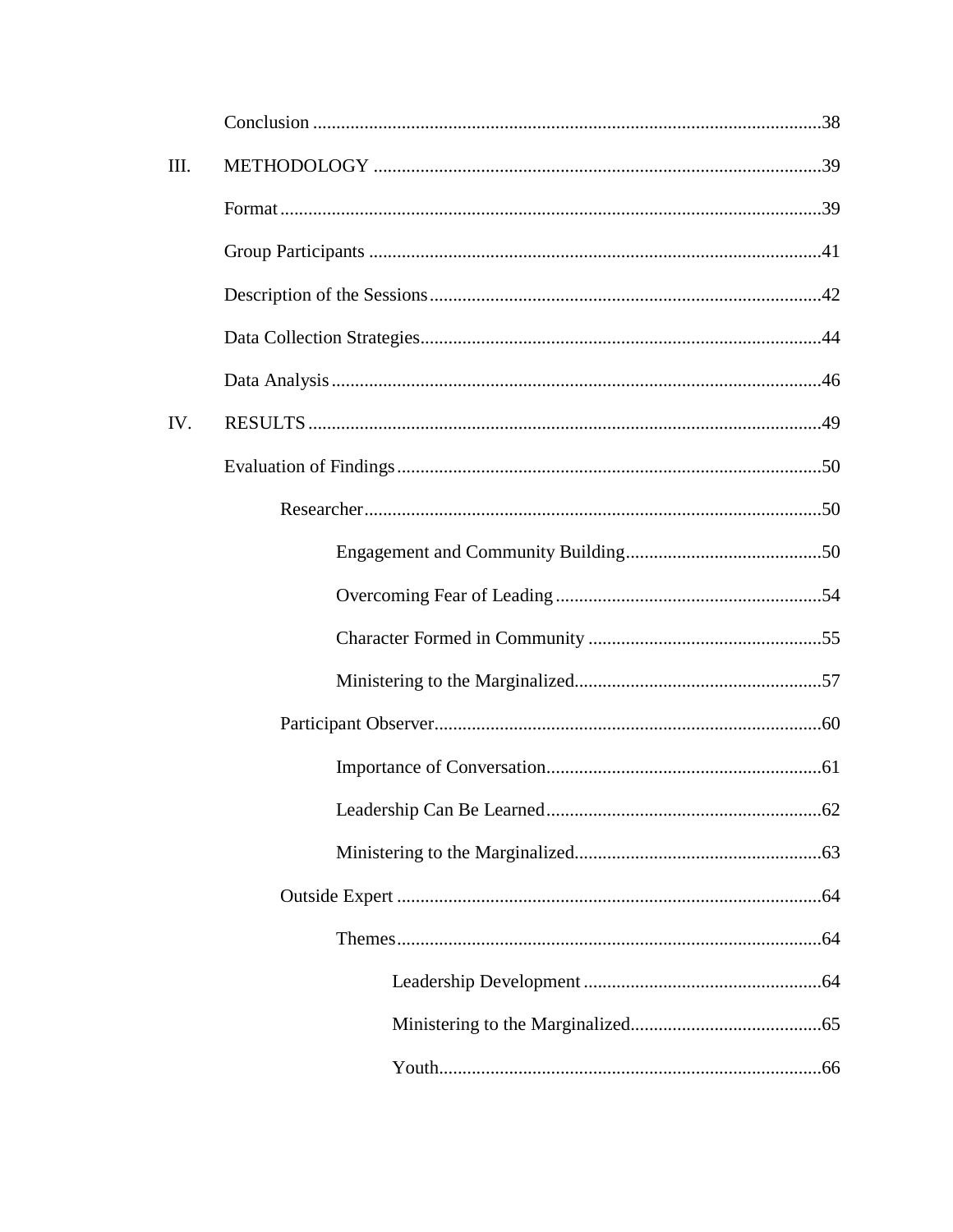| V. |                                                                            |     |
|----|----------------------------------------------------------------------------|-----|
|    |                                                                            |     |
|    |                                                                            |     |
|    |                                                                            |     |
|    |                                                                            |     |
|    |                                                                            |     |
|    |                                                                            |     |
|    |                                                                            |     |
|    | APPENDIX B: Questions for Participants to Ask in "Visits with Members" and |     |
|    |                                                                            |     |
|    |                                                                            |     |
|    |                                                                            |     |
|    |                                                                            |     |
|    |                                                                            |     |
|    |                                                                            | .91 |
|    |                                                                            |     |
|    |                                                                            |     |
|    | APPENDIX J: Resources Quoted in the Five Intervention Classes 123          |     |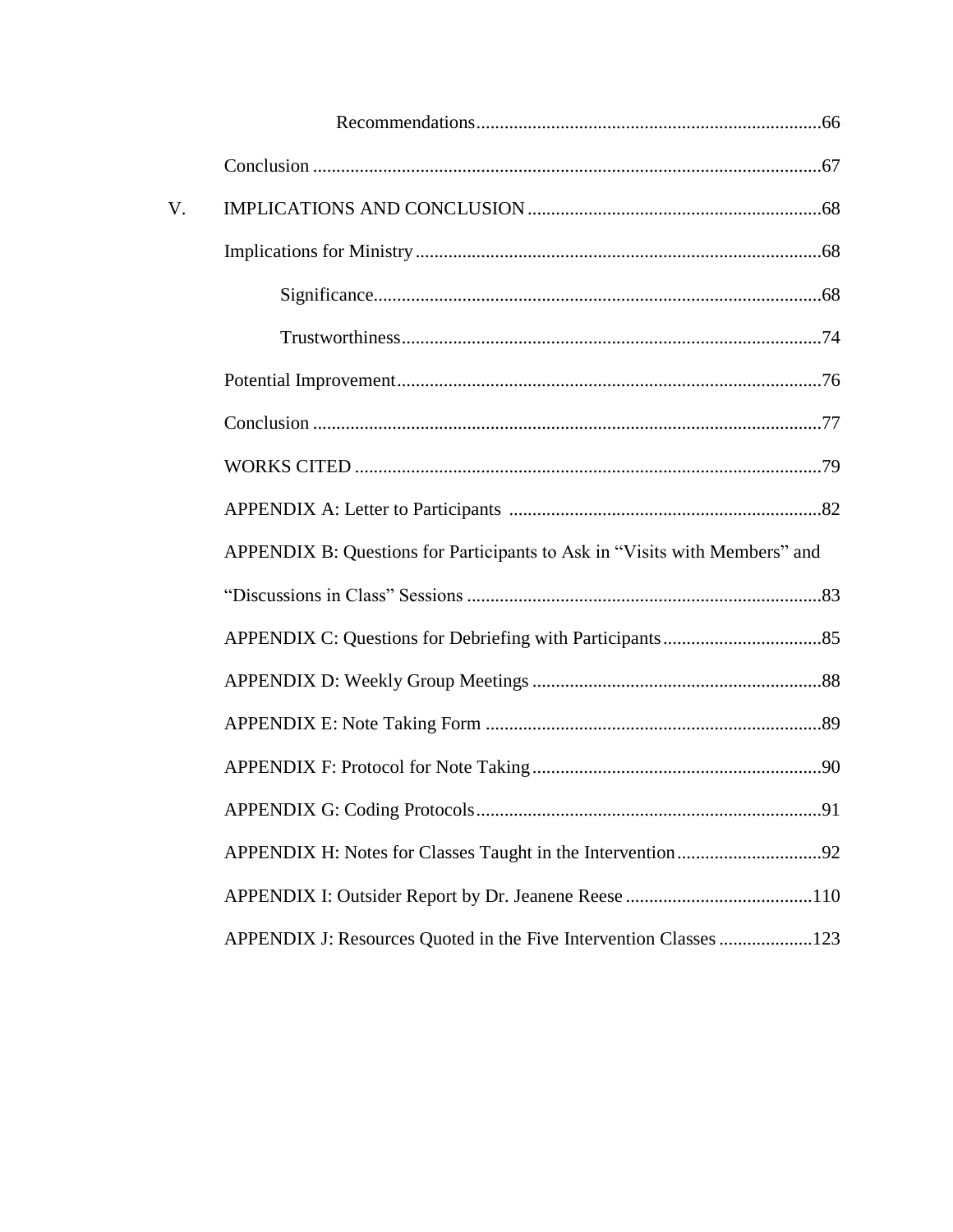# LIST OF TABLES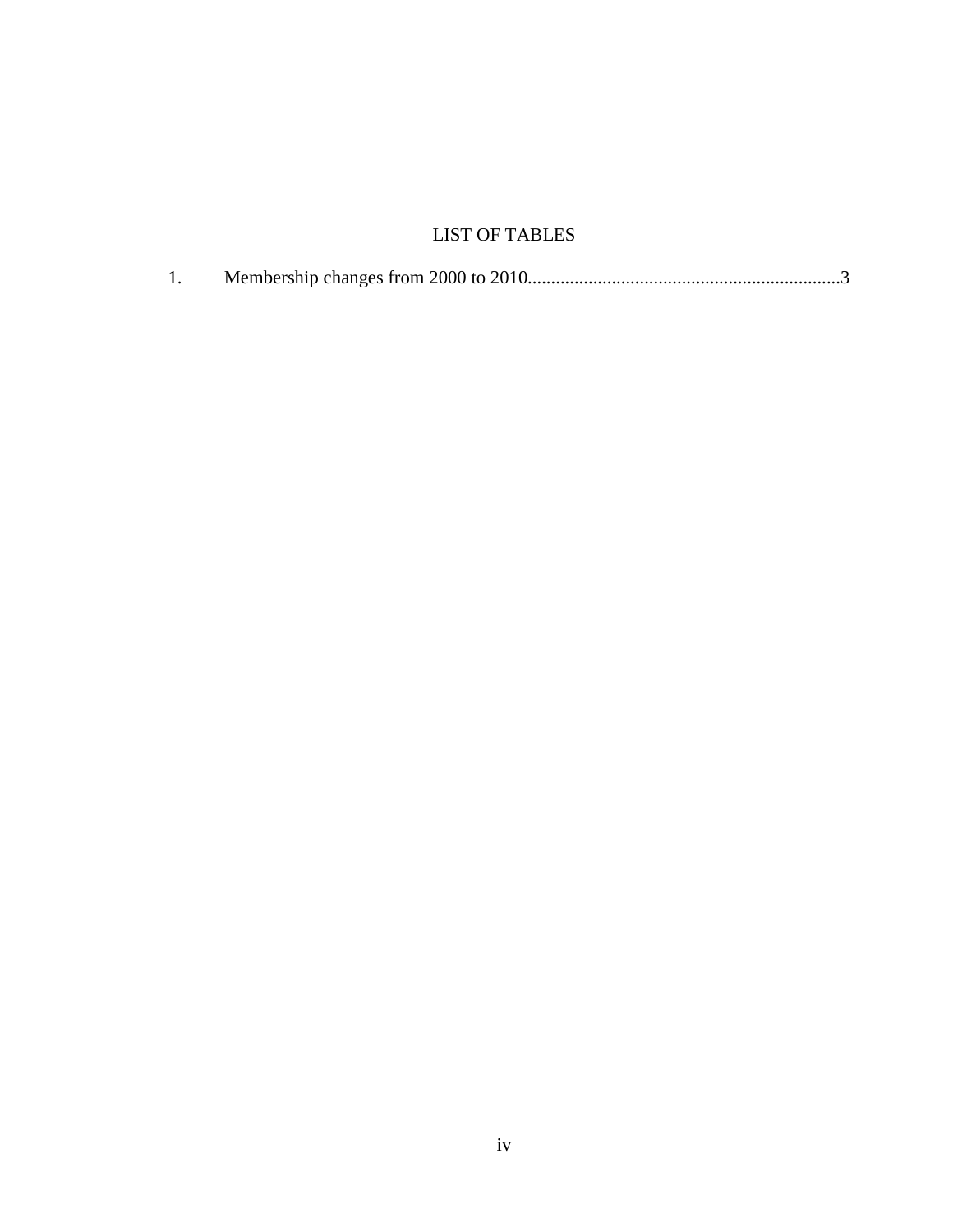# CHAPTER I

#### INTRODUCTION

This thesis addresses a project conducted in Ulysses, Kansas, to provide training based on the theological principles of Proverbs for current and future leaders of the Ulysses Church of Christ. The training process was intended to help participants better understand biblical principles of leadership from Proverbs and how to apply them in the congregational context. Chapter 1 provides a historical perspective of Ulysses, with particular regard to the need for more trained leaders. The theological lens that guided the project, examined in chapter 2, analyzes five character-based leadership principles from the book of Proverbs. In chapter 3 I lay out the methodology for the project, provide the format and timetable for the intervention, and discuss the participants, sessions, and evaluation methods. Chapter 4 demonstrates the results of the project. Participants learned theological principles of leadership and applied them within the church during the course of the project. In the process, they functioned as shepherds in the body—visiting members, listening to their stories, and working for community building. Chapter 5 shows the significance of the project. Not only did reconciliation occur among participants and members of the church as a direct result of this project, but participants also extended themselves to members and visitors on the margins of the church life and fellowship.

1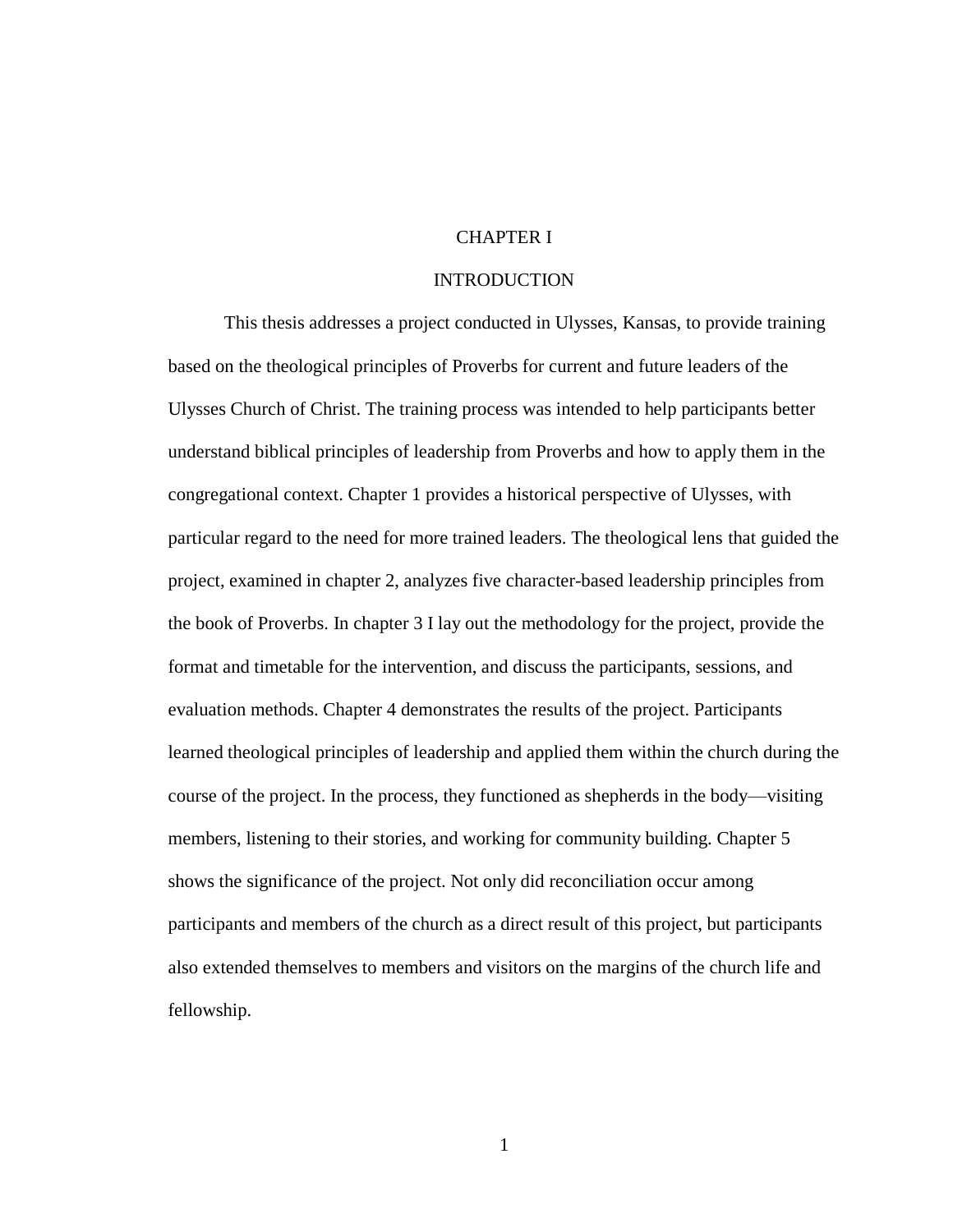#### Title of the Project

The title of this project is "Facilitating a Pastoral Leadership Model for the Ulysses Church of Christ." Both membership and leadership have declined at Ulysses. Two main factors have contributed to this decline: job transfers and tension. We need leaders in all areas of the congregation's life, from classroom teachers, youth workers, and mentors to deacons and elders. I designed this project to provide training opportunities for men and women within the congregation who are interested in providing such leadership for Ulysses. The book of Proverbs primarily focuses on developing wisdom; however, in designing the training curriculum I also drew upon the book for leadership principles profitable for use in the church today.

#### Ministry Context

#### History of the Ulysses Church of Christ

I preach for a congregation that is part of the religious heritage known as the Churches of Christ. The congregation first met in Ulysses in the late 1800s, with the first recorded baptism occurring in 1887. Drought drove many families away, and no one knows if the church continued to meet in the early years of the twentieth century. Records show that the church was meeting again by the late 1920s. Members met in homes, then in a school building, and later in a court house. The depression thinned out the group in the 1930s, leaving only three women and four small children.

In the 1940s the oil and gas industry and irrigation for farming attracted new families to the county, some of whom began associating with the congregation in Ulysses. The congregation purchased its first building to be used for worship. In 1952 the church moved to another building, then in 1967 constructed the facility we now occupy.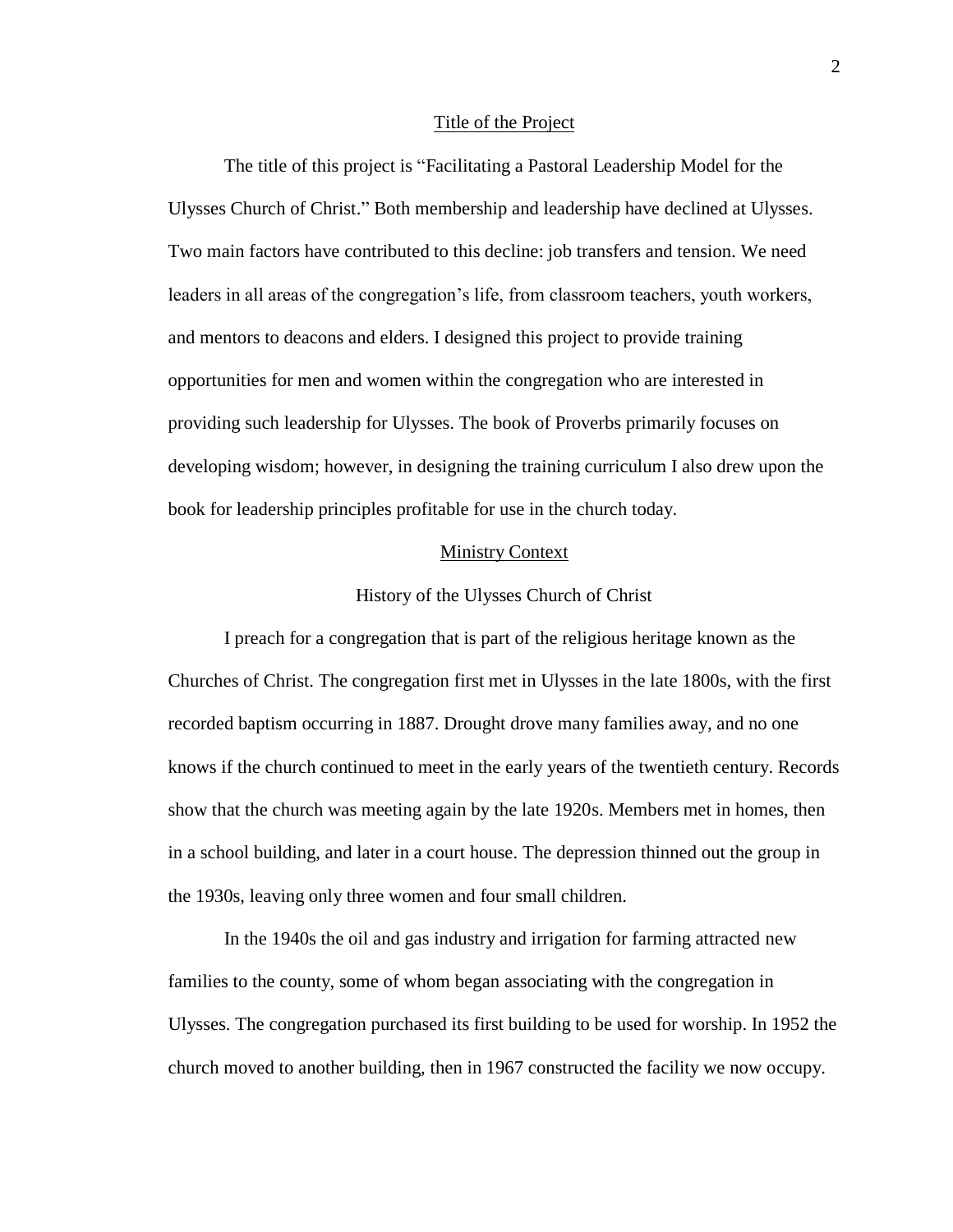A daily five-minute radio program begun in 1965 has continued uninterrupted to the present time.

The church bears many marks of the conservative branch of the restoration heritage from which we have descended. Our organization and government (elders, deacons, ministers), style of worship, forms and rituals, and identity all reflect its Church of Christ roots.

Ulysses's membership declined during the decade from 2000 to 2010, reflected in table 1, has impacted both our current leadership and the pool of potential from which we will need to develop future leaders. In 2010 the Ulysses church averaged approximately sixty fewer people in attendance on Sunday morning than a decade earlier in 2000. About eighty-five people currently attend each Sunday morning.

| <b>Reason for Loss</b> | Number Lost | <b>Reason for Gain</b> | Number Gained |
|------------------------|-------------|------------------------|---------------|
|                        |             |                        |               |
| Moved Away             | 67          | Moved In               | 51            |
| Dropped Out            | 23          | Baptized*              | 20            |
| Died                   | 11          | Baptism accepted       | 8             |
| Graduated (HS)         | 60          | <b>B</b> orn           | 16            |
|                        |             |                        |               |
| <b>Total Lost</b>      | 161         | <b>Total Gained</b>    | 95            |
|                        |             |                        |               |

Table 1. Membership changes from 2000 to 2010

\*This number does not include children of members.

Of the 161 people no longer attending the Ulysses Church of Christ, only twentythree departed due to unhappiness with the church, its leadership, or other members. Almost eighty percent of the decline has resulted simply from people moving away from Ulysses. Counting high school graduates, 127 people moved away during the decade of the 2000s. Only two high school graduates from that time period have returned to the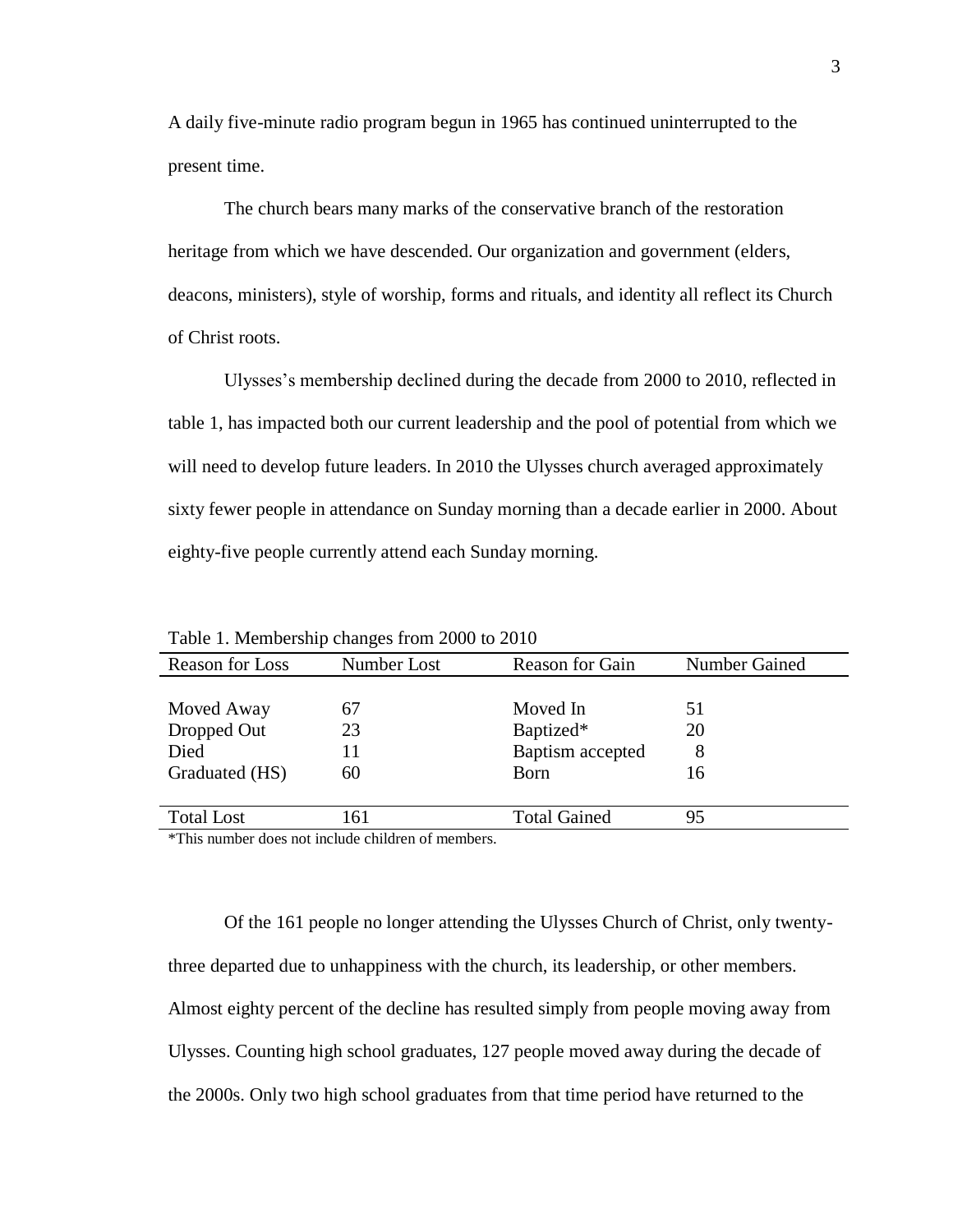church.<sup>1</sup> Those who have moved away include elders, deacons, Sunday school teachers, and committee members. We currently have no process in place to train members to move into vacated leadership positions.

# Current Leadership

The leadership structure at Ulysses includes both formal and informal leaders.<sup>2</sup> Six different groups or personalities function in the formal role: elders, minister, deacons, teachers, activity leaders, and committee leaders. The elders function primarily as managers. They meet weekly to discuss issues and make decisions related to the congregation. The five elders engage in personal interaction with members outside the corporate meeting times and pursue visionary leadership, including developing ideas for numerical and spiritual growth, worship practices, and relational activities.

The other formal leaders function under the oversight of the elders. As the congregation's pulpit minister, I perform the regular duties of a local minister within the tradition of the Churches of Christ. I assist the elders in the management of the congregation. Due to conflict issues that I explain below, I have provided only limited visionary leadership in the past few years.

Each deacon takes responsibility for a specific assignment related to the care and maintenance of the building. A few deacons also provide leadership in ministry and

 $<sup>1</sup>$  The congregation maintains a membership directory and weekly attendance records from which</sup> the attendance and membership changes mentioned above are derived.

<sup>2</sup> My use of the terms *formal* and *informal leaders* comes from Nancy T. Ammerman, Jackson W. Carroll, Carl S. Dudley, and William McKinney, eds., *Studying Congregations: A New Handbook* (Nashville: Abingdon, 1998), 29. The authors refer to formal leaders as the clergy and informal leaders as those coming from the membership. I use their terms but draw a slightly different distinction to fit the polity of the Churches of Christ. In my usage, formal leaders include the elders, ministers, and others whom the elders designate for specific functions, such as deacons, class teachers, and activity leaders. Informal leaders might not hold a recognized position of leadership but may still exert influence within the congregation.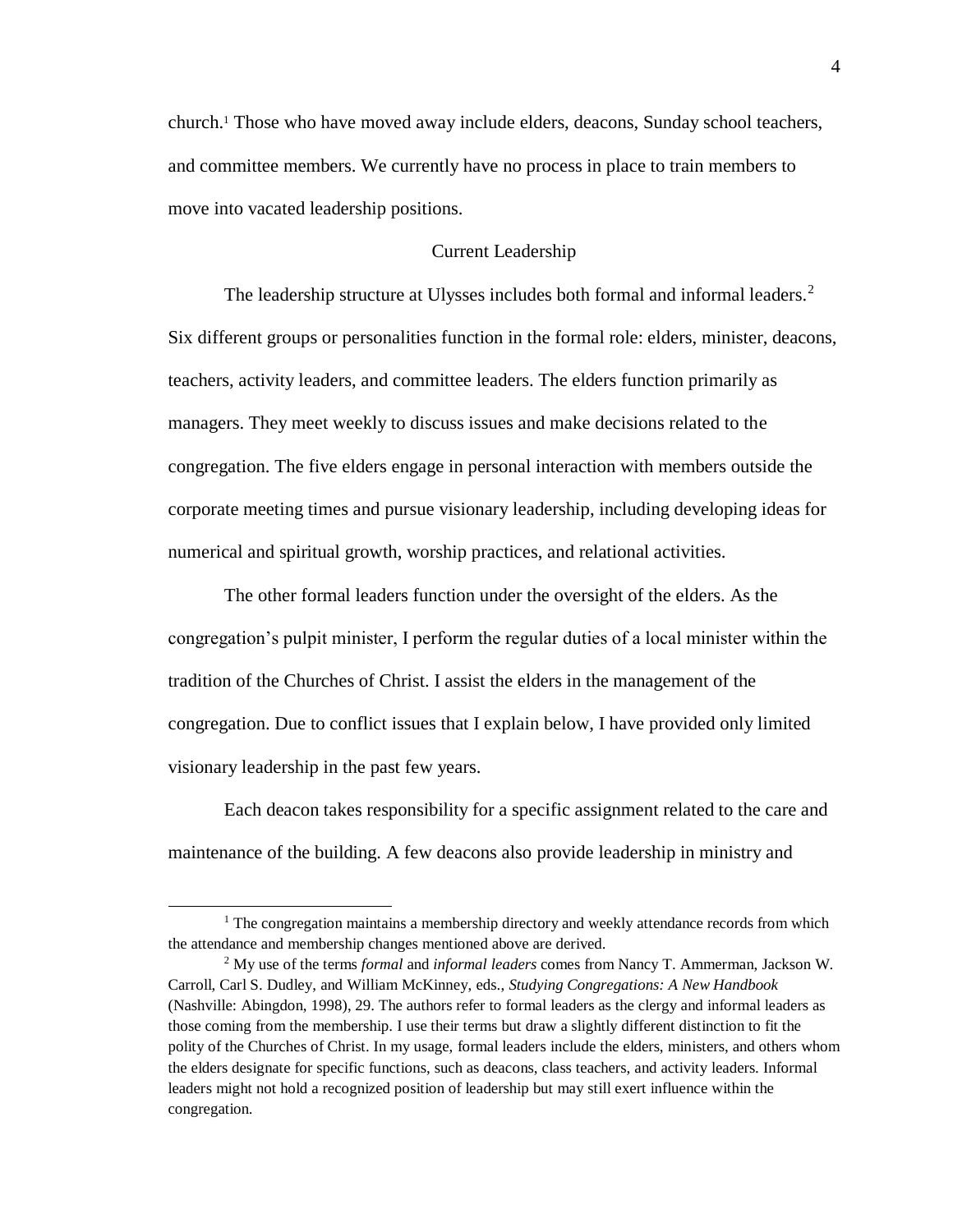worship activities, including organizing Leadership Training for Christ,<sup>3</sup> serving on the education committee, organizing young people for participatory roles in the Wednesday night devotional, and helping with youth activities. Teachers and committee leaders have specific functions as well. Committee leaders head the youth, education, and scholarship (raising scholarship money for students to attend Christian colleges) committees.

In addition to these formal leaders, several informal leaders exercise influence in the congregation because of their years of membership, their former leadership roles, and the trust they have developed among some members. While these men and women currently have no positional or formal leadership roles, their informal leadership makes a difference in congregational dynamics. Unfortunately, a few of these informal leaders fit Israel Galindo's description of a stage 3 personality.

Stage 3 individuals "catch" their values and convictions from their peer groups. They rarely think independently, question their views, or tolerate others who challenge their perspectives. Stage 3 personalities do not think well in the abstract and therefore do not grapple with the deeper nuances of such concepts as salvation, redemption, sin, justification, and love. They tend to view issues as black or white, making it difficult for them to balance apparently opposing concepts, such as loving someone with whom they disagree on a theological point. Because their identities are formed by and continue to be nourished by their peer groups, they maintain an "us" versus "them" mentality.<sup>4</sup> This mentality has the potential to affect or even to stir up conflict in the church.

<sup>&</sup>lt;sup>3</sup> Leadership Training for Christ (LTC) trains youth in the third through twelfth grades to be leaders in the church. It is conducted every year on Easter weekend, but preparations begin in October and November. Events include preaching, song leading, speeches, signing for the deaf, various types of art, drama, and choruses. It requires a tremendous investment of time and energy for the youth and the leaders.

<sup>4</sup> Israel Galindo, *The Hidden Lives of Congregations: Discerning Church Dynamics* (Herndon, VA: The Alban Institute, 2004), 101-2.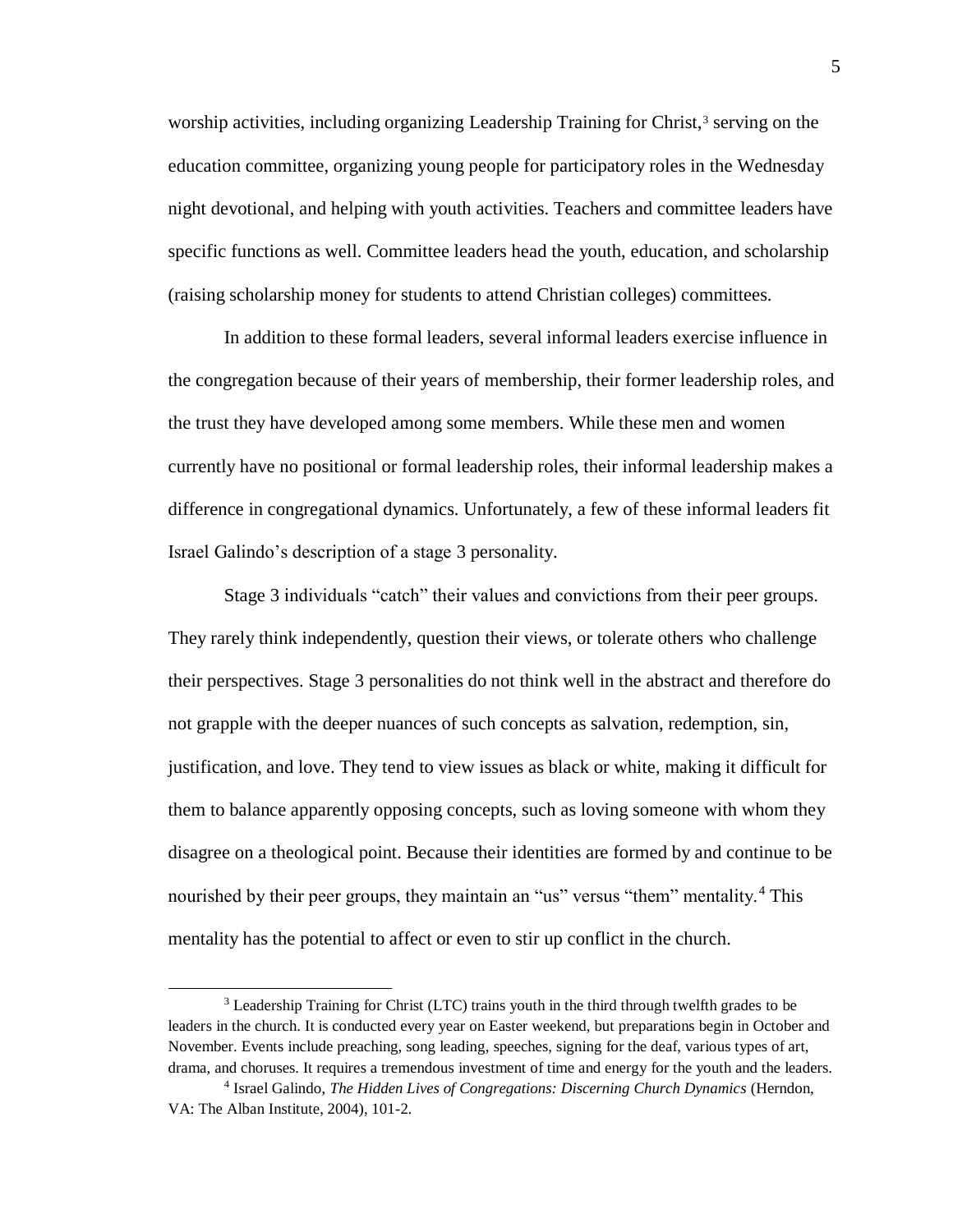#### Nature of the Current Leadership Style

Because much of our current leadership function focuses on management and task orientation, our events, activities, and routines tend to run well, with volunteers performing essential tasks (although declining numbers have resulted in fewer volunteers); congregational life is predictable and reliable. I meet every Wednesday evening with the elders, and one Sunday afternoon a month we meet with the deacons. Traditionally, decisions have been made in the elders' meetings and announced to the congregation. However, over the last two years the elders have been introducing more items for discussion in the deacons' meetings, seeking their opinions and input. Such items as speakers for meetings, topics for classes, and ideas for various activities and programs have been presented for discussion. By discussing such ideas with the deacons prior to implementation, the elders hope not only to get their thoughts and input but also their support. In addition, the elders are making more announcements to the congregation to seek input before decisions are made. This greater effort at public communication follows a period of conflict over changes in worship rituals (discussed below) that led most of the members with a more traditional understanding of theology within the Churches of Christ to become suspicious of the elders and their intentions. We hope that more public communication from the elders will help rebuild trust and confidence.

One particular experiment involving the observance of the Lord's Supper led to conflict and lessening of trust toward the leadership. In 2004 the leaders invited John Mark Hicks for a seminar on the Lord's Supper. On the concluding day of the seminar, Sunday, we partook of the Lord's Supper conversationally instead of silently (the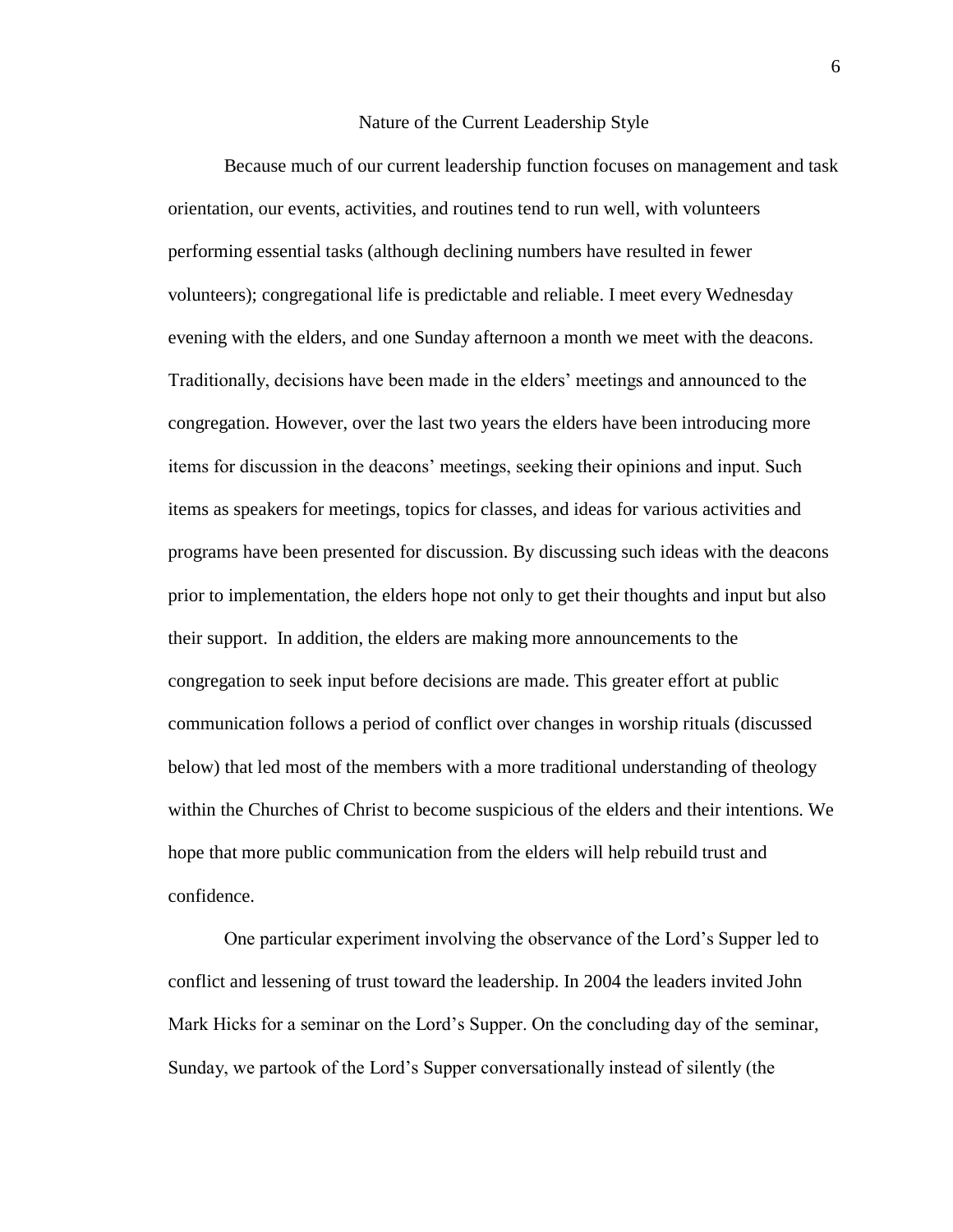traditional method of taking it among the Churches of Christ). Members committed to the traditional practice in the church opposed those inclined to question entrenched methods and practices and experiment with something new. I believe the eruptions that ensued stemmed not from a single cause but from dual failures: one side refused to question their embedded theologies, and the other pushed their theological perceptions faster and farther than we had prepared the church as a whole to go. In short, the leadership team erred seriously by not exercising practical theology: we did not, prior to that Sunday morning experiment, engage the people sufficiently in an ongoing discussion comprising Scripture, our traditions, and our current context. Because we did not involve the entire congregation in the process, we did not realize just how unprepared some of them were for such change. Although we did exercise vision, an important component of effective leadership, we concerned ourselves more with liturgy than with mission. In trying to create an environment of dynamic worship, we alienated at least half of the congregation, people who were happy with the status quo. Consequently, we failed to create an environment conducive to being missionaries to the community. Had we led an ongoing conversation with the congregation in the area of missions and created a dynamic force in this area, the church might have been more open to analyzing our embedded theologies in the realm of liturgy. Furthermore, we might have been in a better position to process new issues together as a congregation a few years later when a similar eruption occurred over the issue of small groups (with those against them opposing those in favor of them). Instead, because of these two situations, in recent years the elders and I have functioned more as managers than as visionaries.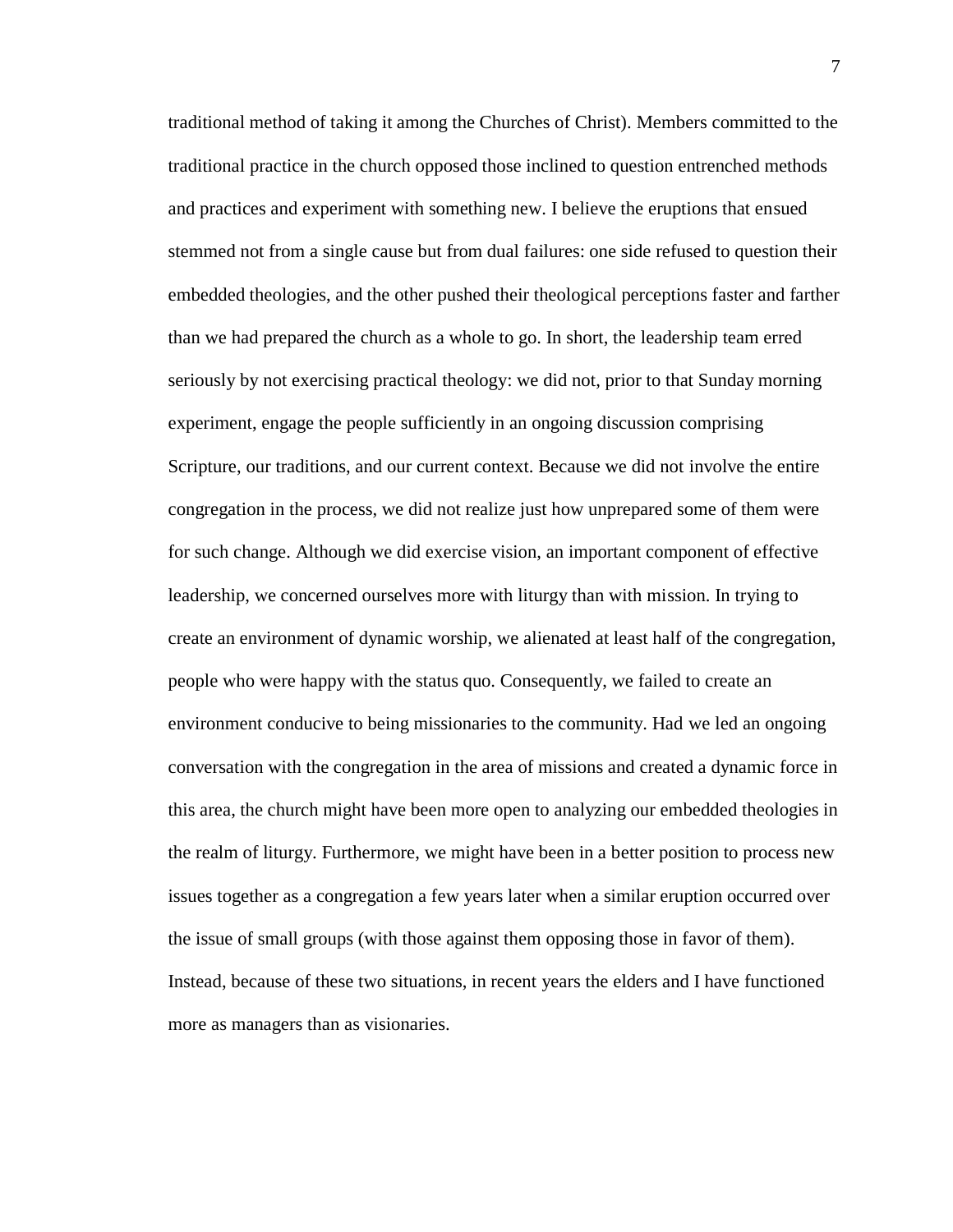From a positive standpoint, during these periods of conflict, the leaders did maintain a calm, non-anxious presence and continued functioning in normal roles. However, we should have been more connected and engaged in the members' lives, listening to their concerns and challenging them to responsible behavior. Although we met with a number of distressed people as an eldership/minister team, we lost the personal, friendly contact we had previously enjoyed with many of them. Thus while the leadership did not fall into any of the anxiety-laden responses described by Edwin Friedman<sup>5</sup>—reacting, blaming, herding, or seeking a quick fix—we remained a bit withdrawn from some members. The nature of the training of future leaders will address being more relationally directed in our exercise of leadership.

### Identifying the Problem

Three specific problems relate to leadership within the congregation: attrition, lack of adequate preparation, and systemic structure. Attrition has occurred as numerous key leaders have retired or received job transfers and left Ulysses. These key leaders have included deacons, Bible school teachers, Leadership Training for Christ leaders, youth leaders, song leaders, substitute preachers, Vacation Bible School organizers and teachers, technology workers, and an elder. (In addition to the roles they filled at the time they left, we also considered some of the men to be prospective deacons or elders.) Younger men and women in the congregation stand ready to fill many of the vacancies, but they need training in leadership.

<sup>5</sup> Edwin Friedman, *A Failure of Nerve* (New York: Seabury Books, 1999), 54-55. Friedman has identified reacting, blaming, herding, and seeking a quick fix as responses by members of a system to the changes that cause disequilibrium and lead to conflict. A leader can get caught up in the anxiety of the system and become part of the chaos by giving in to unrealistic demands or by participating in any of the members' chaotic behaviors. Leaders who continue to function with the aim of helping to regulate the system provide a healthier response.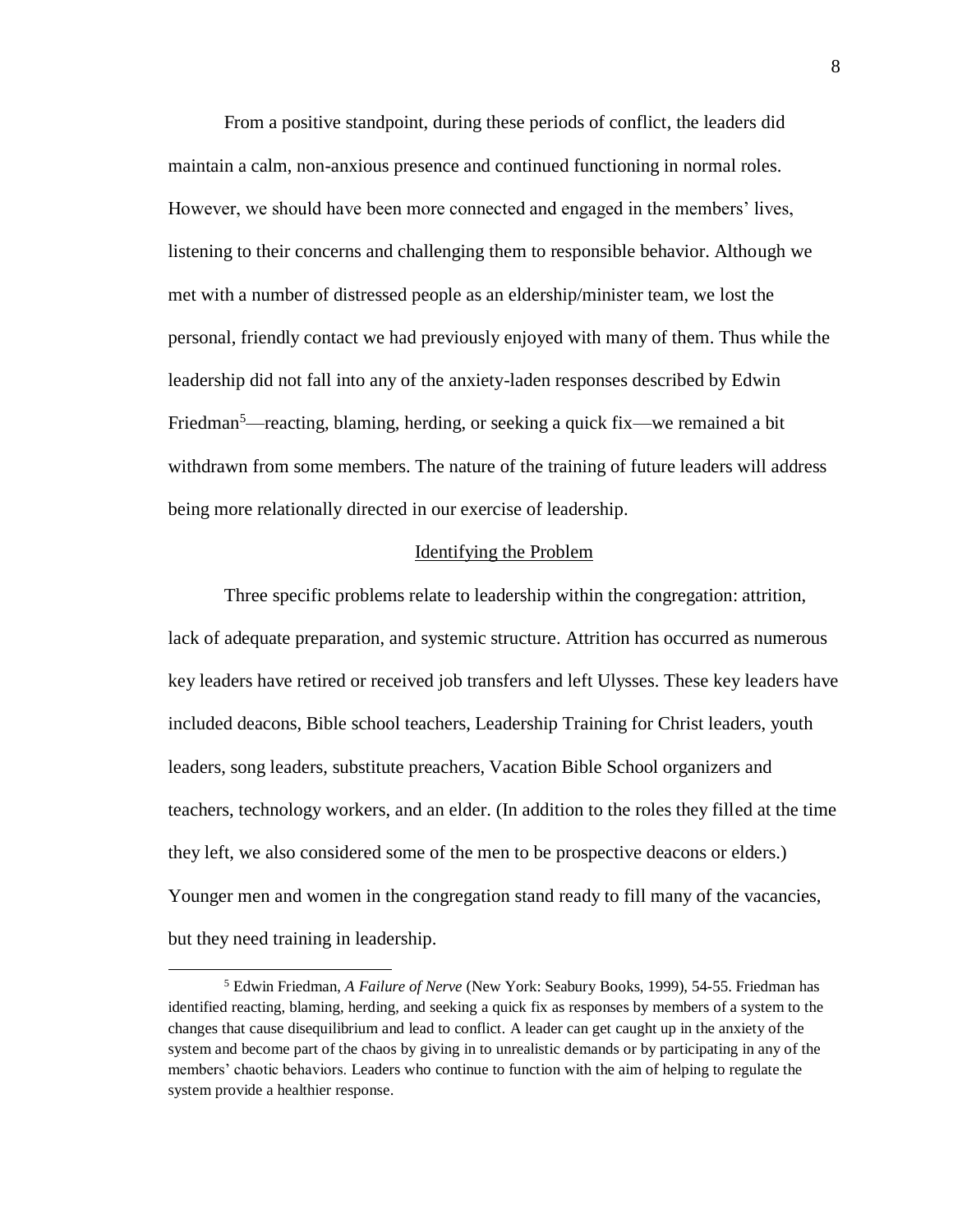The current elders have worked to provide leadership for the church, to find men and women to fill vacancies caused by those who have moved, and to keep a positive spirit in the congregation. As they have encouraged capable men and women not only to continue to minister but to explore other areas of ministry they might like to work in as well, workers have indeed taken on challenges in new areas. However, this infusion into the labor force has produced neither trained leaders nor enough leaders. We already need more people to lead in various capacities in the church; without intervention, the problem will continue to plague us.

To combat the effects of attrition, we must deal with our second problem, a lack of adequate preparation. We have no systematic plan in place for training leaders. Historically, preparation for leadership has consisted of giving potential leaders assignments and basic instructions, then monitoring their actions. If, over time, they proved capable of performing their assigned tasks, they were given more assignments. Over time both men and women could become Bible class teachers or committee leaders, and men could become deacons or elders. While this method has been somewhat effective in the past, it overlooks the importance of specific training in character-based principles of biblical leadership. This model of leadership training allows a person to achieve significantly more important levels of leadership in the church through responsibility and dependability. While both characteristics reflect biblical principles, this model neglects other important principles that God values and Proverbs teaches principles such as community building, leading with integrity, listening, ministering to the marginalized, and active, personal shepherding.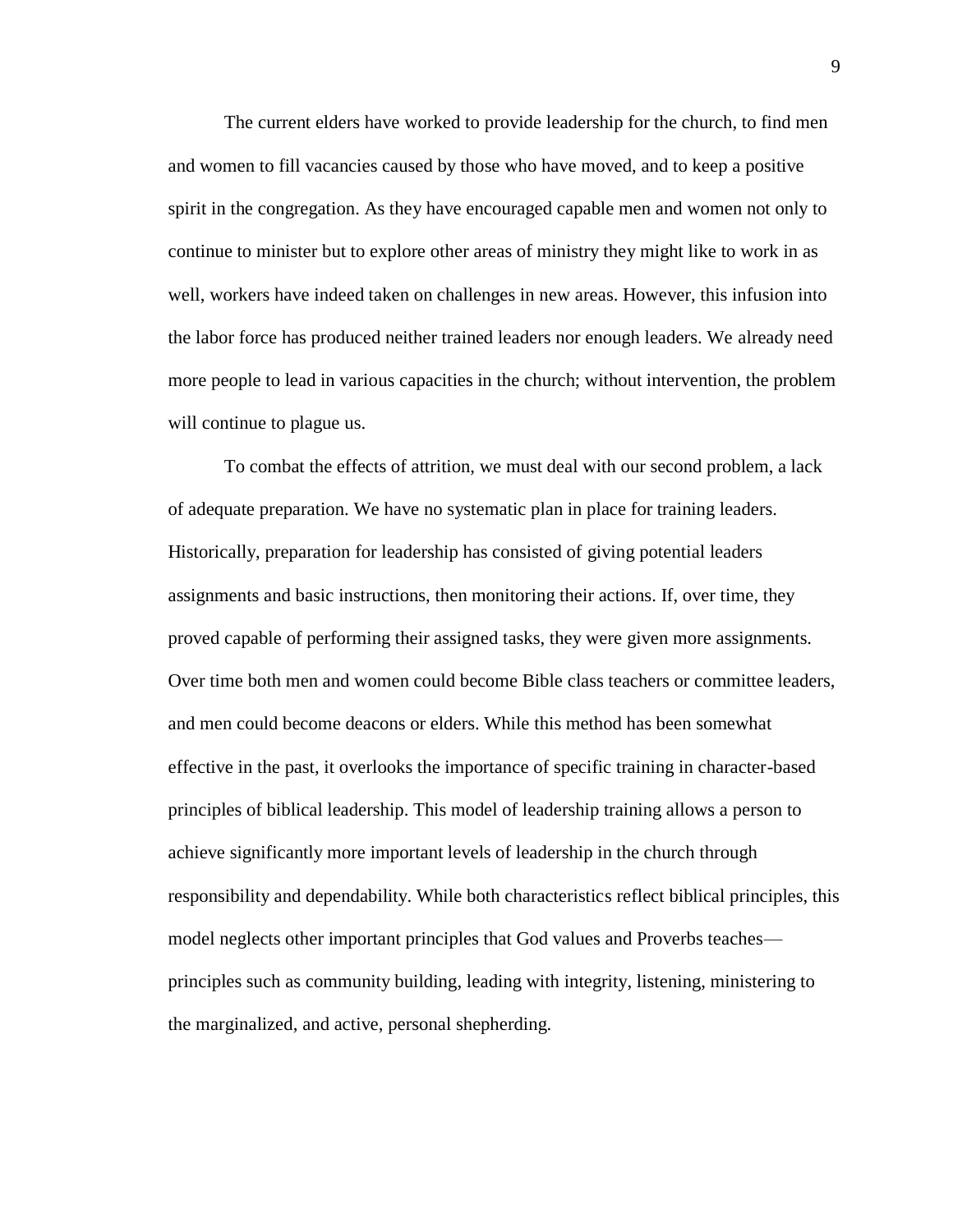These neglected principles relate to the third leadership problem: a systemic structure that may be described as dominant, top-down, hierarchical, or bureaucratic. Bureaucratic systems concern themselves with organization, greater efficiency, a hierarchical chain of command, rules, and procedures. Bureaucracy leads to a top-down leadership style wherein top level authorities control the system with little or no regular input from its members. The authorities at the top simply announce their decisions and expect system members to comply with them.<sup>6</sup> While this description overstates conditions in Ulysses (as elders do share meaningful relationships with many of the members, and members are encouraged to share their thoughts), the many decisions made in closed meetings and announced to the congregation give evidence of bureaucratic tendencies. These tendencies led to the controversy over the Lord's Supper and small groups.

The use of bureaucratic systems has been declining in America since the 1960s,<sup>7</sup> but many churches still cling to a form of it, even though it is unhealthy and threatens to destroy the church.<sup>8</sup> A new system of management referred to as "partnership" is challenging the hierarchical system. A belief system known as "stewardship" or "servanthood" supports the partnership system of management. Partnership encourages greater availability of information to all members, eliminates symbols of hierarchy, and allows everyone to contribute to the system's vision or purpose. While some people do possess greater responsibility or authority within the system, these leaders concern themselves more with clarifying purposes and serving members than with exercising

 $\overline{a}$ 

<sup>6</sup> Norman Shawchuck and Roger Heuser, *Managing the Congregation* (Nashville: Abingdon, 1996), 165-68.

<sup>7</sup> Ibid., 168-69.

<sup>8</sup> Ibid., 173.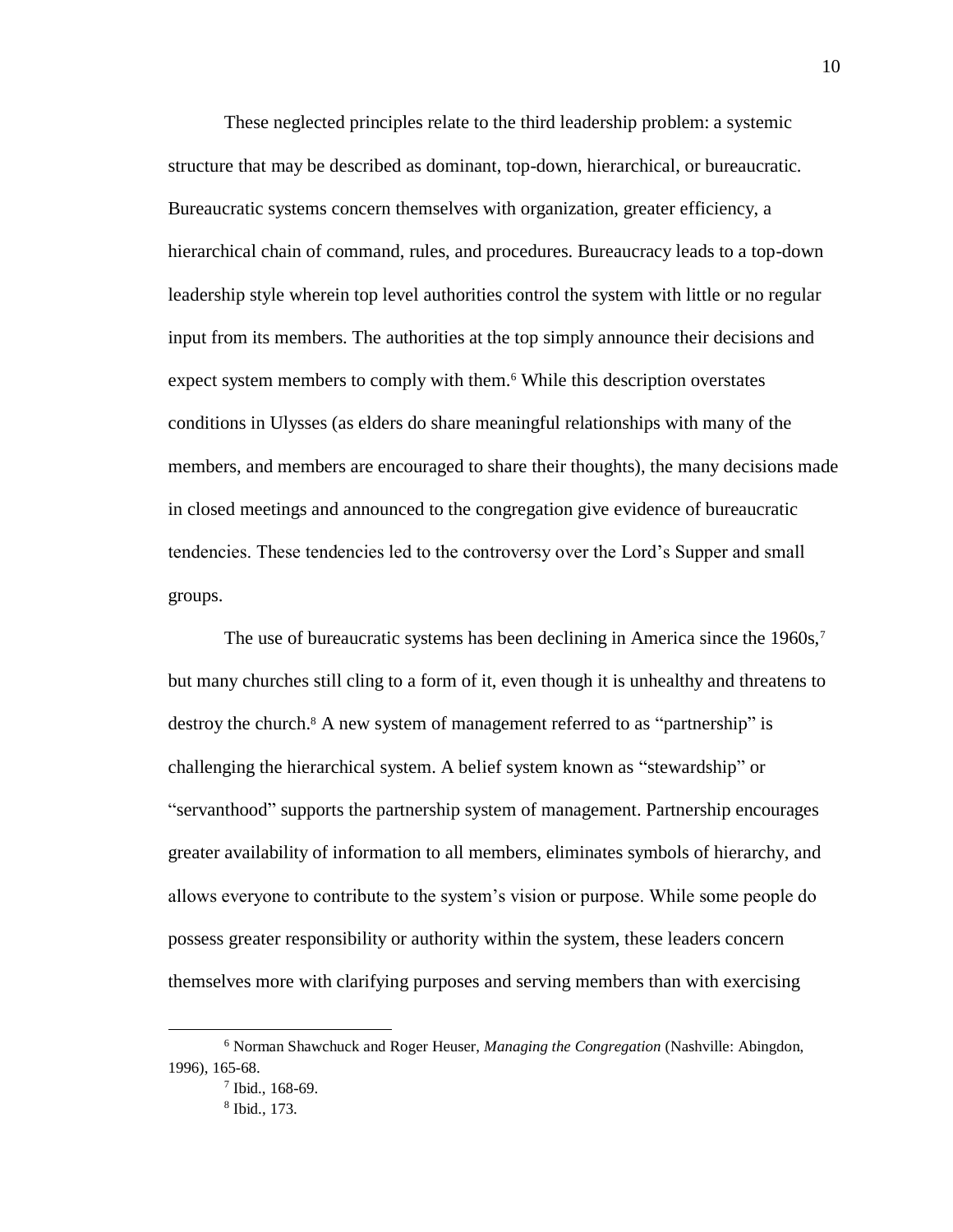control.<sup>9</sup> In a partnership system, leaders encourage and empower members to contribute their ideas and energy to the function of the system. I desire with this doctor of ministry project to move the leadership of the Ulysses Church of Christ toward a partnership style of leadership.

# The Purpose of the Project

The purpose of this project was to train leaders of the Ulysses Church of Christ. I chose Proverbs as the theological foundation for the project for two reasons. First, the book of Proverbs is concerned with developing wisdom and character in people. Proverbs 1:2-3 states the purpose of the book: "For learning about wisdom and instruction, for understanding words of insight, for gaining instruction in wise dealing, righteousness, justice, and equity."<sup>10</sup> Second, Proverbs concerns itself with leadership. Numerous passages deal with the leadership of the king, both with his character and his function. Other passages show the leadership of parents in guiding their children to straight paths. Principles derived from these passages can be applied to other situations, such as church leadership. For example, the statement that "a ruler who lacks understanding is a cruel oppressor" (Prov 28:16) applies to ministers and other church leaders as surely as it does to kings. In either setting leaders can abuse power if they do not understand their people and the nature of leadership.

Since my project focused on character-based principles of leadership and Proverbs deals with character and leadership, I found it to be a suitable theological foundation. In my study of the book I discerned five principles of character-based leadership—community building, leading with integrity, listening, ministering to the

<sup>9</sup> Ibid., 183-91.

<sup>&</sup>lt;sup>10</sup> All Scripture quotations are taken from the New Revised Standard Version (NRSV).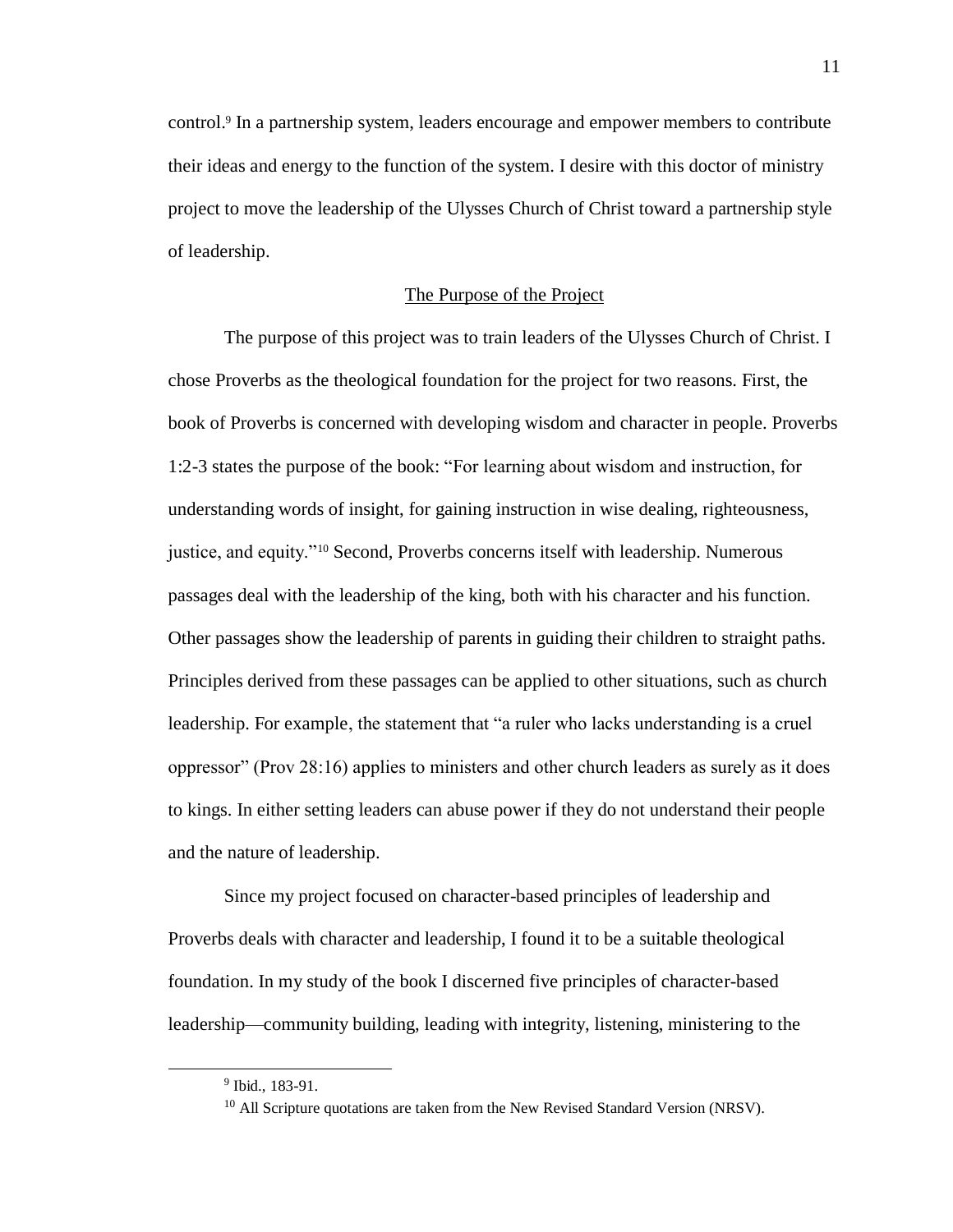marginalized, and personal shepherding—and used them to form the core of my curriculum. I do not suggest that these five principles exhaust the list of principles that may be found in Proverbs, but time constraints necessitated limiting the list to these five.

#### Basic Assumptions

Five underlying assumptions affected the direction of this project. First, the traditional polity of the Churches of Christ requires male elders and deacons. Elders are older men who oversee the affairs of the church, mediate disputes, and provide teaching.<sup>11</sup> Deacons serve in various capacities in a local church and often assist the elders in their work.<sup>12</sup> Therefore I assume in this project that future elders and deacons, like their current counterparts, will be male.

Second, congregations need to be sensitive and intentional in training future leaders, both in skill and in character. Some in the organization will aspire to this leadership. Third, some sociological models are useful, but theological models warrant greater emphasis in training church leaders. Fourth, the book of Proverbs contains principles of leadership for God's people. Finally, informal leaders exercise important leadership influence in Ulysses and need to be trained accordingly.

#### Definitions

By leaders I mean men and women who provide leadership at Ulysses, whether formally or informally. Ammerman defines leadership as "an activity that can be exercised by various people in the congregation." A list of such activities might include helping members understand their congregational setting, developing a vision of God's purpose for members within their individual contexts, and helping members embody (or

 $\overline{a}$ 

<sup>&</sup>lt;sup>11</sup> Everett Ferguson, *The Church of Christ* (Grand Rapids: Eerdmans, 1996), 321-22.

<sup>12</sup> Ibid., 334-37.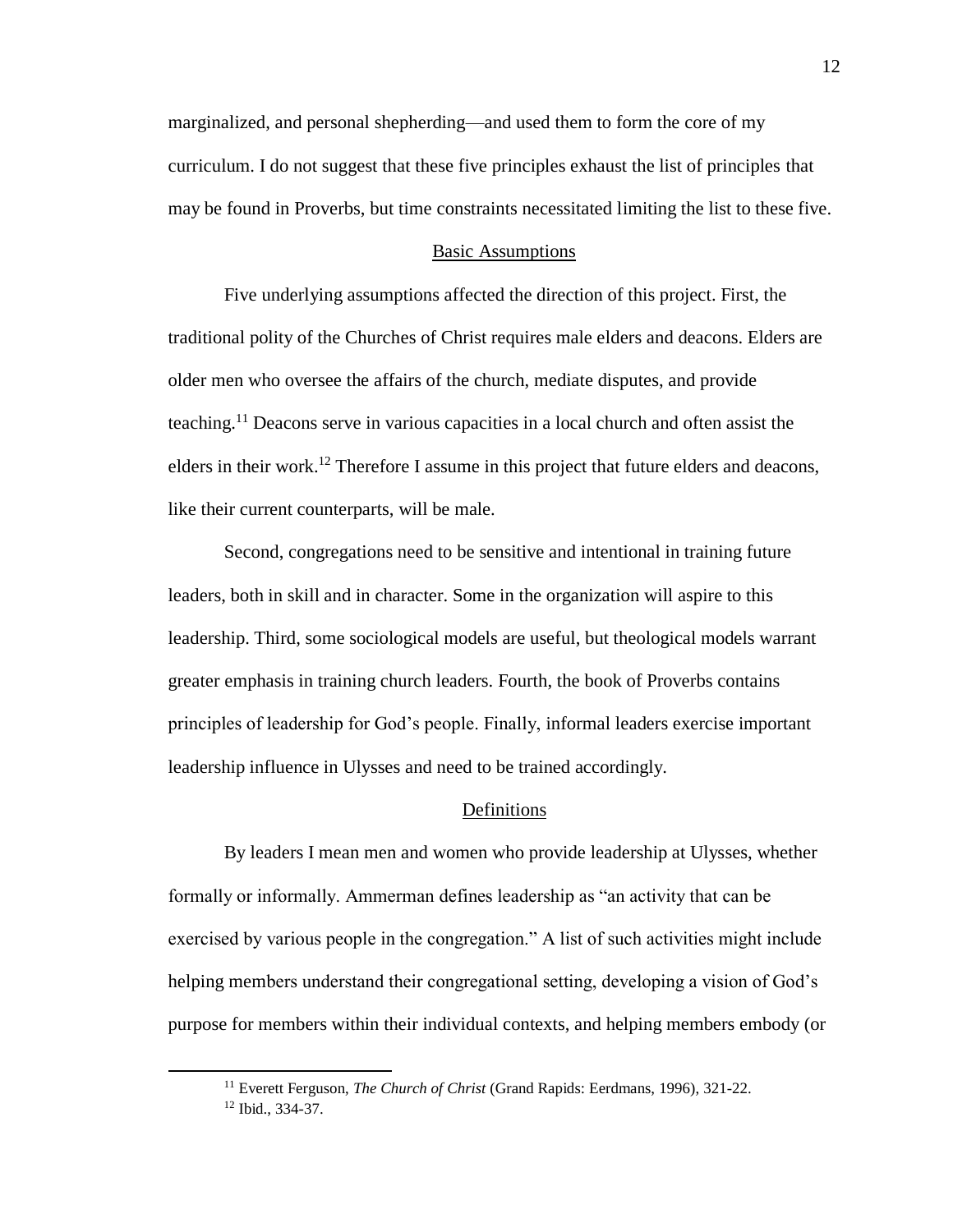live out) that vision.<sup>13</sup> For the purposes of this doctor of ministry project, I considered all who functioned in any of these three ways to be leaders, whether they serve as classroom teachers, youth workers, deacons, elders, or any other role.

#### Delimitations

This project was delimited to the participant group, including the elders and their spouses. The participant group consisted of both men and women recruited by the elders. This project focused on Proverbs as a resource for leadership development because Proverbs is concerned with both character development and leadership. For this reason, even though many other biblical texts and even social science models devote themselves to leadership development, I delimited this project to Proverbs. I decided on this delimitation after studying the text of Proverbs and noticing the book's interest in character and leadership. A number of books also proved helpful in shaping my decision, particularly William Brown's *Character in Crisis*. <sup>14</sup> In this work Brown demonstrates the essential nature of character, wisdom, and skill in relationships for the healthy functioning of leadership and community relationships. Reading this work greatly influenced my view of Proverbs as a sufficient resource to address character-based leadership.

### **Conclusion**

This model has potential to help Ulysses prepare men and women for characterbased leadership in the body of Christ. It takes advantage of biblical principles and adapts them to the local context. It also places responsibility on potential leaders to show an

<sup>&</sup>lt;sup>13</sup> Ammerman, 17. Throughout this project I concerned myself more with the character traits of leaders than with specific activities. Although I do discuss some activities, and my participation group completed several activity-based assignments, I focus on the nature of the leaders' character as they engage and lead in those activities.

<sup>14</sup> William Brown, *Character in Crisis* (Grand Rapids, Eerdmans, 1996).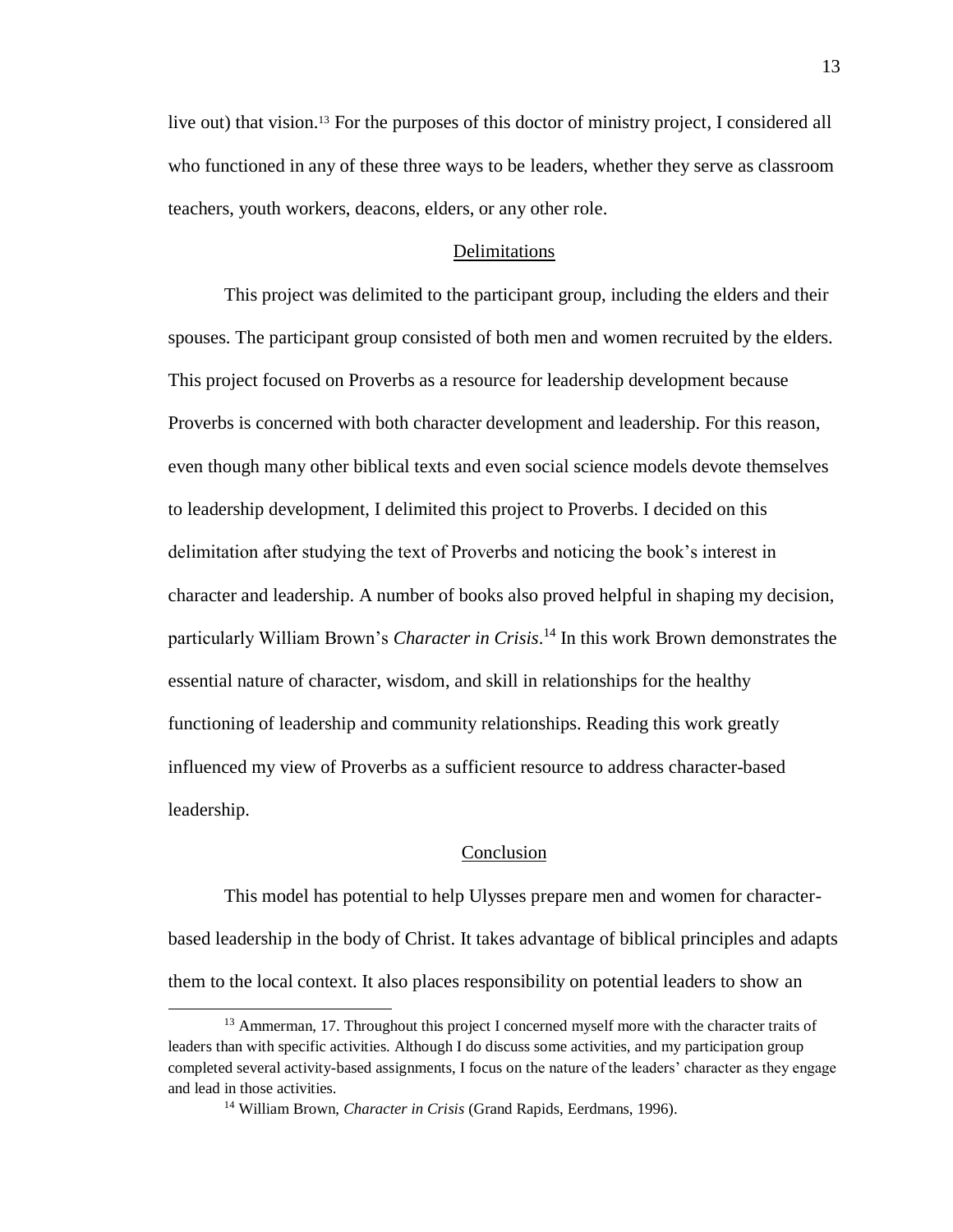active interest in their own leadership development and to prepare themselves accordingly. The curriculum provides specific exercises for use by leaders and potential leaders in practicing the principles of character-based leadership they learn.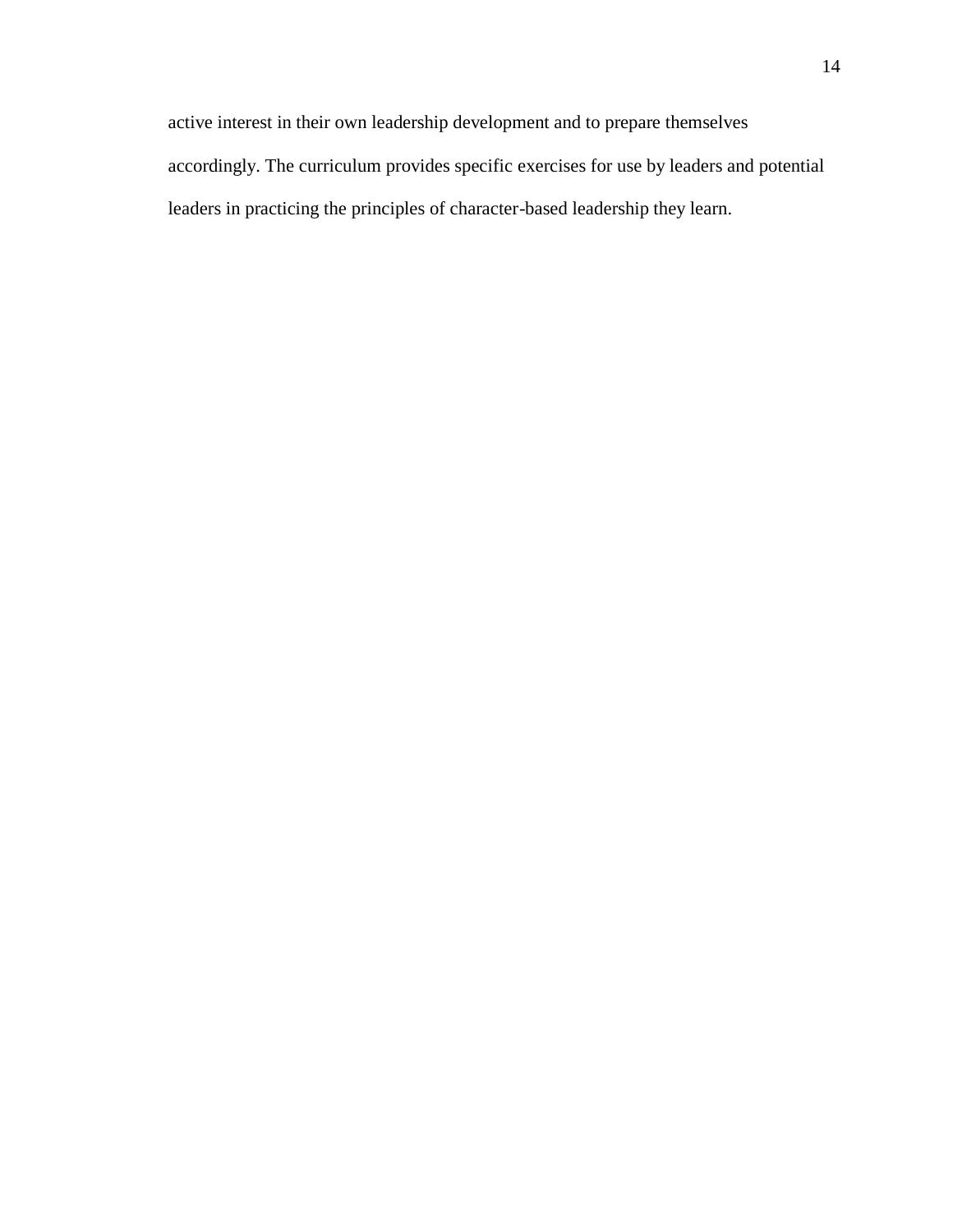# CHAPTER II

# THEOLOGICAL LENS

I used the Old Testament book of Proverbs to provide character-based training for the leaders in Ulysses. Studying how the individual proverbs developed into a collection demonstrates the suitability for such use of the book. Numerous influences in ancient Israel, all concerned with character development, combined to produce Proverbs in its current form. The purpose of Proverbs is to develop wisdom, discipline, and righteousness (Prov 1:2-6)—essential characteristics in men and women who rise to leadership. Although different authors contributed to the production of Proverbs,  $\frac{1}{1}$  in its final form the book demonstrates the concern of all the authors with developing character and leadership qualities in young people.

Three possible social settings produced Proverbs: the rural or farming community,<sup>2</sup> the family,<sup>3</sup> and the royal court.<sup>4</sup> The rural, family, and court settings all had

 $\overline{a}$ 

 $<sup>1</sup>$  Some contemporary authors, such as Bruce Waltke, argue persuasively for Solomonic authorship</sup> of much of the book. See *The Book of Proverbs: 1-15*, New International Commentary on the Old Testament (Grand Rapids: Eerdmans, 2004), 37. Others, such as James Crenshaw, argue against Solomonic authorship. See *Old Testament Wisdom: An Introduction* (Louisville: Westminster John Knox, 1998), 38- 40. Dave Bland proposes that Solomon began the process of producing the book and others contributed to it until it eventually found its way into the canon of scripture. See *Proverbs, Ecclesiastes and Song of Songs*, College Press NIV Commentary (Joplin, MO: College Press, 2002), 19.

<sup>&</sup>lt;sup>2</sup> Claus Westermann studied proverbial wisdom in African tribal communities and found similarities to biblical wisdom, leading him to lean toward a farming or rural context for the origin of Proverbs. See Westermann, *Roots of Wisdom* (Louisville: Westminster John Knox, 1995), 140-47. Proverbs dealing with neighborliness, work ethics, and management principles demonstrate an interest in the rural or farming community.

<sup>3</sup> Dave Bland, "The Formation of Character in the Book of Proverbs," *Restoration Quarterly* 40 (1998): 226. The function of the family in Proverbs is to instruct youth and to work for the well-being of the family. The family-based nature of the proverb served Israel not only in the early days of its community-building, but during later periods of great threat to its very existence as a people. During the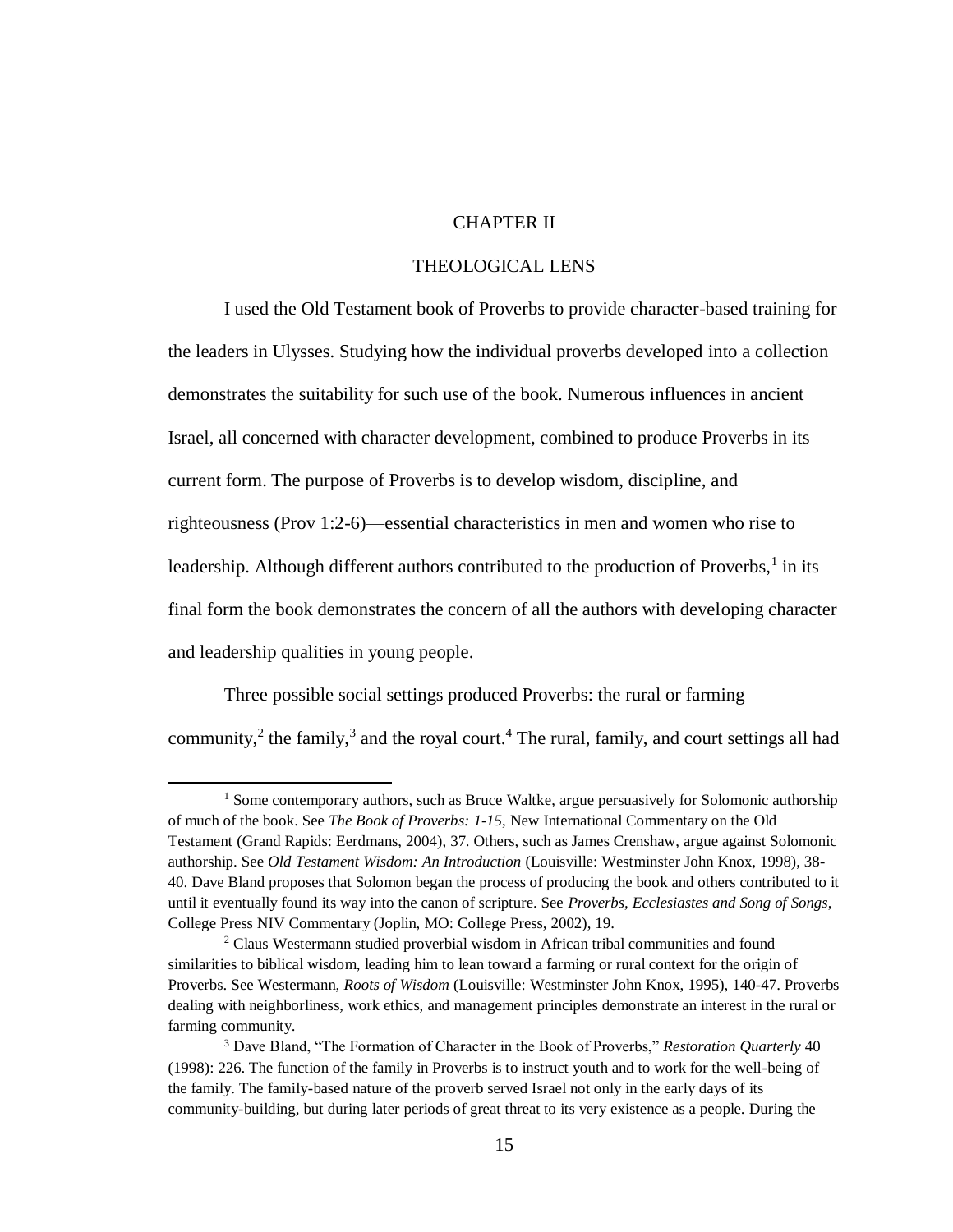vested interests in training people to function with the integrity and moral acumen to maintain the health of their respective communities. Those so trained would also be prepared to lead the home, community, and nation with the proper moral fiber and skill. This interest in character-based development influences both the content and form of wisdom literature and sets it apart from the rest of the Old Testament.<sup>5</sup> Tremper Longman identifies several different features of the proverb as a literary form,<sup>6</sup> and each feature or form reflects the skill and imagination of its individual author. The artistry of the language and of the forms of expression invites the reader to participate in the vision of the authors, a vision of social reality shaped by the virtue and proper functioning of the members in the various communities.<sup>7</sup> Whether that social reality is the family, the tribal community, or the nation, the very nature of the different forms helps shape the kind of character needed to serve and lead in a manner healthy for the community.

 Proverbs, by both nature and function, has much to offer the church today in shaping character and developing leaders. Leaders schooled in the principles of Proverbs can help Christian congregations begin to function as communities to which people can

postexilic period wisdom provided hope and life, helping Israel maintain a sense of identity and enabling Jewish communities to instruct their members in the midst of a largely Gentile environment. The lack of covenantal language allowed leaders to root their moral instruction in something other than Jewish nationalism. During this period of extreme change, wisdom enabled the household to continue the traditions of Israel, maintain identity, provide instruction, and develop moral character (ibid., 223).

<sup>4</sup> Crenshaw, *Anchor*, 5.518, and Leo G. Perdue, *The Sword and the Stylus* (Grand Rapids: Eerdmans, 2008), 103. The monarchy employed a professional class of courtiers and sages who served as counselors, judges, and lawyers, who needed social and ethical training for such positions.

<sup>&</sup>lt;sup>5</sup> Wisdom literature provides limited treatment of the great traditions of Israel (such as the exodus, the wilderness experiences), has a noted didactic tone, and contains a high concentration of words for wisdom. Wisdom can take various forms, including the sentence proverb, autobiography, poem, and lecture or discourse. Bland, *Proverbs*, 14-18.

<sup>6</sup> Tremper Longman III, *Proverbs*, Baker Commentary (Grand Rapids: Baker Academic, 2006), 31-33. The features include (1) brief, pointed statements, (2) observations about how things are (with advice on proper behavior), (3) truths that are circumstantial in nature, (4) time sensitivity, (5) universality and timelessness of some truths, and (6) the lack of a guarantee that everything will turn out pleasantly.

<sup>7</sup> Perdue, *Sword and Stylus*, 27.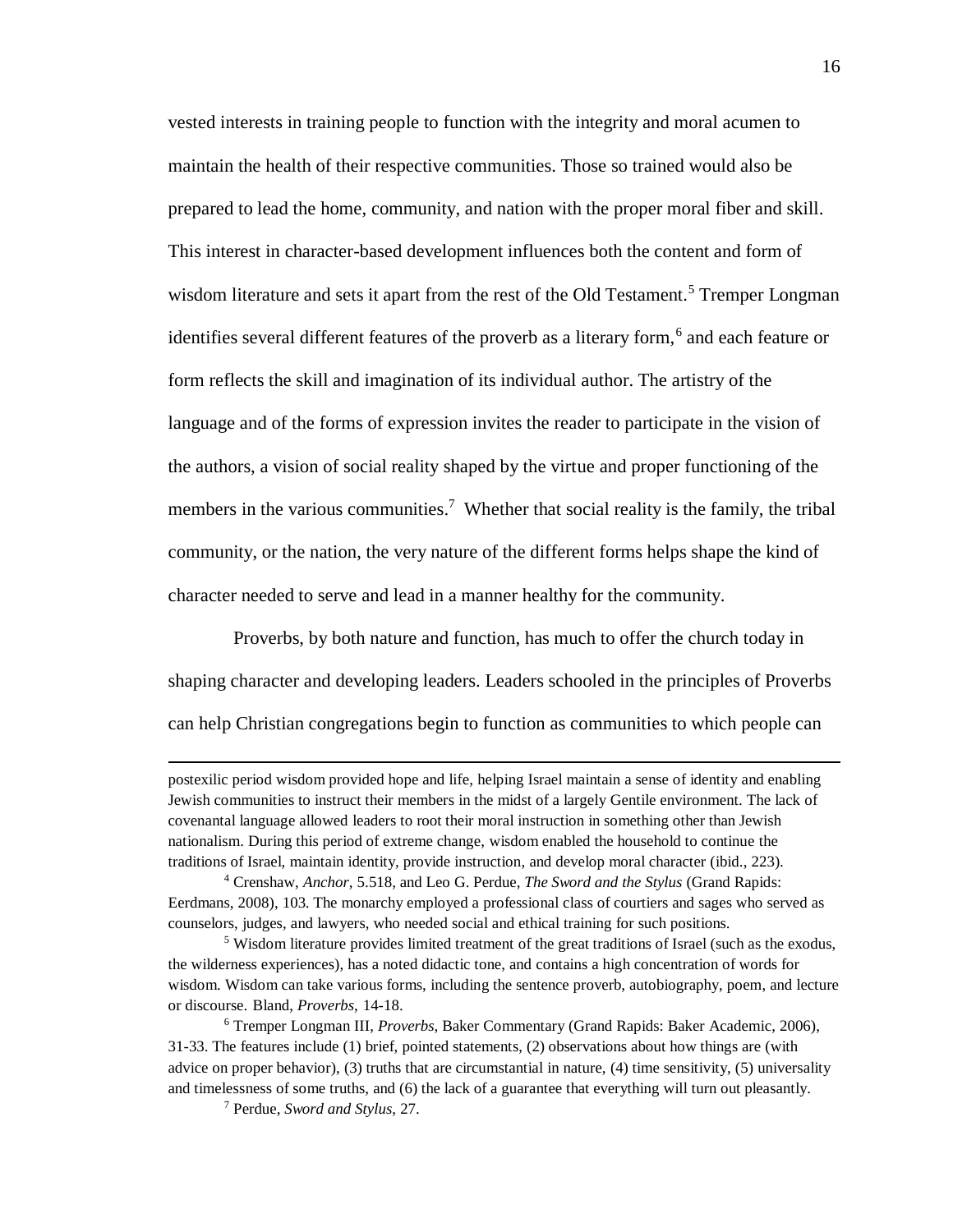turn for instruction in life's proper choices. Dave Bland and David Fleer bemoan the current, popular attitude wherein people look to the church not for advice in making good choices, but for affirmation in choices already made. "Popular Christianity no longer offers guidance in making daily moral decisions about Christian conduct. Instead, it helps Christians to relieve anxieties and frustrations."<sup>8</sup> As a corrective to this tendency of popular Christianity, wisdom gained by leaders from the principles in Proverbs can then be used by those leaders to mature and train others. Thus the circular effect of wisdom instruction continues to bless the instructor, the student, and the entire community.

I discerned from my study of Proverbs five principles with important, direct bearing upon character-based leadership training in the contemporary church. In the process, I read Proverbs repeatedly, looking for recurring topics and grouping them thematically. I read the thematically grouped verses, mentally applying them to my ministry context and making notes, then consulted commentaries and other books on Proverbs, comparing their comments to my notes. Through this process I identified five principles with direct bearing on my ministry context, and therefore appropriate for use in this project: community building, leading with integrity, listening, ministering to the marginalized, and shepherding.

I drew from my experience in ministry and my study of Proverbs in identifying these five principles. During thirty-three years of ministry, I have committed and have observed others commit numerous mistakes in leadership. Often the mistakes were functionally based, such as neglecting a visit or failing to communicate with members or

<sup>8</sup> Dave Bland and David Fleer, "Wisdom's Journey of Transforming Character" in *Preaching Character* (Abilene, TX: ACU Press, 2010), 17.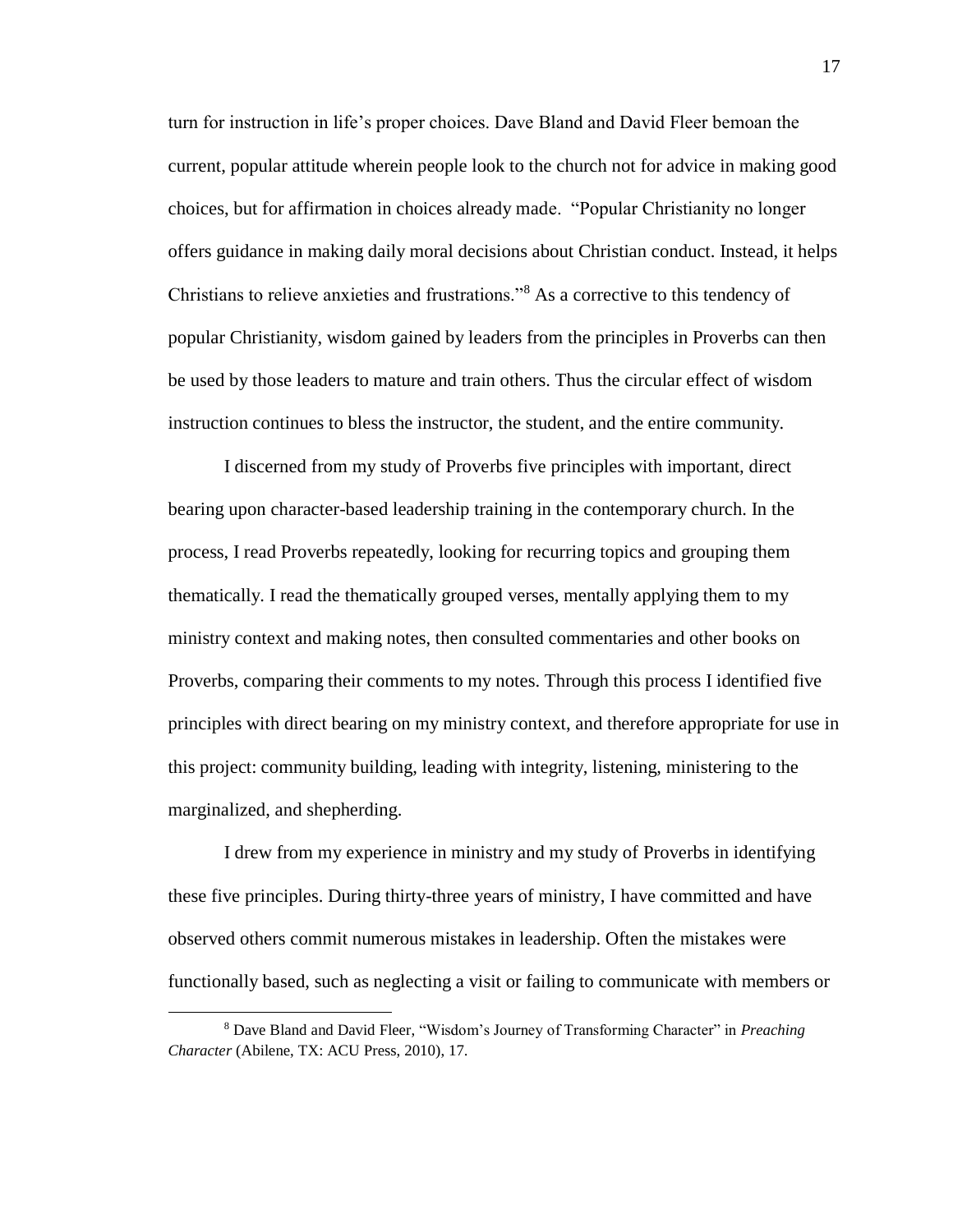other leaders. I have also been in situations of conflict where the leaders (myself included) were uncertain about how to respond to the anger and engage the members. I have observed that in such anxiety-laden circumstances leaders often withdraw from the situation and let it play out, hoping the ensuing carnage is not too severe.

I began my study of Proverbs looking for themes that addressed issues of leadership that could be used to train both future and current leaders to function better in their roles. A conversation with Dr. Glenn Pemberton, professor at Abilene Christian University, early in my study influenced me to look not just for themes that addressed the function of leadership, but themes that addressed the heart of the leader. Pemberton said, "We want our leaders to visit members in the hospital. But even more importantly, we want to find in Proverbs insights into the heart of a man or woman who will make that visit. What is the attitude or spirit that will motivate leaders to get out of their chairs in the evening to go make a visit? That is what we want to find in Proverbs." Pemberton made me realize that function is only one concern of leadership; the heart of the leader is another. My study of Proverbs progressed with the intent of finding themes in Proverbs that addressed the heart and character of a leader. I found verses that addressed the function of leaders as well, such as giving proper care to the people they lead. But the five principles I found in my study and developed for the intervention support the function and shape the heart of the leader.

Even though Proverbs was written to an ancient culture, it still has the power to influence and shape people today. David Kelsey says that as we study Proverbs and integrate its principles into our lives, it has the ability to "elicit wisdom" today. He calls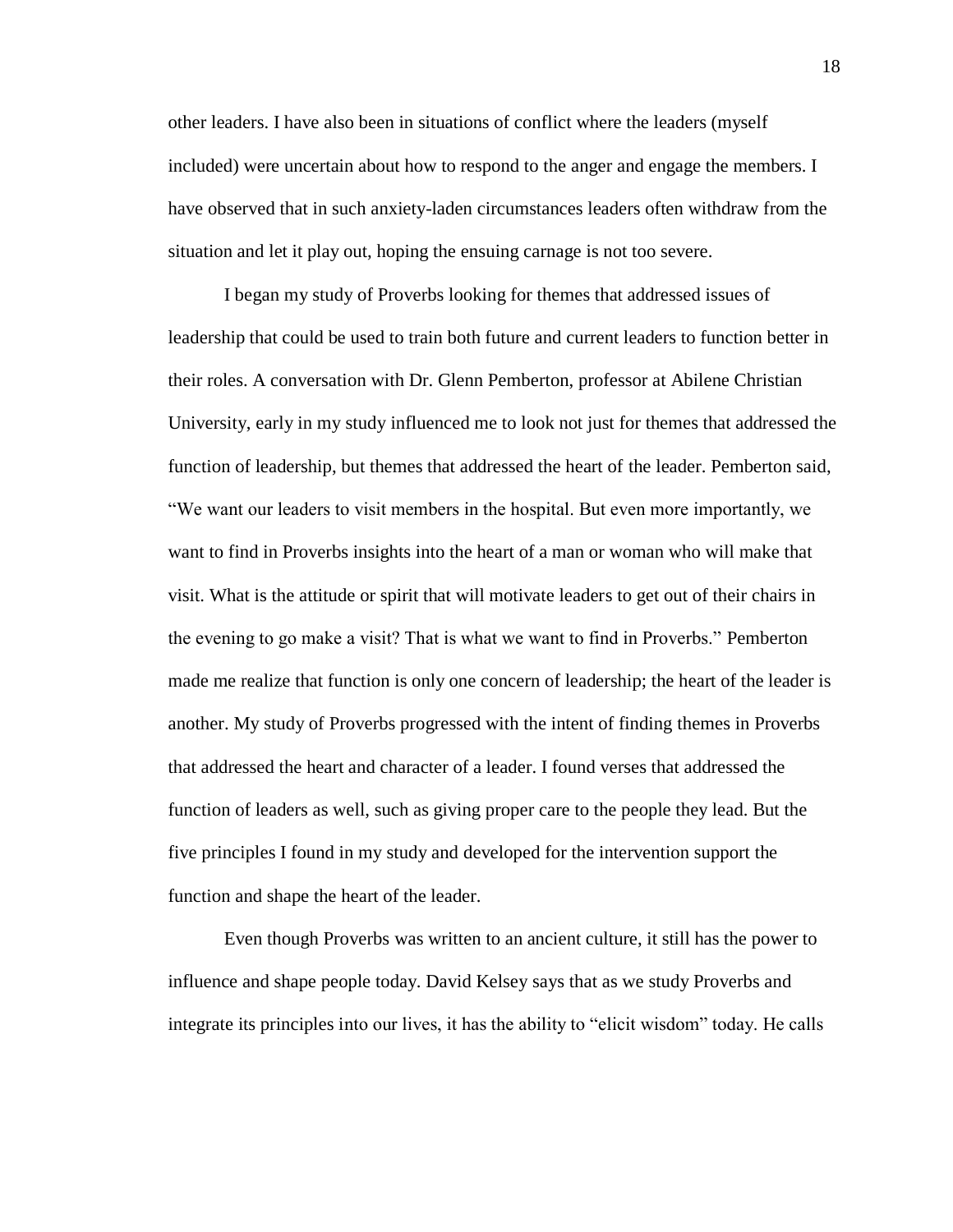this the "performative force" of Proverbs.<sup>9</sup> Proverbs 27:5-6 provides a good example of the book's performative force. This passage says "better is open rebuke than hidden love. Well meant are the wounds a friend inflicts, but profuse are the kisses of an enemy." When we apply this passage to our lives and allow its message to become part of our thinking and moral fiber, it shapes our thinking about love, honesty, and openness with those we care about. Genuine friends will rebuke someone they love even if the honesty threatens the relationship. On the other hand, if we are the one rebuked, we would be wise to recognize the sincere concern of our friends and heed their words. When we allow Proverbs to have its performative effect on us, we allow it to shape our thinking, character and behavior. The result is that Proverbs has the potential to create an alternative narrative. A church narrative characterized by low functioning leaders or a hostile environment has the potential to see its narrative changed to a healthier functioning leadership and an environment that is more open and accepting.

The five character-based leadership principles I identified and developed do not exhaust the potential list topics or themes of character that Proverbs addresses. Also, Proverbs addresses far more topics and themes than just that of leadership. The list I have developed is the result of my experience in ministry and study of Proverbs for the purpose of developing an intervention project on character-based leadership for the Ulysses Church of Christ.

 $\overline{a}$ 

<sup>9</sup> David H. Kelsey, *Eccentric Existence: A Theological Anthropology* (Louisville: John Knox, 2009), vol.1, 222.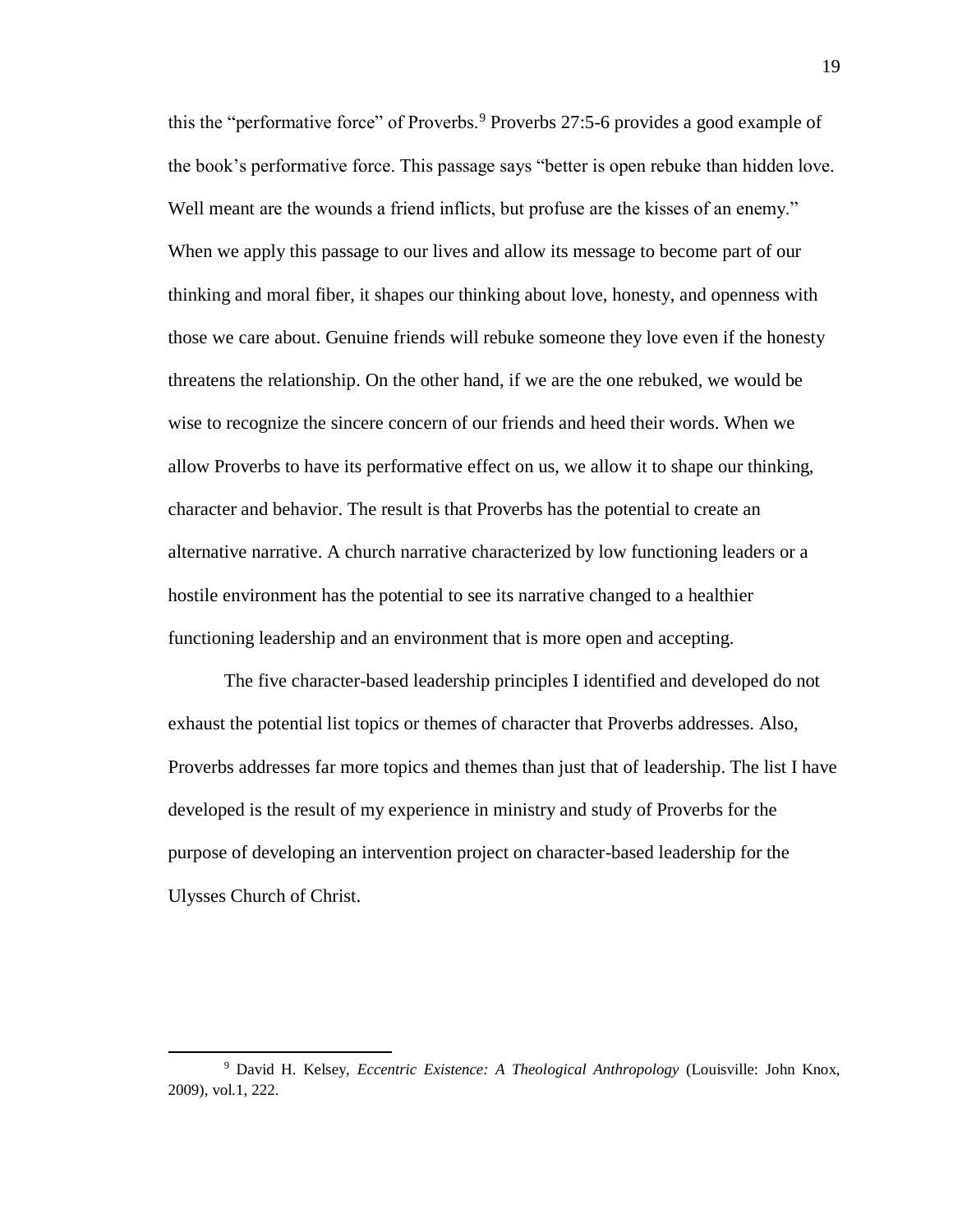#### Five Important Principles for Character-Based Leadership in Proverbs

### Community Development

Character formation is a communal project; its achievement requires active participation from all members. Not only does character formation help an individual achieve a stable and meaningful life, but it helps make the entire community a safe place for individuals and families to prosper. Proverbs addresses more than just economic and social opportunities for Israel; it calls the people to orient themselves toward God in worship and obedience. Proverbs functioned both externally and internally to form character within the Israelites. The external function relied upon the community involvement of parents and other leaders to use the message and intent of Proverbs to exert pressure upon the minds and behaviors of those in their care. Character formation began with parental training, even before the students could read. Proverbs "appeals to the power of the community  $\dots$  in encouraging self-control."<sup>10</sup> Self-control began with "community control," first through the parents, then through the larger social system surrounding the children, making wisdom development a relational undertaking involving the participation of parents, society, and  $God.11}$  Communal involvement of individuals served the dual benefit of shaping the individuals and continuing to develop the community according to its biblical standards.

Proverbs addresses different communities, including the family, the rural/farming community, and the royal court. Leaders within each group likely contributed some of the proverbs, as each group had its own incentives for producing sayings to encourage the development of character and leadership within its context. The family wanted young

<sup>10</sup> Kevin J. Youngblood, "Cosmic Boundaries and Self-Control in Proverbs," *Restoration Quarterly* 51 (2009): 139.

<sup>11</sup> Ibid., 142.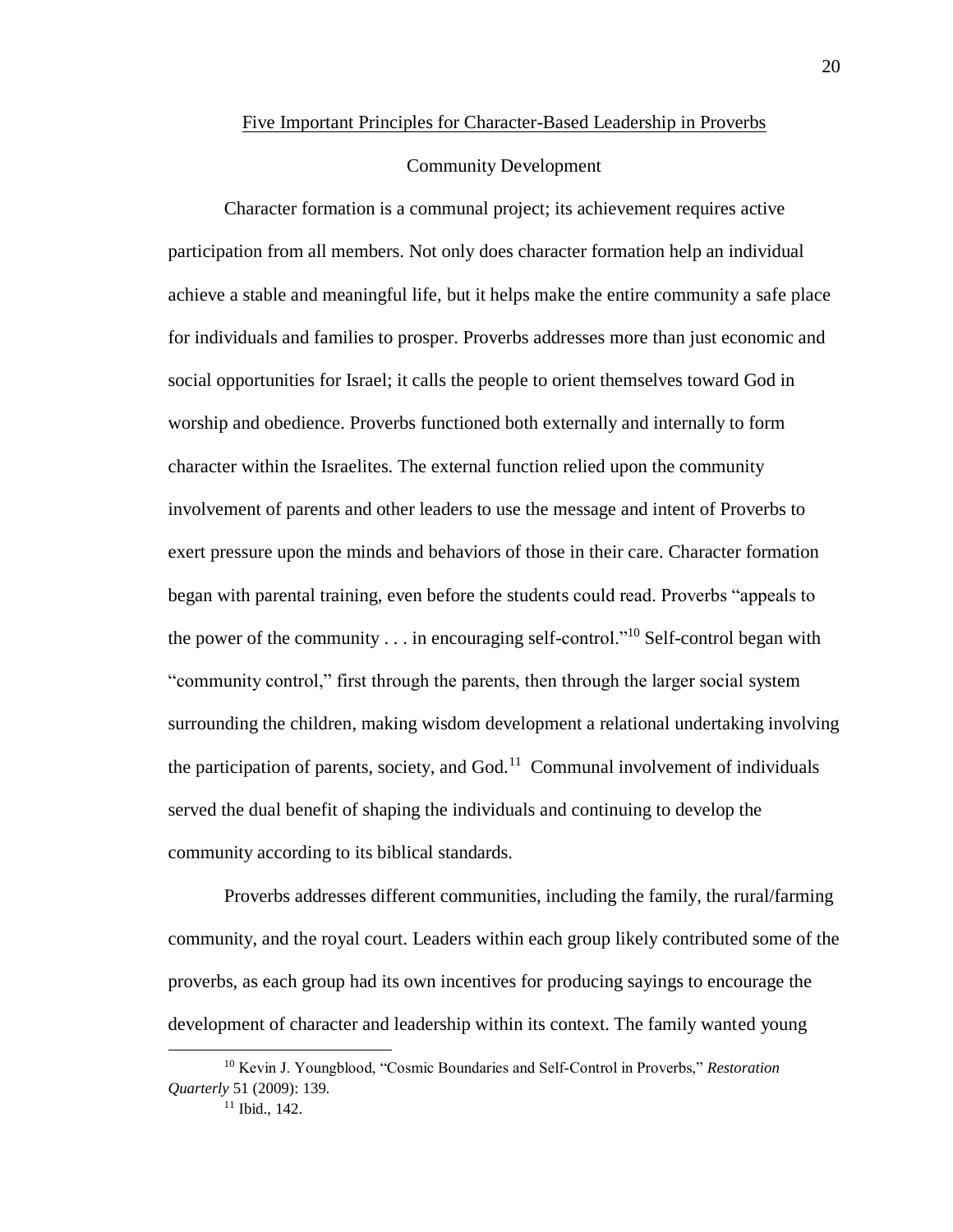men or women to grow up ready to assume the roles of spouse and parent, and to pass on the values and traditions of the Israelite family. The rural and farming communities wanted their young people to become law-abiding citizens who raised their families well, contributed economically, and provided leadership to the next generation. The royal court needed sages (the wise men of Israel) trained in character, wisdom, and leadership to serve as counselors, judges, lawyers, and scribes, as well as to oversee business and civic activities and serve as advisors to kings.

The function of community in character formation allowed young people schooled by any of these groups to be shaped by their communities and to become leaders in their communities and then to instruct others. In short, the youth received skillat-life training. The Hebrew word for wisdom (*hokmah*) means more than the accumulation of knowledge; it would be better translated as expertise.<sup>12</sup> Wisdom in Proverbs is skill or expertise at life.

In wisdom literature skill at life is about serving the community. The devastating effects of the absence of such training points insistently to the need for such training. Lack of training in biblical revelation or wisdom results in the casting off of restraint (Prov 29:18). Where people cast off restraint, lack of discipline results in chaos.<sup>13</sup>

Conversely, those trained in skill at life live in an orderly and purposeful manner, blessing both their own lives and the life of the community. In personal behavior, wise people guard their mouths (being careful in speech, 13:3; 10:19; 21:21); avoid evil  $(16:17)$ ; suffer patiently  $(18:14)$ ; employ skill in their vocations  $(22:29)$ ; serve faithfully (27:18); and show restraint (13:3; 10:18-19; 17:27; 20:3; 21:23; 26:17).

<sup>12</sup> Michael V. Fox, *Proverbs*, Anchor Yale Bible Commentaries (New Haven: Yale University Press, 2000), 1:33.

<sup>13</sup> Bland, *Formation*, 235.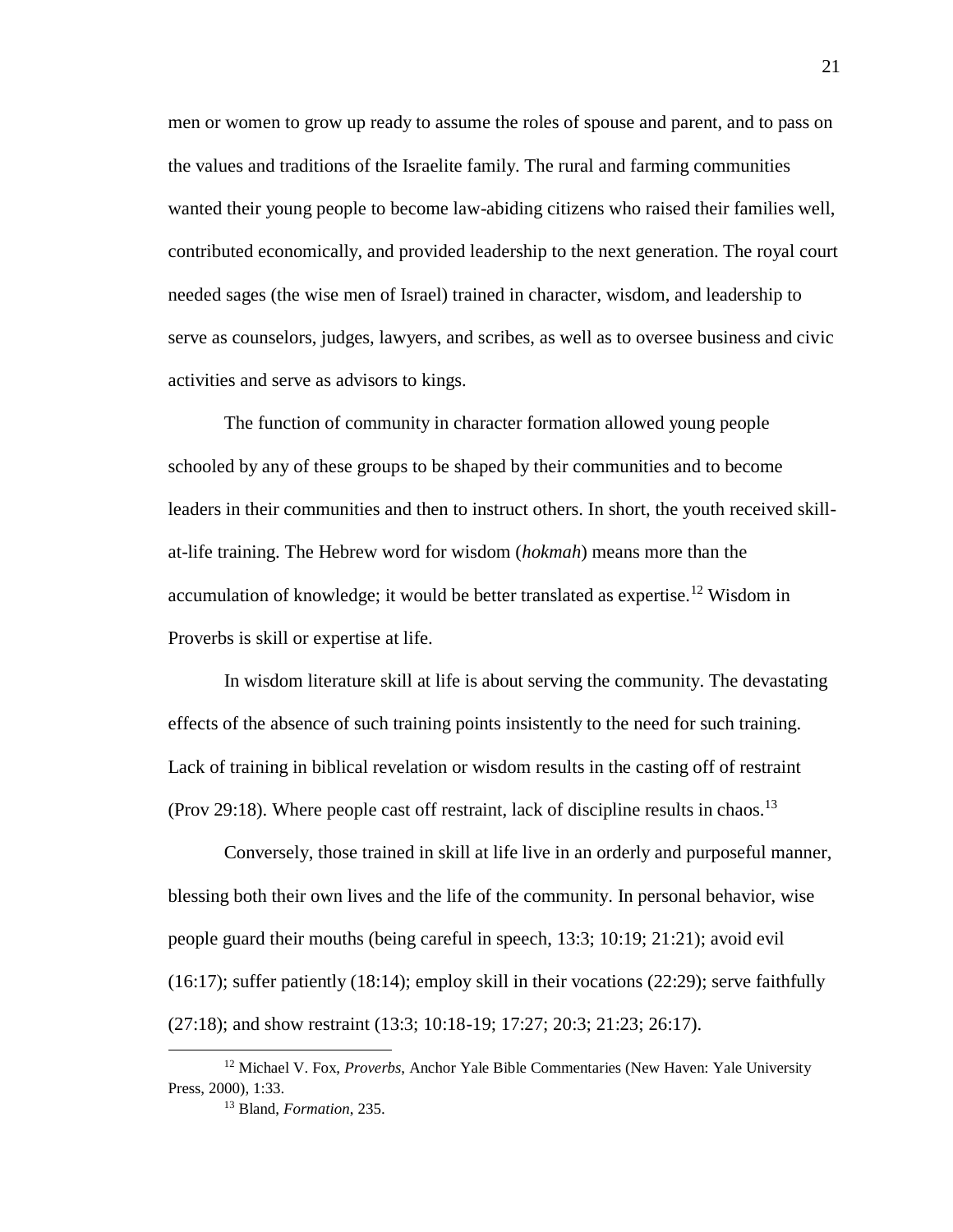The good behavior of those skilled in life spills into the lives of others in the community, blessing them. Skilled people do good to others by showing generosity  $(11:25)$ , lending to the poor  $(19:17)$ , sharing food with the poor  $(22:9)$ , exercising patience with the angry (19:11), and offering necessary rebuke (28:23). For Israel, failure to exercise compassion and generosity toward others was tantamount to despising the care God had shown his people. Wise living requires faithfulness to God and service to the community. Wise living builds community, and community building is a major concern of Proverbs.

A community, once built, must be maintained. Proverbs provides insights into how to preserve a community, even one being torn asunder by vices. Proverbs 27:14-19 collects several sayings designed to strengthen those tormented by chaotic characters and thereby preserve community. This passage presents three difficult personalities—a rude neighbor, a quarrelsome spouse, and a (presumably) demanding master. All three manifestations of chaotic behavior strain the relationships. Yet in the midst of these strained relationships, verse 17 says, "Iron sharpens iron, and one person sharpens the wits of another." People hone each other, sharpening one another's perspectives, morals, and character. In the accounts of the rude neighbor and the quarrelsome spouse, Proverbs provides an important lesson on community maintenance: those who receive harshness and abuse from people they expect to show compassion and care do not have to respond with denial or retreat. They can deal with the problems and with the offending parties by praying, confronting, being patient, showing love, and forgiving. Pleasant and friendly relationships alone do not hone character; it must be sharpened in the friction and tough work of preserving difficult and wearying relationships.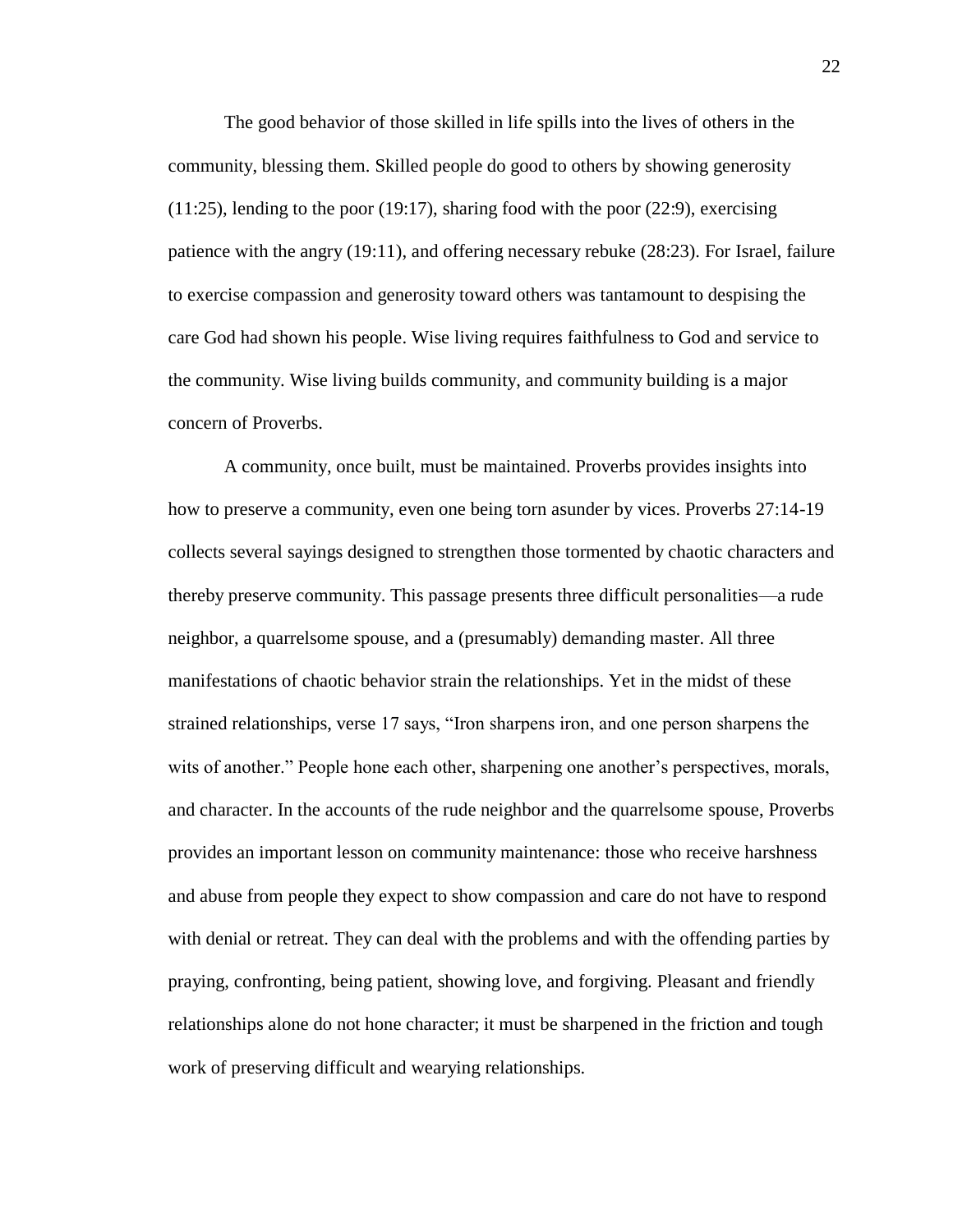In verse 18 the writer uses the imagery of tending a fig tree to encourage a servant to provide loyal service to a master. The fig tree serves as a metaphor for relationship: just as fig trees require years of painstaking labor, effort, and tending before they produce sweet fruit, so fruitful relationships require similar devotion and care over time. While the insincere neighbor and rude spouse fit the metaphor, it especially describes the life of a slave with a demanding master. A slave cannot simply opt out of the master/slave relationship. The slave has to serve daily even if the master is unfair and unappreciative. The slave can only hope that after years of devoted service—as with tending a fig tree the master will sweeten and honor the faithful employee. Hopefully, equally enlightened rude neighbors and spouses will eventually appreciate their patient neighbors and spouses as well, and community will be preserved.

Perhaps in exercising enduring patience, victimized neighbors, spouses, or servants might discover they are not merely victims in the chaotic relationships, but contributors to the chaos as well. "Just as water reflects the face, so one human heart reflects another" (Prov 27:19). In other words, we learn most about ourselves not from our own reflections about ourselves, but from the reactions of others to our presence. If most people seem rude, quarrelsome, and unappreciative toward us, the problem may not be with that neighbor, wife, or master (employer); the problem may be with us. We learn about ourselves by the ripples we create in community; just as our own integrity may enable us to help others make necessary changes in their lives, it also provides us the humility to recognize our own shortcomings so we can confess and make changes in our own lives. Proverbs not only builds community, it also helps that community survive tough and trying circumstances.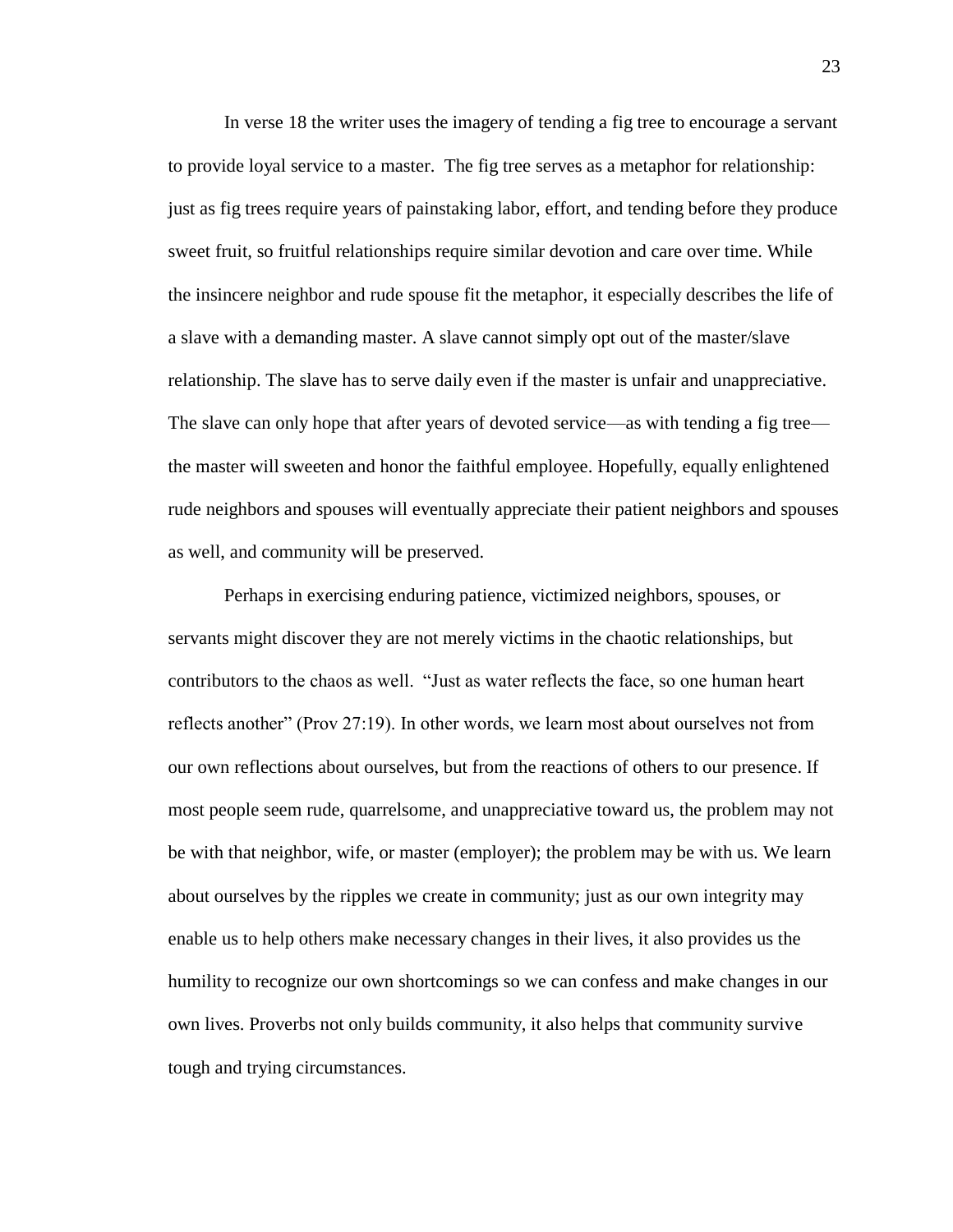Proverbs guides community survival and maintenance not only at the family and local level, but even at the national level. Historically, Proverbs may have been put in its final form during the period of social stress surrounding the collapse of Israel under the invading Babylonians. Possibly this time of intense social distress, when exploitation and violence rent the national community asunder, drove the sages to issue the final edition of Proverbs, providing the people of Israel with a tool for reshaping and reorienting their lives through community.<sup>14</sup>

Proverbs teaches that when society is falling apart, whether from political scandals, invading armies, or moral disintegration, godly people turn to community, the family, or a spiritual group, and seek to rebuild and strengthen it upon sound, biblical principles of wisdom and righteousness. Instead of an occasion to give up in despair, hard times provide an opportunity to vigorously rededicate ourselves to the most basic of all societies: the family. From there, health and hope can spread to the wider communities of church and society.

This valuable perspective on community building and maintenance can help leaders in the church today deal with community on at least two levels: the family and the church. The church community consists of families who bring both their healthy and their dysfunctional tendencies to church with them. Unresolved issues in personal lives (anger, resentment, greed, gossip) that are not processed at home often cause dissension and chaos in the spiritual community. Therefore character-based leaders must concern themselves not only with the public behavior of people in the church but also with their behavior in the home. Since the ability to function in the home largely determines

 $\overline{a}$ 

<sup>14</sup> Brown, 45.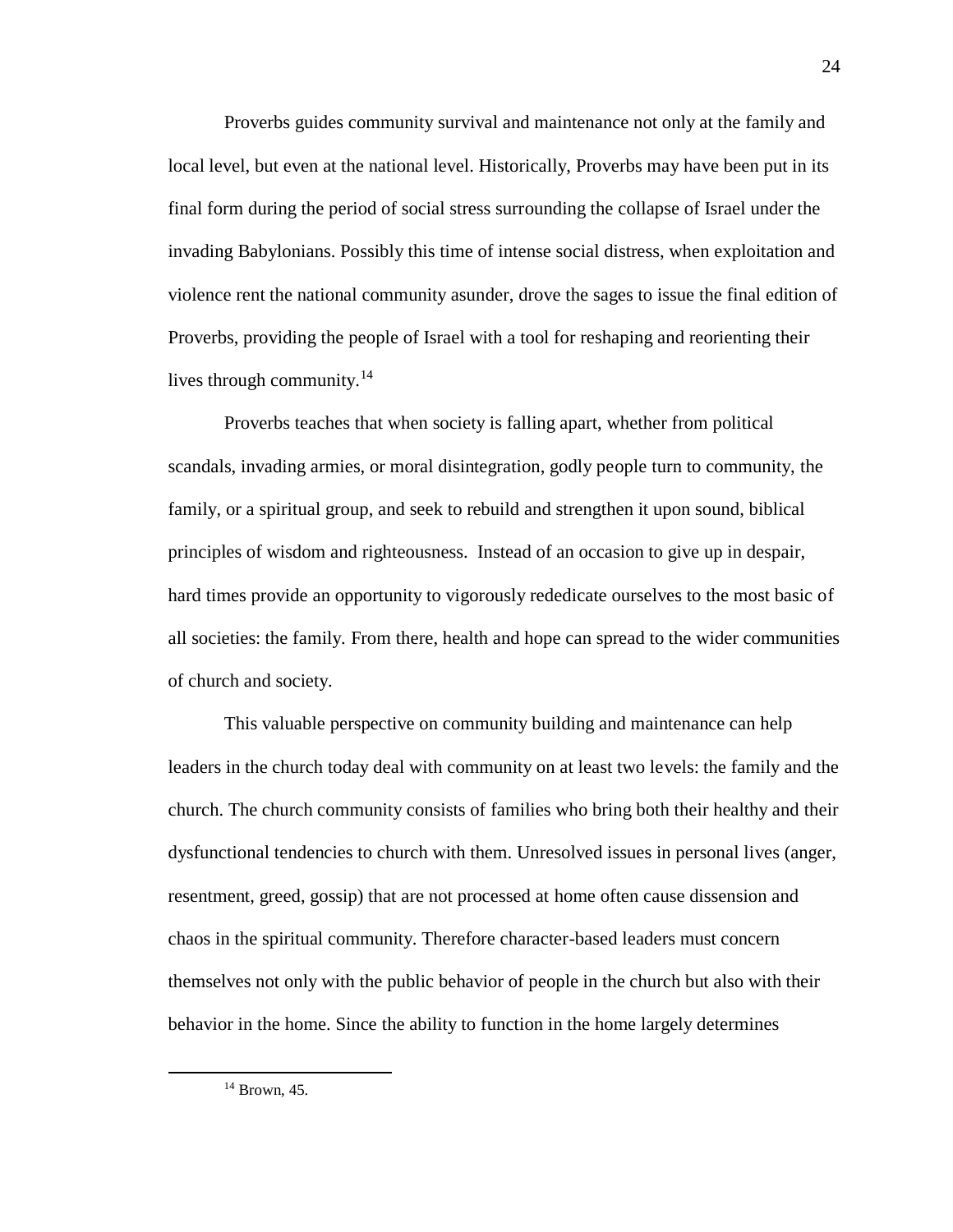readiness to lead in the church, these two communities cannot be separated. Leaders, whether in the home, the church, or the society, are called upon to maintain their community when new members introduce conflicting ideas and behaviors and when conflict arises in the course of human interaction.

# Integrity of Leaders

Three terms introduce integrity in Proverbs 1:3: righteousness, justice, and equity. Righteousness is doing what is right and living faithfully in covenant relationship with God. Specifically in Proverbs it means doing the things that provide harmony in relationships. Righteous people think of the needs and feelings of others and works for their benefit. "The righteous are willing to disadvantage themselves to advantage the community; the wicked are willing to disadvantage the community to advantage themselves."<sup>15</sup> Justice involves the attempt to conform to and live out the demands of righteous principles.<sup>16</sup> Waltke defines righteousness as doing right and promoting healthy relationships, and justice as making the effort to repair relationships harmed and disrupted by unrighteousness. Justice requires continuous activity to undo the pain and harm of damaged relationships and to preserve peace in the community.<sup>17</sup> Equity signifies straightness or levelness; in relationships it takes on the meaning of fairness or honesty. Equity shows itself in speech and behavior that is honest, fair to, and considerate of others.<sup>18</sup> To summarize, righteousness—the proper ordering of attitudes and

 $\overline{a}$ 

<sup>&</sup>lt;sup>15</sup> Waltke, 97. The wicked disadvantage others through their gossiping, lying, cheating, and laziness, upsetting people and relationships.

 $16$  Fox, 60.

<sup>17</sup> Waltke, 97-98.

 $18$  Fox, 60.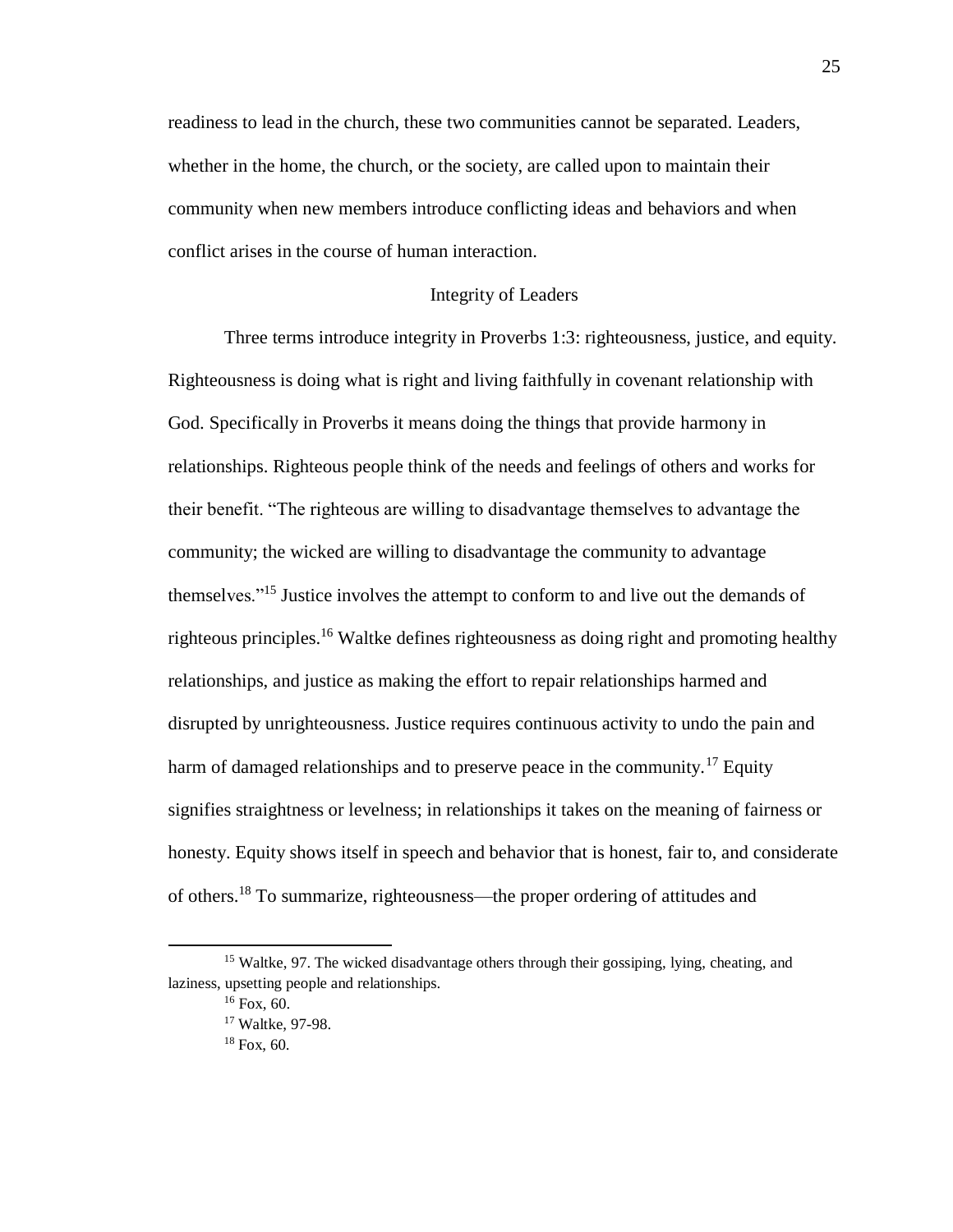behavior—allows people to live in harmony. When righteousness and relationship break down and disharmony, anger, or disruption steps in, the hard work of justice gets the relationship back on track toward the equity necessary to be in line with God.

People with integrity are whole and blameless—not perfect, but walking in the way of God, displaying consistent behavior and total commitment to the Lord. They live with complete dedication to God.<sup>19</sup>

Developing integrity requires deliberation and purpose. Jennifer Green notes that the process of becoming virtuous is not completely rational or conscious, that virtue can also be developed in the "emotional and aesthetic responses to the world and people in our lives."20

One way such responses can be developed is through modeling.<sup>21</sup> Green describes a psychology experiment involving three groups and three videos. The first video featured a boy giving food and blankets to the homeless in Philadelphia, the second was a nature documentary, and the third showed a comedy routine. After watching the videos, each of the three groups was brought in contact with a needy person. People who viewed the video of the boy helping the poor proved more likely to help a poor person when in contact with one. Psychologists label this emotion of being moved to positive action "elevation." Elevation differs from admiration, which is a desire to emulate someone

<sup>&</sup>lt;sup>19</sup> Waltke, 99. To be "crooked" implies walking in the opposite direction from the straight path of God on which the person of integrity walks. The perverse act of making something crooked endangers the community. Crooked "combines the moral perverseness of what they (the wicked) say and do . . . with the calamitous results of their lifestyle" (Waltke, 230).

<sup>20</sup> Jennifer Green, "Rising Up after the Woman of Strength" in *Preaching Character: Reclaiming Wisdom's Paradigmatic Imagination for Transformation*, ed. Dave Bland and David Fleer (Abilene, TX: ACU Press, 2010), 189.

<sup>&</sup>lt;sup>21</sup> Other means of deliberative character development include listening to instruction (19:20), accepting rebuke (19:25), confessing character flaws (28:13), being patient, and choosing character as a way of life (1:8-18).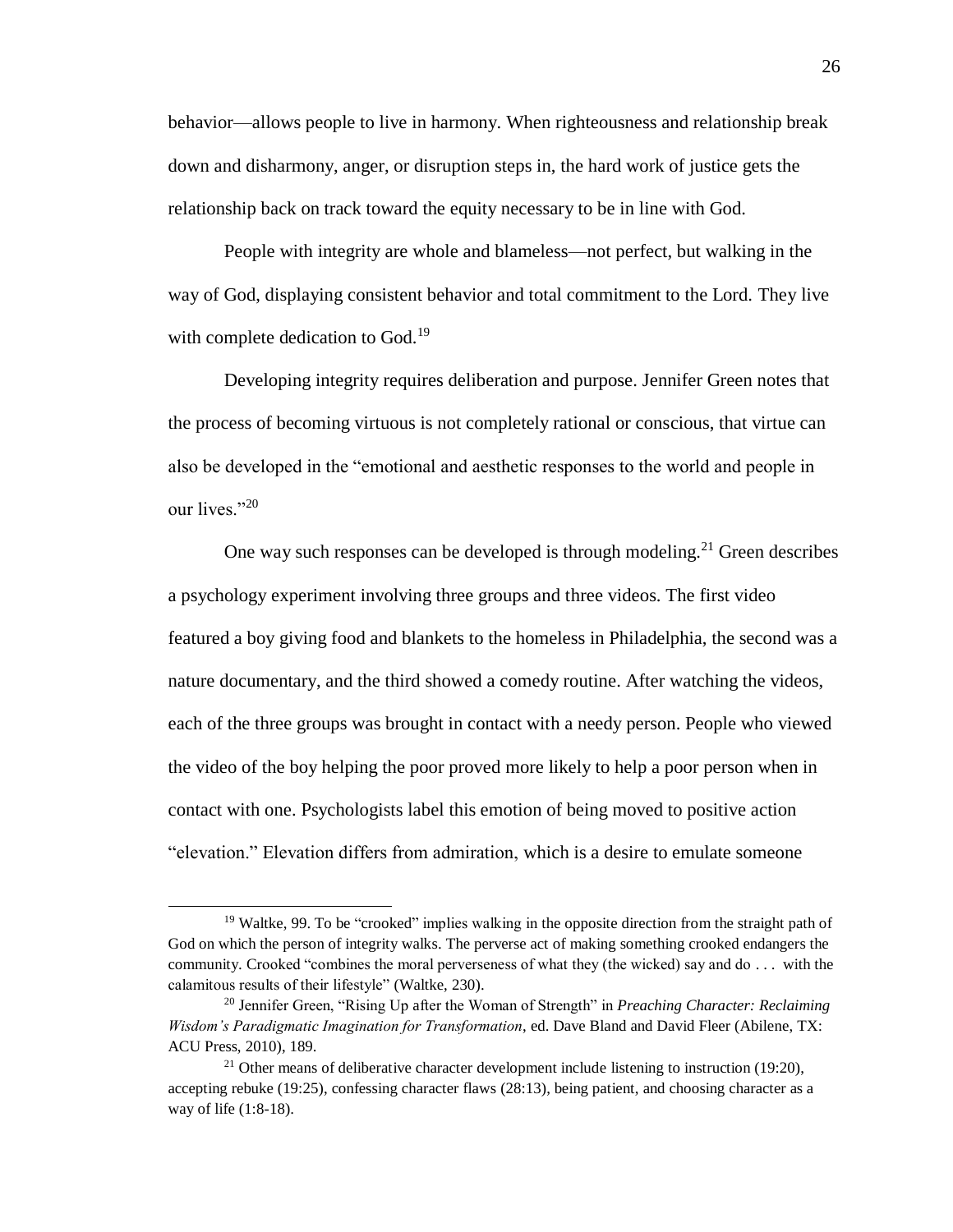great, such as an athlete. Elevation inspires us to do something good and virtuous. "Elevation brings a desire  $\dots$  to become the best version of ourselves we can be."<sup>22</sup> Leaders who model lives of integrity (e.g., helping others) inspire others to follow in their steps.

At least three of the six means of becoming virtuous mentioned here involve having someone else with integrity in our lives to teach and guide us in the virtuous life. Leaders with integrity are essential to leading others in integrity and to promoting the healthy functioning of a home, spiritual community, or nation. Integrity guides the steps of leaders and saves them from moral traps that can destroy them (Prov 11:3, 5; 7:24-27). The entire community depends on the positive impact of the leader's godly character (Prov 11:10, 14).

## Listening

Leaders in Israel had two practical reasons to be good listeners. First, the leaders could not develop wisdom and maturity without listening. The word "listen," as used in Proverbs, points to the biblical text, encouraging the readers or hearers to pay attention to the Torah or the sayings of wisdom.<sup>23</sup> Listening indicates a continual openness to the message of the biblical witness and a heart for continued growth and maturity. Failure to listen indicates a spirit of disobedience and incurs God's displeasure when one prays (Prov 28:9). Listening also means paying attention to the sage counsel of wise people. Though wisdom can be a gift of God (as it was for Solomon, 1 Kgs 4:29), one generally attains it through listening. The first teaching section of Proverbs begins with a warning

<sup>22</sup> Green, 192-93.

<sup>23</sup> Prov 28:9. Longman, *Proverbs*, 490, says the focus of the listening could be to either wisdom instruction or the commandments of the Torah.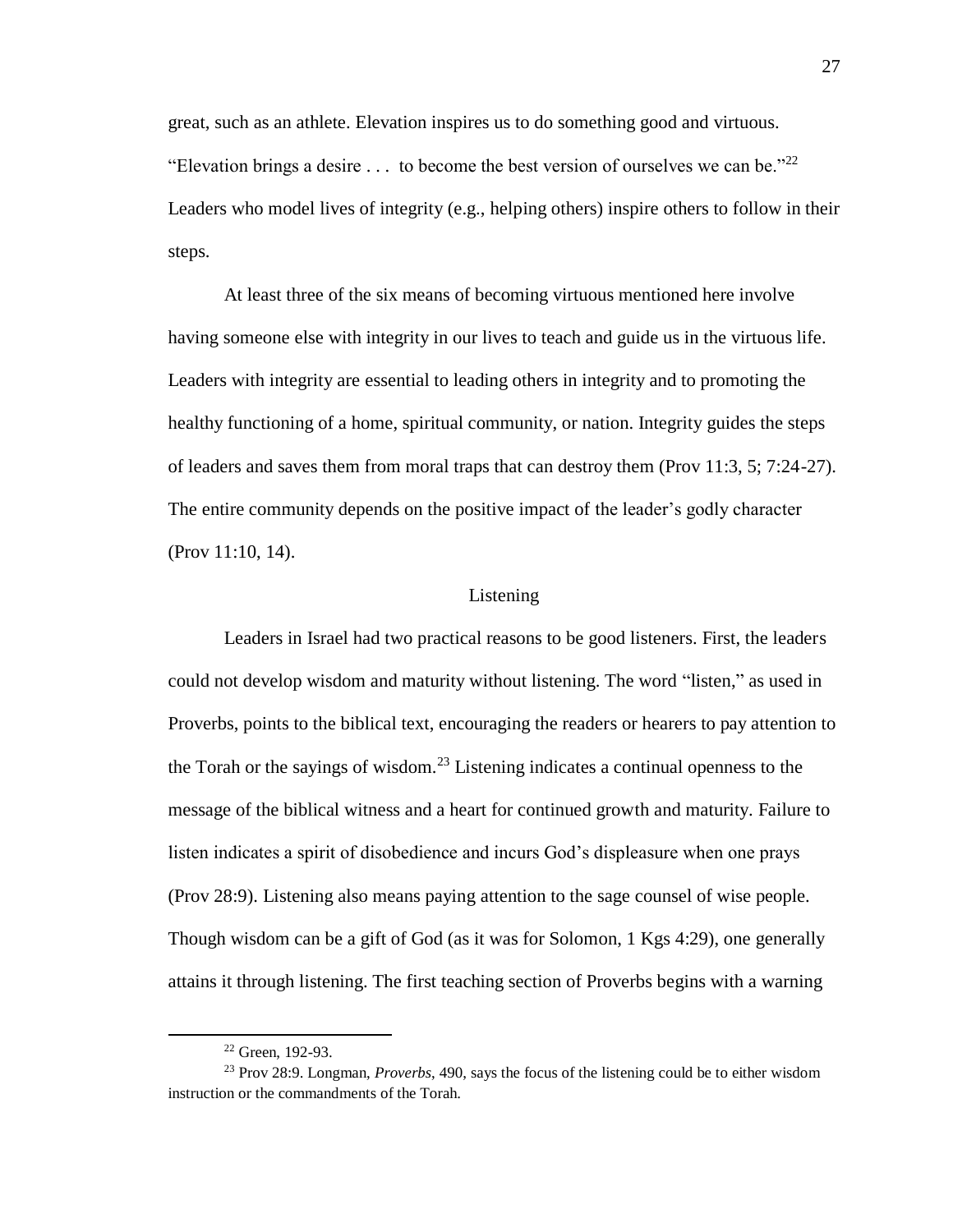to listen to parental instruction. Listening and obeying enable the wise to avoid trouble by positioning them on a path of discernment (1:8-18).

Proverbs addresses those who neglect the path of listening and discernment by asking, "How long, O simple ones, will you love being simple? How long will scoffers delight in their scoffing and fools hate knowledge?" (1:22). Waltke calls such mockers "hardened apostates."<sup>24</sup> They refuse to listen to advice or correction and hate the one who offers it to them (Prov 9:7-8). The defining trait of mockers is their arrogant pride (Prov 21:24). Proverbs pictures the mocker as a proud man who thinks he has all the answers to life and so refuses to listen to anyone else, even someone with more experience and wisdom. The mocker meets offers of help not with gratitude or appreciation, but with abuse. Pride engenders this hard, obstinate nature.

Because failure to listen prevents people from maturing, it hinders their growth as leaders. In Israel even the king was not above the need to listen to the voices of wisdom and maturity. A proud, obstinate king who, like the mocker, refused to listen to sane voices could plunge his nation into turmoil and ruin (11:14; 28:28). Kings such as Rehoboam (1 Kgs 12) and Ahab (1 Kgs 22) show the tragic consequences when leaders of God's people fail to continue to listen and heed the message of wise people.

In addition to developing their own wisdom and maturity, the leaders of Israel needed to listen to the people of their communities (the home, neighborhood, or nation) in order to gauge the people's spiritual health. Wise shepherds pay attention to their flocks (Prov 27:23) to discern their needs. Israel's leaders were held responsible for knowing about the needs among their flocks and not turning a deaf ear to the cries of the

<sup>24</sup> Waltke, 114.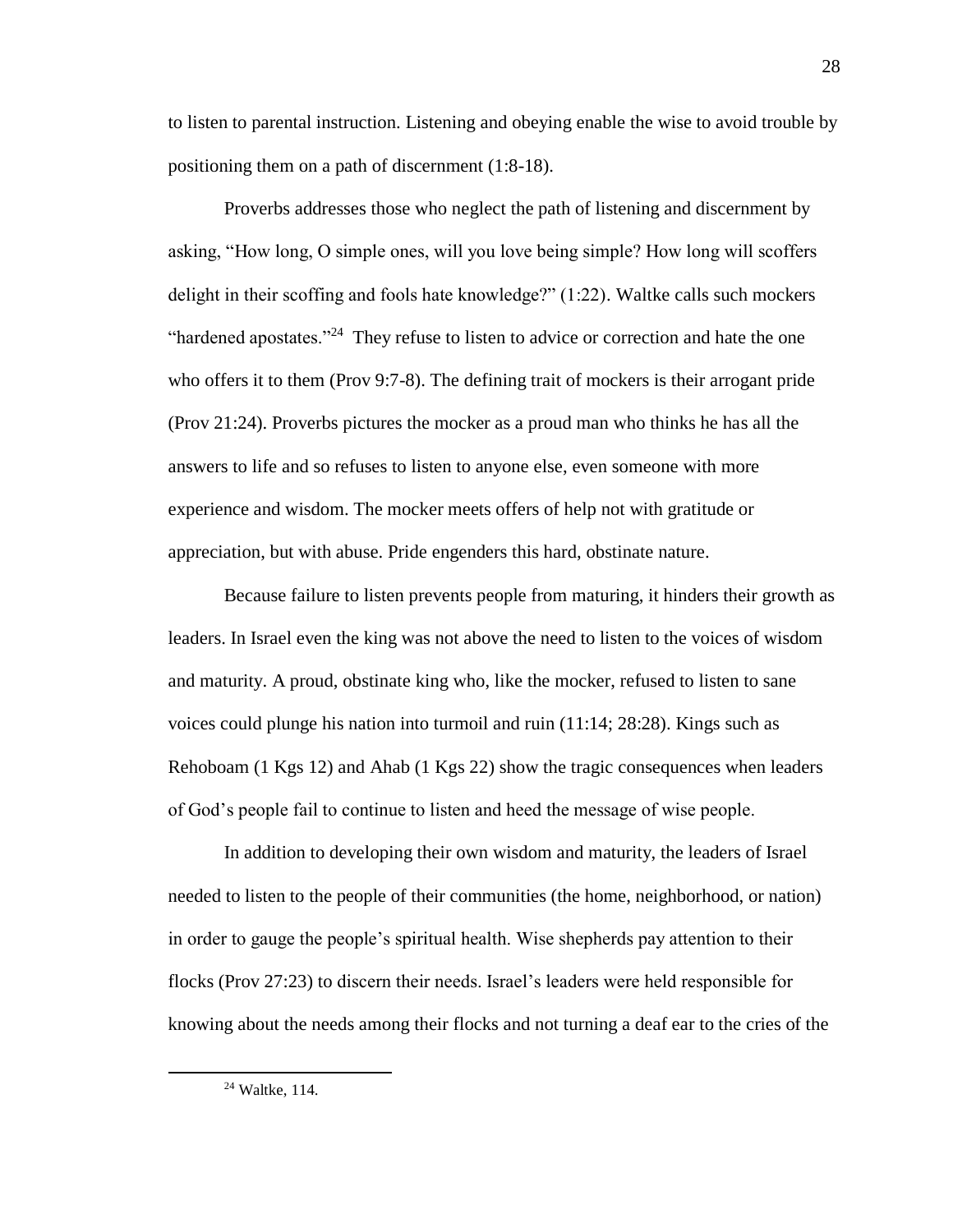hungry (Prov 21:13). The only way to know was to listen and pay attention to their people. A leader builds a house—not a literal building, but a community, such as a family, a social system, or even a country—through wisdom, which includes listening (Prov 24:3-4). In the early days of Solomon's administration, he listened faithfully to his flock and was therefore able to assess situations with discernment and make wise judgments (1 Kgs 3:16-28). A ruler in Israel, such as the king, functioned not just as a judge or lawmaker, but also as a shepherd, making himself aware of the needs of his flock so he could respond to them with wisdom and insight.

Proverbs was written for the simple and young, but it was also written for the wise. A man or woman who listens to wisdom early in life (whether the text of proverbs or the sage counsel of more experienced men and women) becomes wise. But wisdom is not static. To remain in the path of wisdom, one must continue to listen to the voices of wisdom. For leaders in Israel, whether a king on the throne or someone in the home or community, the path to personal growth in wisdom and understanding led through open ears. Continued listening requires a spirit of humility. Leaders who are proud of heart and obstinate in mind refuse to listen to their people. When these leaders then make rulings, without having listened, folly and shame reveal themselves.

Wise leaders listen humbly and heed necessary corrections or rebukes of their behavior. To a spiritual person, a word of correction is like "a gold ring or an ornament of gold" (Prov 25:12). A rebuke reinforces lessons that have been taught. People naturally resist a rebuke and retreat into a defensive posture, especially if the rebuke seems harsh, unfair, or wrong. But one can judge the soundness and deservedness of the reprimand only by humbly listening to the rebuke and weighing the accusation. Enduring correction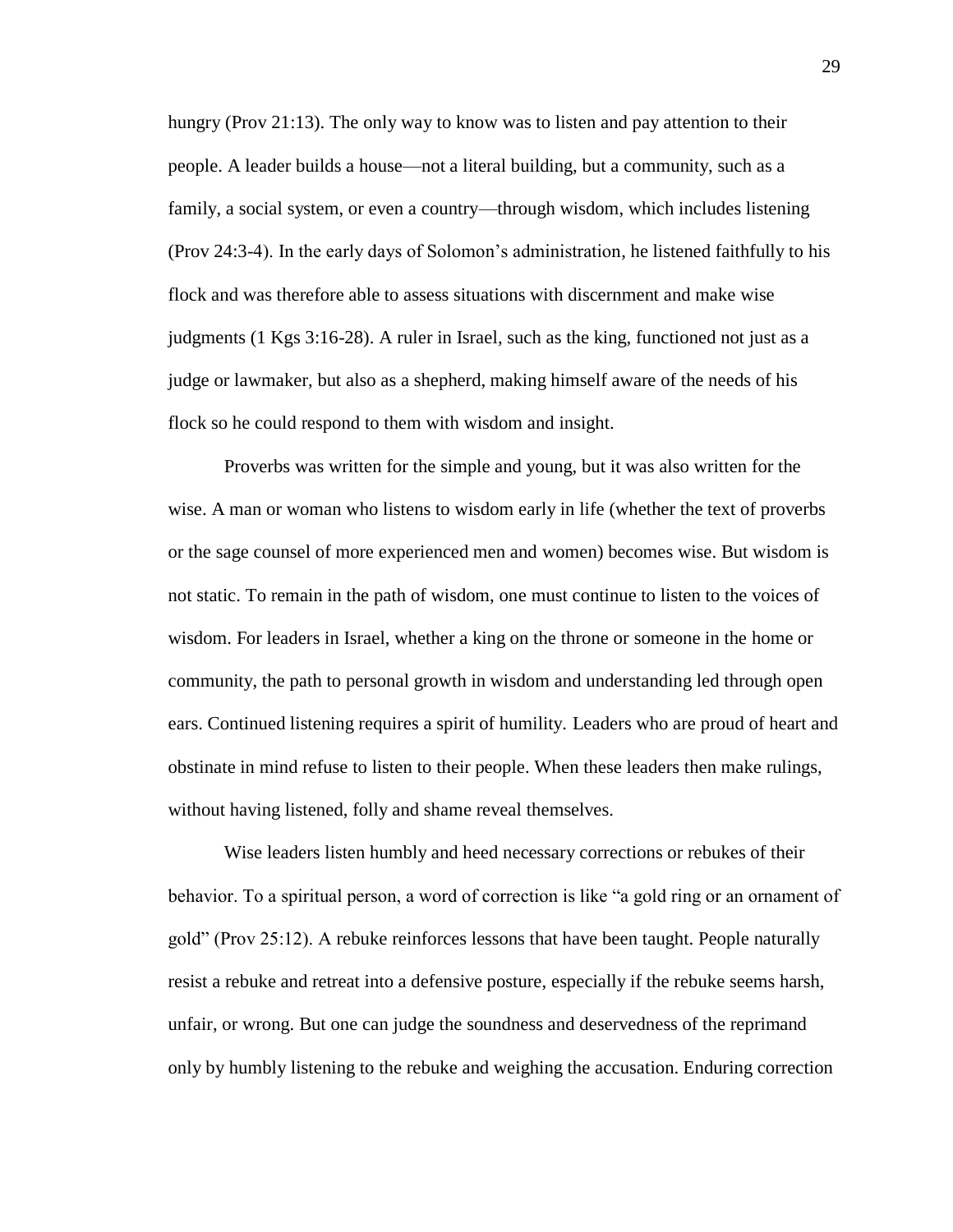leads to the hope of finding life (Prov 6:23b; 10:17), but resisting a rebuke leads one astray and even to death (Prov 10:17; 15:10). When leaders of Israel made decisions and issued rulings, they were to guard against making decisions and rulings that failed to consider the needs of the people, were overly harsh, or destroyed lives. King David, for example, listened to the prophet Nathan's rebuke and humbly submitted to the correction rather than reacting defensively (2 Sam 12:1-13).

The spiritual guides of a community today, whether home or church, must continue to be open to Scripture and the insights of wise people. Therefore they must continue to listen. Their continued spiritual growth depends upon their willingness to listen and submit to the lessons they learn. Listening enables leaders to gauge the spiritual and material needs of their people; it gives church leaders insight into their members' theological orientation so that decisions about church polity or liturgy can avoid false doctrine and conflict; and it helps bridge the gap between the leaders and members by creating a bond of understanding. Leaders must listen.

# Ministering to the Marginalized

Character-based leaders share God's concern that all people experience fairness and equity. In God's kingdom no one should suffer from hunger, alienation, or abuse. This ideal is expressed in the word justice.<sup>25</sup> Deuteronomy 24:19-21 addresses this concern with an injunction to Israelite farmers to leave some crops for the aliens, orphans, and widows to glean. Having food and basic dignity is a fair expectation for all people, reflecting Scripture's moral vision of people as having basic rights. The Old Testament prophets also address and develop this concern. For example, Micah accuses

<sup>25</sup> Miroslav Volf and Michael Welker, eds., *God's Life in Trinity* (Minneapolis: Fortress, 2006), 179.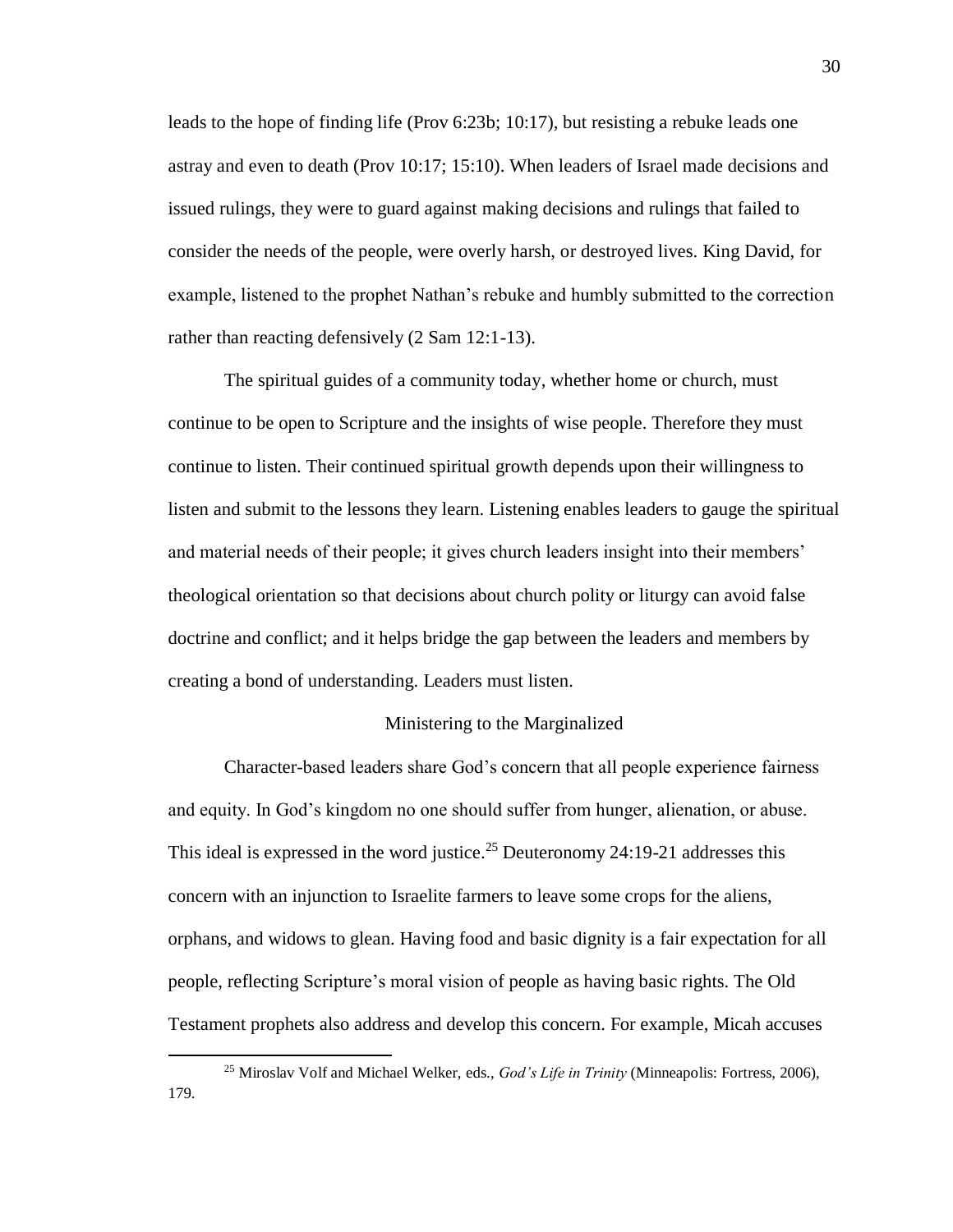the nation's leaders of abusing those who lack money and power and robbing them of God's blessing (see Mic 2:8-9). Such abuses not only violate the rights of individuals, they also threaten the cohesion of the larger community. God's kingdom holds enough gifts of belonging and material blessing for all to share in the experience. Proverbs continues this theme of justice as the sages warn against abuses toward the poor and socially disadvantaged.

Numerous passages in Proverbs exhort the reader to work hard, avoid debt, and spend wisely, with the hope that over time one can achieve financial success as well as the added benefits of having friendships and social position (19:4). Wealth and social position can signify that one has lived wisely. However, Proverbs warns against the temptations that may accompany success: selfishness with one's blessings and the tendency to use wealth and position to abuse those on the lower levels of social ranking, such as the poor (22:7, 22).

Poverty in Proverbs connotes not only a lack of the basic necessities of life, such as food (22:9), but also a corresponding lack of social position and control over one's own destiny. Impoverishment in Proverbs meant living on the margins of Israelite society, denied even such basic dignities as respect and fair treatment. Specifically, the poor suffered a constant dread of ruin (10:15), of being shunned (14:20a; 19:7), and of being deserted by one's own friends (19:4b). They were hated (14:21), mocked (17:5), treated harshly (18:23), and denied help. A Jewish proverb says, "In order to chase away beggars one needs a rich person"<sup>26</sup>—perhaps because the constant entreaties of the poor to the rich hardened the rich people's hearts and made it easy for them to refuse requests

<sup>26</sup> Waltke, 96.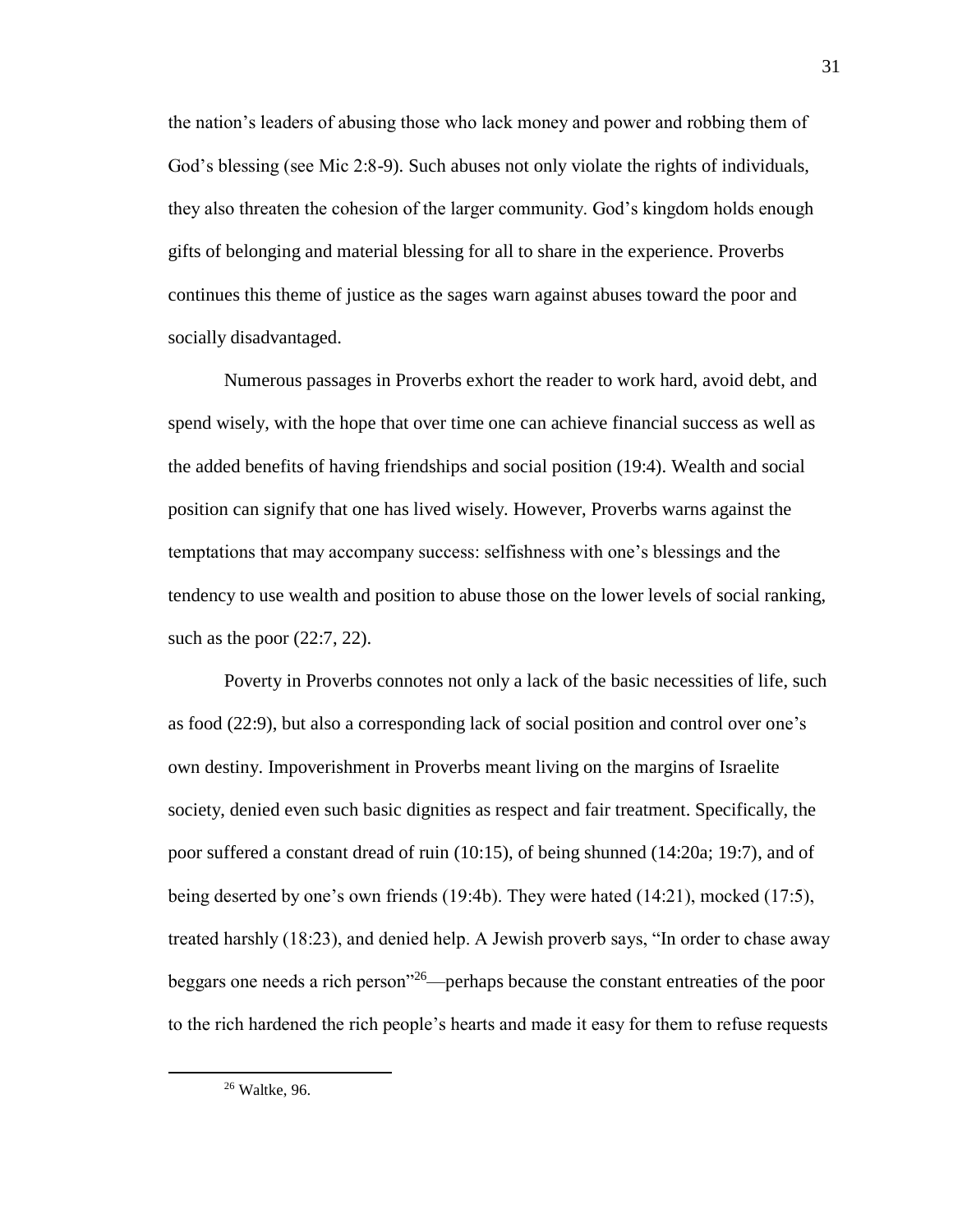for help. Because the poor lacked power, they were also exploited financially by those who did have power (14:31; 22:7). Proverbs describes this unfortunate state of the poor as wretchedness  $(15:15a)^{27}$  The writers of Proverbs want to ensure the poor are not reduced to insignificance in their communities and therefore forced to live on the margins of Israelite society. The wisdom of Proverbs demands that they be received as full members of God's community.

Proverbs not only decries the mistreatment of the poor; it counters with advice on how the poor should be treated. Those with means should be kind to those less fortunate. "Whoever is kind lends to the Lord, and will be repaid in full" (19:17). Since mistreatment of the poor and marginalized had apparently become a common practice, those who treated the poor with dignity would stand apart as those who served not only the poor, but the Lord.<sup>28</sup> Serving the needs of the impoverished so pleases God that he assumes the indebtedness of the poor toward their benefactors, and he pays the debt in full. "Recompense is certain, because God himself will repay the "debt." The repayment may be in the form of material benefits, but it may also consist of God's love, to match the charity the lender has shown."<sup>29</sup> Proverbs 22:9 promises blessings to the generous, and although the writer does not name the source of the blessings, it should be understood

<sup>&</sup>lt;sup>27</sup> Proverbs teaches poverty can be a person's own fault. People can become poor through laziness (20:13), spending beyond their incomes (23:21), and failing to exercise self-control in their pursuits of pleasure (21:17). Self-imposed poverty can result from a sinful lifestyle (13:25) such as drunkenness (23:21). On the other hand, people may become poor through no fault of their own, but by the injustice of another. "The field of the poor may yield much food, but it is swept away through injustice" (13:23). Ecclesiastes 5:8-9 offers insight on one form of this injustice when it says officials at various levels of government relieve the farmer of his produce. Unjust financiers subject people to financial hardship and poverty by charging exorbitant interest (28:8), then using their positions to rule over their victims (22:7). Proverbs is less concerned with how people become poor than with how they are treated when they are poor.

<sup>32</sup>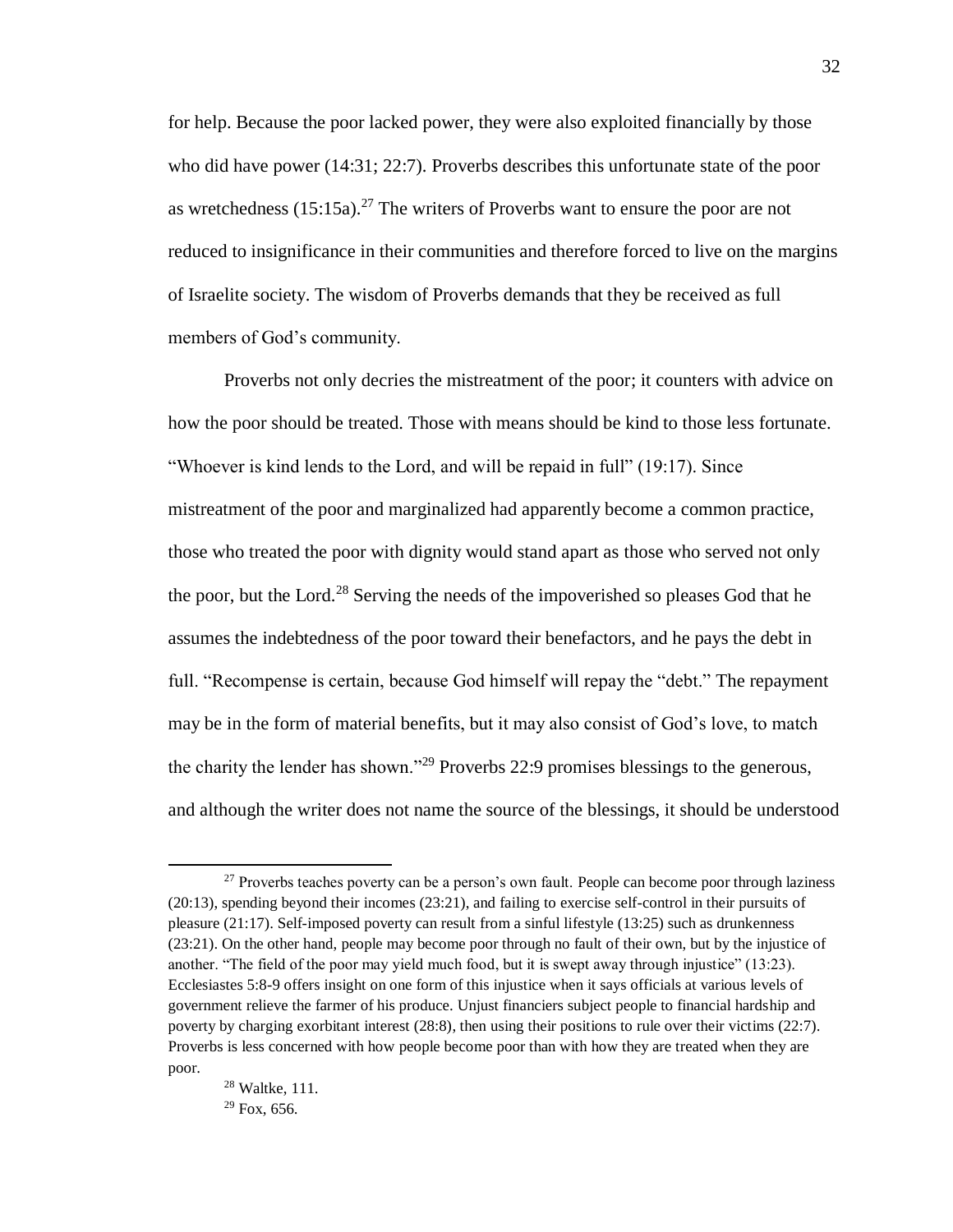to be God. "Generous" literally means "good eye." The good eye looks at others with compassion and behaves generously.<sup>30</sup> Proverbs' treatment of the poor reveals God's immense concern for them. God is the maker of both rich and poor (22:2), and he is the creator and defender of the unfortunate (19:17). He regards our treatment of them as being directed toward him. When we share with the poor, we show kindness to God; when we treat them unkindly, we show contempt for God  $(14:31)$ .

The authors of Proverbs stress the necessity for those who serve as leaders among God's people to not only be aware of the needs of the poor, the powerless, and the marginalized, but to treat them with dignity and assist them in their plight. Proverbs does not provide every scenario for how to help the poor. Sometimes a gift of money or food may be appropriate, but being generous does not always require giving possessions. A job offer, along with the opportunity to share in the profits generated, might be better (11:24-26). Appropriate help could include training in a skill, providing financial instruction, and mentoring. Aiding the poor and marginalized could be a long-term commitment extending for years, and aid givers must learn to guard against feelings of pride and superiority for being in the helping position. Both the one giving and the one receiving aid are broken people, and both need "to pursue processes that foster the reconciling work of Jesus Christ in the lives of both parties."<sup>31</sup> In whatever way leaders who are trained in the character-based principles of wisdom decide to help, they need to make sure that their efforts bless people, not harm them. "The righteous know the rights of the poor; the wicked have no such understanding" (29:7). This significant passage, with its clear concern for justice for those living on the margins of society, appears in the

<sup>30</sup> Bland, 200.

<sup>31</sup> Steve Corbett and Brian Fikkert, *When Helping Hurts:How to Alleviate Poverty without Hurting the Poor . . . and Yourself* (Chicago: Moody, 2009), 155.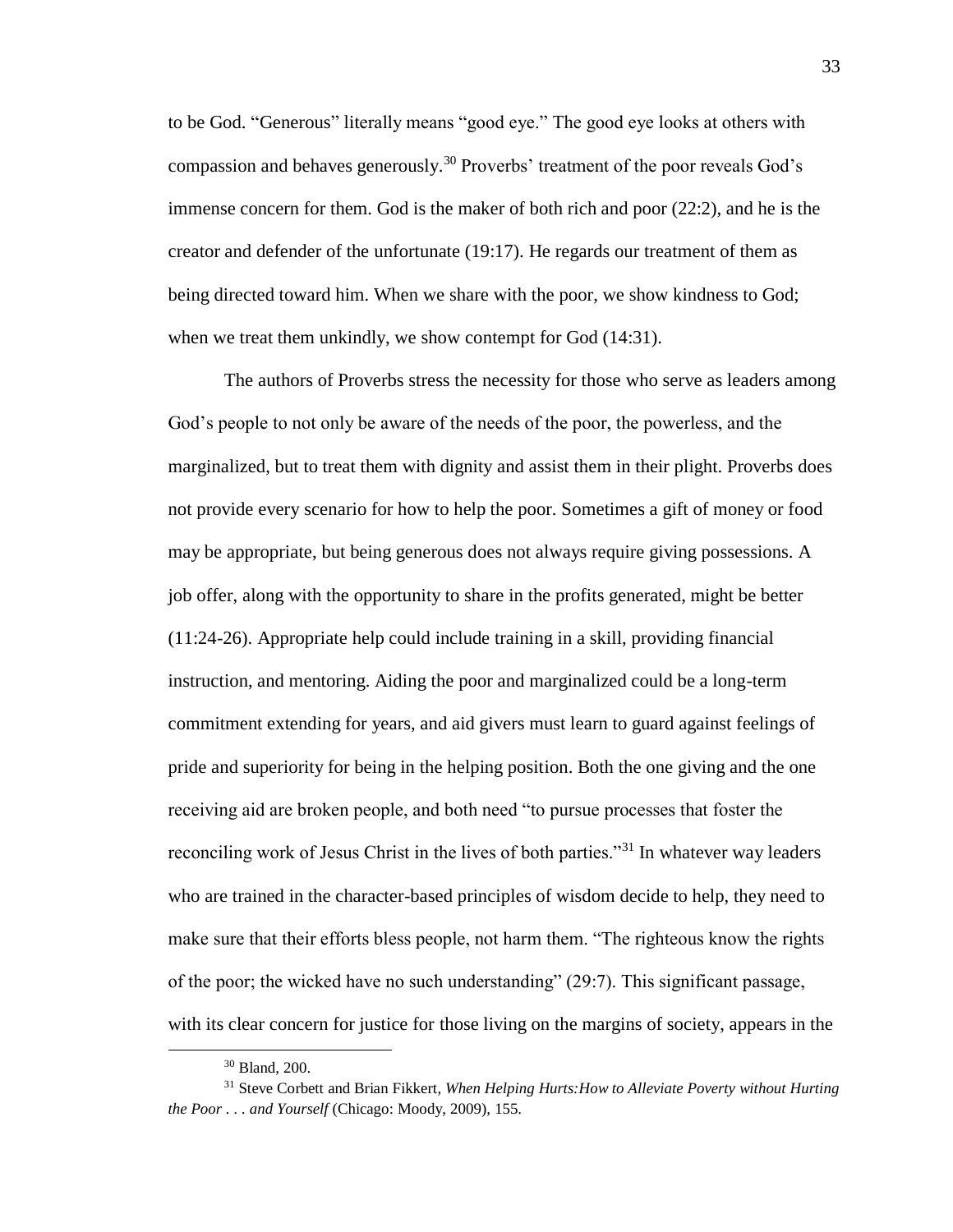royal section of Proverbs, a collection of verses with specific application for leaders in Israel.

# Shepherding

Many Old Testament writers use shepherd and sheep imagery as metaphors for the function of kings toward their people (see especially Ezek 34). The Israelite king's duties as a shepherd included handling political, economic, and religious affairs. He was responsible for providing spiritual leadership to his sheep. This shepherd and sheep imagery is picked up by the sages and developed in Proverbs 27:23-27. This poetic passage exhorts a shepherd to know the condition of his flocks and to tend to the land so he can be rewarded with increasing wealth and food. It can be read as a literal admonition to shepherds and farmers to care for their animals and property, but it can also be read as an exhortation to royalty to tend to the needs of their kingdoms, particularly the needs of their citizens. $32$ 

The poem begins by exhorting the shepherd to "know well the condition of your flocks" (v.23). It instructs the shepherd to "know well the faces" of the animals. This admonition implies that the shepherd should give them ample attention, monitor their nutritional needs, know their natures (beyond just having a cognitive awareness of them), and take care of them.<sup>33</sup> The intensive energy required of shepherds means that even if they have servants to help in the care of the flocks, they cannot leave full responsibility to the servants. They must care enough to personally oversee the animals and the estate.

 $32$  Verse 24b refers to a crown. The poem is situated in the Hezekian collection (25:1), and the references to servants, wealth, and property acquisition indicate one in a higher social setting than a common peasant. Raymond C. Van Leeuwen, "Proverbs," New Interpreter's Bible, vol. 5 (Nashville: Abingdon, 1997), 233. The fact that the poem appears in the royal proverbs section indicates it probably had prior circulation in the royal court in oral form. Waltke, 391.

<sup>33</sup> Fox, 816; Waltke, 391.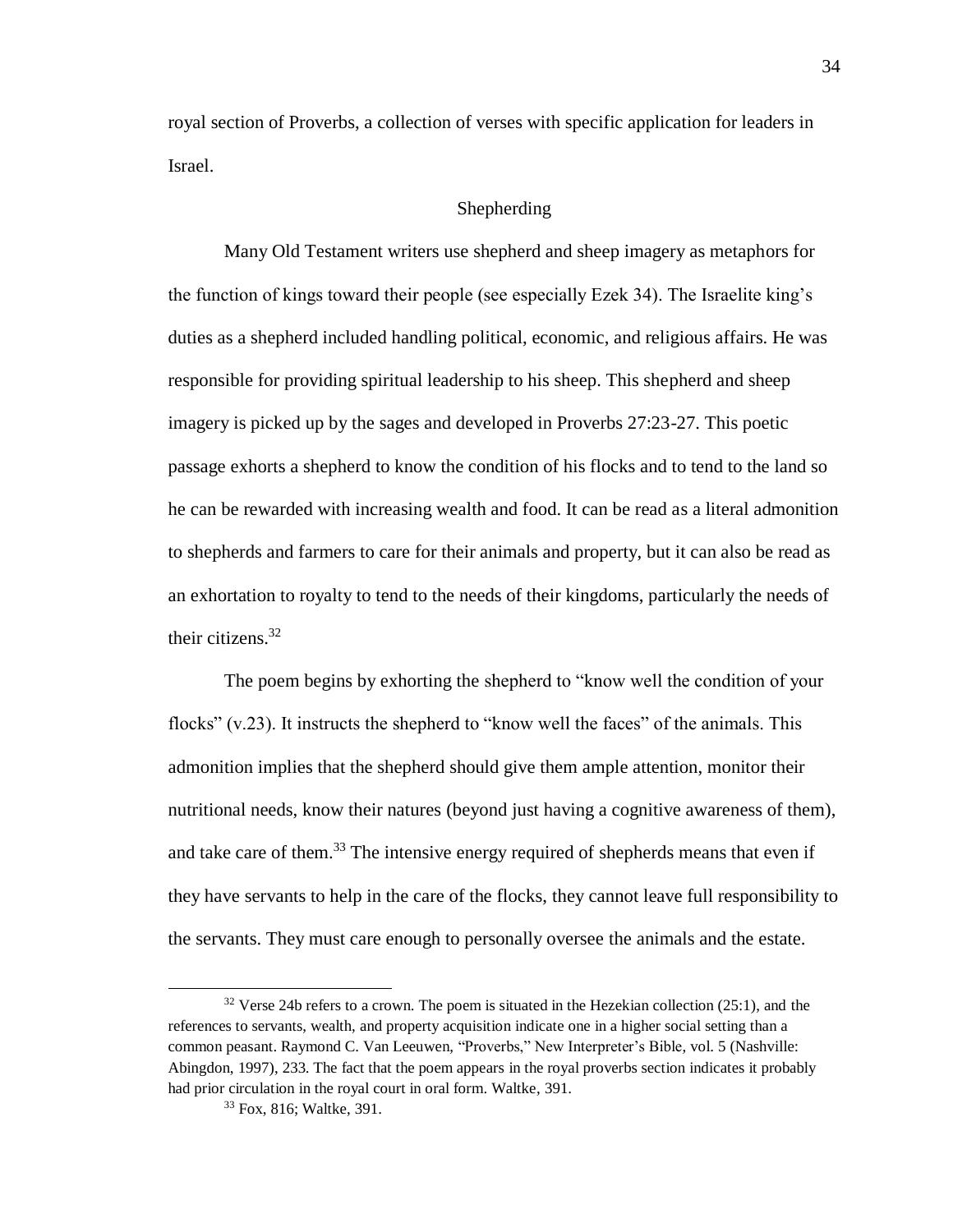The location of this poem—in the section on royal rule—means the author intended it to apply not only to shepherds tending literal sheep in a pasture, but to the concerns of a king and his reign. In essence the poem addresses the responsibilities of a monarch toward his people. Kings deal primarily with political and economic issues, but in Israel the king had one more important responsibility: providing spiritual leadership. Deuteronomy 17:18-20 commands the king to copy, learn, and remain faithful to the law. His responsibility did not end with providing healthy social and economic conditions for the people; he was responsible for providing personal spiritual leadership as well.

The assertion in Proverbs 27:24b that a crown is not secure for all generations assumes that a king who does not tend to the needs of his flock could lose his position on the throne. A king who failed to monitor the health and contentment of his people risked rebellion, assassination, or takeover from outside forces, and jeopardized both the loyalty of the people and his own position and authority. Thus Proverbs teaches that a king should show the same concern for the well-being of his people as a wise shepherd does for his beasts.

Bruce Malchow regards Proverbs 27:23-27 as the introduction to the carefully structured chapters 28-29, which he argues serve as a manual for future monarchs. The introduction warns the monarch that he must exercise care in his duties toward the people if he will keep his position secure; the following two chapters build on that theme.<sup>34</sup> Following Malchow's thesis, I will examine two verses from chapters 28 and 29 that demonstrate the shepherding/leadership theme and have important implications for leaders.

<sup>34</sup> Bruce V. Malchow, *Social Justice in the Hebrew Bible* (Collegeville, MN: Liturgical Press, 1996), 243.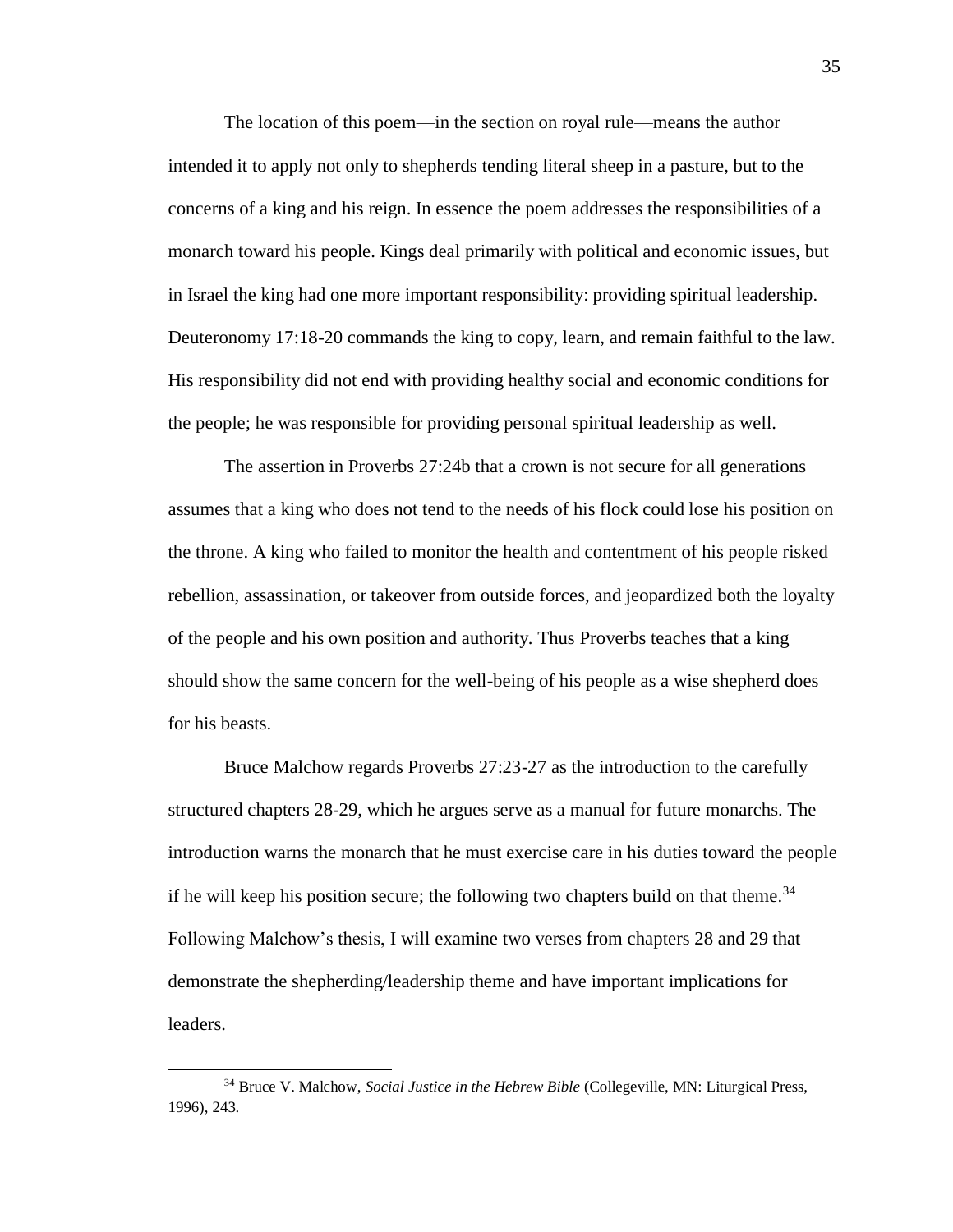"When a land rebels it has many rulers; but with an intelligent ruler there is lasting order" (Prov 28:2). The sage does not say why rebellion leads to many leaders. People who are discontented with or distrustful of their current leaders may rebel against them and assert their own will. The people might sense indifference or weakness at the top and attempt to take over. In this case, perhaps the monarch violated the wisdom of Proverbs 27:23-27, pursuing his own agenda instead of investing in the people, thereby betraying them and losing their loyalty. Whatever the motivation, a rebellion has ensued and the jockeying for power leads to discord and fragmentation within the community.<sup>35</sup> The second part of the proverb affirms the wisdom of the introductory poem. The wise leader maintains order through understanding the systemic conditions and working within them. The wise leader expends the effort to "know the faces" of the people, to inquire about their lives, and to offer appropriate assistance. The interest shown by the good shepherd fosters and feeds the loyalty of the people, preventing rebellion and chaos.

"Scoffers set a city aflame, but the wise turn away wrath" (Prov 29:8). Wise leaders have the ability to recognize those people prone to disturb the peace and to address them before they can cause an eruption of anger and even rebellion. Mockers are impudent, arrogant, and cynical people who stir up strife.<sup>36</sup> The fruit of their work is chaos in the system: "Social harmony  $\ldots$  is the first casualty of deceit."<sup>37</sup> This passage does not explain how the wise turn away anger, but other passages give some insight. By calling upon the community to repent of sin (28:13), the wise leader avoids the tendency to seek simplistic answers and mask internal discontent. Instead he addresses the issues of the heart where real change must be made. Wise men and women take especial care to

<sup>35</sup> Longman, *Proverbs*, 487, and Fox, 819.

<sup>36</sup> Fox, 836.

<sup>37</sup> Ibid., 224.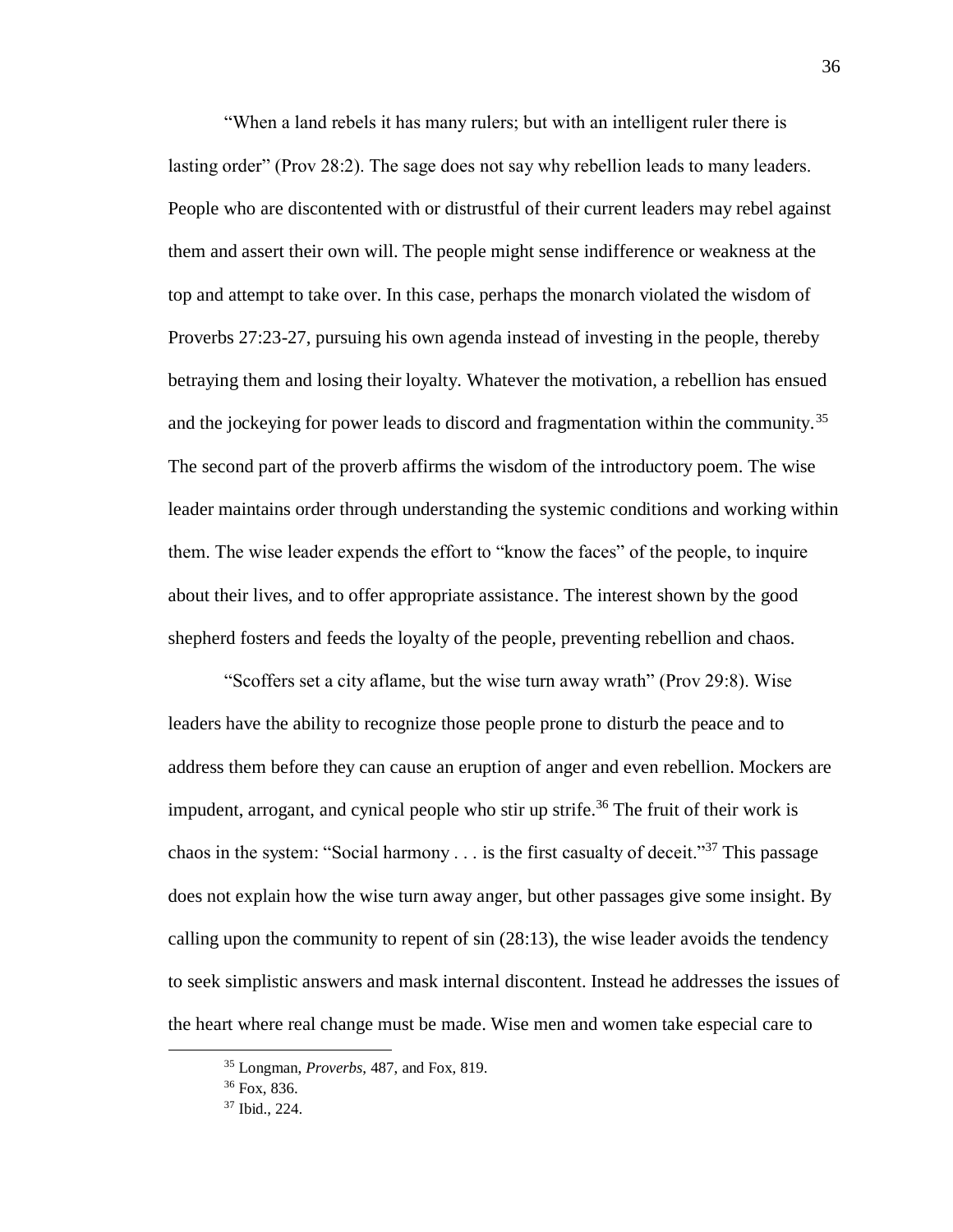weigh their words in tense situations, speaking only what is appropriate and promotes healing (12:18 and 25:11). Their words might encourage, rebuke, or call someone to repentance—whatever is deemed necessary to deal with the discontent.

Wise leaders trust in the goodness of God to help them persevere when they face difficult decisions and situations (16:1-3). Like the shepherd of 27:23-27, such leaders care for and minister to even the most impoverished members of their flock (29:7). Wise leaders are kind and fair. They have generous spirits that do not begrudge profit or wellbeing for others, but actively promote it  $(11:24-26)$ .<sup>38</sup> Through these measures wise leaders stall the hostile forces of the mockers, turn back their anger, and promote peace in their system.

The shepherding imagery of 27:23-27 fits within one of Proverbs' purposes, that of producing wise leaders. It flows naturally into the chapters on monarchy, and it provides vivid imagery for the nature and function of spiritual leadership. Leaders trained in the wisdom model care about the flock, attend to its needs, and engage with the "sheep." Through intimate involvement with the lives of their members, wise leaders are able to discern dissatisfaction and discontent before they reach disruptive and chaotic levels; and by the strength and spirituality of their characters, they are able to stem the tide of rebellion in its earliest stages. Finally, leaders schooled in wisdom can discern the appropriate word to speak—whether encouragement, rebuke, or a call to repentance into any situation that arises.

<sup>38</sup> Waltke, 437.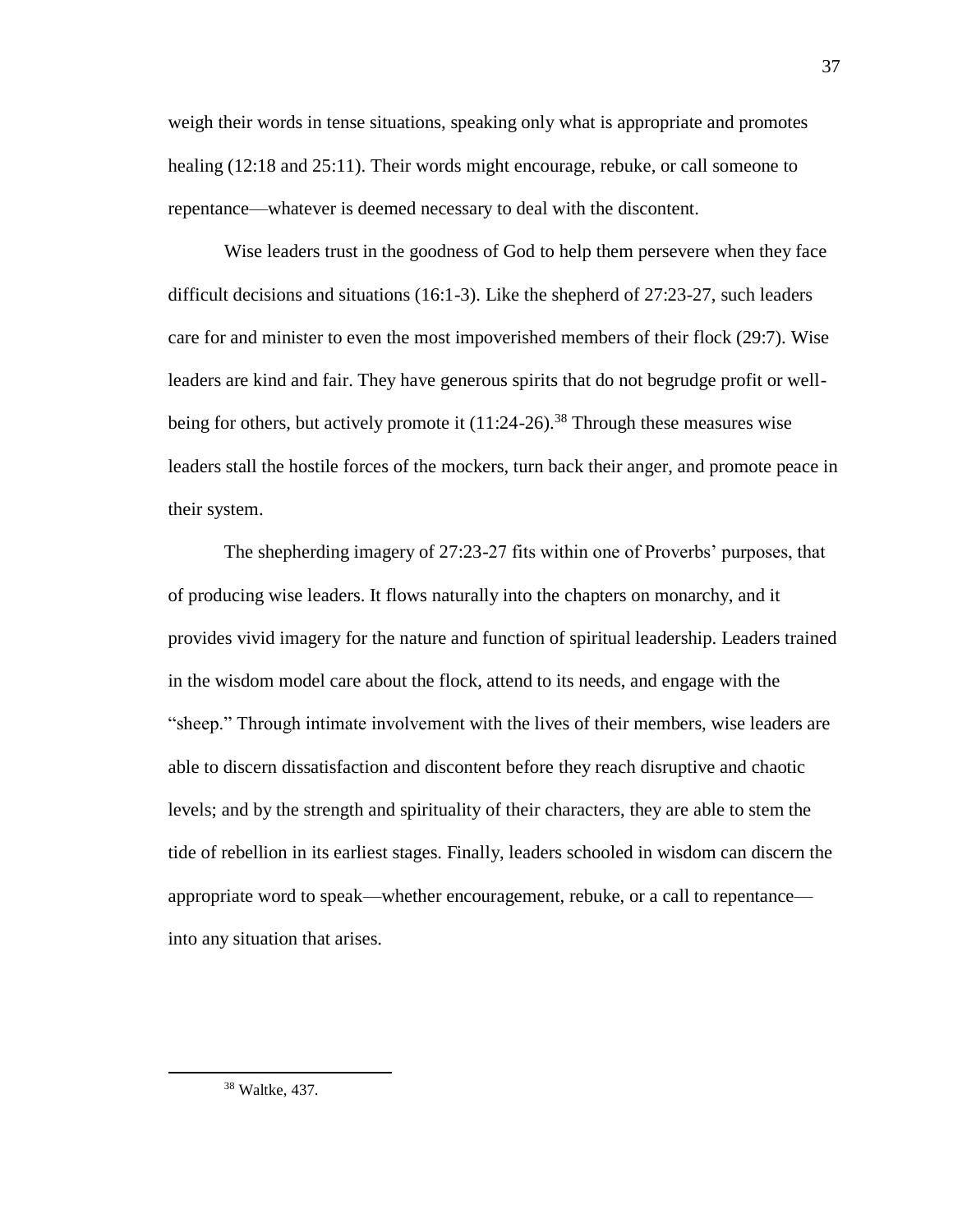## Conclusion

Old Testament leaders used the material in Proverbs to develop people into character-based individuals, capable of functioning as healthy participants in their families, communities, and nation. Because they had themselves been trained in healthy functioning, these individuals were prepared to serve as leaders in each of these communities. Today these five character-based leadership principles from Proverbs community building, leading with integrity, listening, ministering to the marginalized, and shepherding—have particular benefit for my context as well. Just as these principles benefitted the ancient communities of Israel, they can benefit communities today, particularly the church.<sup>39</sup>

<sup>39</sup> Notes of the five classes I taught are in appendix H.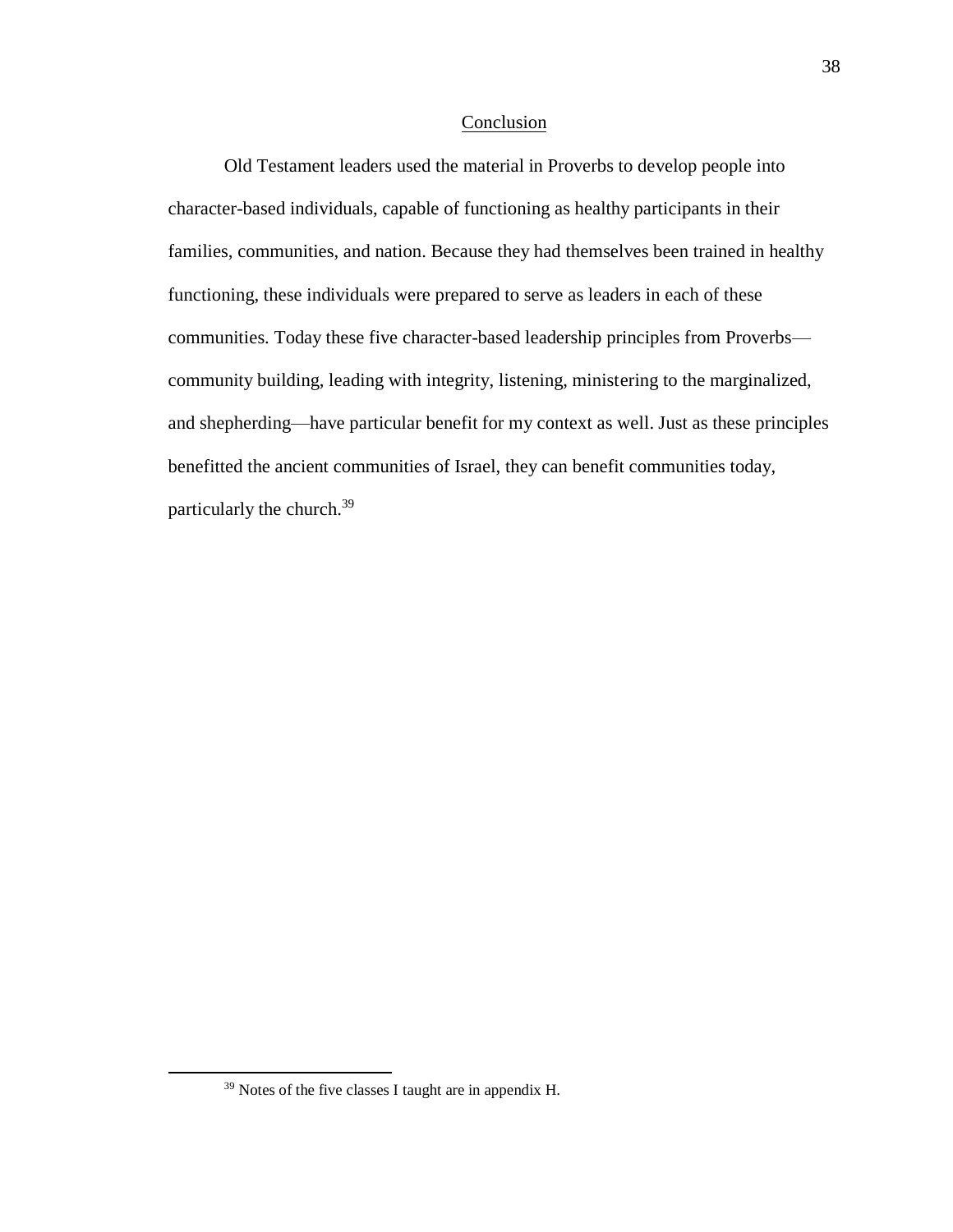# CHAPTER III

## METHODOLOGY

The purpose of this project was to provide training for future leaders of the Ulysses Church of Christ based on the theological principles of Proverbs. I intended that the participants, after going through a training process, would better understand biblical and character-based principles of leadership from Proverbs and how to apply them in the congregational context. All of those present for training currently serve as leaders in some capacity (e.g., deacons, committee leaders, activity leaders, teachers), but I designed the project to enhance their perspectives on character-based leadership to further develop them for future leadership.

## Format

This project relied on qualitative research. Qualitative research involves the collection of data through observation, life experience, interviews, storytelling, personal history, and other social means. The data collected tell the stories of human lives. Data include the information and insights gained by the researcher through observations, questionnaires, and interviews.<sup>1</sup> The researcher then translates these raw data into a coherent story that reflects the experiences of the participants. In the end the researcher attempts to discern what the data mean. Qualitative researchers rely upon a variety of

<sup>1</sup> Michael Quinn Patton, *Qualitative Evaluation Methods* (Beverly Hills, CA: Sage, 1980), 22.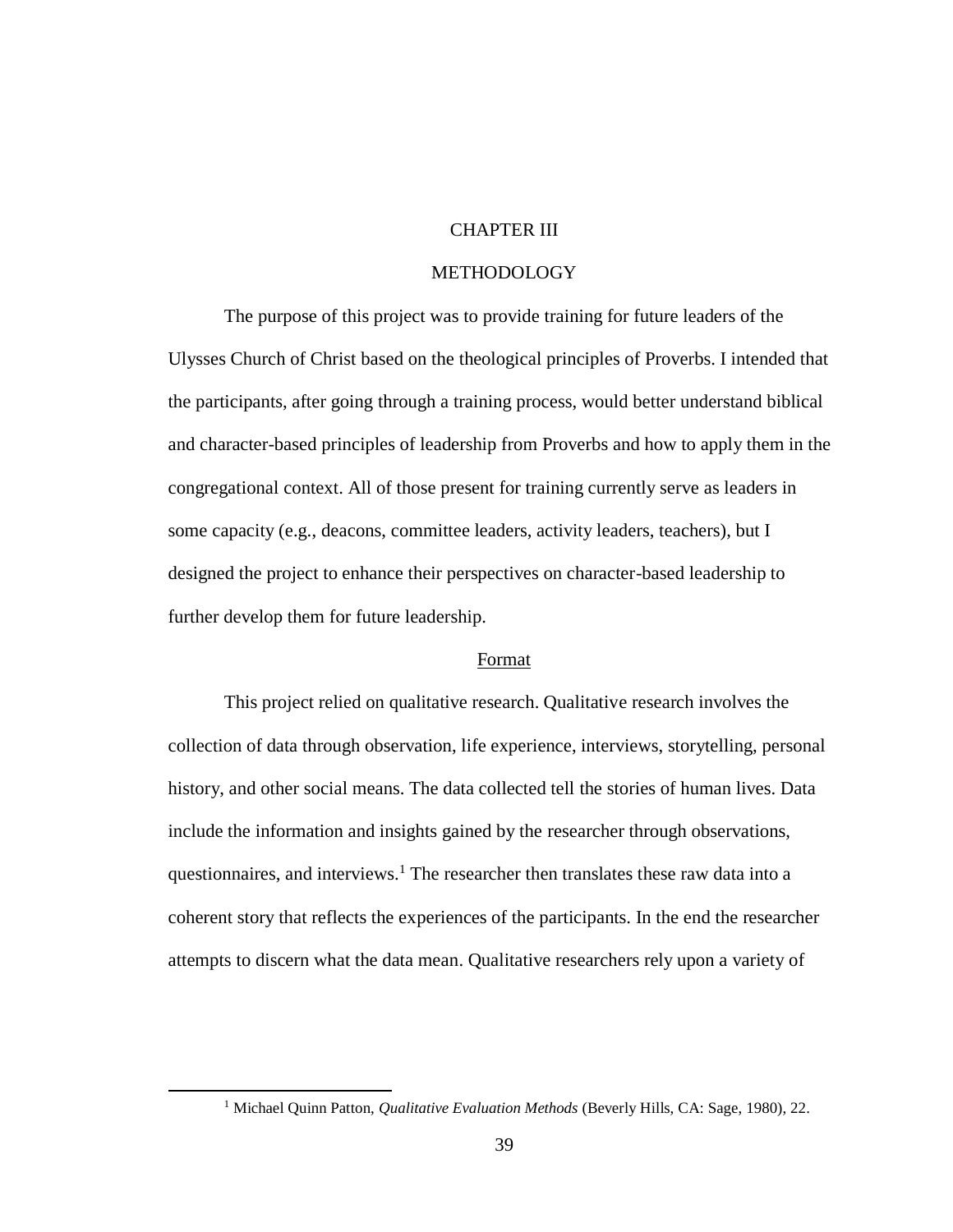interpretive practices to understand their subject matter. Using multiple interpretive methods allows researchers to understand their subject from different perspectives.<sup>2</sup>

 Qualitative research positions researchers within the context being studied. The context consists of the field of study and the lives of those with whom the researchers interact in the project. Researchers themselves actively participate in the project, working toward the same goals as other participants.<sup>3</sup> My project meets this criterion in that each participant in this project is an active member of the Ulysses church with an interest in its goals and objectives.

I formatted the class as a series of five one-hour sessions with two specific objectives: (1) to gain a theological foundation of leadership as envisioned in Proverbs, and (2) to apply these principles within the church in Ulysses. Classes included instruction and discussion, and I gave weekly assignments for the participants based upon the week's lesson. I based the number of lessons on the theological themes and principles that emerged from my exegetical study of Proverbs.

The curriculum explored five themes I identified that Israelite communities originally used for character-based training. Scripture served as the primary basis of the instruction, although I used leadership principles and insights from other authors and leaders when I felt those insights provided a practical application of the principles in Proverbs.<sup>4</sup> I focused my teaching in each session on key passages in Proverbs.

<sup>2</sup> Norman K. Denzin and Yvonna S. Lincoln, *The Sage Handbook of Qualitative Research* (Los Angeles: Sage, 2011), 3-4.

<sup>3</sup> Ibid.

<sup>&</sup>lt;sup>4</sup> I primarily used as resources for my study of Proverbs the commentaries, introductions, and articles listed in works cited. I used other books to aid in class presentations, such as the works by Israel Galindo and Benjamin Friedman, also listed in works cited. I found their suggestions for providing leadership (Galindo) and conflict management (Friedman) to be practical applications of the principles I discerned in Proverbs on these subjects.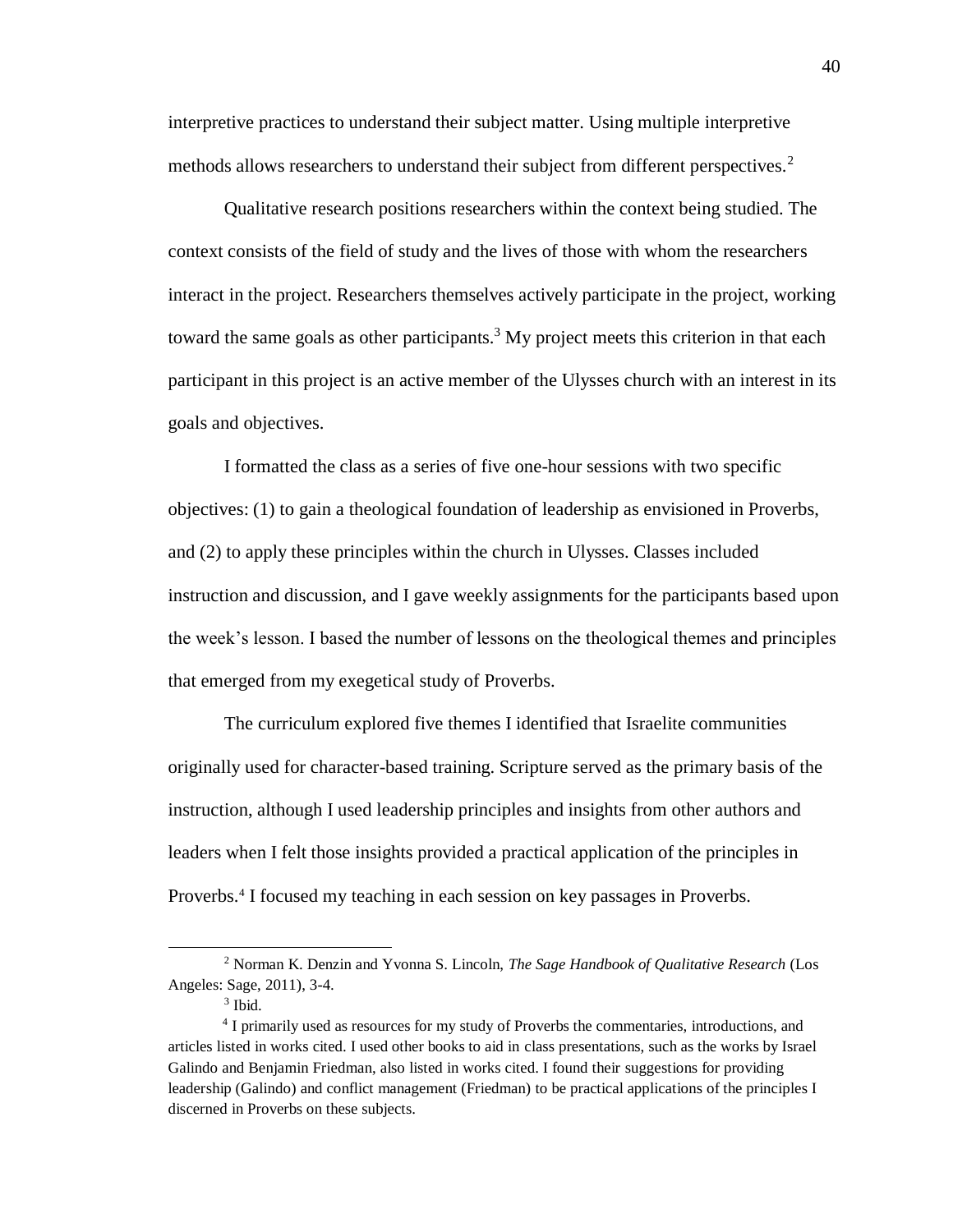Participants listened, then discussed their thoughts and insights. As a group the participants developed and practiced the key concerns of Proverbs for character-based leadership—community building, leading with integrity, listening, ministering to the marginalized, and shepherding—then applied the lessons by visiting with members of the congregation and listening to them, using appreciative inquiry questions. Through active participation in the sessions and during the week, the participants developed the character-based leadership functions of Proverbs.

The sessions took place in the fellowship hall of the Ulysses Church of Christ. This room has ample space, tables and chairs, a large coffee pot, a chilled bottled water dispenser, and dry-erase boards. My wife, Cheryl, and I provided snacks and drinks for each session, and in one session we ate pizza as part of the actual training. I arranged ahead of time to pay a teenager from the congregation to provide childcare for participants with young children, but this service was not needed.

#### Group Participants

I invited five elders and their spouses to participate in this project. These elders, as key informants, assisted me in selecting a number of additional participants, including deacons and their spouses, as well as other church members, both male and female. The group consisted of nine men and seven women. Five men were elders and three were deacons. All but two of their wives participated. A single man and woman rounded out the group so that active leaders as well as potential leaders participated in this study.<sup>5</sup>

<sup>&</sup>lt;sup>5</sup> The people in this group were already a discernible group. The sampling method is key informant sampling. The elders functioned as key informants in discerning who the other members of the research project should be. See Tim Sensing, *Qualitative Research: A Multi-Methods Approach to Projects for Doctor of Ministry Theses* (Eugene, OR: Wipf & Stock, 2011), 83. See appendix A for a letter inviting potential participants to join the project.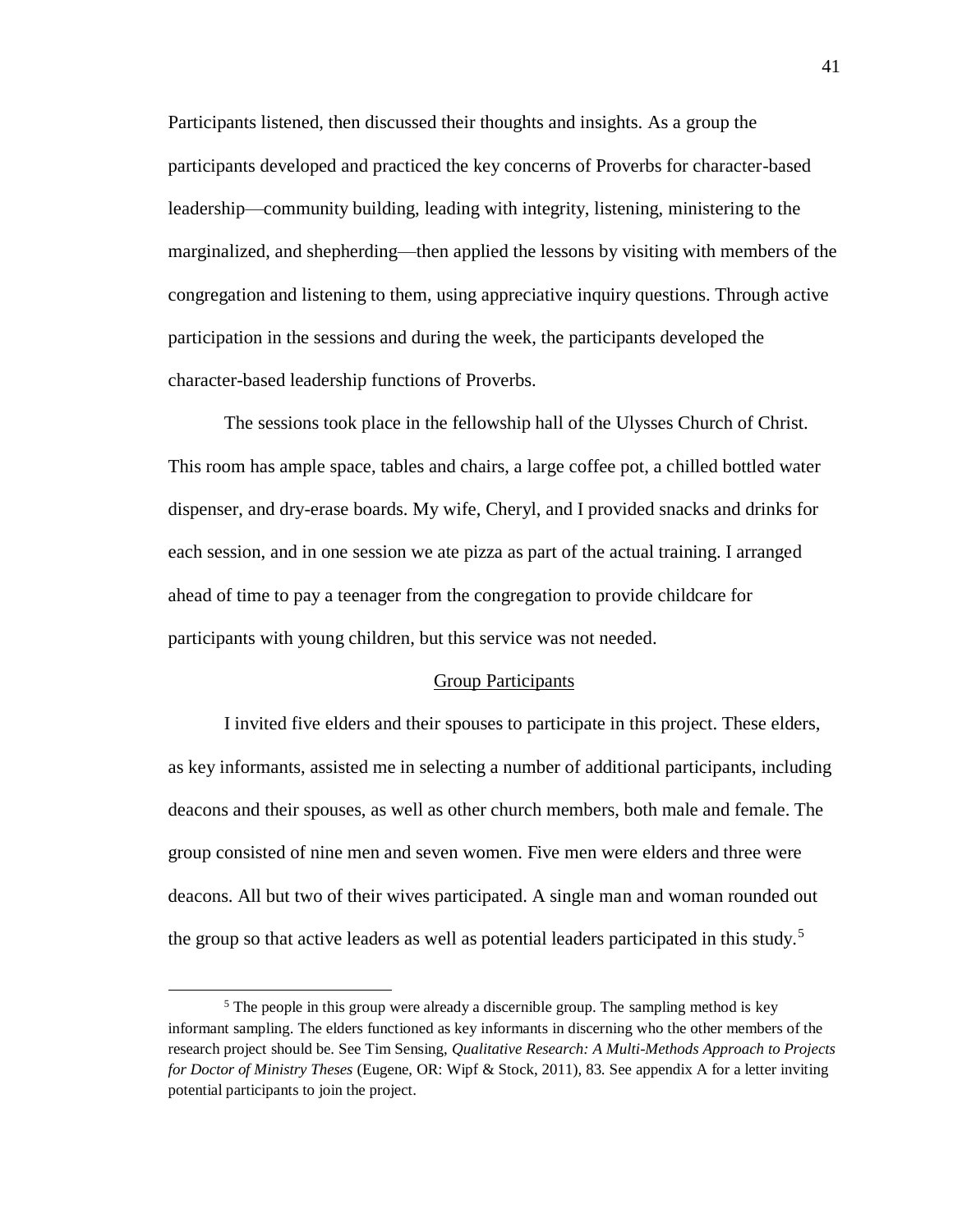#### Description of the Sessions

I facilitated the training. Elders participated with the other group members in activities both within and outside of the training sessions. Specifically, the group engaged in discussions during the training sessions, conversations with fellow participants during the week, and visits with members of the congregation. Two elders assisted two other participants (a husband and wife) as they visited with two members who felt disconnected from the church and expressed extreme displeasure.

I based the number of sessions upon the number of character-based leadership traits I identified in Proverbs, and then added a debriefing session and a project evaluation session. I intended to spend the debriefing session conducting a semistructured interview<sup>6</sup> that would allow free-flowing answers from the participants. However, an unplanned pastoral intervention prevented the debriefing session from occurring as scheduled. (More will be said about that below.) In the final session Dr. Jeanene Reese, an outside independent expert, evaluated the project. An outside expert is a consultant from outside the study group who generally has little or no personal knowledge of the participants in the study. The outsider's expertise or experience allows her to spot things in the process that the insiders may overlook.<sup>7</sup>

I began session 1 by welcoming everyone to the group and leading a prayer. I then passed out the informed consent forms, explained the need for them, and had members sign them and pass them back to me. I explained that there would be five weeks of teaching sessions followed by two weeks of evaluation interviews, one by me and one by

<sup>&</sup>lt;sup>6</sup> In a semi-structured interview the interviewer has "specified themes, issues and questions," but has the prerogative to "probe and explore for more depth" (Sensing, 107). The interview questions for the debriefing are listed in appendix C.

<sup>7</sup> Ammerman, 30.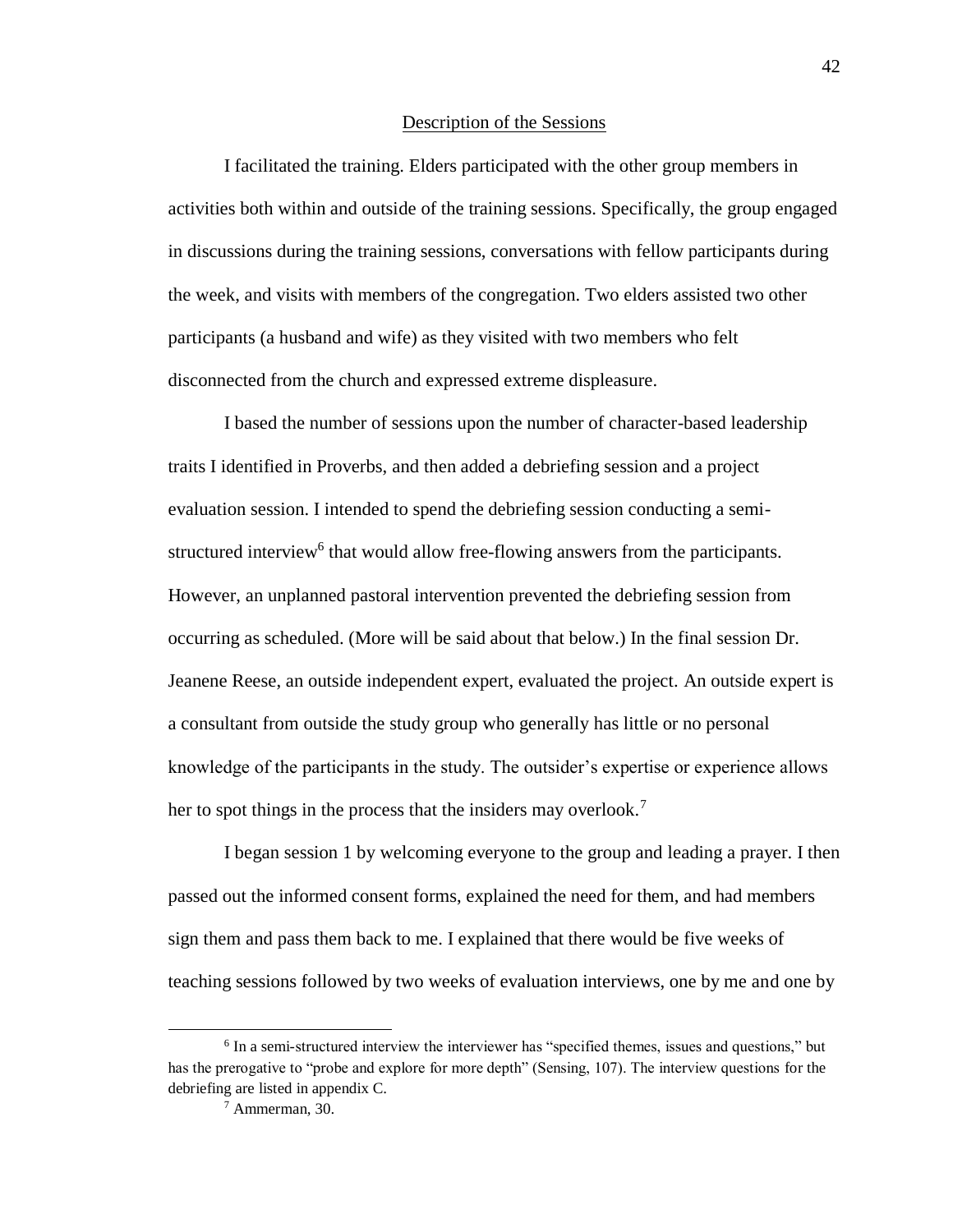an outside expert. I told the group that snacks and drinks would be provided by my wife and me each evening. I then presented the first character-based lesson, leaving time at the end for questions and discussion. Because I had a lot of material to present, I gave each member of the group a copy of the notes I was teaching from for every session. This proved to be beneficial because members could easily follow along with what I was teaching. Following the presentation, I gave the participants assignments to visit other members of the intervention group or members of the congregation outside of our group. I also provided them with specific questions to ask. The assignments and questions can be found in appendix B.

Sessions 2 through 5 began with a welcome to the session and a prayer by a member of the participant group. Most members got some of the snacks as they came in or went to the table to get them after the prayer. The format followed that of session 1. A few new members filled out the intervention form and I gave an extremely brief overview of the orientation from week one for those not present for the first meeting. This was not repeated after session 2. Also, beginning with week 2 there was a fifteen-minute discussion at the beginning of each class for members to report on their assigned visits. Members reported on important discussions they had had and on how they had been impacted by the visits. Sessions 6 and 7 were the two evaluation sessions.

Beginning December 7, classes met on consecutive Sunday afternoons at 3 p.m., with two exceptions. We missed December 28 because of the holidays, and we met on one Monday night, January 5, in order to complete the classes by January 18, the date set for Dr. Jeanene Reese to perform her evaluation interview.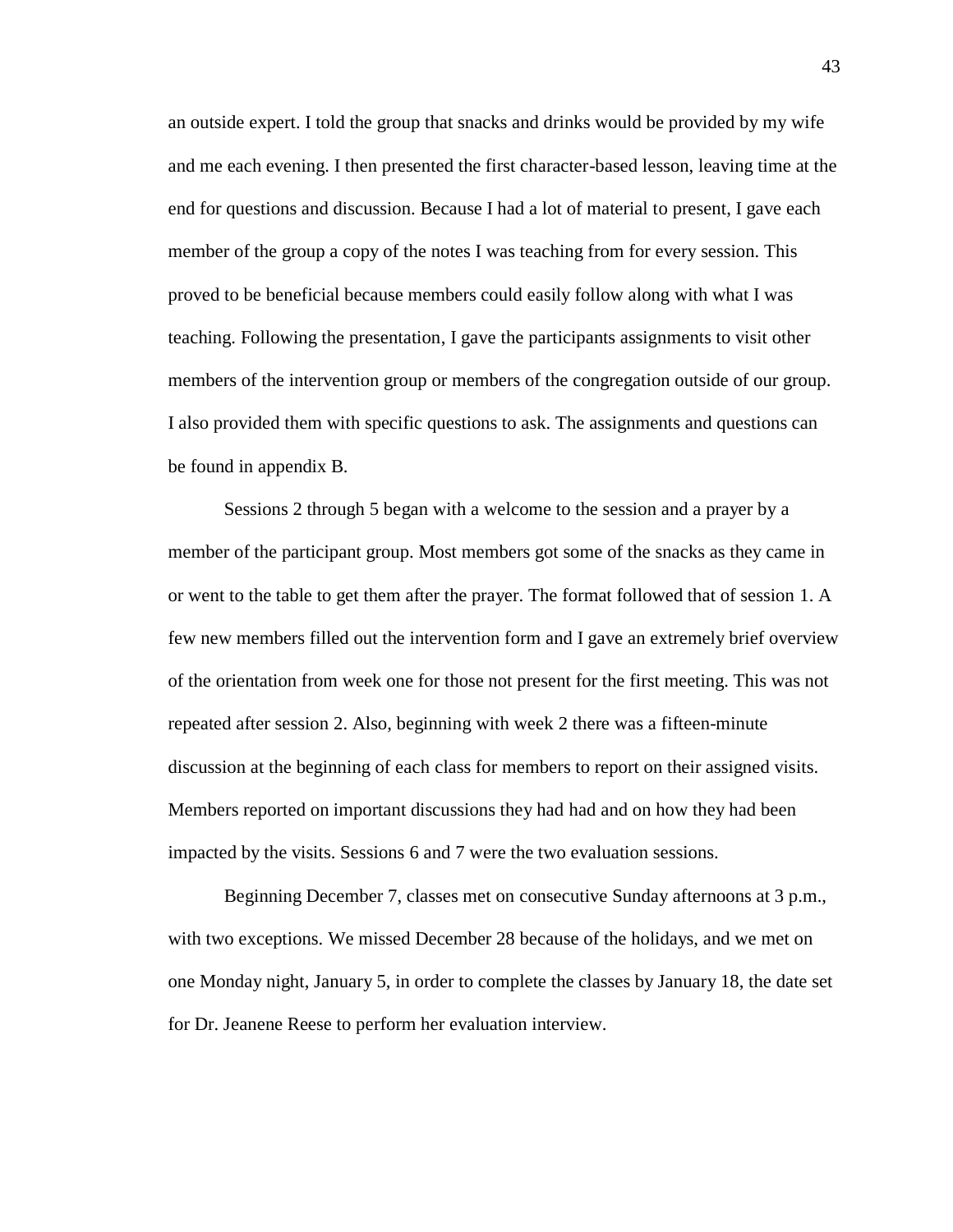### Data Collection Strategies

Qualitative methodology deals with interpreting the experiences of people in real life situations. It encourages people to share their feelings and thoughts about their experiences.<sup>8</sup> While I did use the training sessions to instruct the participants in principles of character-based leadership with a view toward applying those principles in real life situations (theory), I was more concerned about how the sessions might influence the participants to grow in their functions as character-based leaders (practice). I wanted the participants to learn new information, but even more I wanted them to experience and apply the kind of character-based leadership Proverbs encourages. Therefore, my data collection strategies and evaluation methodology focused on capturing the experiences and stories of the participants in class and in their visits and discussions with others outside the class situations.

I employed three means of data collection. First, insider participants formed two different groups. The elders and their spouses made up one group, and members invited by the elders and me to participate made up the other. I had originally planned to debrief all participants through a semi-structured interview in session 6. However, as noted above, session 6 did not proceed as planned. Though there was a lot of discussion, it did not center on the evaluation questions or interview, but on an opportunity to put into practice what we had learned. (See chapter 4 for further explanation.) Therefore I replaced the semi-structured interview with phone interviews, debriefing the participants in light of what we learned by the discussion in session 6.

<sup>8</sup> Patton, 22.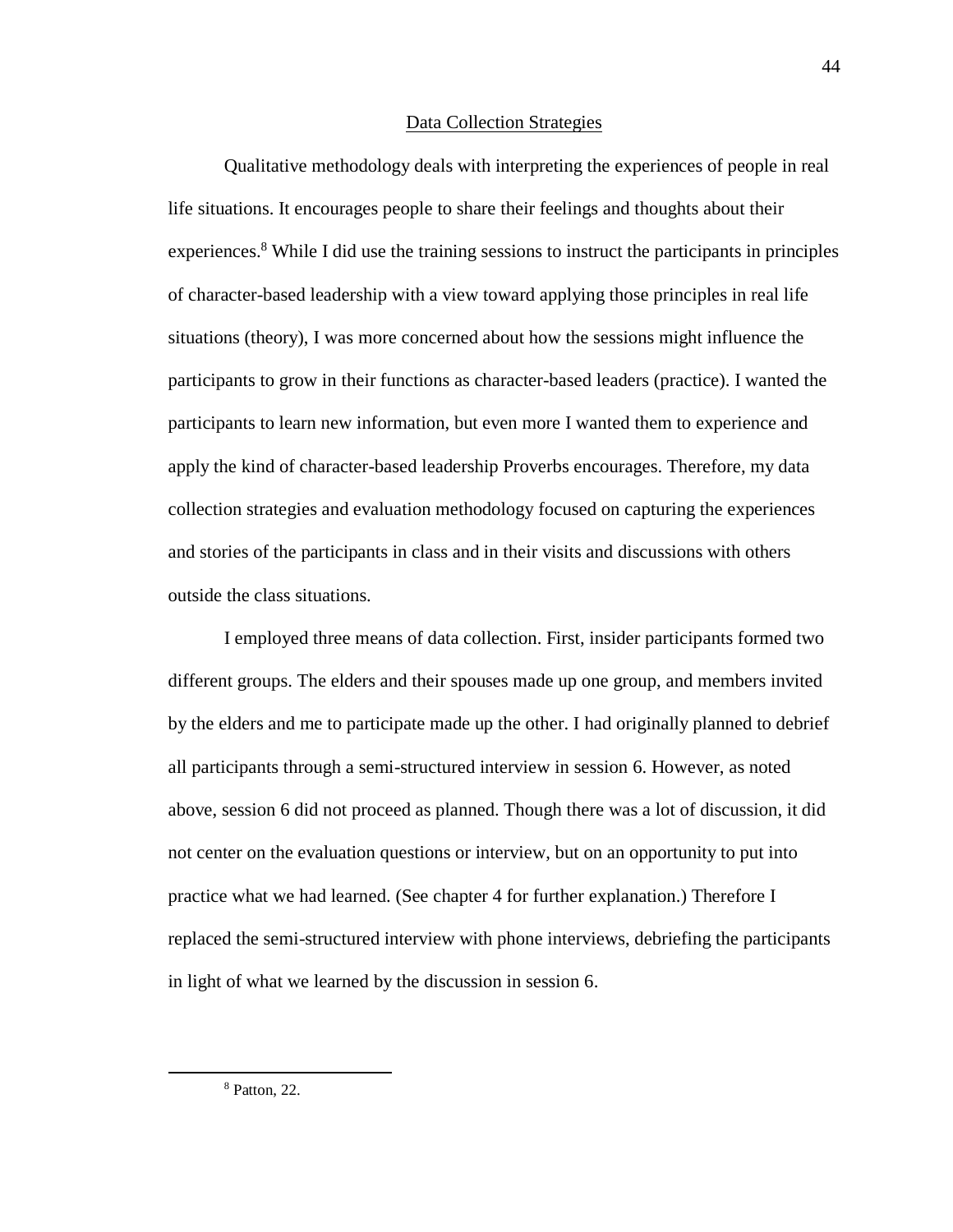The second means of data collection involved an outside expert, Dr. Jeanene Reese of Abilene Christian University. This expert, from her own experience and expertise, directed the conversation for the purpose of providing feedback on the effectiveness of the project. She provided this feedback in the form of an interview.<sup>9</sup>

In my role as researcher I used a participant observer (PO) to help collect data, thereby providing a third means of data collection.<sup>10</sup> My wife, Cheryl Baldwin, served as the PO. Cheryl has a degree in social work and worked for years in that field. Her involvement in a number of leadership activities in church contexts spans over thirty years and includes coordinating Vacation Bible School, teaching in the children's education program, teaching adult women, speaking at women's programs, training and mentoring teachers in the education program, and leading drama activities. She has served as a youth leader; a host for visiting groups, guest speakers, and travelers needing housing; and a small group co-host. Cheryl took field notes during the training sessions for me, and we followed a two-page field-note protocol.<sup>11</sup> Cheryl recorded field notes in the first column, and I recorded my reactions and thoughts in the second column. After each session I converted the notes of the PO and my observations into a digital file that served as the data set.

I trained Cheryl on the protocol for taking notes, $^{12}$  instructing her to be detailed and specific without making judgments or generalizations about individuals or their statements. Each session the PO noted (1) the date, time, and place of the sessions, (2)

<sup>&</sup>lt;sup>9</sup> See appendix I for this document.

<sup>&</sup>lt;sup>10</sup> "Participant observation is the primary tool used in ethnography, the study of living human beings in their social and cultural contexts" (Sensing, 93). The participant observers gather data by taking notes of the intervention sessions. They do not ask questions or participate in the sessions in any manner.

 $11$  The two-page note taking form is provided in appendix E.

<sup>&</sup>lt;sup>12</sup> The protocol for note taking is located in appendix F.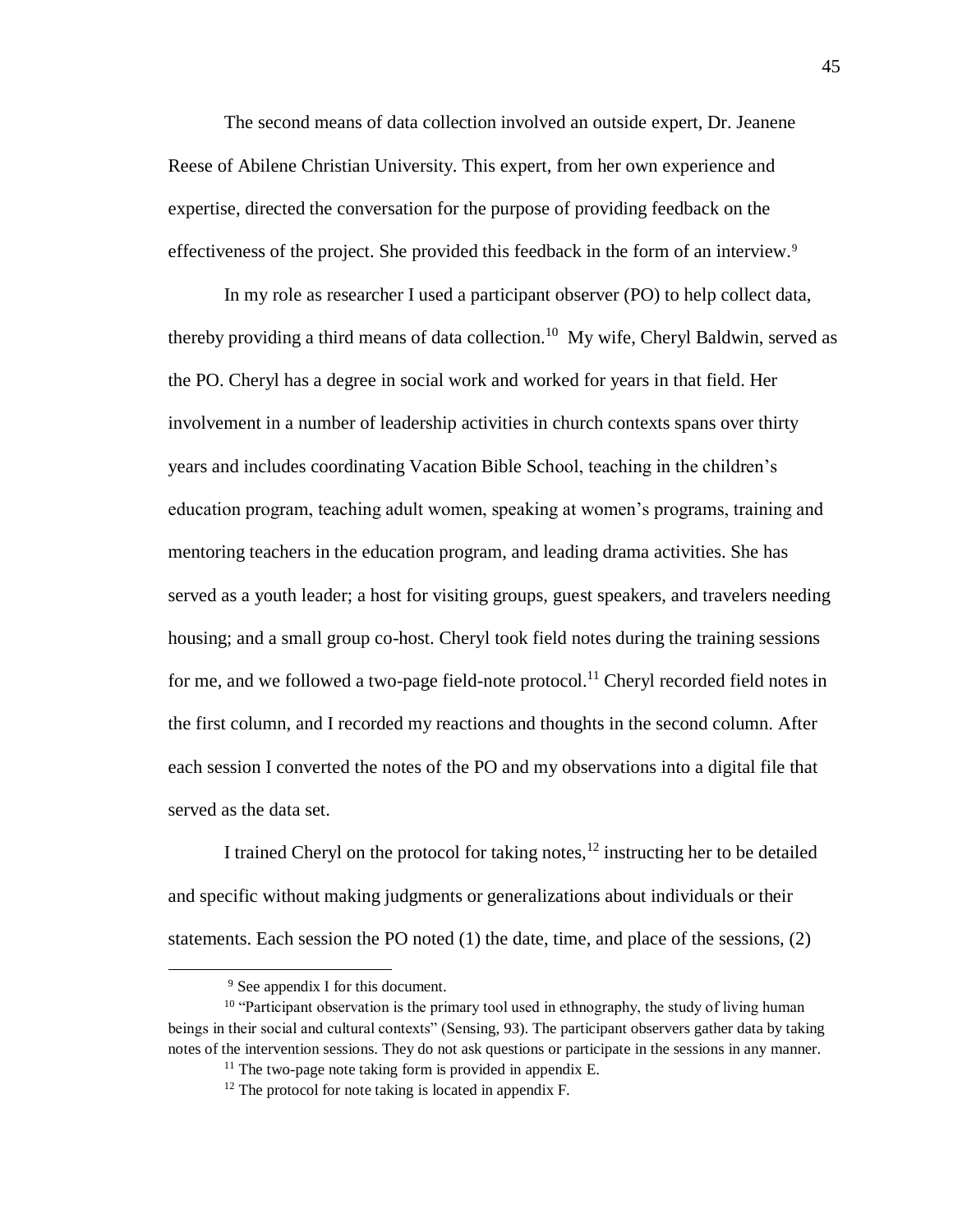attendance and seating arrangement of the group, (3) the ways members of the group interacted with one another and with me, (4) the content of the discussion, giving attention to key words or phrases that were repeated and that related either to content matter or to feelings and experiences of the participants, (5) non-verbal cues that showed how the group members were feeling about the discussion or how they were interacting with one another, and (6) how the group members interacted in the first few moments before and after the group sessions.

Using a PO left me free to concentrate on the material I was teaching and to observe the responses of the participants. After each group meeting I evaluated the field notes for key ideas or themes and expanded them by adding my own thoughts and insights. I had originally intended to do this immediately after each session, but when the meetings were changed from a week night to Sunday afternoon, other responsibilities made it impossible for me to finish typing, evaluating, and expanding until later that night or, on a couple of occasions, days later. I typed the notes into a Microsoft Word document and used them as a data set to evaluate the effectiveness of the process on individuals as well as the group. These three means of data collection provided the information and insights I drew upon to evaluate the effectiveness and significance of the project.

#### Data Analysis

In my analysis of these notes I identified the themes and categories that emerged from the notes throughout the sessions. Each week I followed a specific protocol: (1) Before reading through the PO's notes, I wrote down my own observations; (2) I read through the data recorded by the PO that evening or as soon afterward as possible;  $(3)$  I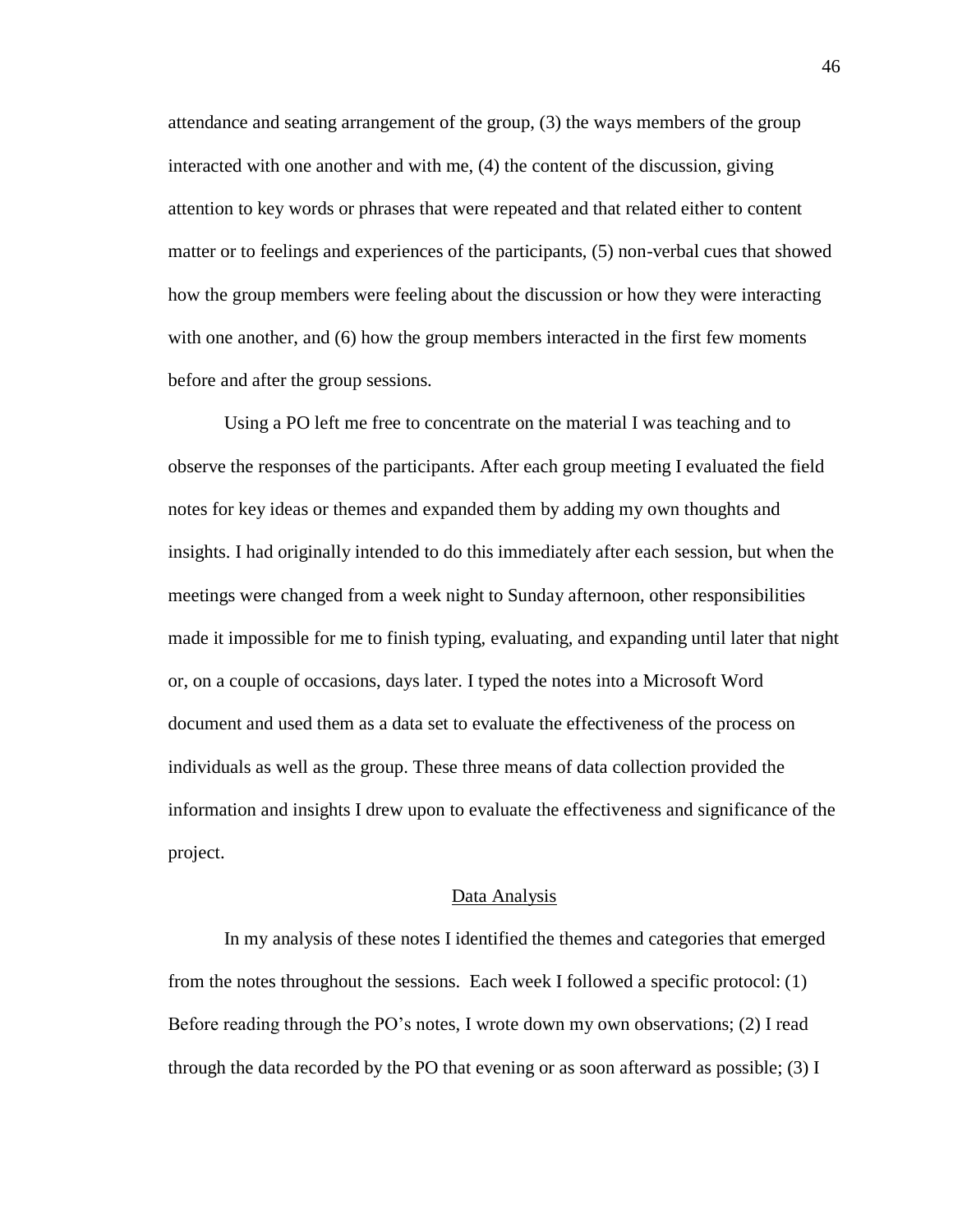archived reoccurring themes, words, or phrases used by group members; (4) I clustered these in their categories; (5) I assigned codes<sup>13</sup> to each theme, word, and phrase and inserted them into the data records; and (6) I categorized these for use in interpretation of the project's effectiveness. I used triangulation in the evaluation of the data. Triangulation consists of collecting data from three different sources and analyzing it together to ensure a more complete and thorough evaluation of the results.<sup>14</sup>

I brought the insider, the outsider, and the expert witness into analysis through coding and triangulation.<sup>15</sup> In my context, coding, the first step of organizing the data so they can be interpreted, involved identifying and organizing repeated words, themes, and patterns<sup>16</sup> concerning character-based leadership in Proverbs that had emerged in the sessions and been discussed by participants. Triangulating helps alleviate the possibility of bias that might occur through the collection of data by only one party. The analysis of the data by all three angles of interpretation sought three possible occurrences: patterns, slippages, and silences. Patterns reveal dominant themes identified by participants. Slippages reveal disagreements or apparent contradictions in data. Silences reveal assumptions among members of the group. This triangulation and analysis of the data revealed a more thorough picture of the experience of the group.<sup>17</sup>

One purpose of Proverbs was to develop character and integrity in people to enable them to serve effectively as leaders of God's people. This project demonstrates the continued effectiveness of Proverbs in providing the basis for training character-based

<sup>&</sup>lt;sup>13</sup> Miles and Huberman recommend using general domains as a coding structure that can then be evaluated inductively. Matthew B. Miles and Michael A. Huberman, *Qualitative Data Analysis: A Sourcebook of New Methods* (Beverly Hills, CA.: Sage, 1984), 57.

 $14$  Sensing, 72.

<sup>&</sup>lt;sup>15</sup> Patton, 560.

<sup>&</sup>lt;sup>16</sup> Denzien and Lincoln, 517.

<sup>17</sup> Sensing, 197-202.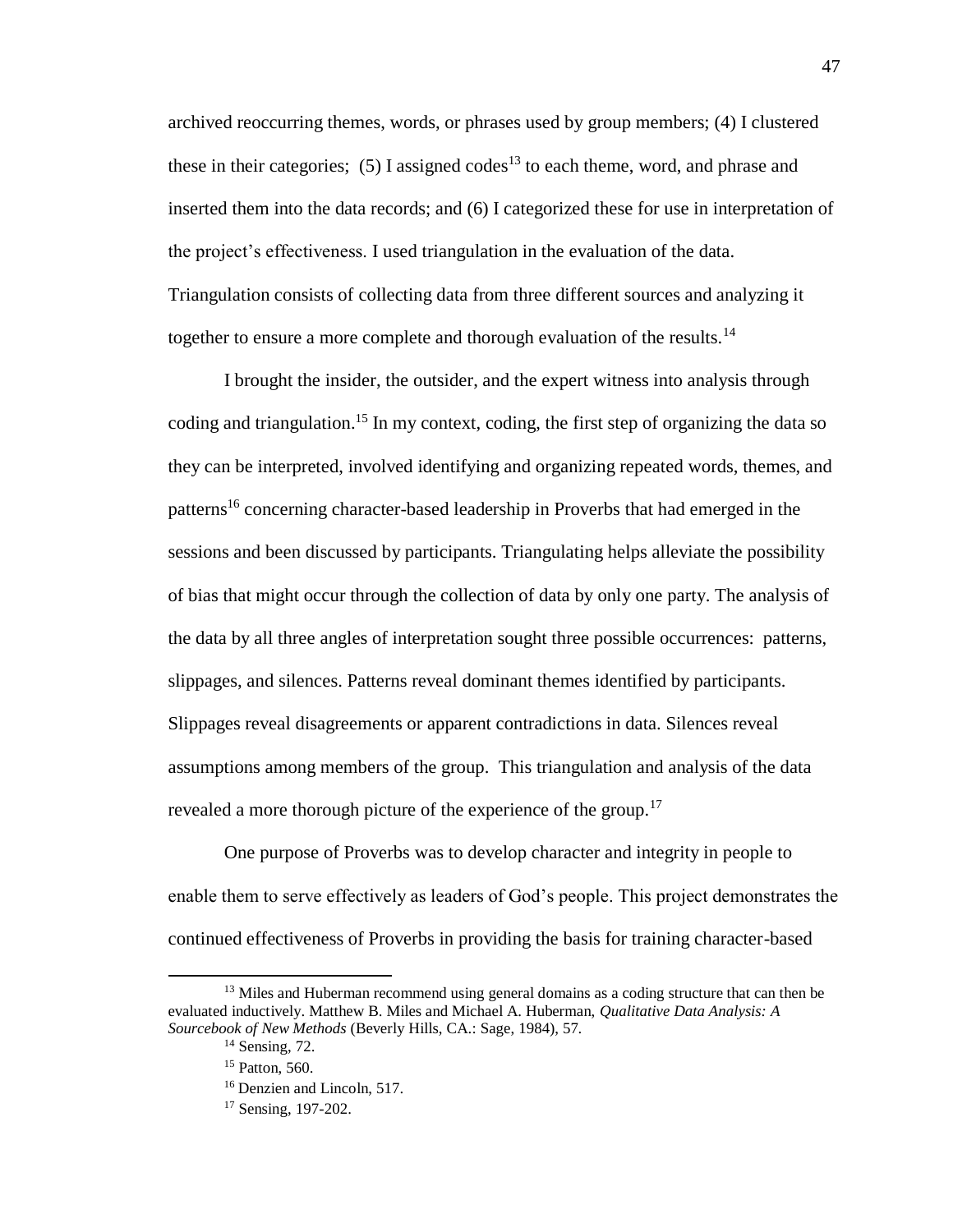leaders. As chapters 4 and 5 will show, participants provided leadership by engaging each other and other members in conversations that led to bonding, reconciliation, and increased involvement of both participants and members in the life of the church.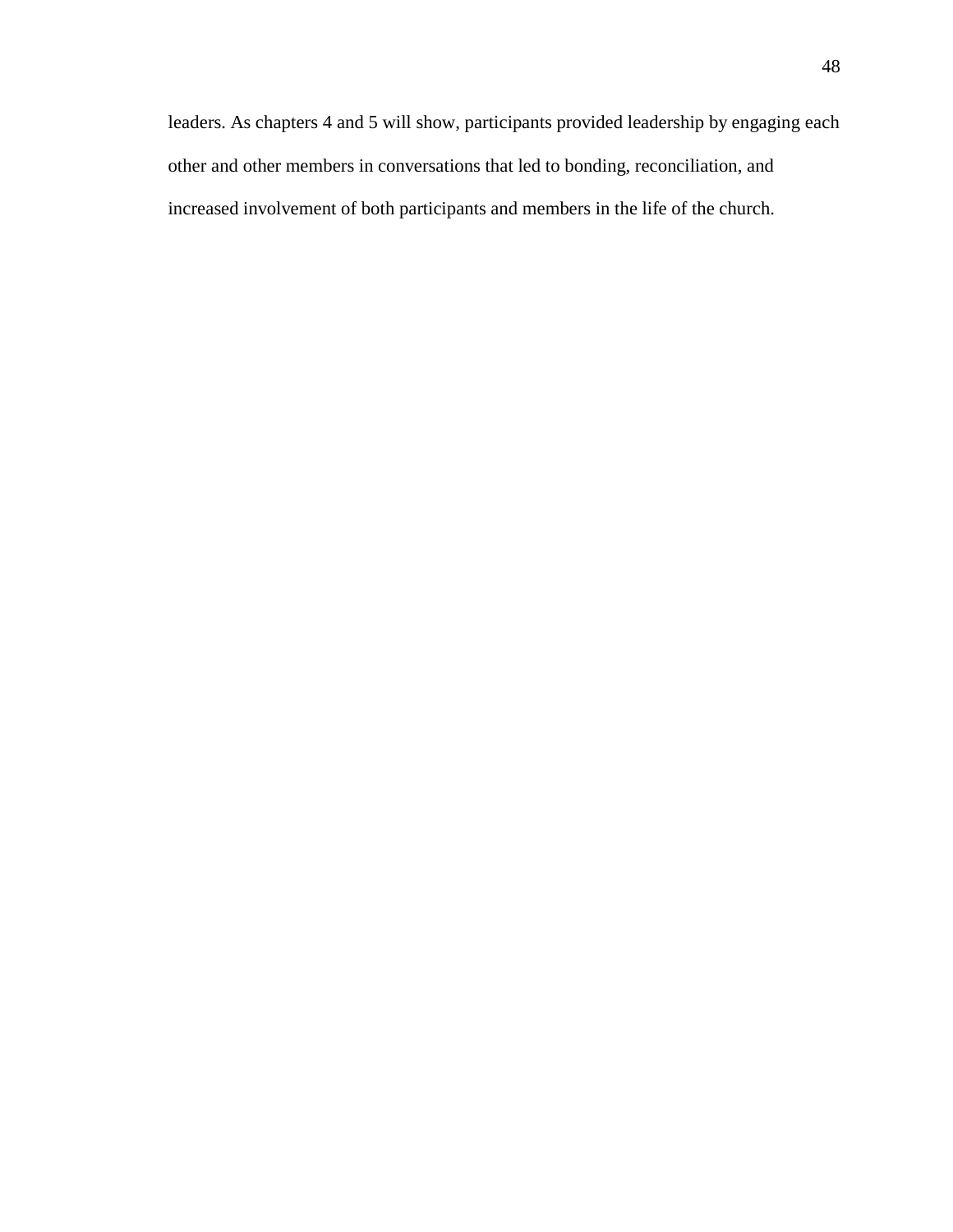## CHAPTER IV

# RESULTS

The sessions described in the previous chapter produced four results. First, participants engaged each other and other members of the congregation with the intentional purpose of building community through their involvement and leadership. They engaged primarily through asking questions and listening, which promoted conversations among participants and with church members and led to reconciliation and community building during the project. Second, through discussion in the participant group and by performing leadership functions during the intervention project, participants overcame some of their fear about being leaders. Third, as members became more fully aware of how character is formed in community, participants found themselves wanting to reach out to other members, particularly young people, with mentoring, activities, and classes that will foster their character growth. Finally, members became more aware of the need to minister to the marginalized—defined for this project as anyone of a different economic, social, or racial make-up from the majority of the church (predominantly middle-class whites). This awareness led some members to become more accepting of visitors outside the predominant group and led one elder to more actively engage marginalized people who visit church functions. This chapter expands these four themes and gives evidence of the results.

49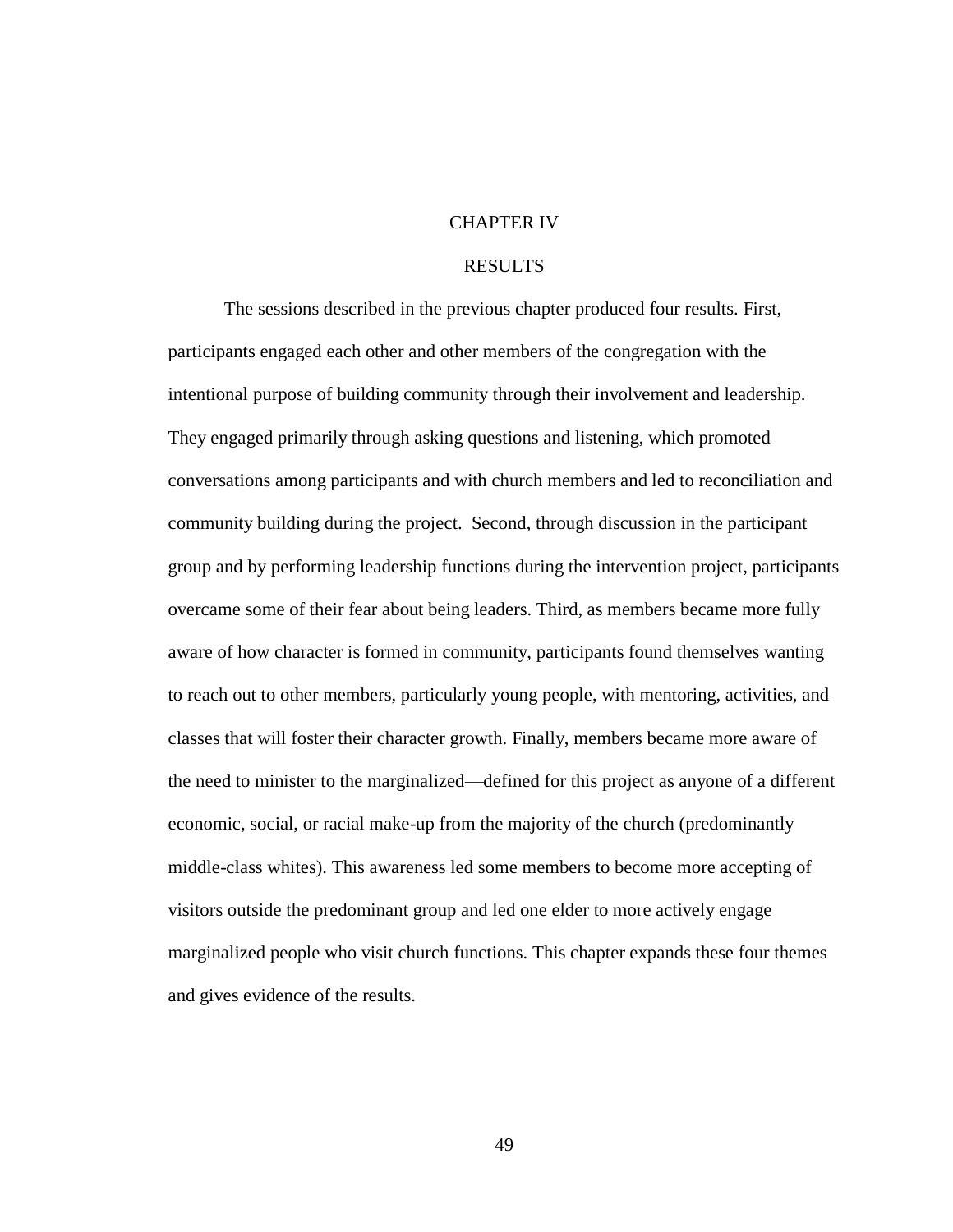## Evaluation of Findings

I used three different methods to evaluate the effectiveness of the project: (1) a researcher, (2) a participant observer, and (3) an outside expert. The perspective of three separate evaluators minimizes the possibility that the results will be slanted to favor the researcher. The three methods are presented below.

# Researcher

I served as the researcher for the project. During the sessions I noted the comments and actions of the participants and my own feelings or reactions. I typed the notes after each session, dated them, and saved them in an electronic file. These notes formed the data that I used to evaluate the effectiveness of the project. The four themes identified above emerged from my study of and reflection upon the notes. I then compared these themes with the notes of the participant observer and outside expert.

# *Engagement and Community Building*

I first saw from my study of the field notes a theme of increased engagement. The participants became more engaged with each other and with other members of the congregation through asking the appreciative inquiry questions I had provided.<sup>1</sup> Fruitful conversations grew from the exercises, and participants experienced deeper understanding of each other, of community building, and of reconciliation. While only one session specifically covered listening, all five teaching sessions included listening

<sup>&</sup>lt;sup>1</sup> Appreciative inquiry operates on the premise that "the language we use creates our reality. We create our social environment, our organizational reality, through words." Mark Lau Branson, *Memories, Hopes, and Conversations* (Herndon, VA: The Alban Institute, 2004), 26. Conversation, including words, images, and feelings, builds a community. Our shared stories and experiences "contain threads of cohesion and meaning" (p.58). The participants asked positive questions, encouraging people to recall experiences and feelings that bonded them with others in the past and could do so again in the present and future, thus promoting continuity of the congregation (community). See appendix B for the questions the participants asked.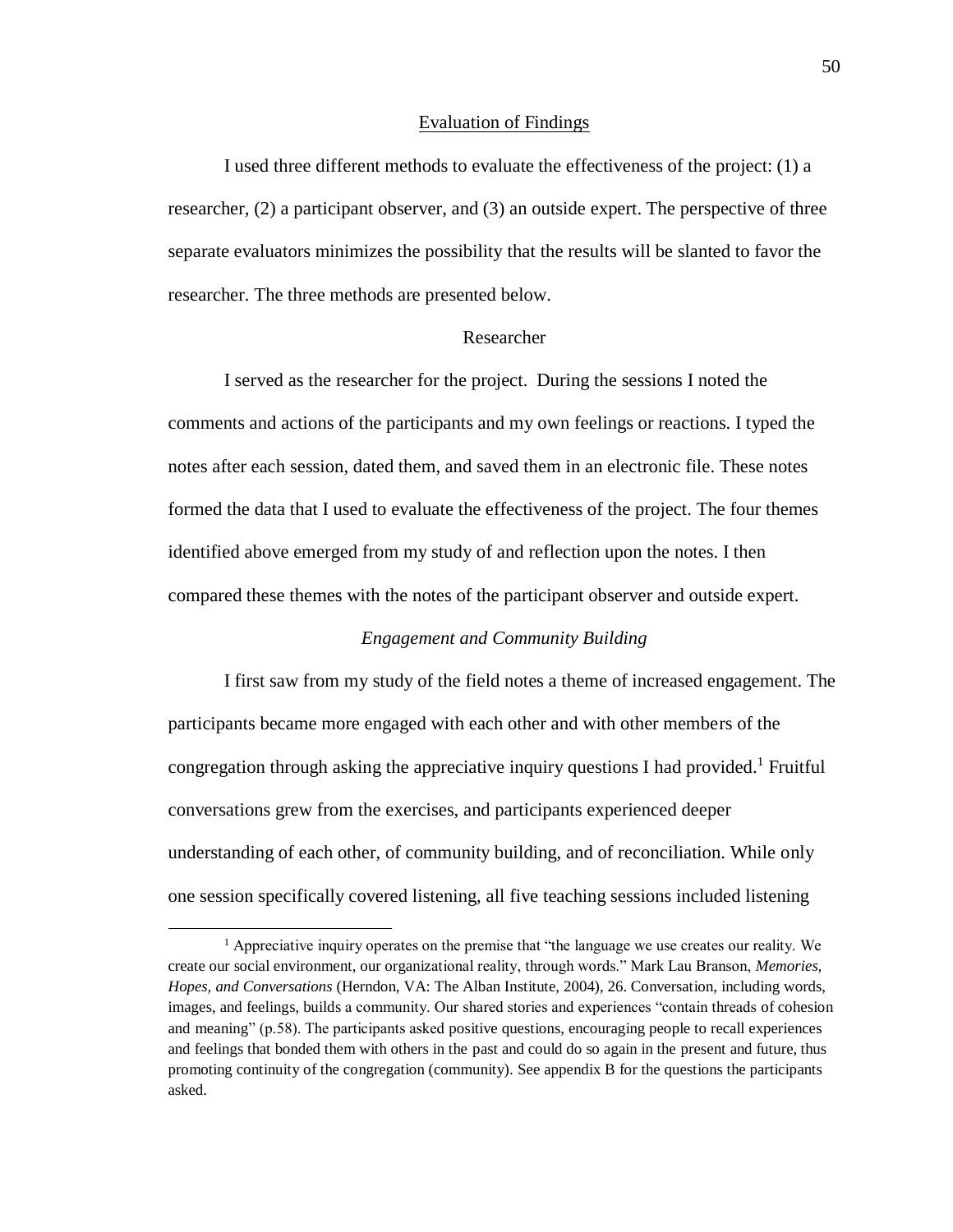exercises based on the questions I had provided them to ask other people.<sup>2</sup> In three sessions I had provided participants with questions to ask members; in two sessions I gave them questions to ask another participant (or several participants). I emphasized listening over responding, particularly in visiting with church members. Several comments from members reveal how the emphasis on listening provided opportunities for positive engagement and community building.

"Trust develops between you when you listen, a bond of being able to communicate with each other," one woman reported. A man said listening feeds community building because "if there is a need in the community, you won't know it unless you hear it. You have to communicate with people." A deacon reported that he had expected his visit to last thirty minutes, but he instead spent three hours. "I got more out of it than she did," he said. "I left thinking, That was really neat."

An elder noted that listening helps us better understand how other people have problems listening. During the intervention one of the participant couples, a deacon and his wife (referred to hereinafter as Deacon Couple), visited with a new couple (referred to hereinafter as New Couple) as part of their assignment to visit, ask questions, and listen. The Deacon Couple reported back to the participant group that New Couple did not feel included in the church. They felt discouraged, and the husband wanted to look for another church. He felt especially singled out by a church member's comment about divorced people not being qualified to be leaders in the church. He was divorced and the comment

 $2<sup>2</sup>$  I developed the questions based on my study of appreciative inquiry for another class in my D. Min. project. I chose to design the questions rather than have the group help write them, in part because I wanted the participants to ask questions that would elicit a positive response from the people they were visiting. In addition, since each class session lasted only one hour, I was concerned a discussion of what questions to ask could take too much time.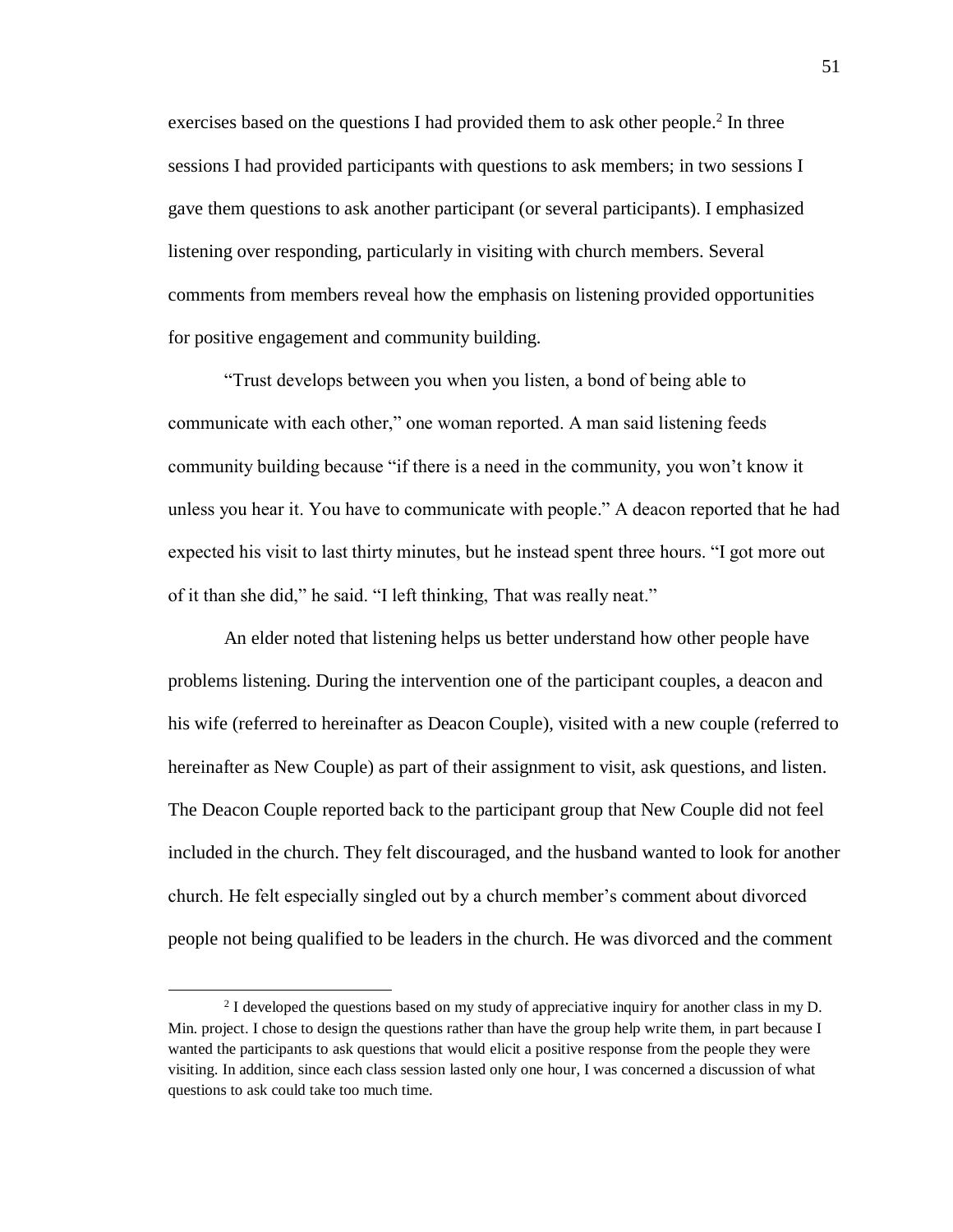offended him. Deacon Couple asked for help from the participant group in ministering to New Couple, and two elders committed to visit with them. The two elders listened to New Couple's grievances and assured them none of the leaders saw his divorce as an obstacle to his involvement or leadership. By listening the elders discerned that because New Couple felt shut out, they tended to process what they heard in a negative way toward the church. One elder added, "Hopefully we helped him straighten out his hearing. But it took a lot of listening. We all just about missed where [New Couple] were in their thinking and feeling." The second elder added that listening to New Couple, especially the husband, "drew them back in. They are participating and engaging with others now. Our class helped with that." As a direct result of the listening exercises and ensuing conversations, New Couple began assisting a Wednesday night Bible class teacher, and the wife began coaching a youth chorus.

Reconciliation through listening also occurred within the participant group. In session 6 Deacon Couple revealed to the group that they felt I had betrayed them ten years before by failing to follow up on a counseling session with them. They said I gave them three options at the time—to move, to go to a professional counselor, or to come back and see me—but I never checked back with them to see which option they had chosen.

I felt immensely awkward sitting in the front of the class as the Deacon Couple unloaded their anger from ten or more years ago. Other class members became nervous. My face flushed. Would a private conversation, or one with the elders, not have been more appropriate, I thought. Yet I could see that something significant was happening, and I did not interfere with it. Instead, I asked questions for further clarification. Poling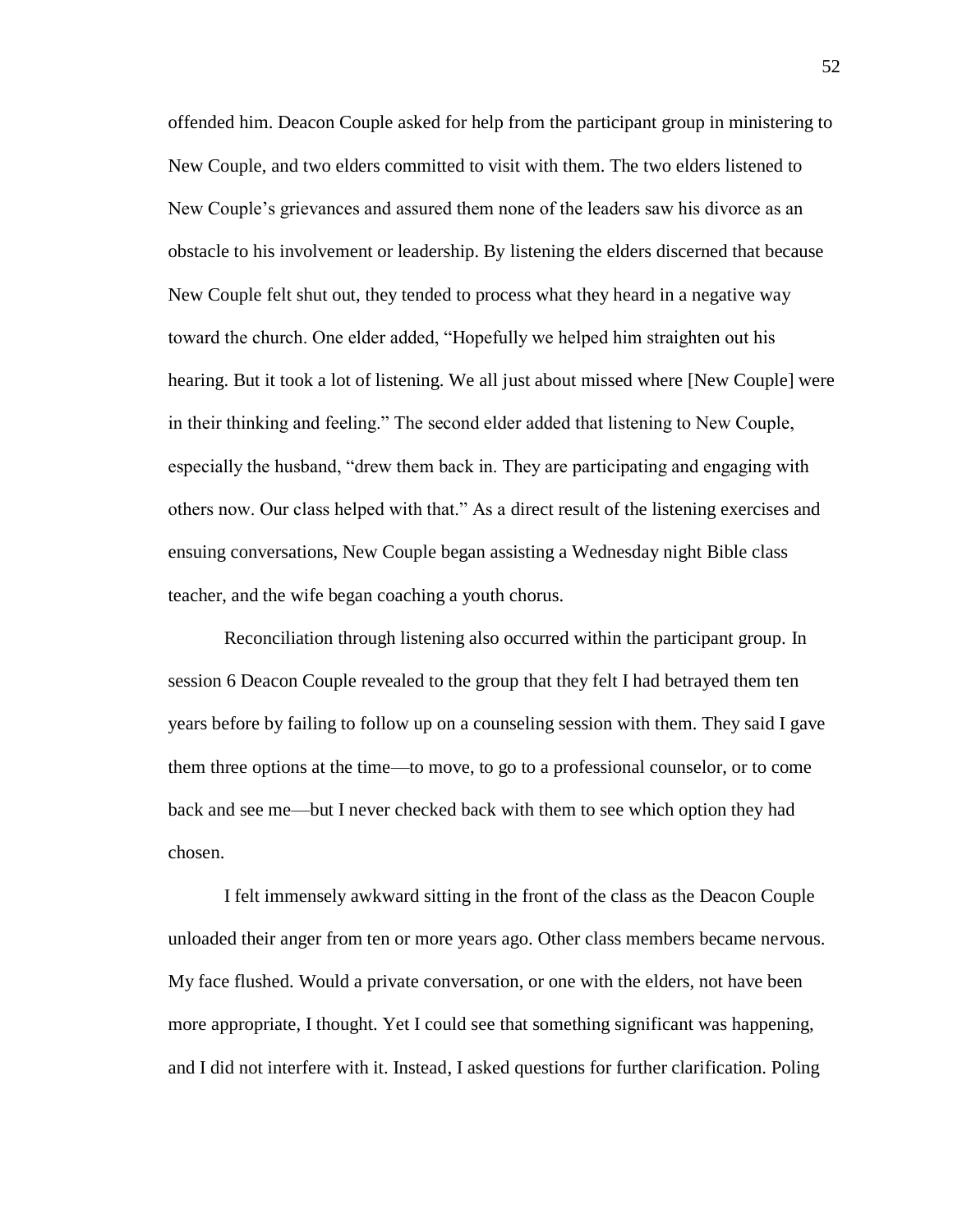and Miller write about a moment in theology and ministry when "one stands in fear and awe of the depth and mystery of experience. Our rational thought cannot protect us from the moment. It is the existential moment when the community must risk all in order to be faithful to God."<sup>3</sup> This was such a moment. Allowing the continued outpouring of tenyear-old anger was a risk. But becoming defensive and stemming the tide of anger was an even greater risk, both to my own integrity and to the healthy functioning of the group. I had stressed the importance of honesty in the lesson on integrity; I had to honor my own teaching by letting Deacon Couple have their say. Thus I decided to risk being vulnerable (a recurring theme in the group discussions) and allow the couple to say whatever they wanted, in whatever depth and detail they chose. I also considered the value of other participants seeing that ministers, servants, and shepherds can fail and still continue to serve. Even though Deacon Couple carried intense anger for ten years, my wife and I have a strong relationship with them. I needed to let them speak so I could learn how I had failed them. When they finished, I apologized for anything I had done to hurt them.

An awkward silence followed my apology, and then people began to speak. One man pointed out that the crisis for Deacon Couple had occurred during a time of crisis in the church when the leaders were often distracted and exhausted. Others mentioned that how the couple assessed my treatment of them could be a matter of perception. I thanked the couple for their openness and honesty, and an elder thanked them for being forgiving toward me. One woman said to them, "You must be relieved now." An elder's wife said, "We need a safety net for people who are struggling, people who could rally around

<sup>3</sup> James N. Poling and Donald E. Miller, *Foundations for a Practical Theology of Ministry* (Nashville: Abingdon, 1985), 88.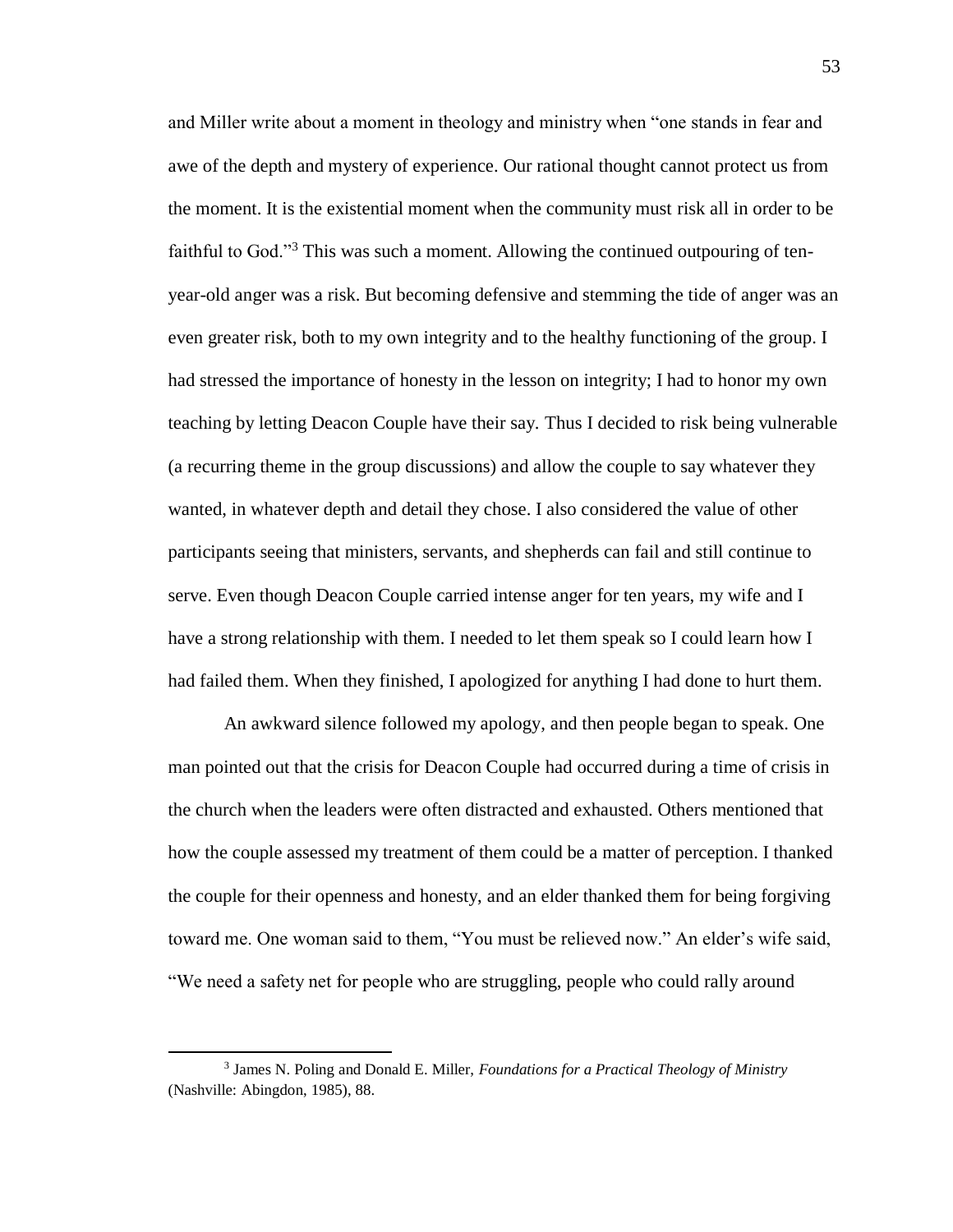them." In this session all participants showed attention and consideration toward others' feelings, and the active engagement in conversation helped strengthen the community.

This discussion with Deacon Couple took place during the session scheduled for the semi-structured interview. The encounter above lasted one hour and forty minutes, leaving no time to do the interview. To compensate, I conducted phone interviews with at least one person from each family unit represented in the participation group, totaling over seven hours of interviews.

# *Overcoming Fear of Leading*

A second theme emerged as participants discussed their fear of leading and the changes taking place in their thinking about it. The project revealed that leaders fear being hurt by others, speaking in front of a group, and leading others in their spiritual lives. The lessons and exercises in this project pushed participants to step out of their comfort zones and begin leading through initiating spiritually based conversations, listening to members' stories and concerns, and sharing what they had learned about leadership with other members of the participant group. As a result, participants were enabled to face their fears and function successfully as leaders. I stressed in the session on shepherding that being a leader is less about having charisma and personality and more about functioning in the body in a way that leads others closer to Christ.

Two participants expressed fear of speaking. A deacon shared his reluctance to ever speak in front of a group again after speaking in front of the assembly years before and then being sternly reprimanded by an elder. Although he did not speak in front of the entire church in this project, he did speak up in the participation group and found it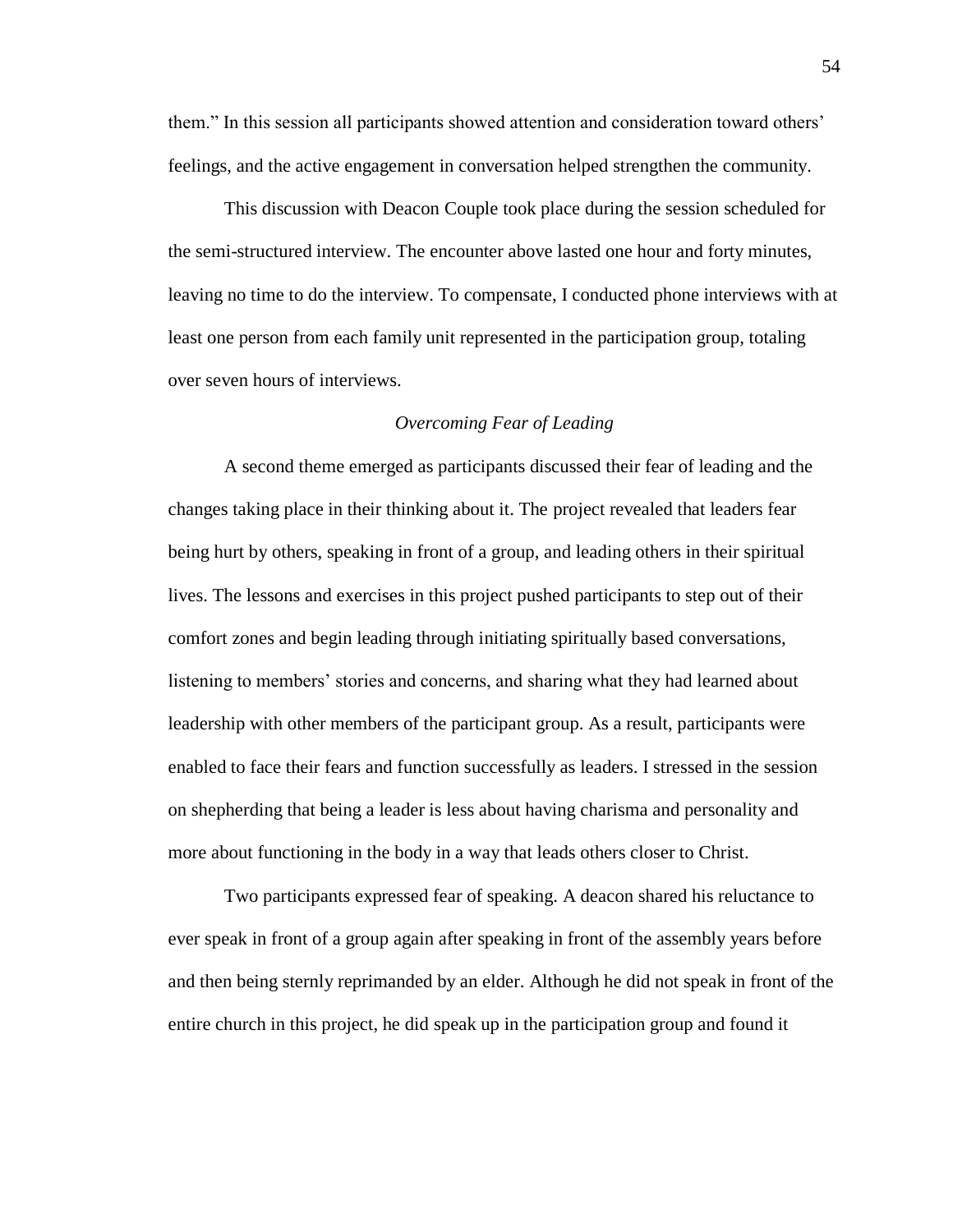helpful. A woman expressed fear of being rejected, whether in speaking to an individual or a group, but concluded as a result of the exercises that it is worth taking the risk.

Some group members feared even conceiving of themselves as leaders. One woman said, "Using my name and 'shepherd' in the same sentence is not something I am comfortable with. On the flip side I will say there are a lot of things when we talked with [New Couple] that resonated with me. . . felt at that point like saying, 'Ok, I am important enough to be heard, or I am in a position where I can be heard.'" Her husband added, "Shepherding is what we did. . . . We helped them out. I didn't give them all the answers, but I was able to get them people [two elders] who did. I wouldn't have picked that word, shepherd, but that is what we did. And it felt good to help someone out."

# *Character Formed in Community*

A third theme emerged from my analysis of the data: greater clarity for participants concerning how character is formed in community. This awareness grew through the session on integrity, in discussions with other participants, and in visits with members. I presented six steps in the development of character, gleaned from my study of Proverbs. The sixth step, modeling, proved the most important factor for character formation in the lives of the participants, and they want to see it replicated in the life of the church.

After the class on integrity, participants picked another member of the class to discuss how their integrity had developed according to the six principles I had presented. In most cases members credited parents and family members with teaching them about God, morality, and righteousness. They remembered most how these people had modeled integrity and righteousness for them. One elder who did not grow up in a Christian home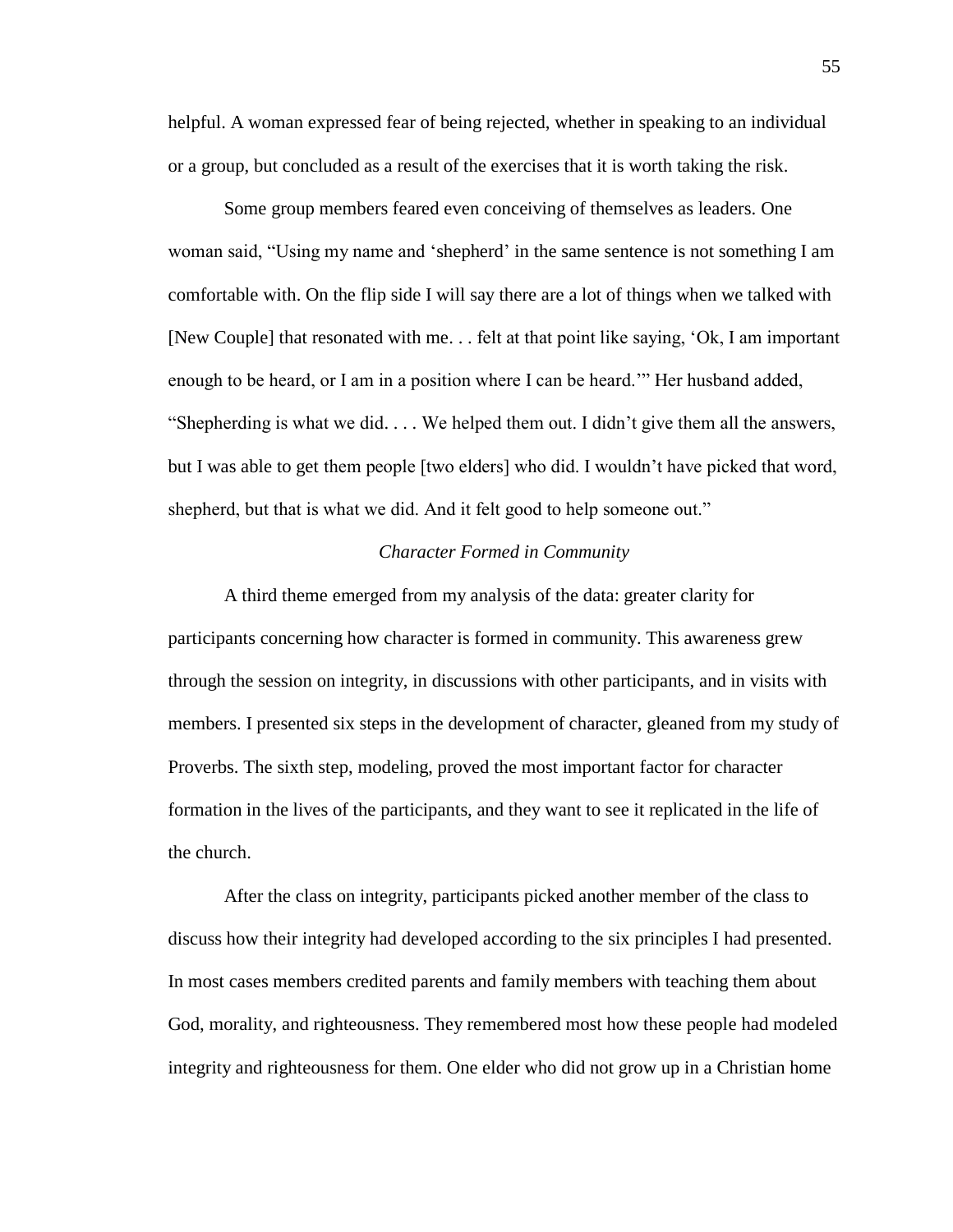found integrity modeled in his wife's family. "I didn't come from a healthy family," he said. "But when I met my wife and connected with her family, my perspective changed quickly. Her family had a huge impact on my spiritual life."

In class discussion members emphasized the role others had played in their character development. Another elder said, "Character formation is more about the person than ideology. We are all reflecting on people, not about a theological or philosophical point. It is not the message we remember as much as the messenger."

While reflecting on the importance of leading with integrity in the church, one woman commented on how lack of integrity harms others. She expressed disappointment in two of our leaders who do not demonstrate integrity (neither of whom were in the intervention project) when they talk negatively about others. (Their comments were directed primarily toward a non-member who visits occasionally.)

Greater awareness of how community influences the formation of integrity led members to discuss ways we could be more intentional about using our influence to develop character in others, particularly our youth. A mother of three requested that I adapt all five of the intervention classes for the high school class and present the material to them. She encouraged me to have them do the assignments as well, in hopes that the lessons and exercises will capture the hearts and minds of the youth. She thinks church is too often about what we can get and not enough about what we have to give others. As a result of this project—the class on integrity in particular—this woman and her husband volunteered to work with the youth class.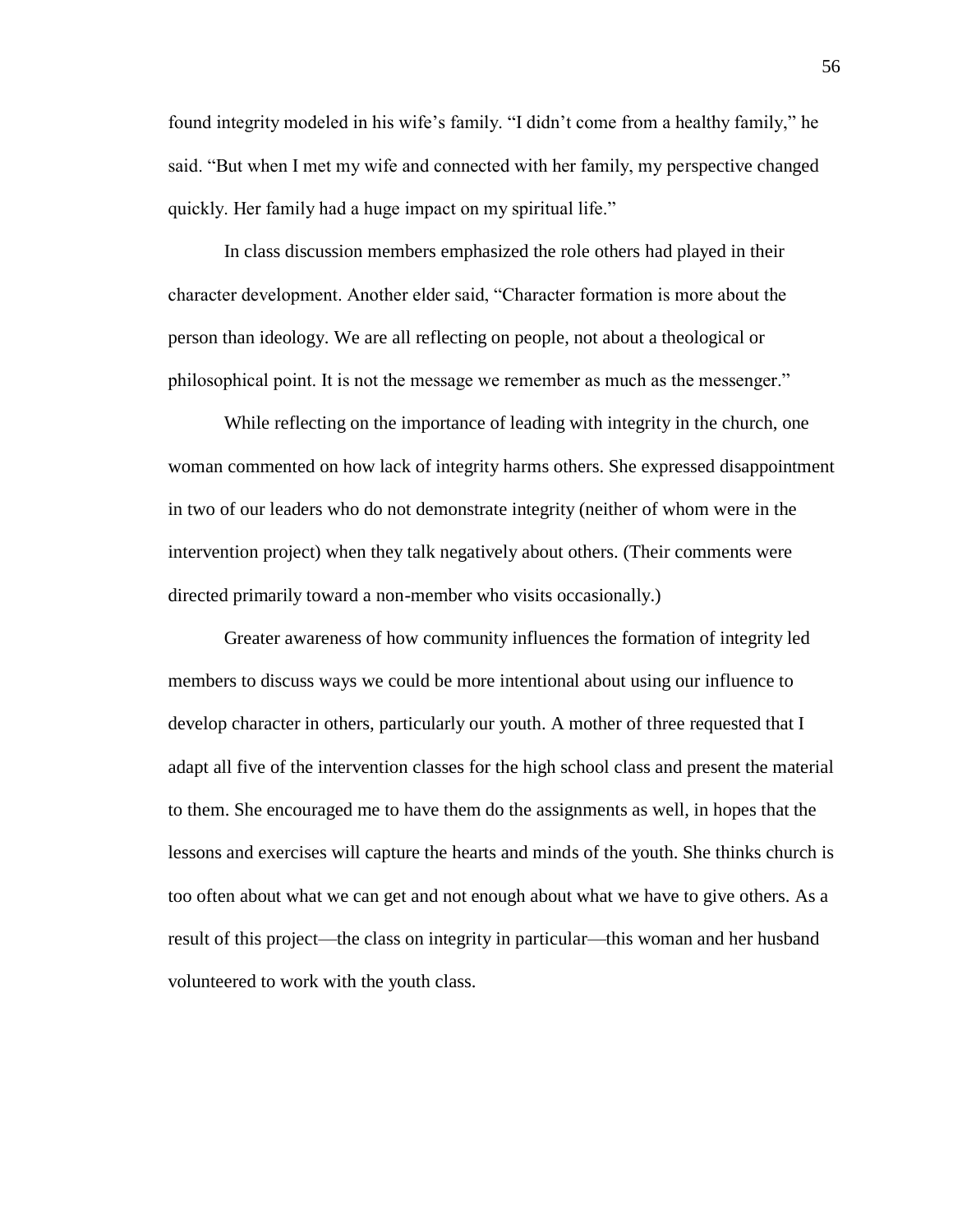## *Ministering to the Marginalized*

The fourth theme to emerge from my study of the field notes centered on an increased desire to reach out to people who are outside the margins of our congregation's economic, social, and racial composition. Ulysses Church of Christ consists primarily of middle-class whites. Fourteen of the sixteen participants were white and two were Hispanic. Our congregation (eighty-five in regular attendance) includes sixteen Hispanics and eight whites who fit the marginalized designation and who regularly attend worship services, classes, and meals. The marginalized we serve include a Hispanic grandmother who is raising three grandchildren whose mother passed away and whose father is uninvolved in their lives. The grandmother receives only several hundred dollars a month in retirement and is trying to provide for four people. We have a white mother who is raising four children by herself. The father of the children provides inconsistent child support. She sometimes survives on only a few hundred dollars a month. Three sisters from another family attend without their parents. The oldest girl is fourteen years old, and she provides parental care for her younger sisters. These girls enjoy the Wednesday night meals so much that they walk from school to be here, even when it is raining or there is a heavy snowstorm. They know they will have at least one good meal that day. The marginalized in our congregation include those who are not white, are divorced, and are economically impoverished. Twenty-four economically impoverished people frequently bring to our Wednesday night meals visitors who take extra food out to their cars after the dinner. The church often helps them pay for Bible camps, youth trips, food, and heating. Four members have been openly critical of our support for these families, suggesting they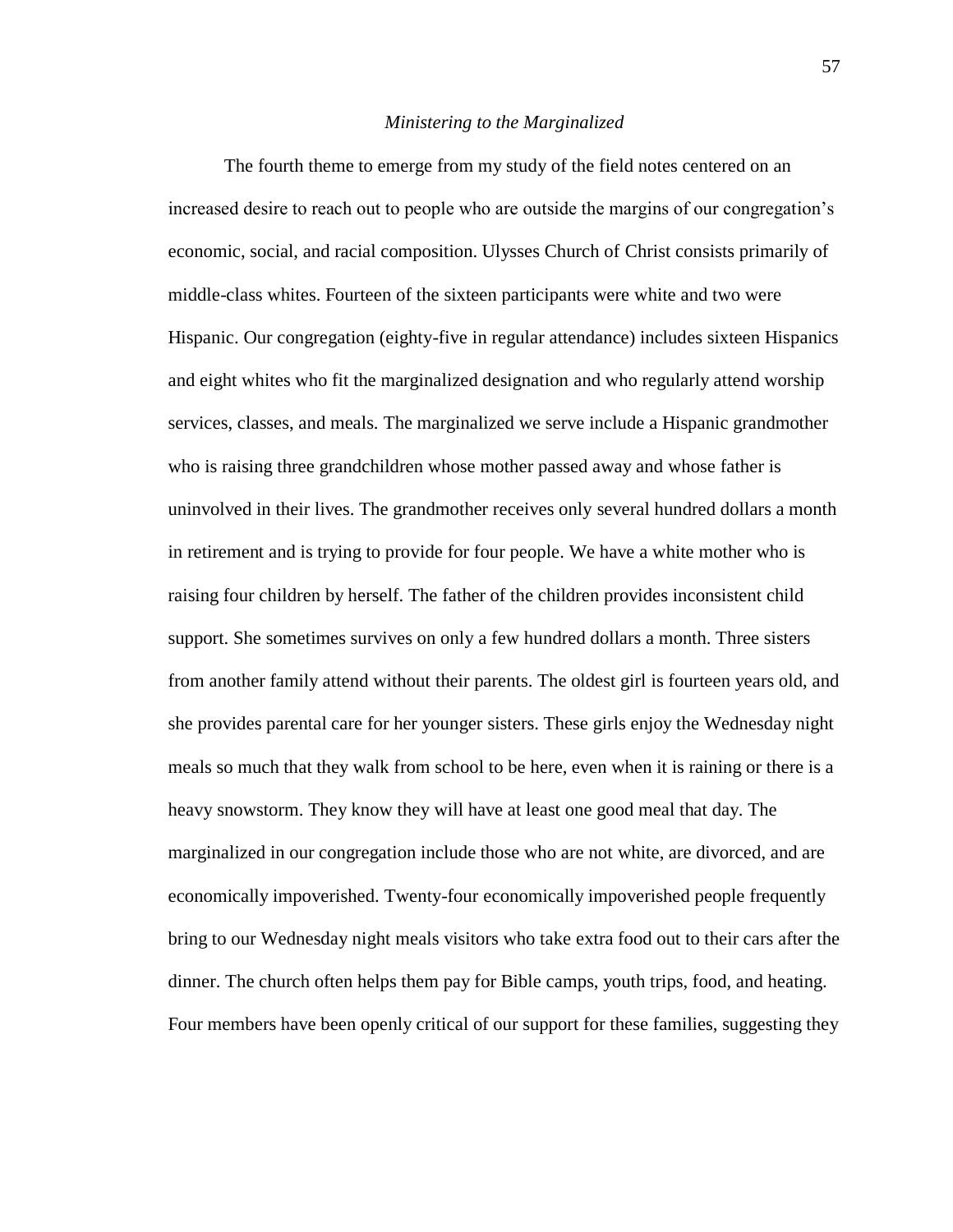start "carrying their weight" around the church. One of these critical members participated in the intervention project.

When we covered ministering to the marginalized in session 4, I discussed Proverbs' requirement that character-based leaders pay attention to the needs of the poor, socially disadvantaged, and marginalized in their community, then used a vivid demonstration to drive home the point. My wife, Cheryl, and I purchased pizzas, bread sticks, and soda for the class participants. Prior to the meeting I announced that we would have a meal during class, so it would be wise for the group not to eat big lunches. I set up three tables. Table Abundance, or table A, featured two large pizzas, bread sticks, two choices of soda, ice, and water. Table Enough, or table E, held one large pizza, bread sticks, one soda, ice, and water. Table Oh No, or ON (also called table Not Enough by the participants) had only two or three breadsticks cut into small squares and warm tap water. I sat at a separate table, with table A to my left and table E to my right, forming a Ushape. Table ON sat twenty feet behind me. As the participants arrived, I directed each person to pick a slip of paper from a bowl. The slips contained table assignments, and I directed the participants to sit at their designated tables. Everyone did so immediately except one elder's wife. She sat with her husband at table A to visit at the opening of class. Despite feeling awkward, when class began I asked her to please go to her table, ON. With four people at table A, four at table E and only three at table ON, I did not allow the last man to arrive to pick a slip; I handed him one that said ON and sent him to that table.

Since table ON was positioned twenty feet behind me, I sat with my back to it. I spoke softly to the people at tables A and E so the people at table ON would have a

58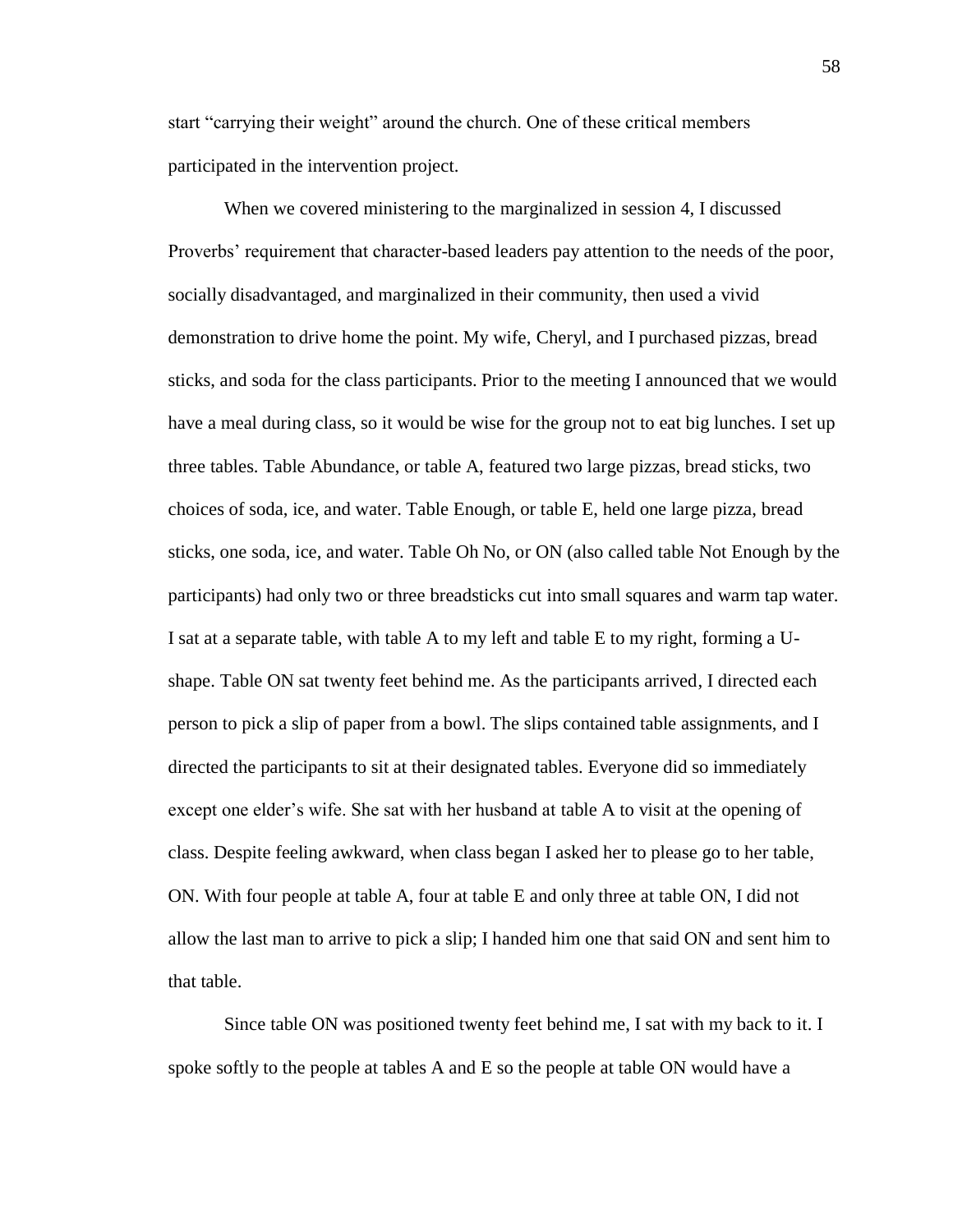difficult time hearing me; they would have to strain to hear. This created the awkward situation I had hoped for. When I prayed for our food, they could not hear me. I intentionally spoke softly so the participants at table ON did not know we were praying. Their voices were louder than mine during the prayer. About halfway through, they realized we were praying and became quiet. They said later this frustrated them because they did not know what was going on. In the end, because they could not hear us well, they simply ignored the rest of the group and carried on their own conversation.

I started the class and told all participants they could eat, but that no one could move up a table. People then began to notice the disparity in the food arrangements. After twenty minutes a man from table ON came up behind me and put his arm around my neck as if to choke me. He was joking, but he was also frustrated that his table had so little food. Five minutes later I invited the participants at table ON to join us at tables A or E. Everyone from table ON went to table A. In addition to the leftovers from table A, I gave them a large supreme pizza I had reserved just for them. I had told the participants not to eat before class because I wanted to enhance their sense of anticipation and of disappointment.

Just as I wanted, everyone at the ON table felt left out and said so. One woman said she felt isolated; another said it was worse than that. The latter woman had felt isolation before in her life and never gotten over it; sitting at the ON table brought those emotions back to her. Two elders seated at table A felt guilty about their wives sitting at table ON One elder said, "I saw the food at my table and assumed other people had the same set up. When I found out they didn't, I realized I was a role player. I wondered if I should get up and divvy up the pizza." The other elder expressed discomfort at having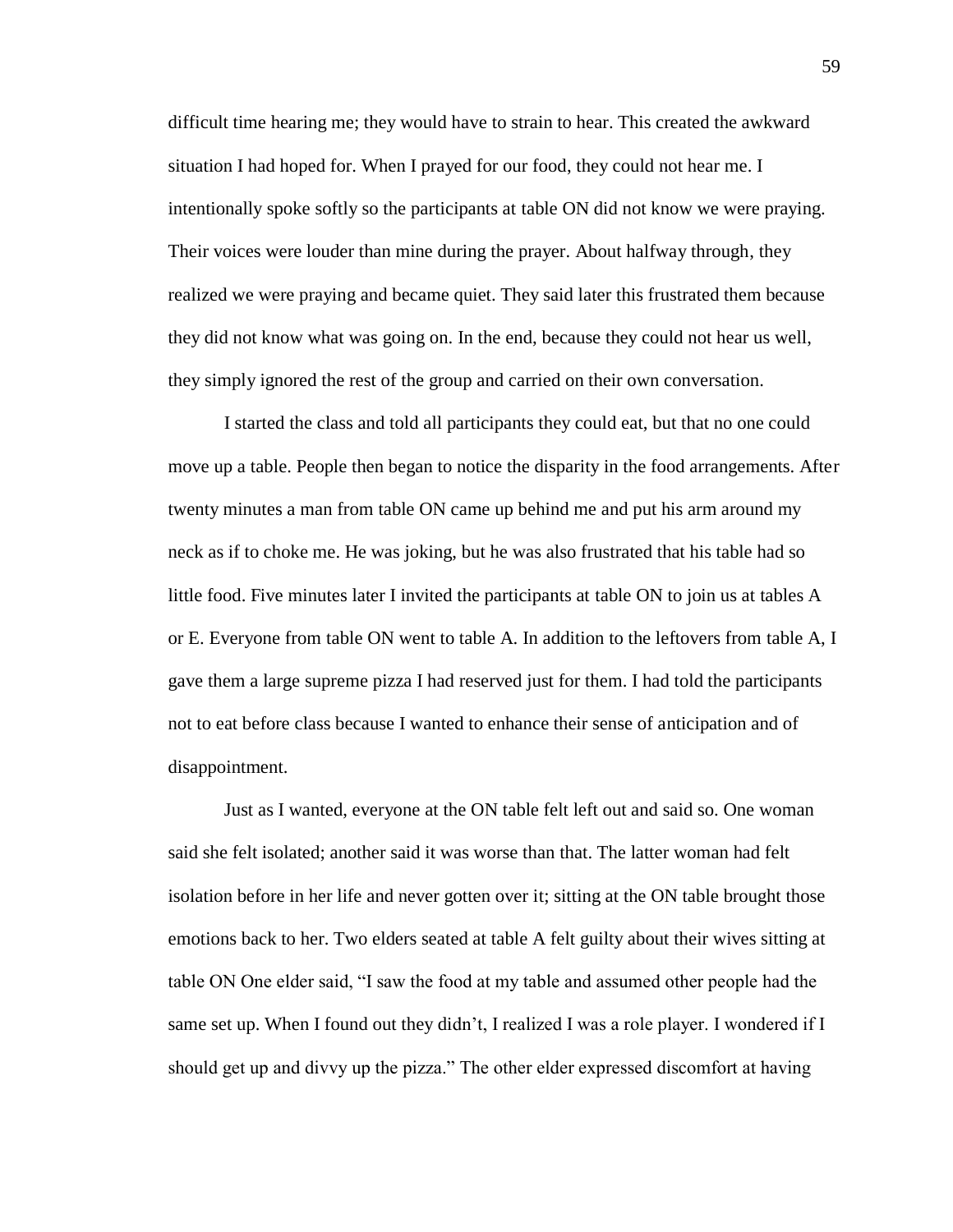plenty to eat while his wife was going hungry. He said, "I was not comfortable being at table A. I am not comfortable with that in real life, either." A woman at table E said, "I was disappointed in myself [for not sharing food with people at Table ON]. I thought it was an experiment and I was supposed to play my role, and I did. I thought there were reasons to stay there [at my table], so I did." Someone even said, "We were not allowed to share. We were told we couldn't." I clarified, "I said you could not move up a table, but I didn't say you couldn't go down, or you couldn't share with someone at a lower table." Based on my simple instruction, participants acted on what they thought they heard: "Stay at your table and do not help anyone."

The group discussed this class more than any other. One deacon said the project, especially the ministering to the marginalized session, caused him to change his attitude and become more understanding of and gracious toward the marginalized. This participant is the same man who had openly voiced criticism of the money we spend helping people. This session so impacted one elder that he began to "make it more of a point on Wednesday night to say hello to everybody." He continued, saying, "I'm less interested in what we have to eat than in the presence of everyone there. I don't want anyone to think I am an elder that is unapproachable." He now makes it a special point to visit with everyone regarded as marginalized. Everyone expressed the need to be more alert to those in need of help. Several said we need to get out of our comfort zones to serve others.

### Participant Observer

As a second method of evaluation, I asked the participant observer (PO) to take notes of the sessions. As soon after the sessions as possible, I typed the notes and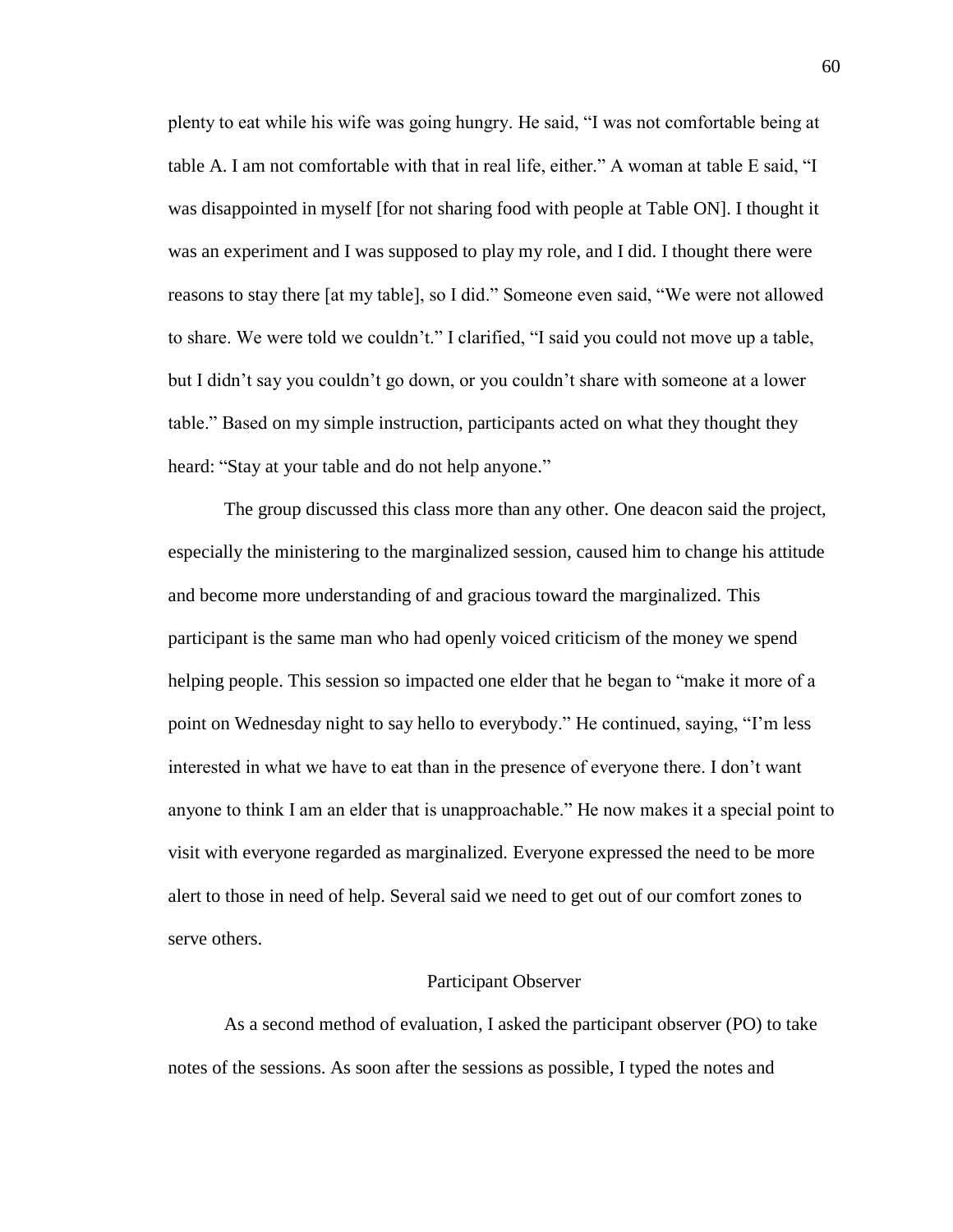analyzed them for any themes that emerged.<sup>4</sup> I identified three themes in the notes that provide another angle on the results of the project.

# *Importance of Conversation*

The first theme I noticed as I analyzed the PO's notes was the importance of communication for forming and maintaining community. Several conversations during class sessions and participant reflections and reports of their visits concerned this theme. One deacon said, "You need to have conversation to have community and relationships." Conversation draws people in so they feel connected to the group. It builds trust. As trust grows, members become more vulnerable with each other, developing what one woman called a "safety net" that keeps us from drifting away from faith and the community when difficult times assail our lives. She said this to another woman who confessed to often feeling alone and alienated from the church and remaining only because of her personal commitment, not because she felt connected.

Through asking questions, participants learned the importance of storytelling to conversation and community building. An elder's wife visited with a couple who had been led to Christ thirty years before by a man serving as an elder at the time. He baptized the couple and later one of their sons. The couple expressed how important this man was to their lives. Even now, thirty years later, when this couple walks into the building, they feel a peace because of the influence of that elder and the church in their lives. Class members shared numerous other stories like this one.

<sup>&</sup>lt;sup>4</sup> All written records of the participant observer were kept in a locked file until the project was completed. After completing the project, I destroyed the notes. The records I transferred to the computer are kept in a password protected electronic file. The protocols for coding are in appendix G.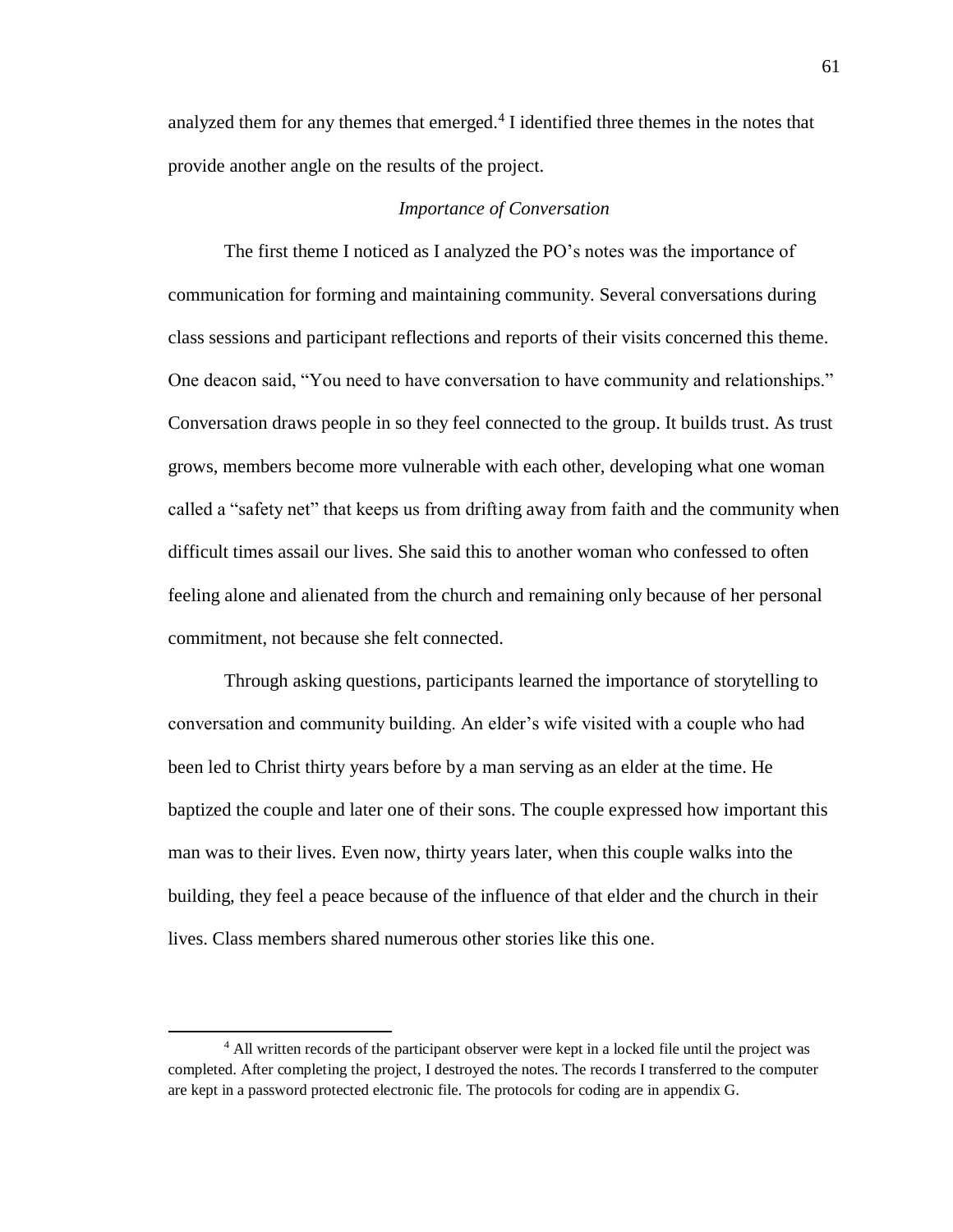As a result of the intervention, participants learned the importance of community building and even contributed to community building during the course of the project. This theme supports my conclusion as researcher that engagement leads to community building. This project demonstrates that leaders who want healthy communities must engage their members in regular conversation and provide opportunities for people to listen to each other, gain trust, and seek each other's spiritual well-being.

#### *Leadership Can Be Learned*

Cheryl's notes showed a second theme: leadership is dynamic, not static. Leadership principles and functions can be learned, and we must continue to study them. An elder who has served the congregation for over thirty years as a deacon and elder remarked upon how different leadership is today than it was three decades ago because social views of authority have changed. In earlier years the elders could announce a new idea or plan and expect people to support it simply because the leaders authorized it. Today members challenge that authority, and elders must present ideas to members, explain the ideas thoroughly, and allow member input. This shift in social views of authority requires much more active engagement between the leaders and the members.

Leaders must be aware of differing perceptions among the members and even among the leaders. One example of differing perceptions lay in the exchange between Deacon Couple and me. We each expected the other to make the next move concerning whether our visits would continue. Other participants shared that they viewed the situation based on their memory of the situation ten years ago and what they were hearing in the current conversation. Cheryl commented, "This session (and discussion about differing viewpoints) was well received by all participants. They wanted to add to the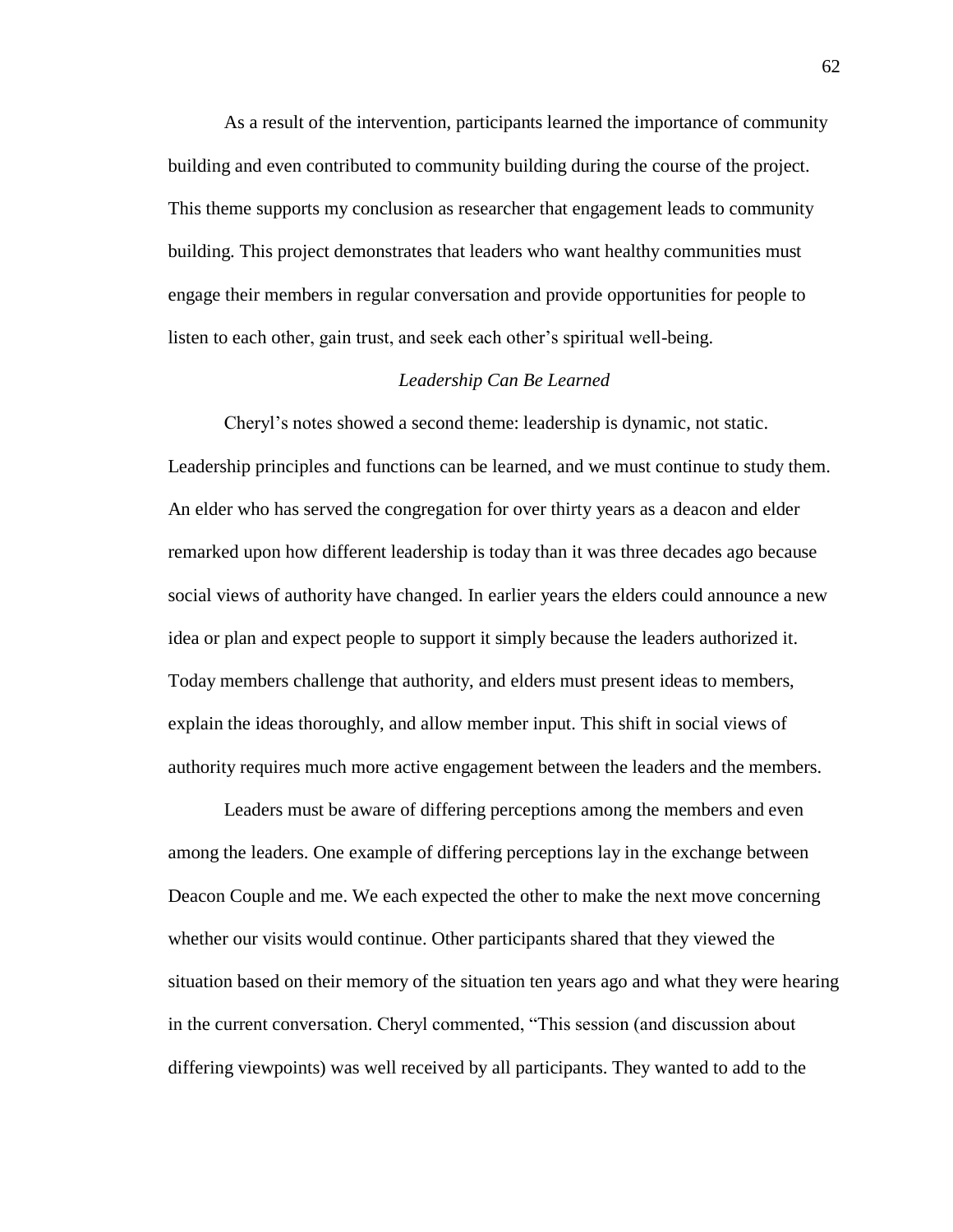conversation and hear what others had to say. The main point of this class today could be the word perception. People need to be aware of how they and others perceive things. The participants were eager to find solutions to make the church be more attentive and caring to others' needs."

The PO's notes clearly reveal the need for leaders to be actively engaged with the members, listening to their stories and concerns carefully. These functions secure the interest and trust of the members and avoid the top-down model of leadership that once characterized this church and contributed to the congregational conflicts discussed in the section on the history of the Ulysses Church.

#### *Ministering to the Marginalized*

The third theme found in Cheryl's notes echoes my own observations as researcher: the importance of ministry to those outside the predominant, middle-class white group comprising the church. Her notes confirm that the meal experiment disoriented people. She recorded several revealing terms used by members to describe their reactions: uncomfortable, isolated, awkward, left out. One woman said she had felt socially isolated earlier in life, and this experiment brought back those painful emotions.

The negative emotions generated by the experiment created greater awareness of the needs of the marginalized and the church's responsibility to reach out to them. One man noted that where everyone is the same, one does not notice those who are different. That statement revealed a problem: those who are different exist, but we are not alert to them and we do not give them sufficient attention. We have not all noticed or reached out to the "different" people in our midst. Other participants mentioned how the experience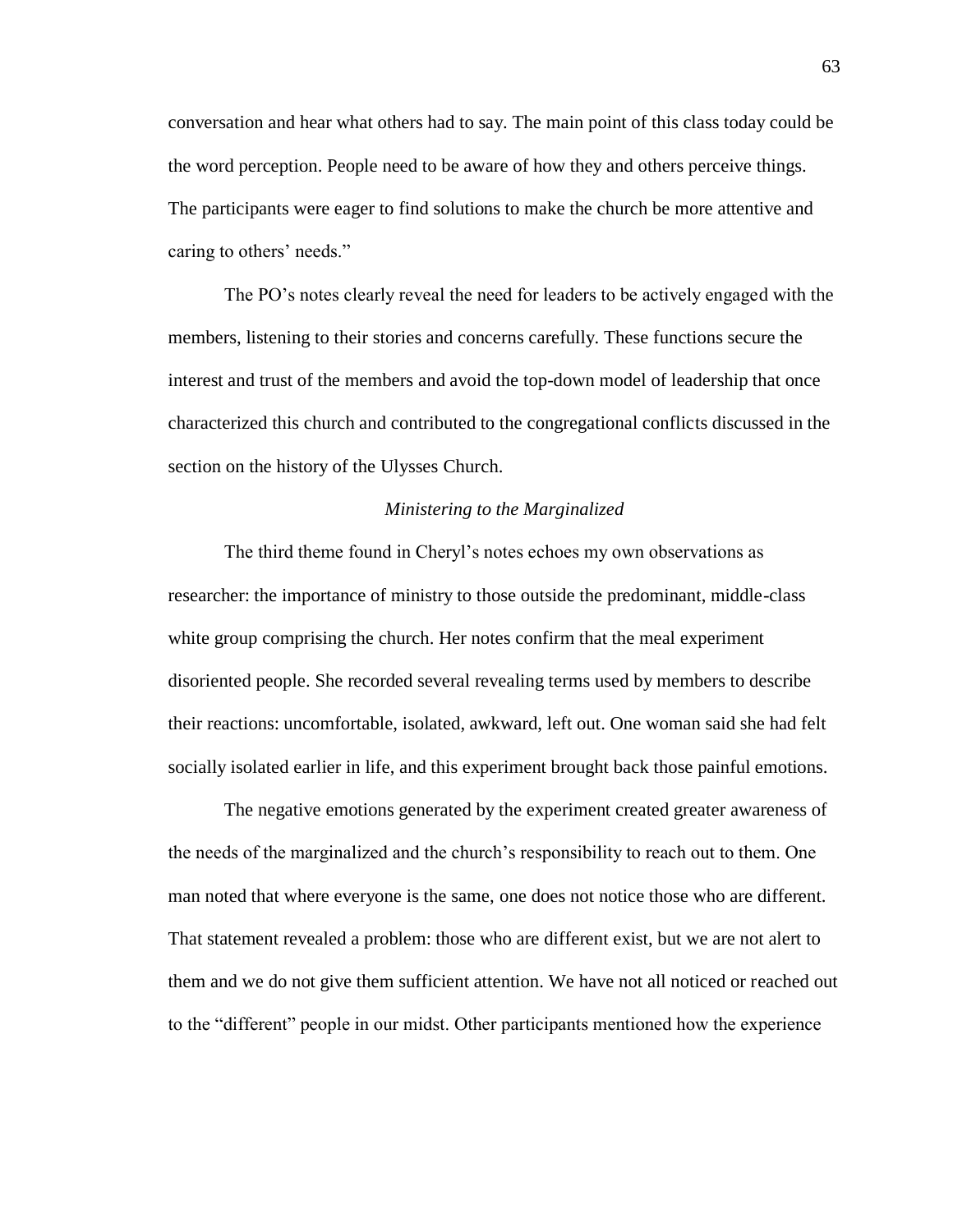moved them from their comfort zones into a confrontation with our responsibility toward people we could be helping.

### Outside Expert

The third method of evaluation was an interview conducted by Dr. Jeanene Reese, an associate professor in the Department of Bible, Missions, and Ministry and Director of the Center for Women in Christian Service at ACU. Dr. Reese interviewed the participant group during the seventh session. Ten participants attended class that day, and Dr. Reese emailed copies of the questions to missing participants; two of them responded, bringing the total number of participants involved in the interview to twelve. Dr. Reese compiled the results of her interview into a thirteen-page document, which she emailed to me. I will discuss her results in two parts: themes and recommendations.<sup>5</sup>

### *Themes*

### Leadership Development

 $\overline{a}$ 

Several participants expressed discomfort with being considered leaders or role models for the body. One elder said he did not feel like a shepherd. However, others commented on how the class helped them better understand their roles as leaders and how it helped provide insight and skill for performing their roles. The lessons and visitation assignments helped one participant learn how to engage people in spiritual conversations. He pledged to try harder in the future to reach out to others through spiritual discussions. One elder shared his need for the intervention to help him listen better and be more approachable. Everyone in the class agreed the intervention provided training that would help them function more effectively as leaders. One man credited the class on community

<sup>5</sup> Dr. Reese's complete report is in appendix I.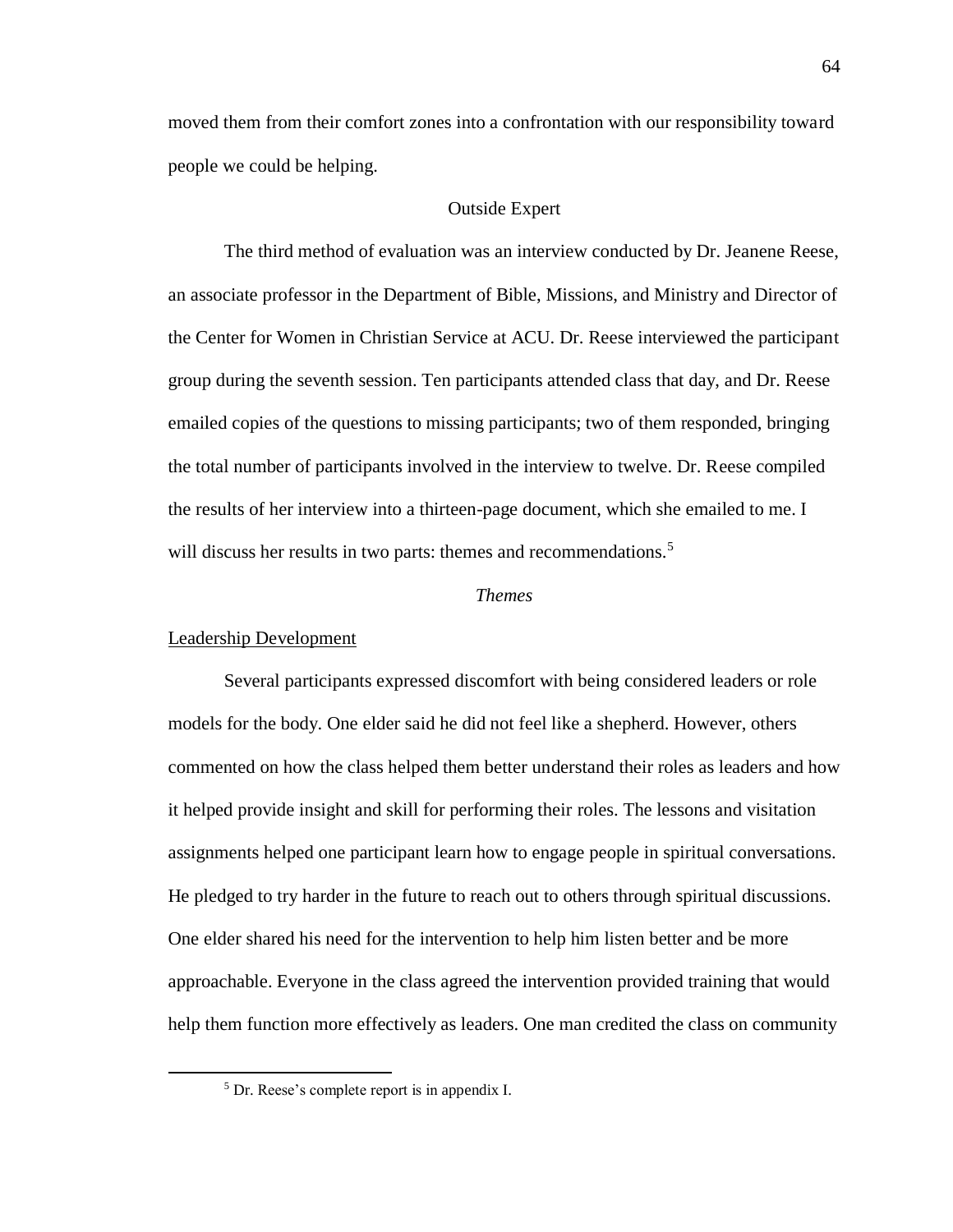building, in which I assigned group members to visit a married couple in the congregation and listen to them, with helping him and his wife "reclaim [a] young family before they left the church." He added that "these kinds of experiences would be repeated if all Christians saw themselves as shepherds." Several participants suggested we continue and expand the training sessions. Those who had not been part of the participant group could cover the lessons I taught in the project while new and deeper material could be introduced for members of the participant group. Dr. Reese received a written response acknowledging the bond that developed among members of the participant group and expressing the desire for further training in this area to extend the bonding to the entire church, resulting in a "growing, thriving congregation."

### Ministering to the Marginalized

Dr. Reese wrote, "Although the energy in the room had stayed fairly constant up to this point, it rose significantly as participants responded to this prompt" (about their experience with the class on ministering to the marginalized). Participants made the connection between preference in the seating arrangement for the meal and preference we give others in real life. "We ignore others in real life," one participant said. One man at the table with abundant food epitomized this confession by admitting that he missed the experiment as it was occurring because he just "fed his face." Others noticed one table received much less food and wanted to help, but resisted the urge and did nothing. One man who was not even present for the class noted that it must have been very impactful based on what he heard others in the congregation saying about it. This one class changed attitudes toward the marginalized. For example, members of the participant group are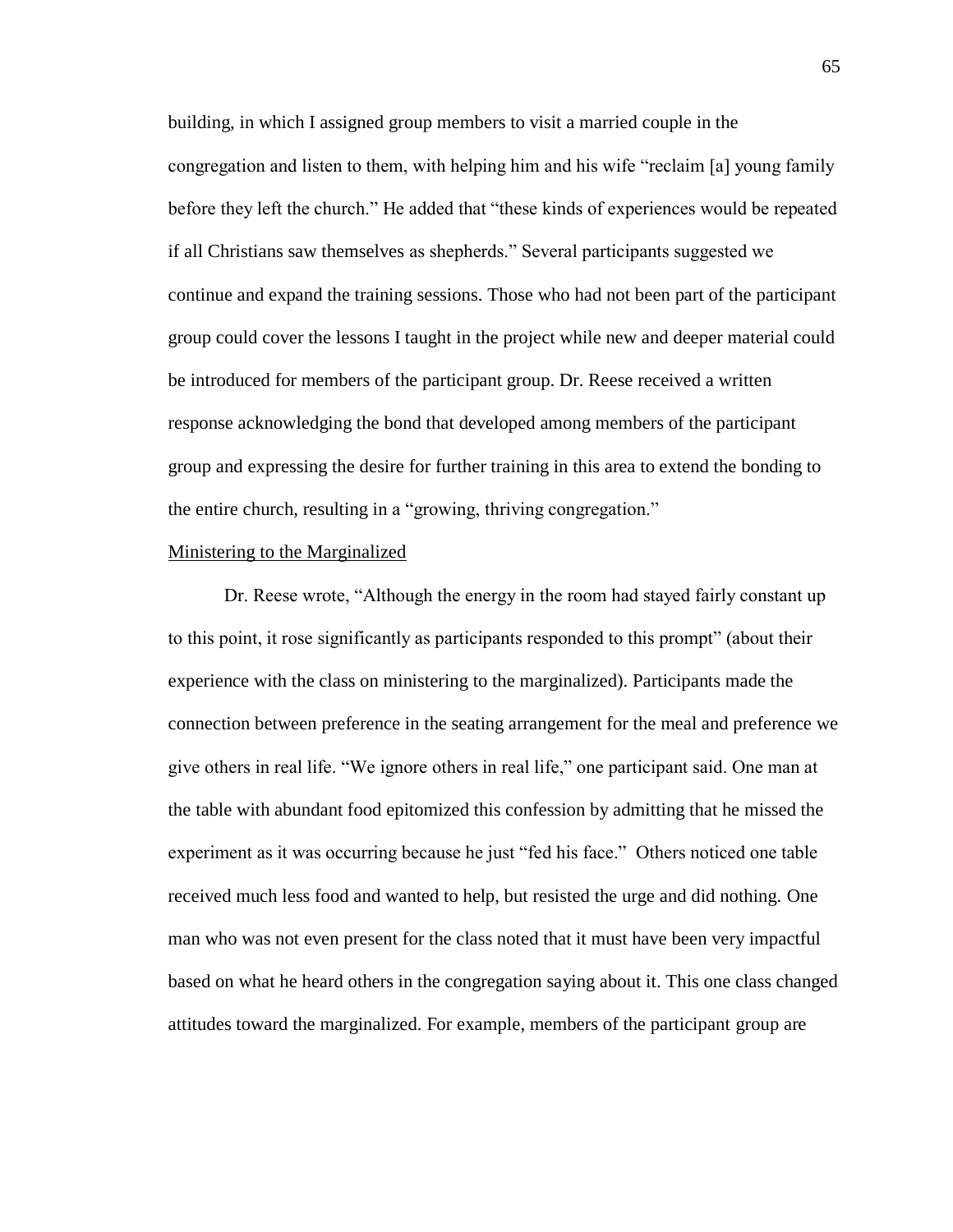now more open to economically disadvantaged people who take food home with them after the Wednesday night meals.

### Youth

A mother of three described how one of her children does not feel fed at church, another does not like it, and the third thinks it is the greatest place on earth. She shared her desire for her children and other youth to take this leadership training class so that "in five to ten years there would be a vibrant children's and youth ministry that empowered the young to stand up to their peers and bring them to church." Concerns about an aging church led numerous participants to express a renewed interest in focusing on the spiritual health and involvement of youth and young families in the church. When both participants and the members they visited as part of their assignments shared favorite memories, the majority focused upon people or experiences of their own youth or those of their children when they were in the youth group. Participants want to use the lessons learned from this class to stimulate the youth in our group to evangelize their friends and to produce similar positive experiences for them.

#### *Recommendations*

Dr. Reese concluded her report with four recommendations for our church to work on as a result of this intervention project. These recommendations are based on the feedback she received from the twelve participants in her interview.

- 1. The development of even more content that goes deeper into the role of the leader
- 2. Increased opportunities for conversations among congregants in both formal and informal settings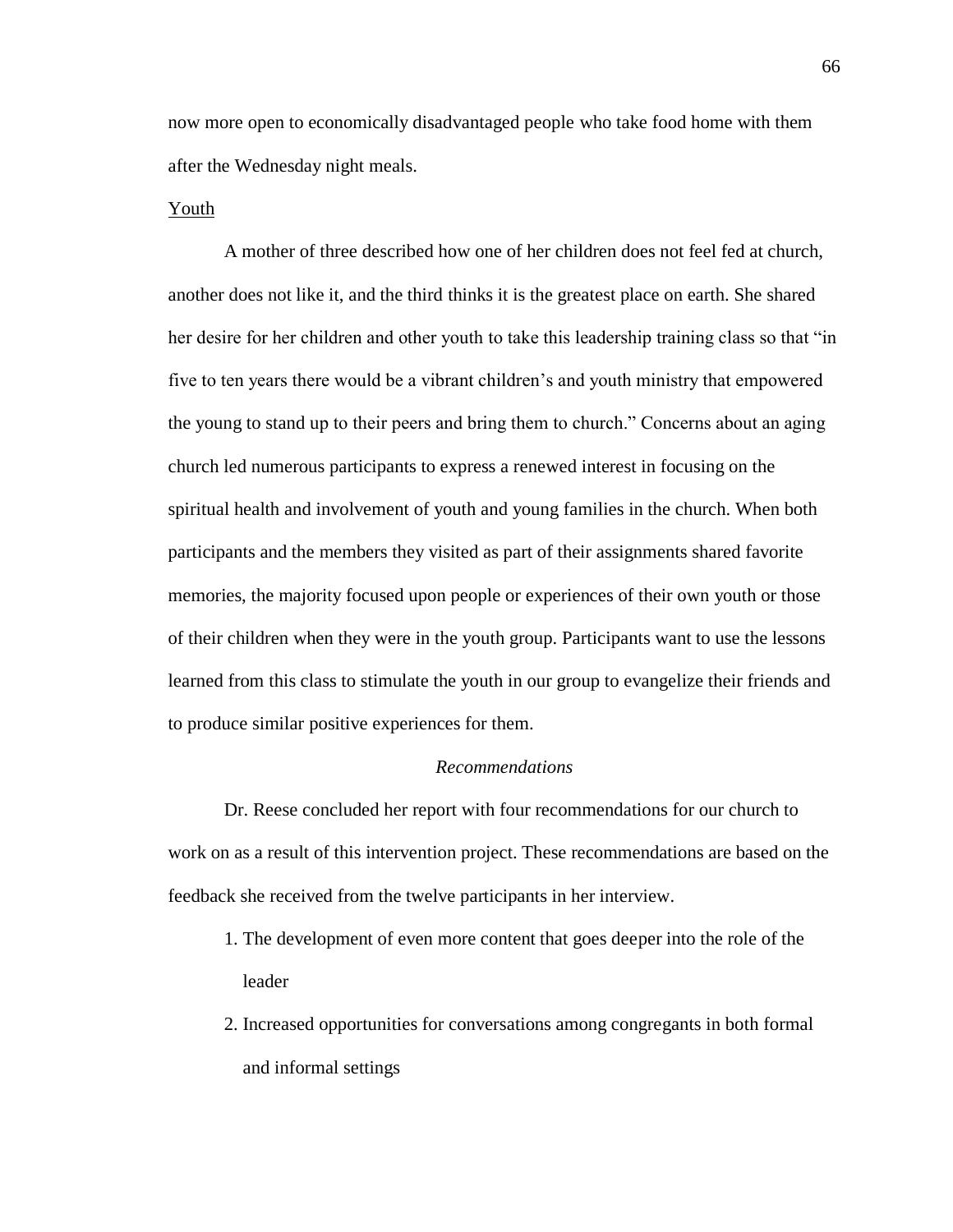- 3. More effective outreach to the marginalized with efforts to make them more an integral part of the church
- 4. Concern for children and youth of the church in all areas with special attention given to their spiritual development

### Conclusion

The goal of this project was to provide a training process in which participants would better understand biblical principles of leadership from Proverbs and how to apply them in the congregational context. The researcher, participant observer, and outside expert identified themes that emerged, and the outside expert made four recommendations for further action. Conversation between participants and between participants and other church members led to greater understanding, reconciliation, and community building. Participants also became more aware of the presence of marginalized members and visitors to our church community, and some have already become active in reaching out to them. Most participants want the training program to continue, repeating the material for members who were not in the class the first time, and providing new material for those who have already covered it. The next chapter concludes this thesis by identifying lessons learned and discussing possibilities for improving the project.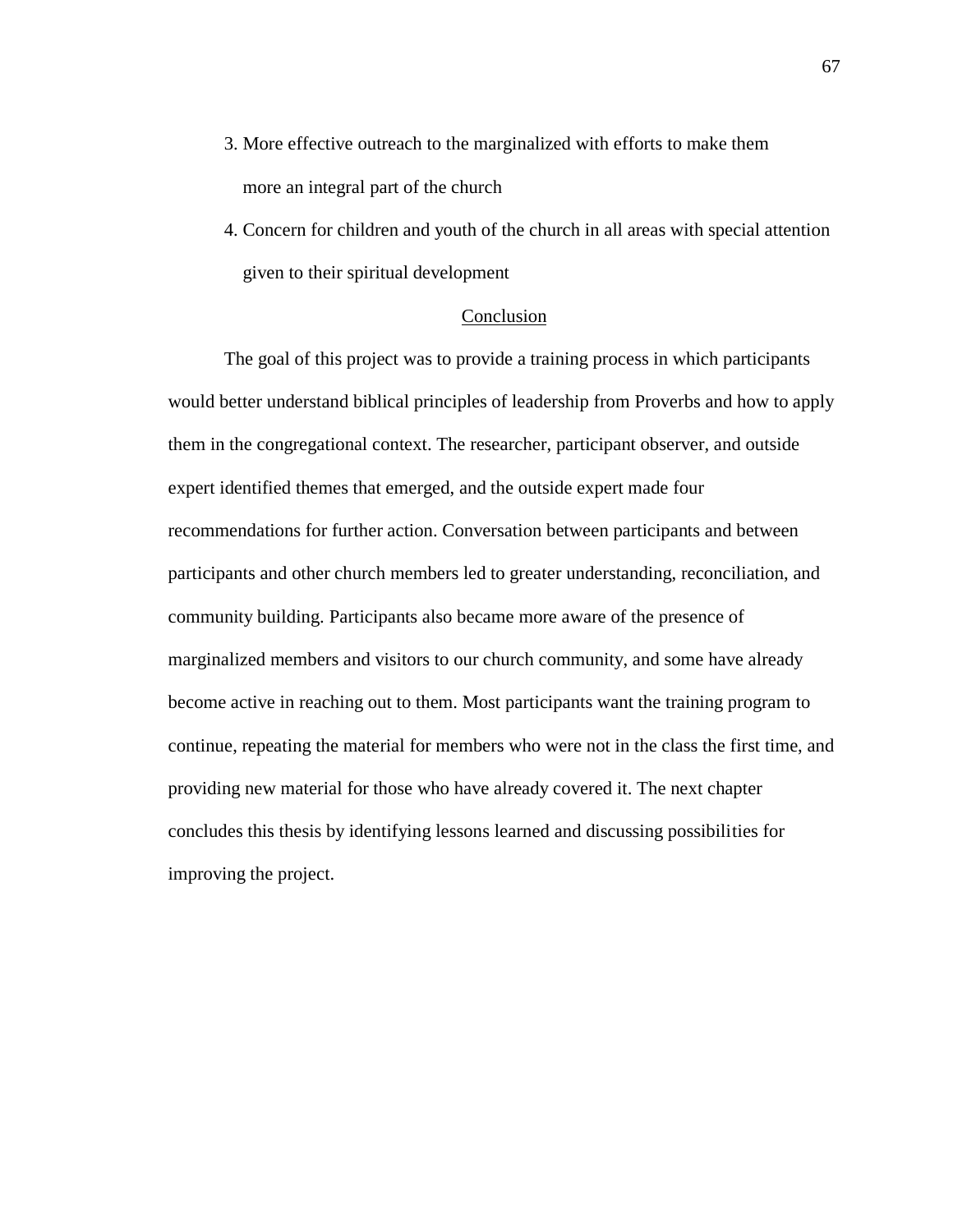### CHAPTER V

### IMPLICATIONS AND CONCLUSION

The purpose of this doctor of ministry project was to apply ministry principles I learned in the doctor of ministry program to my ministry setting in Ulysses. This project fulfilled that purpose by implementing a program of leadership training and activity based on theological principles of Proverbs that engaged leaders with each other and with members of the congregation in meaningful conversations, community building, and reconciliation. Engagement, rather than the top-down model practiced for generations in the congregation, prompted leaders to lead in this project. This final chapter discusses the project's implications for ministry and possibilities for improvement.

### Implications for Ministry

### Significance

Developing new leaders has posed a challenge for Ulysses. Leadership development has relied largely upon observation, with men and women observing others' leading and then functioning as they do. Other than some personal mentoring in teaching classes and visitation, no systematic attempt has been made to teach and train potential leaders. Also, because of the largely top-down leadership style traditional at Ulysses, elders have spent some time visiting and interacting with members, but they have actually functioned primarily through meeting and making decisions. I purposed by this project to move beyond the lack of training and top-down perspective to teach leadership principles and encourage active interaction with members of the congregation.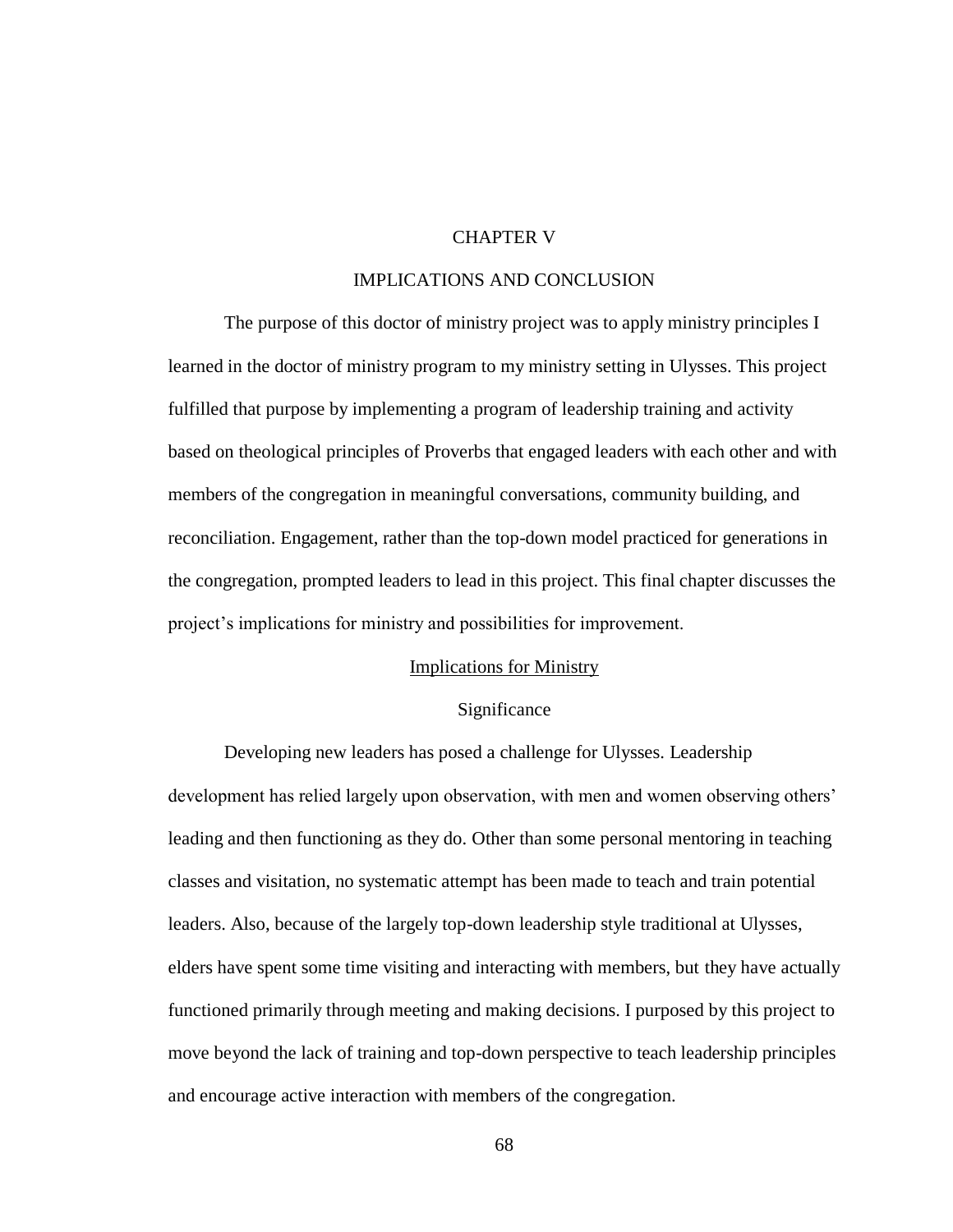Building on a theological base, I incorporated into the training some sociological influences and models. I presented Israel Galindo's six functions of leaders and Rabbi Edwin Friedman's principles of anxious systems because their material demonstrated the practical function of the theological principles I was teaching. The class was more confessional, but we did experience some critical correlation between theological and secular principles.<sup>1</sup>

The project provided practical steps for leaders to function in their roles. We incorporated theological principles from Proverbs with principles from authors and leaders, such as Galindo and Friedman, who utilized both theological and sociological principles of leadership. For example, Galindo lists management as his fifth function. He discusses managing an organization through utilizing skills such as setting and following procedures, organizing, and using resources wisely, but he also considers management in terms of relational leadership or leading by personal connection with people. Significantly, several people noted how helpful this information would have been during earlier periods of chaos in the congregation when leadership was not as engaged as it could have been. Several members asked for more sessions on this topic later.

Experience, feedback, and reflection demonstrate that people changed as a result of the project. Several people mentioned gaining new insights and greater confidence in performing as a leader. One elder proclaimed himself a better listener as a result of the lessons and the opportunities to listen to participants and members, particularly in his involvement with the intervention with New Couple. Deacon Couple said they also

l

 $<sup>1</sup>$  Poling and Miller discuss critical correlation as a method "which aims at collaborative dialogue</sup> between the Christian tradition and secular disciplines in which each can challenge the other and contribute both descriptive and normative statements . . . " (*Foundations*, 31).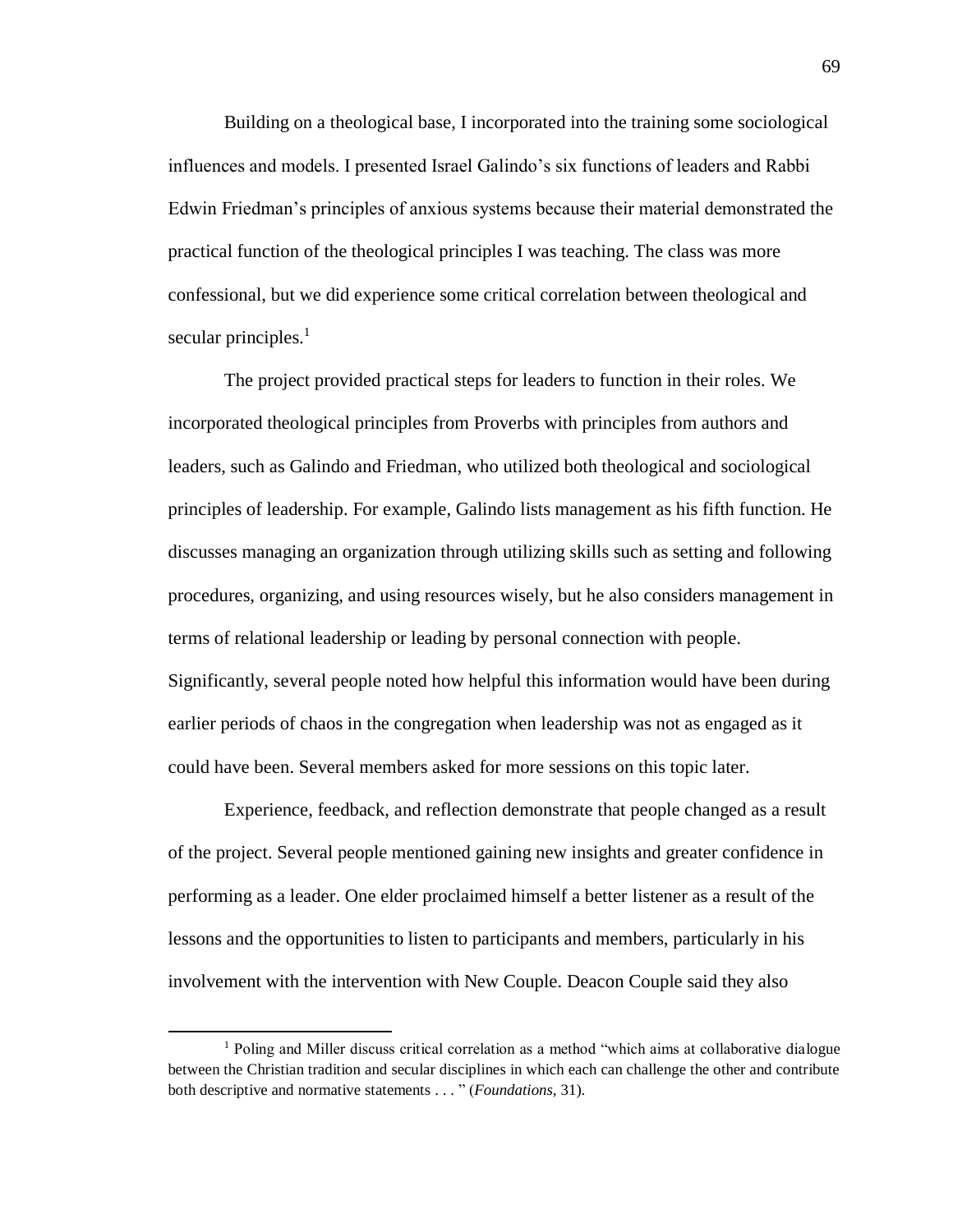learned a lot and want more classes. They had never thought of themselves as shepherds before, but realized through the training that helping people in the context of faith is a form of shepherding. New Couple has already become more involved in the life of the church, attending activities and even assisting me in a Bible class, and the wife is helping coach a youth chorus. One deacon credited the project, especially the ministering to the marginalized session, with causing a change in his attitude toward the marginalized, promoting greater understanding of and graciousness toward them. The ministering to the marginalized class also moved the heart of an elder to make more of an effort to greet everyone during the Wednesday night meal.

The significance of this project lies partially in its clear demonstration that leadership can be taught. Spiritual leadership is about function, not charisma. We expect leaders to know how to lead when we appoint them to a position or select them as elders or deacons. But often they do not know how. One new deacon in our congregation told an elder, "I don't really know what to do as a deacon. I expect you will teach me." Though this deacon chose not to be in the class (for reasons he did not provide), other participants in the class reported learning leadership principles and feeling more comfortable functioning as a leader.

The positive impact of this project can be seen in the benefits experienced in the congregation at two levels. The group itself experienced the first level of benefit. The participants became a support group for each other as they learned about leadership, did their assignments, and began to function more as leaders. Participants opened themselves to each other by expressing ideas and emotions, and they encouraged each other through positive feedback and personal conversations after the classes were over. When Deacon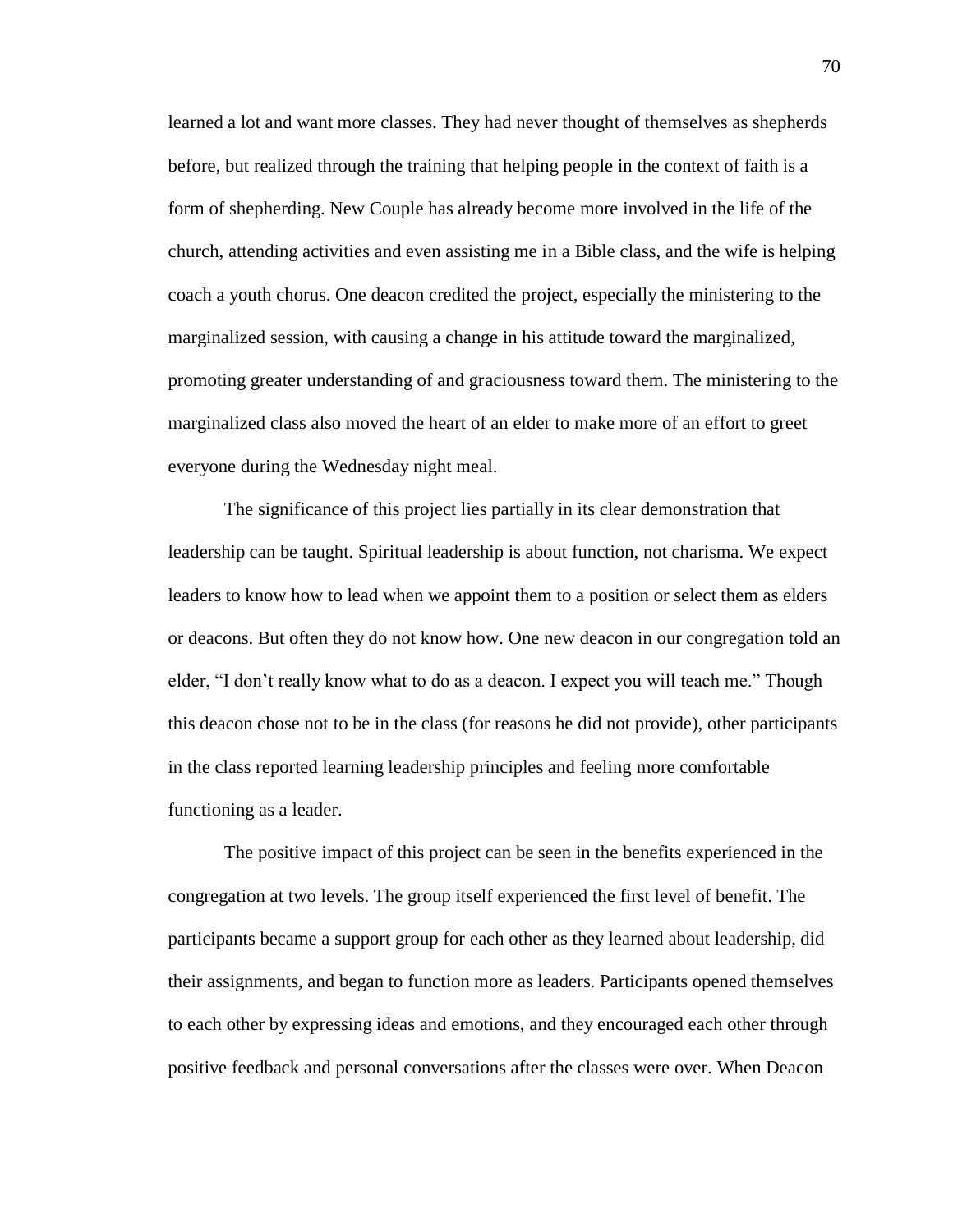Couple needed assistance in ministering to New Couple, they shared their need with the group and received help from two of the elders. The group developed a sense of bonding and togetherness. The members of the congregation visited by the participants received the second level of benefit. These members were given opportunities to express their positive thoughts, and some felt free to express their disappointments and frustrations as well. The changed attitude and fuller involvement of New Couple resulted directly from such an opportunity.

The project revealed a need for spiritual conversation among members. One deacon reported he converses often with members about a variety of topics, but spiritual issues are rarely raised. He plans to use the questions I provided in class to help him address spiritual issues with members in future discussions. He added that "even though the class is over, I don't think we need to stop talking to others. What we've found out in class is we are not doing it." Another deacon said he realizes he needs to visit with people more about spiritual things and said he keeps the appreciative inquiry questions we used in class in his Bible for future conversations. Class members recognized a similar need for more visitation. Participants see visitation as an opportunity not just to talk but also to express acceptance and create a spirit of closeness and community. An elder said, "One of the things we realize is we need to be walking through the flock a lot more. . . . More visiting will have us listening and will help people get the poison [anger] out, and let them look at the poison. And if they tell you what you have done wrong you can say, 'I'm sorry.'"

Much significance lies in the fact that participants who did not think of themselves as leaders now envision themselves as shepherds. A woman who did not feel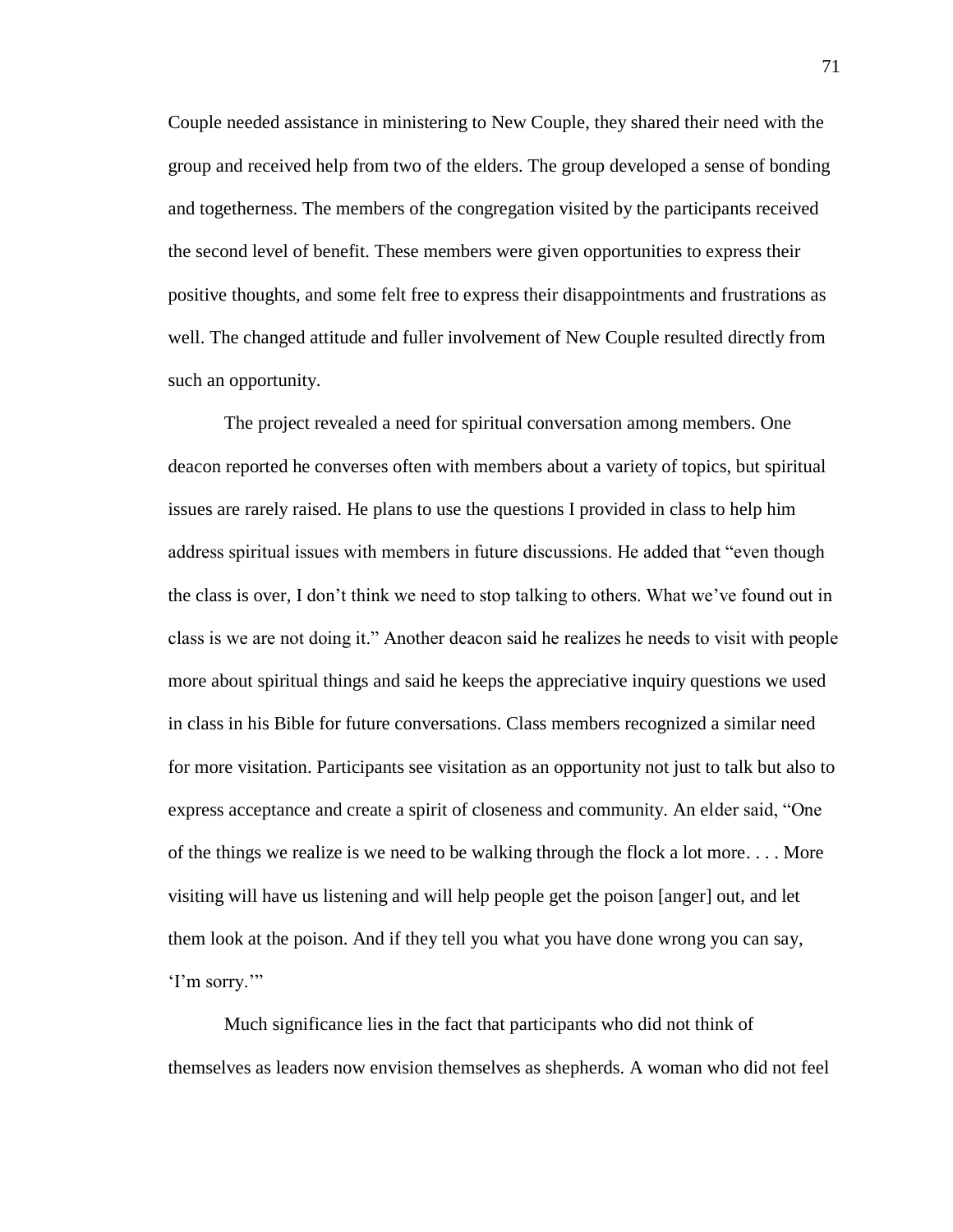comfortable being referred to as a shepherd went with her husband and actively shepherded another couple—and that couple now participates actively themselves in the life of the church. I gladly pointed out to them the role they played in spiritual shepherding by leading New Couple closer to the heart of God. I felt particularly gratified because the anger expressed toward me by this husband and wife two weeks prior had been processed, enabling us to work together positively and successfully as shepherds to another struggling couple. This project helped the participants not only become aware of the need for leadership, but to learn leadership principles and apply them successfully.

As a group we recognized the significance of inclusion and how easy it is for people to feel left out. New Couple felt left out because they were not invited to participate when they first moved here, and when someone later asked the husband to participate in worship, he declined on two occasions due to the anger he felt. A couple who often travels felt left out; although they are away more than they are in town, they still want to be called and checked on, to feel included. Although we discussed this problem of members feeling left out, we did not and could not fully resolve the problem. While some participants felt people need to be more proactive on their own and get involved, we all agreed that more visits to, conversations with, and listening to members will help build relationships, develop community, and provide safety nets for those who are struggling.

This project also revealed how confining roles can be. Sunday school teachers, deacons, committee leaders and drivers/chaperones for youth trips did not see themselves as shepherds with the ultimate purpose of bringing the people with whom they were working closer to the heart of God. During the project the fuller purpose of their roles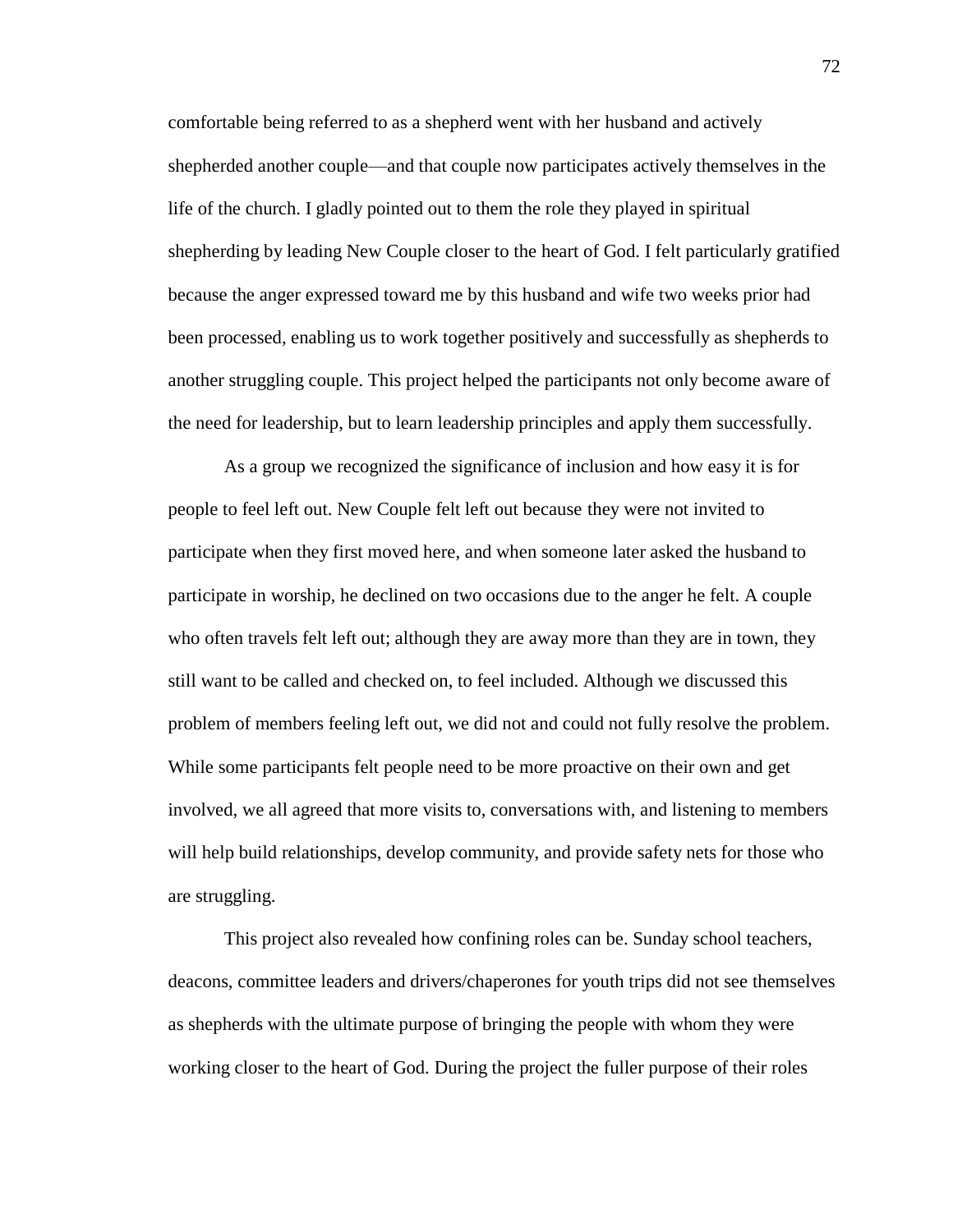became more evident to them. The ministering to the marginalized class, with its pizza dinner, also helped us see how confining roles can be. People at the tables of Abundance and Enough wanted to distribute food to table Oh No or Not Enough, but did not think it their place. They felt uncomfortable having plenty to eat while some of their friends (and spouses) went hungry, but they felt even more uncomfortable stepping out of their roles to feed those people. In the end, each person chose the relative comfort of staying in his or her perceived role and doing nothing. This project challenged their limited vision of their roles and helped them reimagine the roles in fuller, more expansive ways. It helped them break out and actually do ministry.

In addition to the impact on the group, I myself gained professionally from this project. I learned to apply principles from Proverbs in a contemporary setting and helped the congregation develop leaders with a view toward building community and improving the health of the system. For a long time I had thought about how to develop a program that would help my congregation and other churches with leadership. I feel gratified to see others learn, grow, and develop as leaders as a result of this intervention and to watch people I have trained take the lead in working for community formation and reconciliation. I have grown through the process.

The project also held significance for me personally because it surfaced the feelings of some members toward me. While painful, the experience was also redemptive, and it taught me the power of forgiveness in an experiential way. It forced me to expand my own emotional capacity for criticism, especially in a group setting, with the good of the group and the church at stake. The possible good to come from the anger expressed in session 6 far outweighed whatever emotional issues I may have been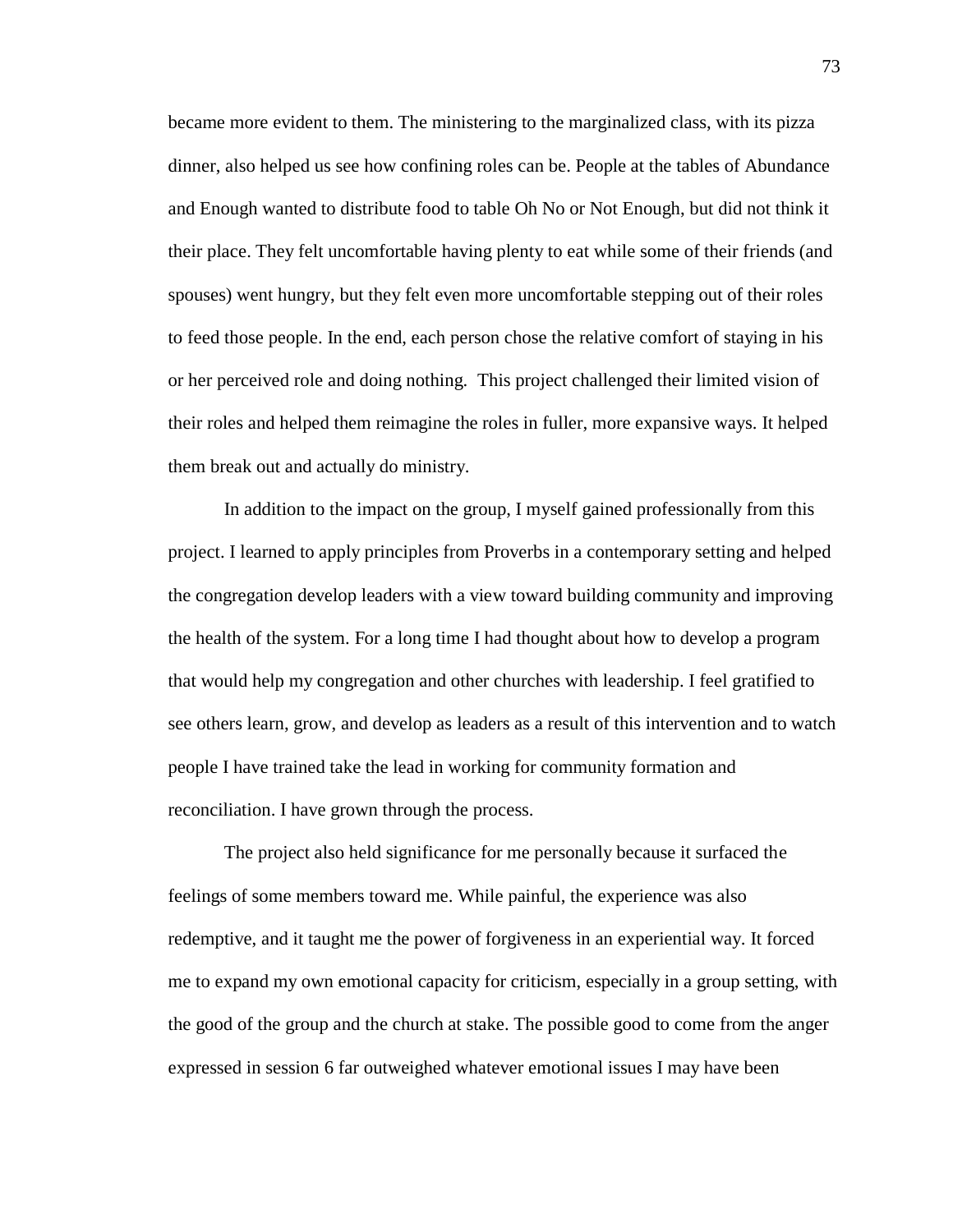experiencing. This experience will make me more conscious of a number of ministryrelated functions, including follow-up with people who seek help.

### **Trustworthiness**

In this section I address the issue of trustworthiness, specifically of the credibility and dependability of the project in addressing issues of leadership. My own observations, as well as the findings of the participant observer and the outside expert, demonstrate that members grew in their understanding of leadership and in their function as leaders.

My own involvement in the project posed a potential threat to its success since everyone involved in the project is a friend and therefore interested in seeing me succeed. I stressed on several occasions the greater importance of honesty than of saying things they thought would be only positive. I encouraged free expression of disagreement about issues related to the leadership principles I taught and the effectiveness of activities I assigned. I believe the group members interacted honestly with me and felt free to express themselves fully, as evidenced in the experience with the couple who openly expressed disappointment and anger toward my ministerial function years earlier. The participants quickly focused their interest on the inherent benefit of the leadership principles and activities and not on the perceived success of my role in the class. The notes of the participant observer and the conclusions of the outside expert confirm that participants grew in their roles and functions as leaders, further demonstrating the trustworthiness of the project.

Two unexpected events posed a challenge but did not seriously hinder the project. First, I had to break the Sunday rotation to get all of the sessions in before the final evaluation. I initially scheduled a Tuesday night, January 6 meeting, but a conflict would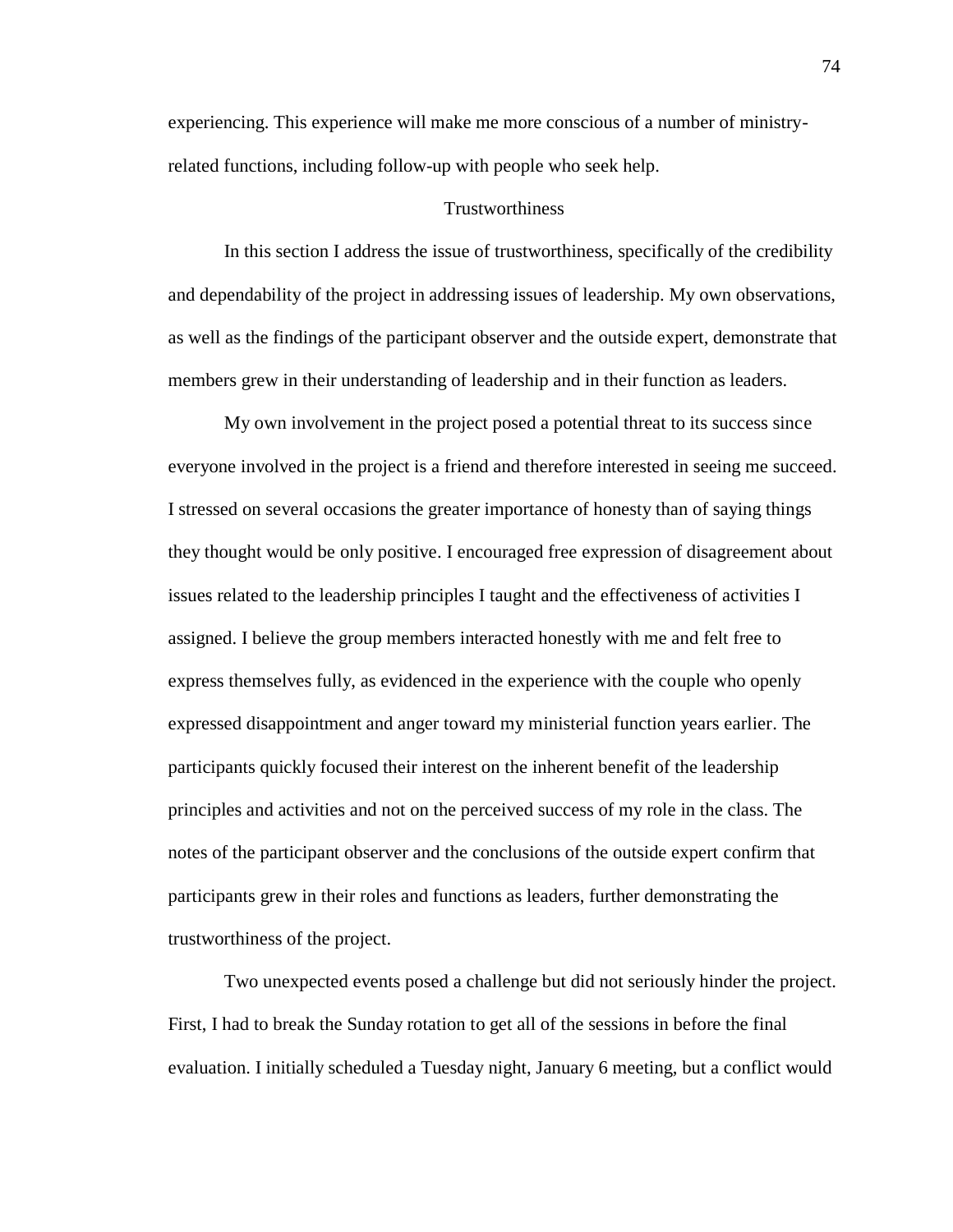have required several participants to decide between attending my class or another event. I presented the issue to the class, and they decided to meet on Monday night, January 5. I was concerned that participants would not be able to fulfill their assignments before the next meeting and explained to the group the importance of completing the assignment on Sunday following our meeting. Everyone agreed and did the assignment as soon as class ended. The second unexpected event was the lengthy discussion in session 6 that prevented me from doing the evaluation. I overcame this by resorting to phone interviews, spending about seven hours in the interviews and collecting considerably more data than I could have gained in the one-hour interview. Despite the absence of the group dynamic, I still collected valuable data.

Two particularly moving occurrences added to the experience. All class members felt deeply moved by the ministering to the marginalized class. Two husbands at the Abundance table expressed discomfort because their wives were at the ON table, the one without enough food. One woman at the ON table expressed envy that the other tables had ice and hers did not. She later felt guilty. Others expressed guilt over not feeling gracious enough toward people who visit or attend our church and sit at the ON table every day in real life. This session was one of the most discussed. The second moving occurrence came about in session 6 through the discussion with the angry couple. Despite the discomfort of having criticism directed so sharply and pointedly at me, the experience itself did not disappoint me (although I did feel concerned at the time about not completing the evaluation). I interviewed the husband and wife a week after the session and thanked them for their participation and honesty. They were very gracious. This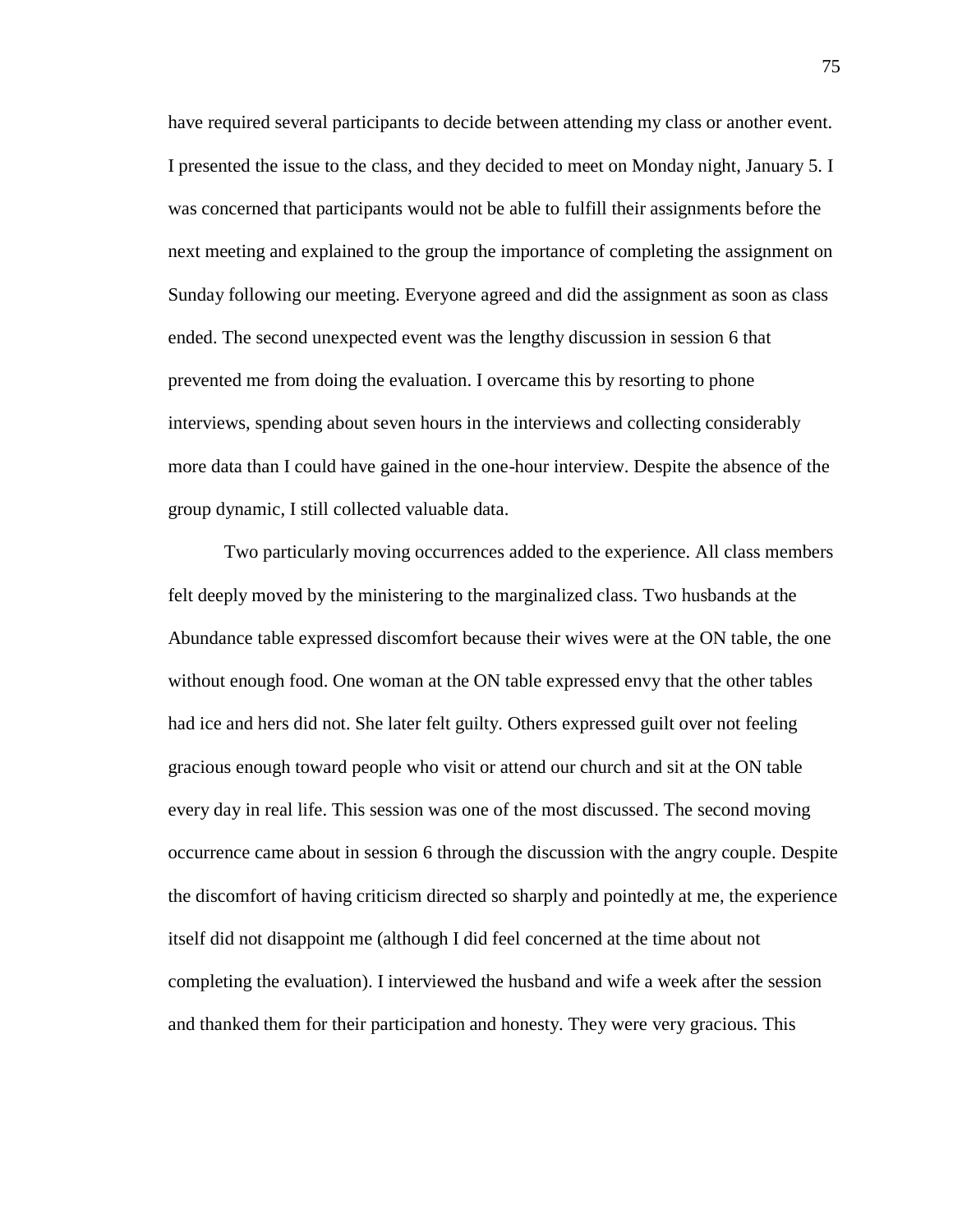experience has dominated my own thinking since the project ended. It moved me to reflect on ministry function, failure, and integrity.

### Potential Improvement

One way the project could be improved would be for the elders (or comparable leaders in other church settings) to personally visit the potential participants they have identified. In my situation, the elders and I wrote a letter inviting those we chose to participate in the class. Several responded right away, expressing their desire to join us. I personally contacted those who did not respond, informing them that it was not only a school project for me but was also an endeavor we hoped would benefit each participant personally as well as the congregation as a whole. Several people agreed to participate, and four couples declined. A farming couple said they would be busy working. Another couple declined because the husband had just had surgery and would be recuperating for several weeks. A third couple declined because, as the man explained, "I'll be away for a couple of sessions, and if I can't be at all of it, I don't want to be at any of it." (As an interesting contrast, another man came to me and said, "I can't be there for all of it, but may I be there for the classes I am able to attend?") The fourth couple did not give a reason for their noninvolvement. Since involvement in projects for the doctor of ministry program must be totally voluntary, the elders and I did not feel it appropriate to push these other couples to get involved. We hoped the class would go well, giving us the opportunity to offer it again, and that these other four couples would take it then. In another setting the elders may be more comfortable visiting with these couples, explaining in more detail the benefits of the class, and encouraging them to attend.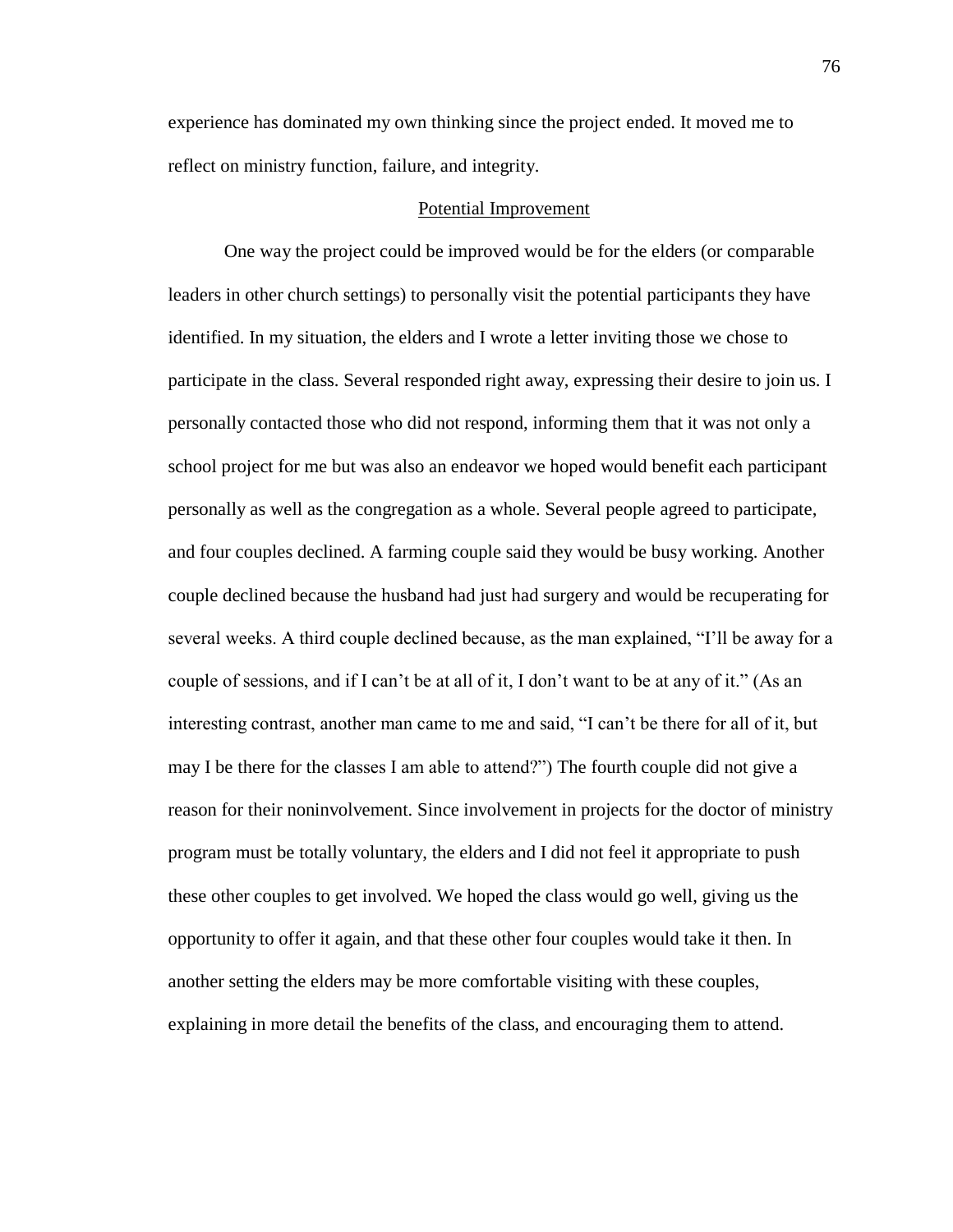Another possible improvement would be to include more sessions. Since the participants requested more classes on engaging with members, particularly during periods of crisis, a class specifically on conflict would be beneficial. Numerous verses in Proverbs concern how to deal with conflict both personally and communally, making this subject an appropriate addition to the curriculum.

We encountered one final situation that could use some improvement through advance preparation. Several times participants discussed issues in the church that need to be addressed, but they suggested others address the issues. For example, at least two participants suggested the youth and ladies' classes write notes to absentees. Neither of the people making the suggestions was involved in these programs, leaving them equally uninvolved in the proposed solution. In one discussion outside of a class session, a participant noted that some of the suggestions for ministry addressed "what other people should do." It would be an improvement to be prepared for this and to have creative ideas ready for encouraging those who made such suggestions to get personally involved in organizing and leading the projects.

#### Conclusion

This thesis describes my doctor of ministry project, focused on developing character-based leadership using five principles of leadership derived from Proverbs. The Ulysses Church of Christ provided a context for the project. Through this project I taught principles of biblical leadership and provided opportunities for the class participants to apply them in real-life situations. All but one of the participants said they learned principles of leadership in the class, were able to apply them in real life situations, and were positively impacted by their experiences. The one person who said none of the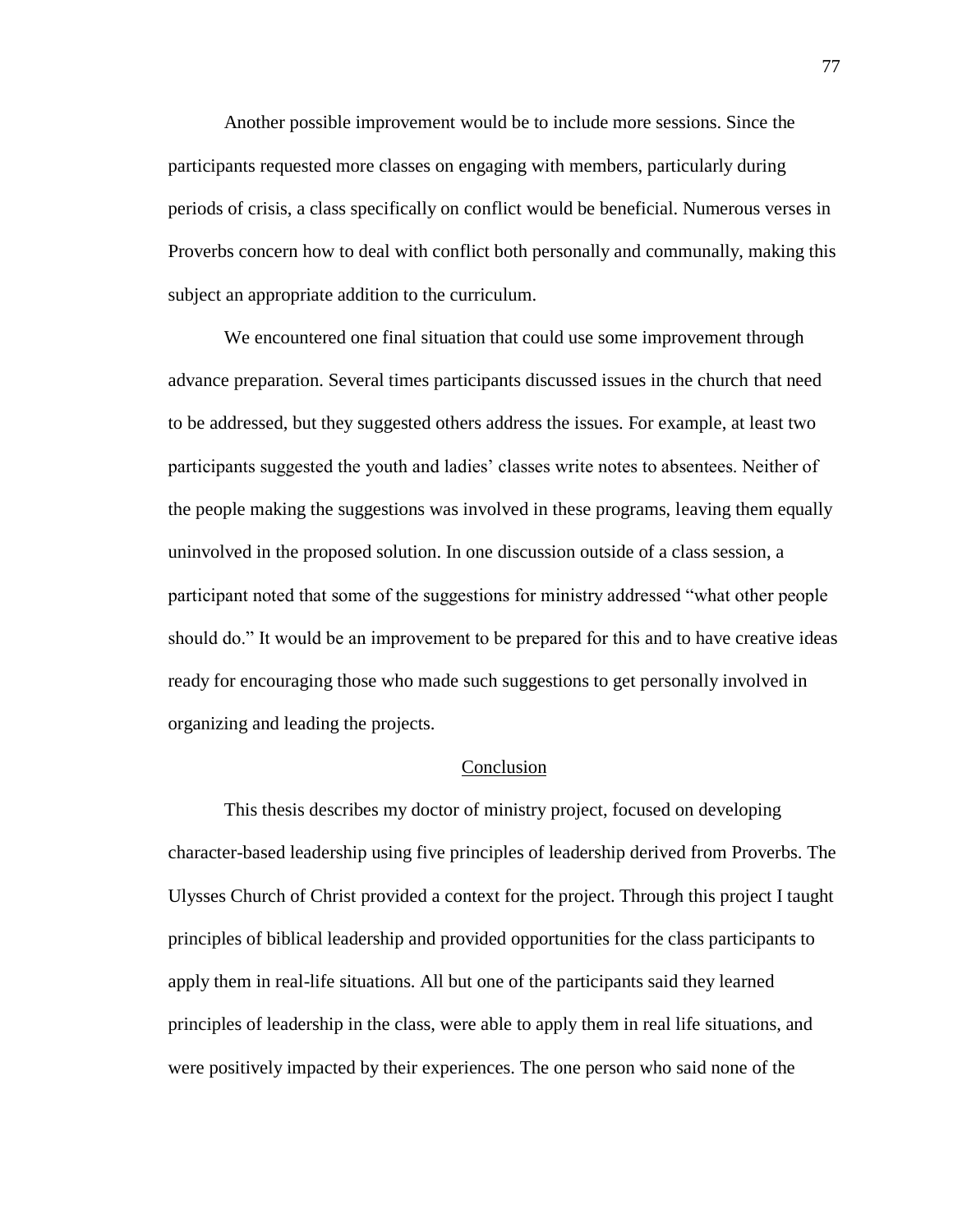material was new did say it was a good review and the experience was positive for him. The participants now realize their potential to provide leadership in the local body and contribute to healthy communal development. They envision themselves as shepherds among God's people, leading them closer to the heart of God.

The positive experiences of the participants indicate that even though the DMin project is over, the benefits of the project will continue to live on in their lives and ministry. Their new perceptions of themselves as shepherds and leaders will continue to shape their thinking, their character development, and their function in the local church. Also, because the project was positively received, there is an openness among the leaders to conduct the project for other members of the congregation and for developing new lessons and exercises for those who have already been through it. By continuing to conduct the project for other members and developing new lessons in character-based leadership, we hope that this work will continue to live and produce fruit in the Ulysses Church.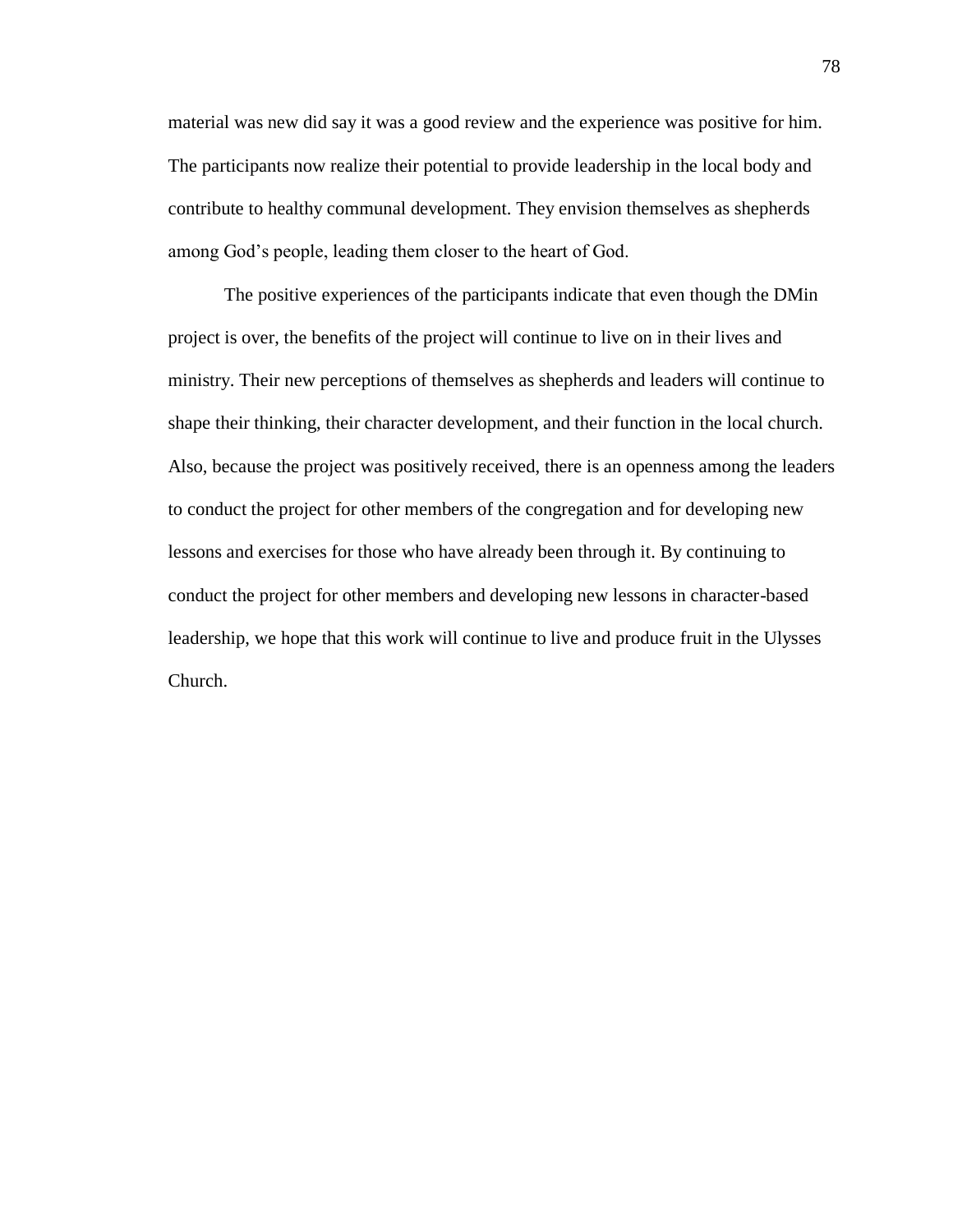### WORKS CITED

- Ammerman, Nancy T., Jackson W. Carroll, Carl S. Dudley, and William McKinney, eds. *Studying Congregations: A New Handbook*. Nashville: Abingdon, 1998.
- Bland, Dave L. *Proverbs, Ecclesiastes and Song of Songs*. College Press NIV Commentary. Joplin, MO: College Press, 2002.

\_\_\_\_\_\_\_\_. "The Formation of Character in the Book of Proverbs." *Restoration Quarterly* 40 (1998): 221-37.

- Bland, Dave, and David Fleer. "Wisdom's Journey of Transforming Character." Pages 15-22 in *Preaching Character: Reclaiming Wisdom's Paradigmatic Imagination for Transformation*. Edited by Dave Bland and David Flee. Abilene, TX: ACU Press, 2010.
- Branson, Mark Lau. *Memories, Hopes, and Conversations*. Herndon, VA: The Alban Institute, 2004.
- Brown, William. *Character in Crisis*. Grand Rapids: Eerdmans, 1996.
- Clifford, Richard J. "Reading Proverbs 10-22." *Interpretation* 63 (2009): 242-53.
- Corbett, Steve, and Brian Fikkert. *When Helping Hurts: How to Alleviate Poverty without Hurting the Poor. . . and Yourself*. Chicago: Moody, 2009.
- Crenshaw, James L. *Old Testament Wisdom: An Introduction*. Louisville: Westminster John Knox, 1998.
- Denzin, Norman K., and Yvonna S. Lincoln. *The Sage Handbook of Qualitative Research*. Los Angeles: Sage, 2011.
- Ferguson, Everett. *The Church of Christ*. Grand Rapids: Eerdmans, 1996.
- Fox, Michael V. *Proverbs*. The Anchor Yale Bible Commentaries. New Haven: Yale University Press, 2000.
- Friedman, Edwin. *A Failure of Nerve*. New York: Seabury Books, 1999.
- Galindo, Israel. *The Hidden Lives of Congregations: Discerning Church Dynamics*. Herndon, VA: The Alban Institute, 2004.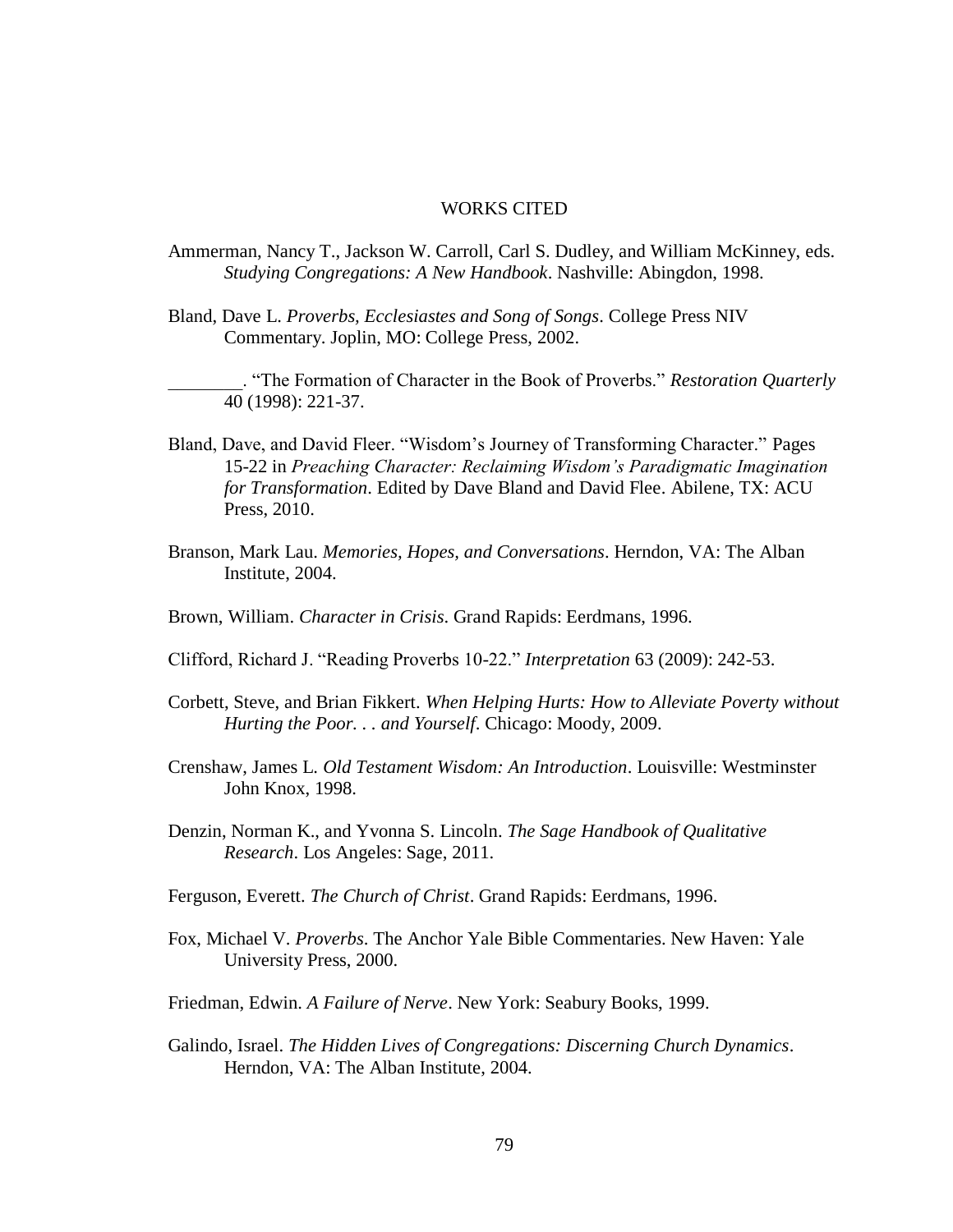- Green, Jennifer. "Rising Up after the Woman of Strength" Pages 189-94 in *Preaching Character: Reclaiming Wisdom's Paradigmatic Imagination for Transformation*. Edited by Dave Bland and David Fleer. Abilene: TX: ACU Press, 2010.
- Kelsey, David H. *Eccentric Existence: A Theological Anthropology*. Louisville: John Knox, 2009.
- Longman, Tremper III. *Proverbs*. Baker Commentary. Grand Rapids: Baker Academic, 2006.
- Malchow, Bruce V. "A Manual for Monarchs." *Catholic Biblical Quarterly* 47 (April 1985): 238-45.

\_\_\_\_\_\_\_\_. *Social Justice in the Hebrew Bible*. Collegeville, MN: Liturgical Press, 1996.

- Miles, Matthew B., and A. Michael Huberman. *Qualitative Data Analysis: A Sourcebook of New Methods*. Beverly Hills, CA: Sage, 1984.
- Patton, Michael Quinn. *Qualitative Evaluation Methods*. Beverly Hills, CA: Sage, 1980.
- Perdue, Leo G. *Proverbs*. Interpretation Commentary Series. Louisville: John Knox, 2000.

\_\_\_\_\_\_\_\_. *The Sword and the Stylus*. Grand Rapids: Eerdmans, 2008.

- Poling, James N., and Donald E. Miller. *Foundations for a Practical Theology of Ministry*. Nashville: Abingdon, 1985.
- Sensing, Tim. *Qualitative Research: A Multi-Methods Approach to Projects for Doctor of Ministry Theses*. Eugene, OR: Wipf & Stock, 2011.
- Shawchuck, Norman, and Roger Heuser. *Managing the Congregation: Building Effective Systems to Serve People*. Nashville: Abingdon, 1996.
- Van Leeuwen, Raymond C. "Proverbs." New Interpreter's Bible, vol. 5. Edited by Leander E. Keck et. al. Nashville: Abingdon, 1997.
- Volf, Miroslav, and Michael Welker, eds. *God's Life in Trinity*. Minneapolis: Fortress, 2006.
- Waltke, Bruce K. *The Book of Proverbs: 1-15*. The New International Commentary on the Old Testament. Grand Rapids: Eerdmans, 2004.

Westermann, Claus. *Roots of Wisdom*. Louisville: Westminster John Knox, 1995.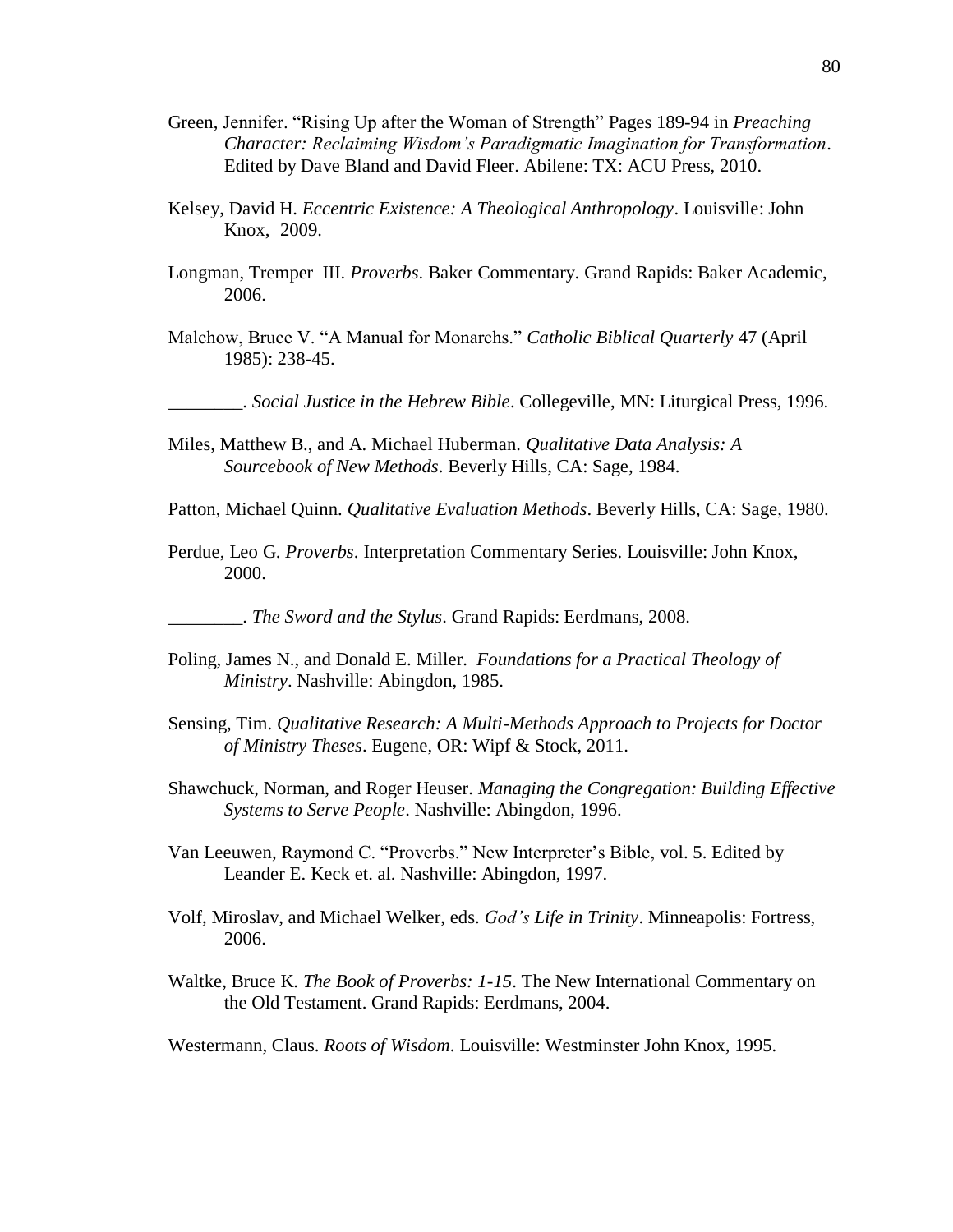Youngblood, Kevin J. "Cosmic Boundaries and Self-Control in Proverbs." *Restoration Quarterly* 51 (2009): 139-50.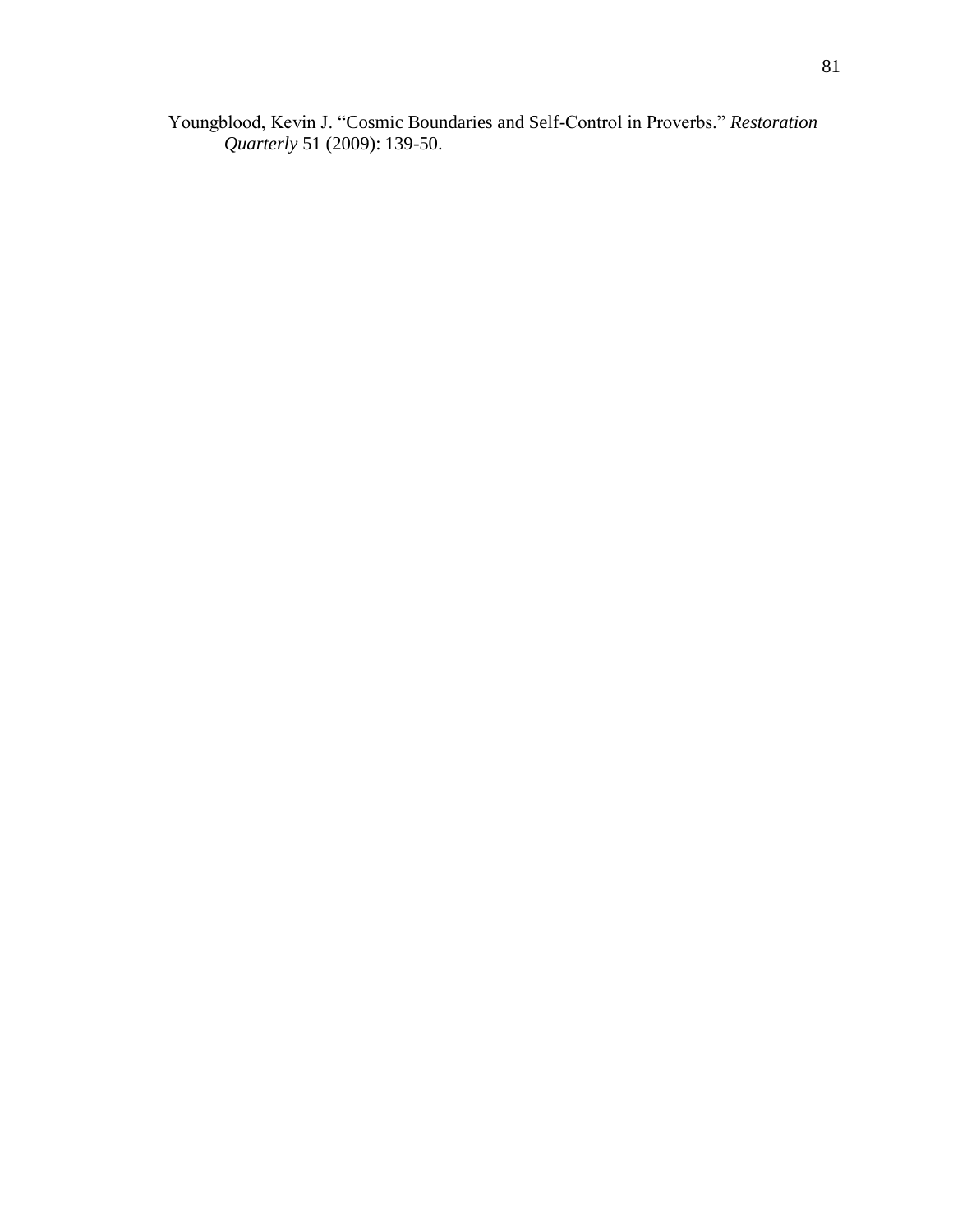# APPENDIX A

# Letter to Participants

Date:

Re: Character-based Leadership Training from Proverbs Project

The elders and I invite you to participate in a project that will help me complete a Doctorate of Ministry program and also benefit the Ulysses Church of Christ. The purpose of the project is to train participants in the principles of character-based leadership from the book of Proverbs. The project will include seven one-hour sessions. Sessions one through five will be teaching and discussion sessions, session six will be time for group discussion about our experiences with the project, and session seven will be an evaluation of the process and project. Participants will engage in activities and discussions between sessions as well. Activities between sessions can be as short as one hour, but participants are free to take longer.

Dates and times for the meetings (consecutive Sunday afternoons) follow:

- Session  $1 -$  Sunday December 7, 2014
- Session 2 Sunday December 14, 2014
- Session 3 Sunday December 21, 2014
- Session  $4 -$  Sunday January 4, 2015
- Session  $5 -$ Monday January 5, 2015
- Session  $6 -$  Sunday January 11, 2015
- Session  $7 -$  Sunday January 18, 2015

All meetings will be held in the fellowship hall. Snacks and child care will be provided. Your participation in this project is optional. If you choose to participate, or if you have any questions, please let Warren know by calling him at 353-0372.

Warren Baldwin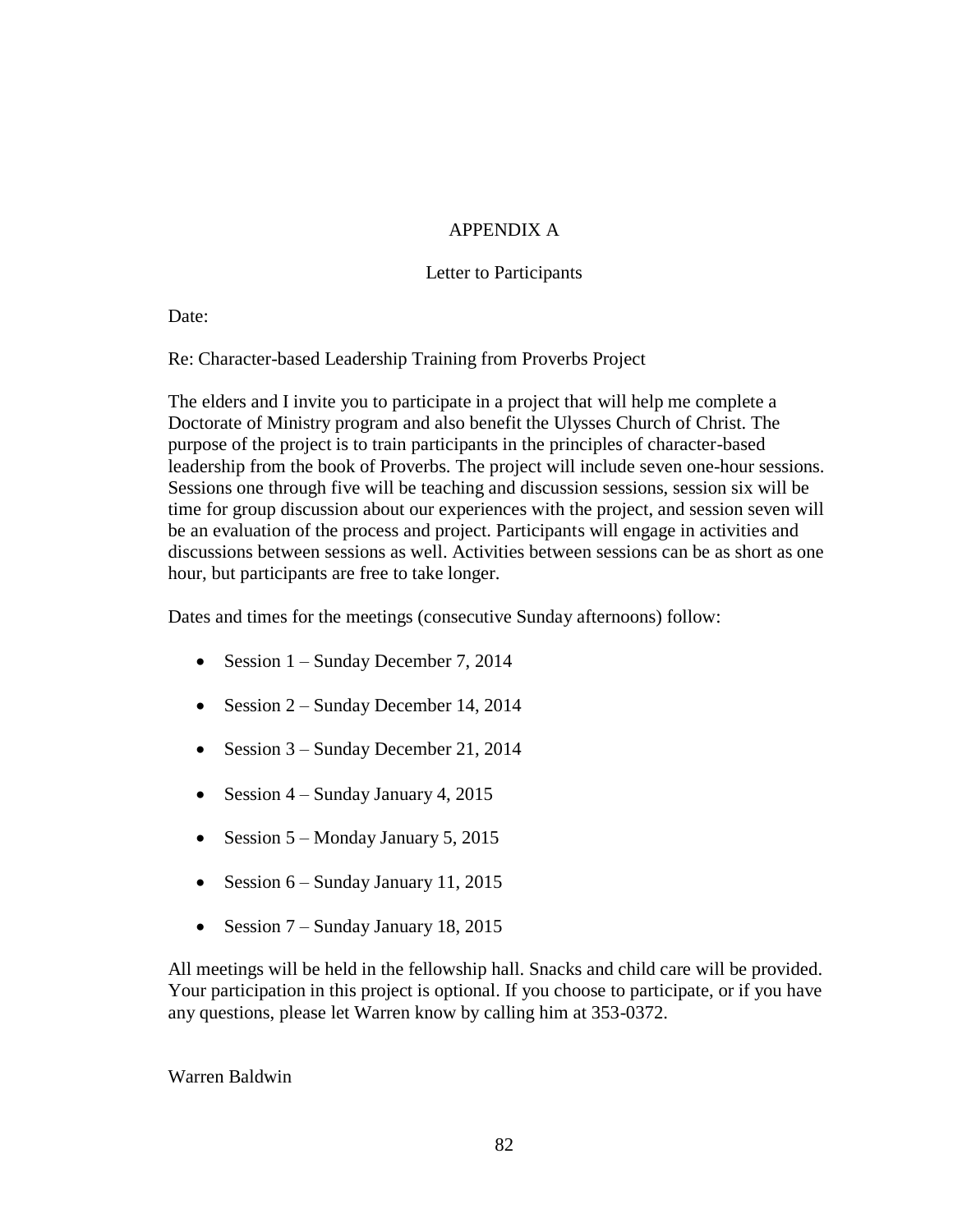# APPENDIX B

Questions for Participants to Ask in

"Visits with Members" and "Discussions in Class" Sessions

Community Formation Questions for Participants to Ask Members They Visit

- 1. What is your favorite memory in this church?
- 2. What are your feelings about that? Why is that your favorite memory?
- 3. What do you like most about our church now?

Leading by Integrity Discussion Questions for Participants in the Class

- 1. What has been the principal influence in the development of your character?
- 2. Which of the six steps to character formation covered in class session #2 can most promote your continued growth as a character-based leader?
- 3. What is the biggest hindrance to your continued growth?

Listening Questions for Participants to Ask Members They Visit

- 1. What is your greatest strength? Why did you pick that strength over your other strengths?
- 2. How has the church used your strengths in the past?
- 3. How can we better utilize them in the future?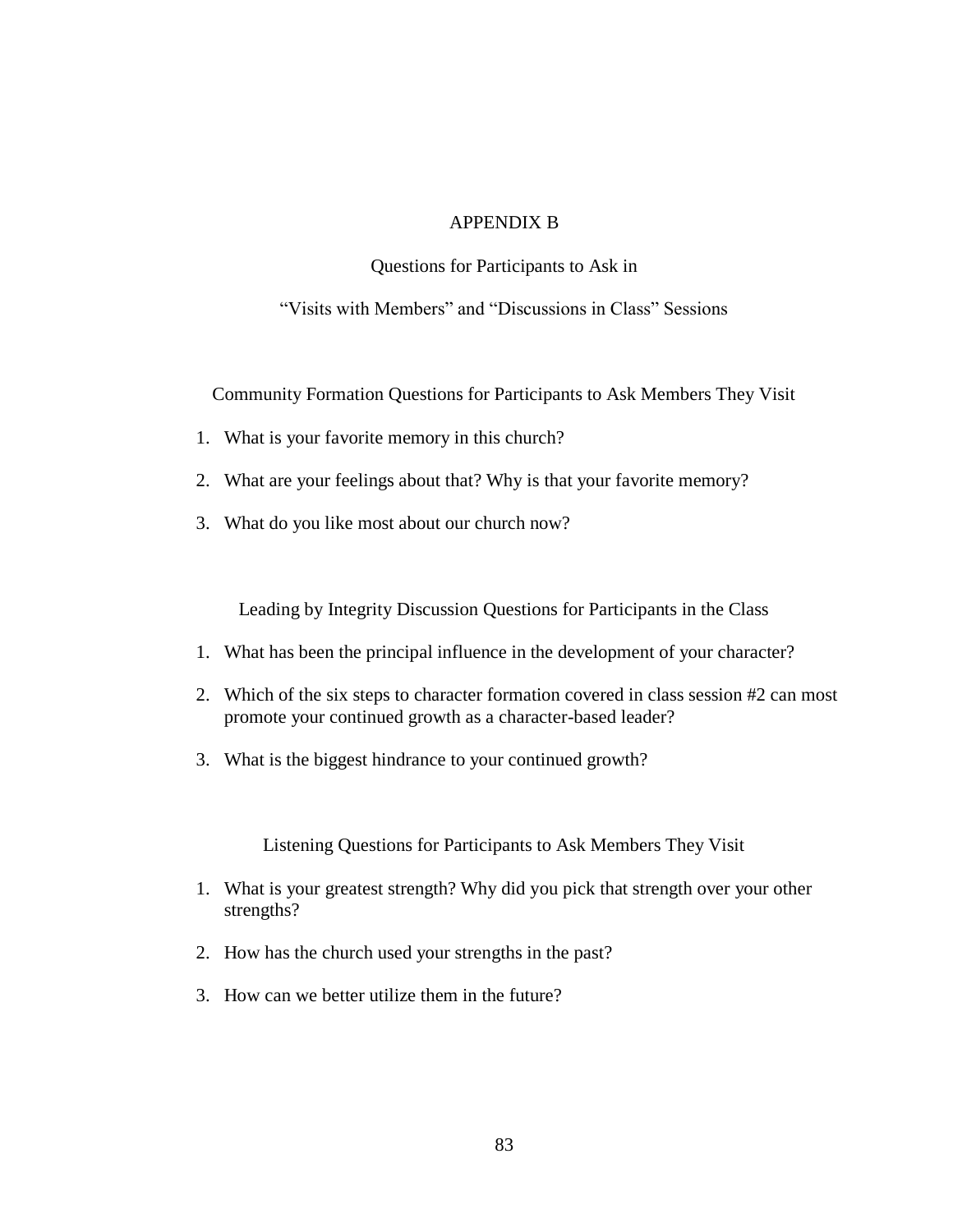Ministering to the Marginalized Questions for Participants during Class

- 1. What was your reaction to the division of rich and poor, socially included and socially excluded?
- 2. How did you feel about your position? If you were in the position of abundance or sufficiency, how do you perceive the "excluded" felt about their assigned position? If you were in the position of the poor and excluded, how do perceive those in the abundance and sufficiency category felt toward you?
- 3. How well does our church integrate the marginalized into our fellowship and activities?

Shepherding Questions for Participants to Ask Members They Visit

- 1. How are your spiritual needs being met in this church? What can we do to help promote your spiritual growth?
- 2. To whom do you talk about spiritual needs? How can we as your leaders help you be more comfortable talking to us about your spiritual needs?
- 3. How can we develop a greater environment for spiritual growth in this church?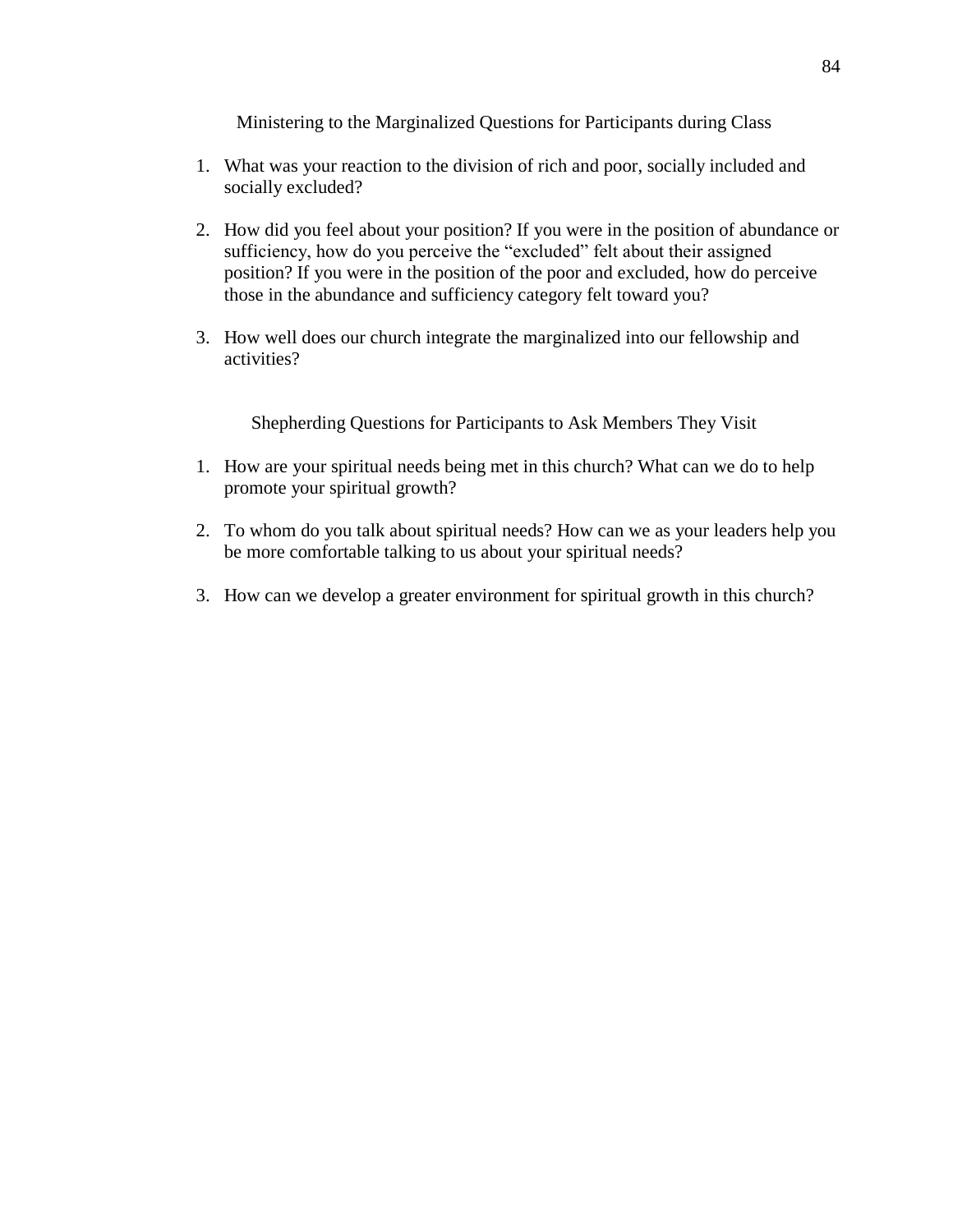# APPENDIX C

# Questions for Debriefing with Participants

On Community Formation

- 1. Tell me about your experience questioning the person you visited.
- 2. Did this person seem eager or reluctant to share a favorite memory of the church?
- 3. Was the favorite memory oriented toward an activity, or was it about someone in the church?
- 4. What does this person like most about our church now?
- 5. Did you detect a longing for how things used to be? Was this feeling actually expressed, or is that something you surmised?

On Leading by Integrity

- 1. Was it difficult to identify the principle influence for character development in your life?
- 2. Was the principle influence for character development in your life an experience? Was it a person? If so, were you close to this person?
- 3. Did you find it difficult to discuss your character development with someone else from the class? Explain.
- 4. Which of the six steps to character development that we discussed can most promote your continued growth as a character-based leader? What hindrances do you anticipate with that?
- 5. How can you continue your character development? List some ways.

## On Listening

1. Tell me about your experience questioning the person you visited.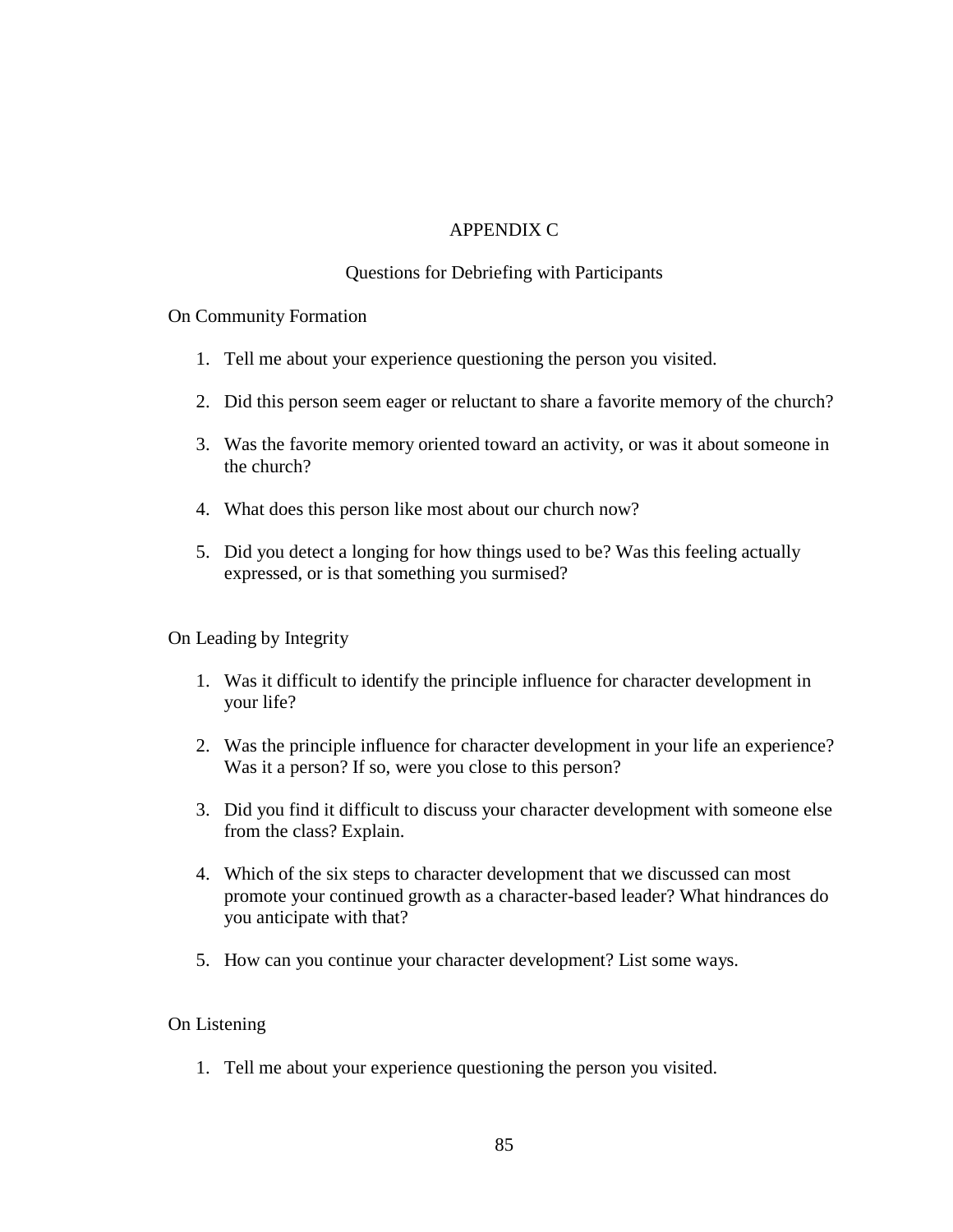- 2. Did the person share details with you that were not included in the questions you were provided?
- 3. Did he or she share anything personal with you?
- 4. How did you feel about asking these questions? Were you comfortable? Why or why not?
- 5. Did the person you visited with feel comfortable or seem nervous?

On Ministering to the Marginalized

- 1. Tell me about your experience in class with the division of rich and poor, socially included and socially excluded.
- 2. If you were one of the poor and excluded (or marginalized), were you comfortable with that role? What negative reactions did you experience? Positive? Did you feel any anger toward those who were enjoying abundance?
- 3. If you were one of the rich and included, were you comfortable with that role? How did you feel about having the class divided, with some members being poor and excluded (marginalized)?
- 4. Do you think we give enough thought to the poor and marginalized in our church? Do we give enough thought to the poor and marginalized in our community?
- 5. How can we as a church become more aware of the poor and socially excluded? What can we do to provide a more inclusive environment with and for them?

## On Shepherding

- 1. Tell me about your experience questioning the person you visited.
- 2. Does this person feel his or her spiritual needs are being met here? Did this person share with you some of those spiritual needs?
- 3. If this person feels unmet spiritual need, does he or she know why the needs are not being met? Does the reason involve a problem with the church?
- 4. If spiritual needs are being met for this person, is it primarily through worship, classes, small groups, visitation, or something else?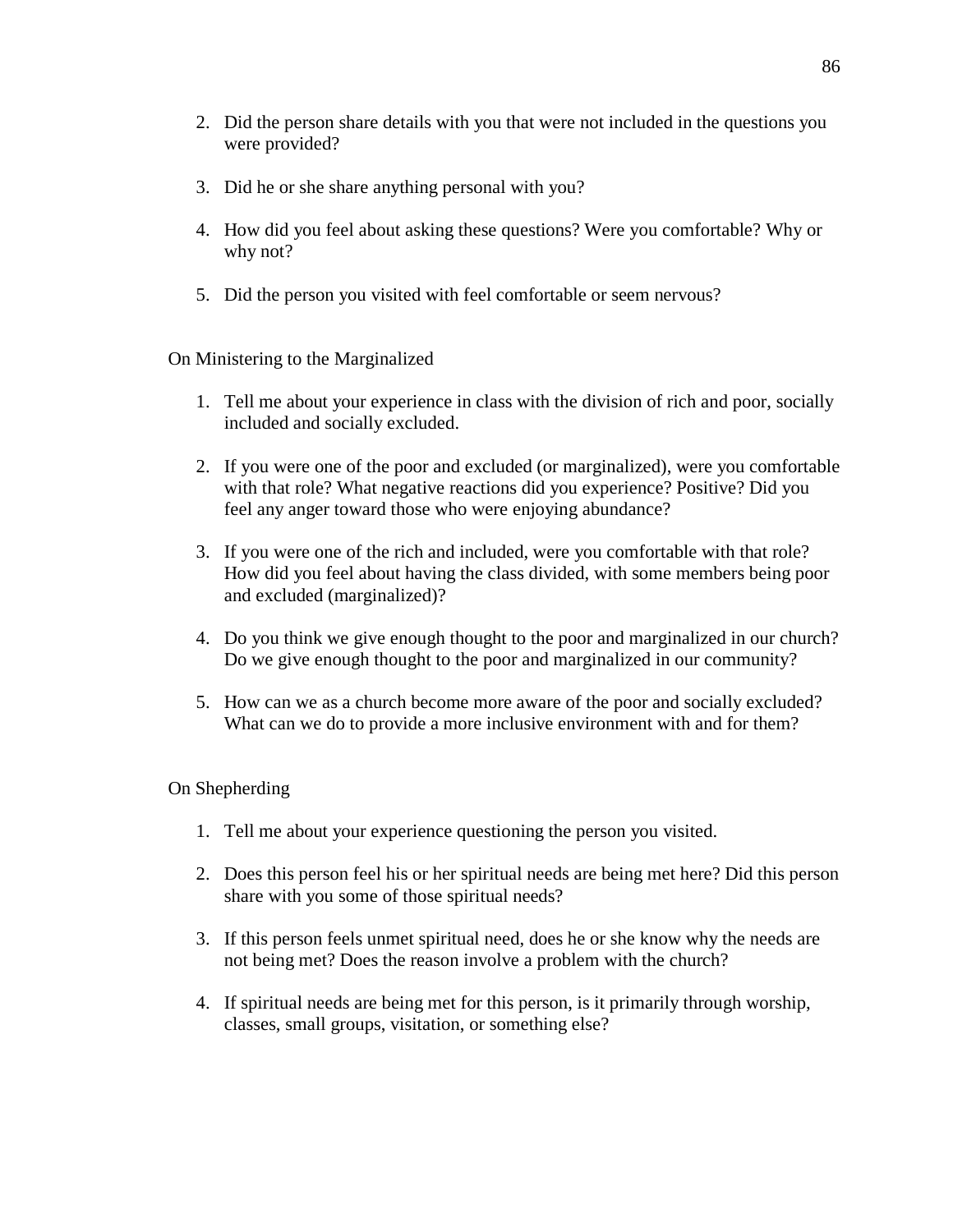5. What would this person like to see this church do in the future to provide for their spiritual needs? How does he or she believe we could better provide an atmosphere for spiritual growth?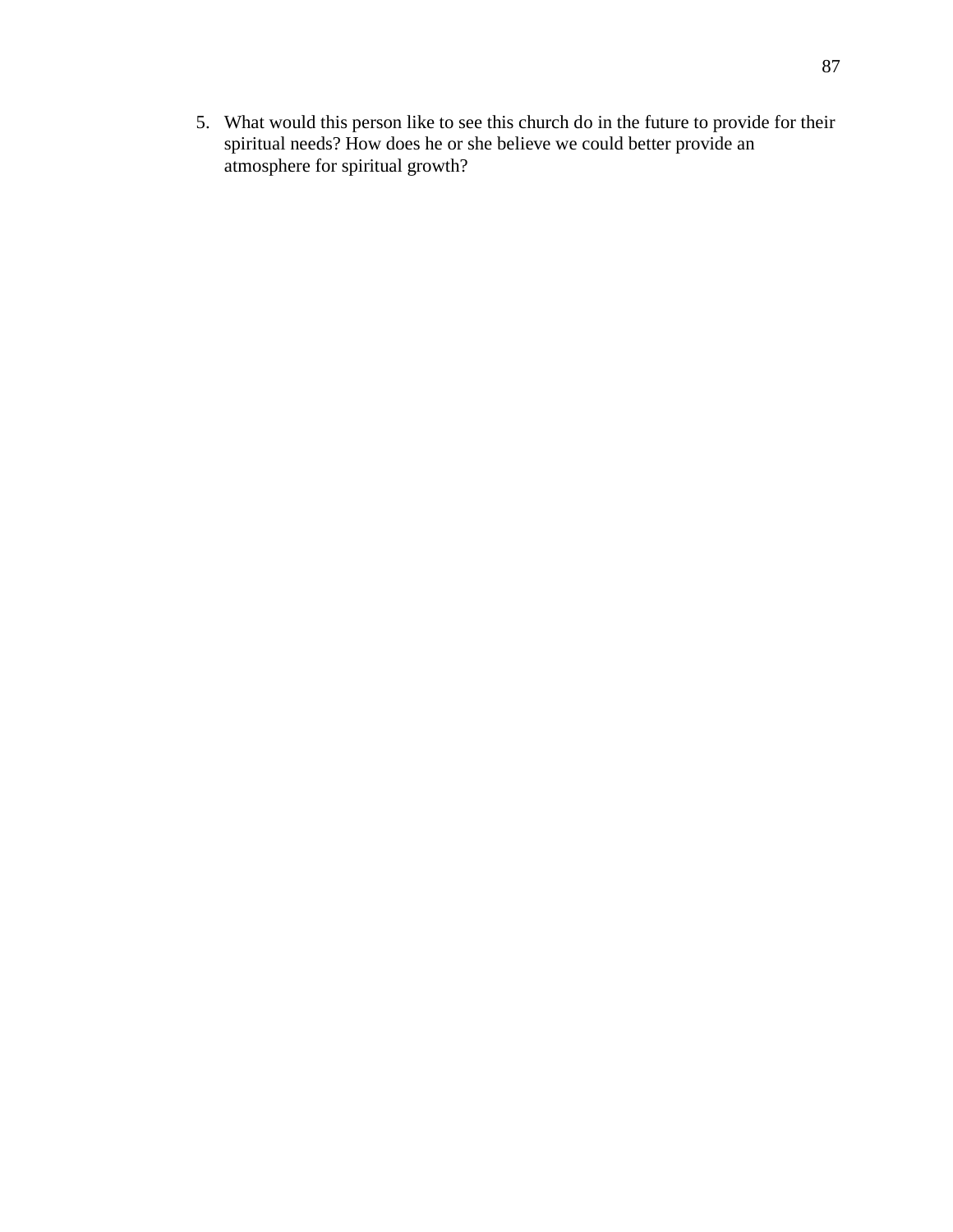# APPENDIX D

## Weekly Group Meetings

Weekly group meetings will consist of

- 1. A five minute review of the previous week's lesson.
- 2. A ten minute discussion of the visit or activity the participants, spurred by the previous week's lesson, engaged in during the week.
- 3. A new lesson (forty minutes).
- 4. An assignment for the next week (five minutes)

Discussion (number 2 above) will be based on the following questions:

- 1. What was your experience like this week in trying to implement what you learned from the previous lesson (beginning with week 2)?
- 2. Tell us about your visit or discussion*.*
- 3. How did what you heard in your visit resonate with what we discussed in class?
- 4. What suggestions would you make for improvement?

Planned implementation

- 1. How might we put what we have learned so far into action?
- 2. Try to implement one of these ideas in the coming week, and then be prepared to tell us about your experience next week.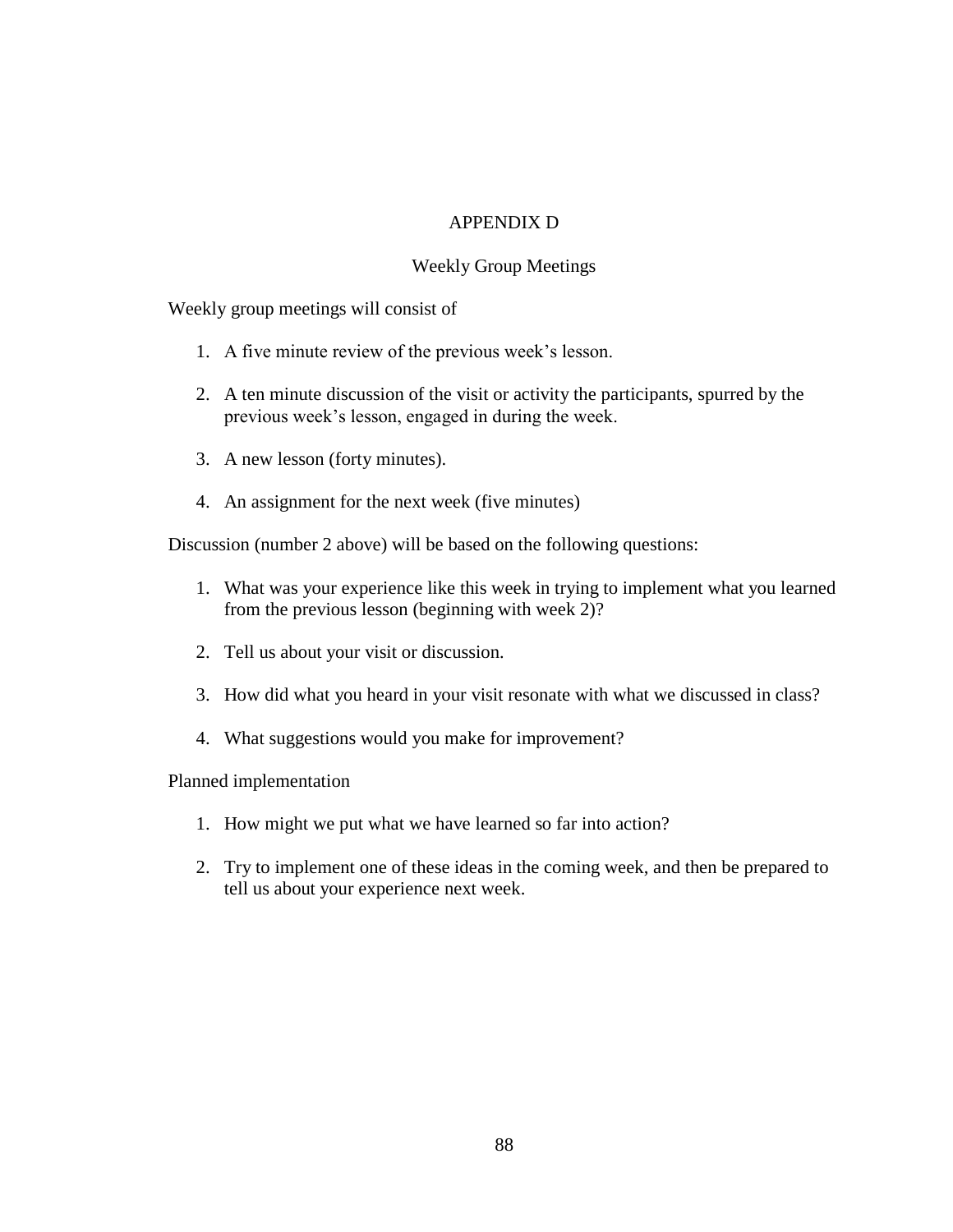# APPENDIX E

# Note Taking Form

Date: Time:

| <b>Field Notes</b> | <b>Initial Observations</b> |
|--------------------|-----------------------------|
|                    |                             |
|                    |                             |
|                    |                             |
|                    |                             |
|                    |                             |
|                    |                             |
|                    |                             |
|                    |                             |
|                    |                             |
|                    |                             |
|                    |                             |
|                    |                             |
|                    |                             |
|                    |                             |
|                    |                             |
|                    |                             |
|                    |                             |
|                    |                             |
|                    |                             |
|                    |                             |
|                    |                             |
|                    |                             |
|                    |                             |
|                    |                             |
|                    |                             |
|                    |                             |
|                    |                             |
|                    |                             |
|                    |                             |
|                    |                             |

Miscellaneous notes: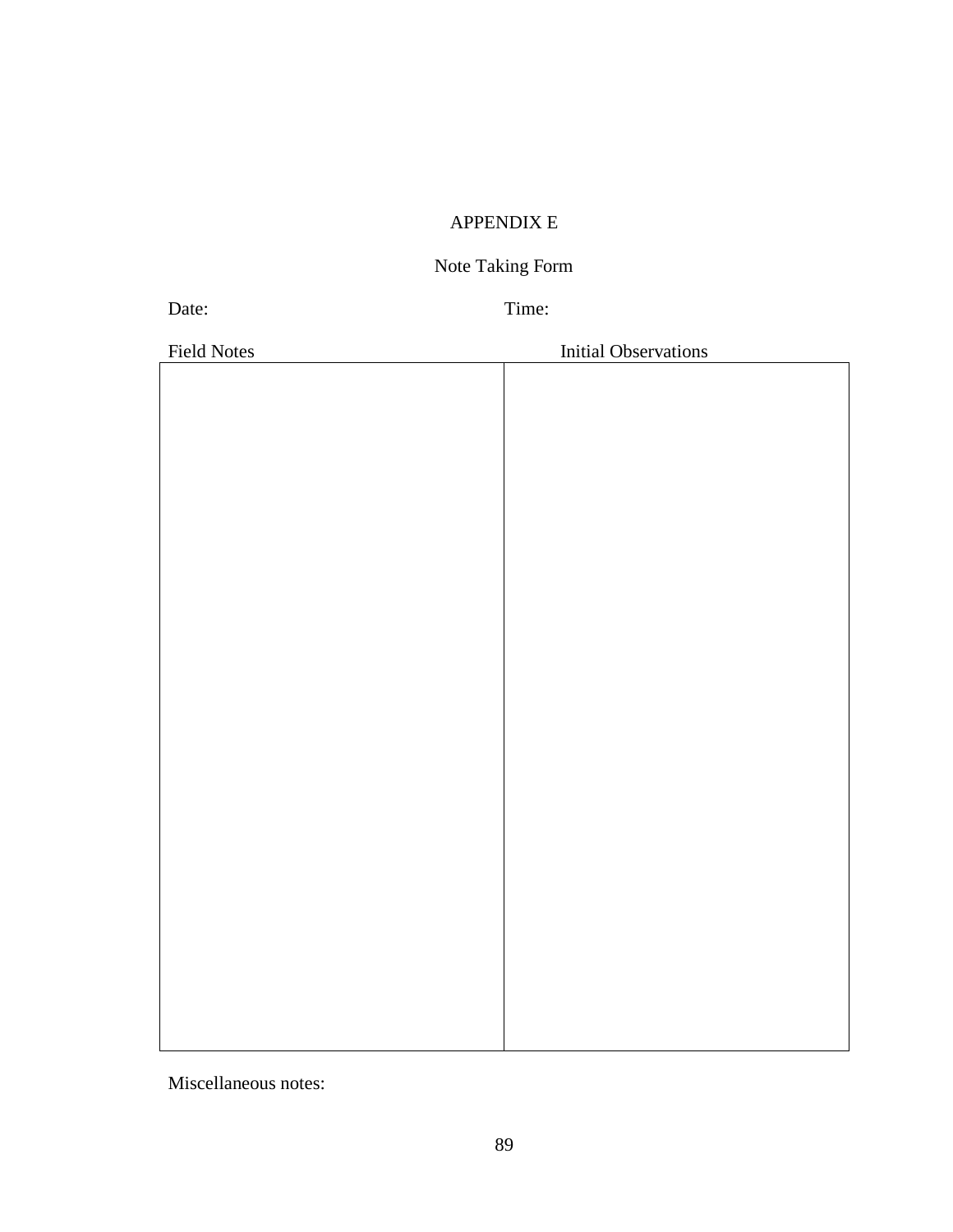### APPENDIX F

### Protocol for Note Taking

### 1. The PO will

- a. Take descriptive, detailed—not vague—notes of the meeting.
- b. The notes will describe the events in the class.
- c. Judgments will not be expressed by the PO.
- d. Neither verbal nor written generalizations will be expressed by the PO.
- 2. The PO will observe and notate
	- a. The seating arrangements of participants. (Participants will be free to sit where they wish, except for session four when participants will be divided).
	- b. Those who do and do not participate in the discussions.
	- c. The content of the discussions.
	- d. The demeanor of the participants (e.g., argumentative, passive, etc.).
	- e. Non-verbal behavior (e.g., disengaging, looking bored, facial expressions, posture).
	- f. Conversation for five minutes before and after the meeting.
	- g. Reoccurring themes or topics mentioned by the participants.
- 3. The PO will hand the data to me before leaving.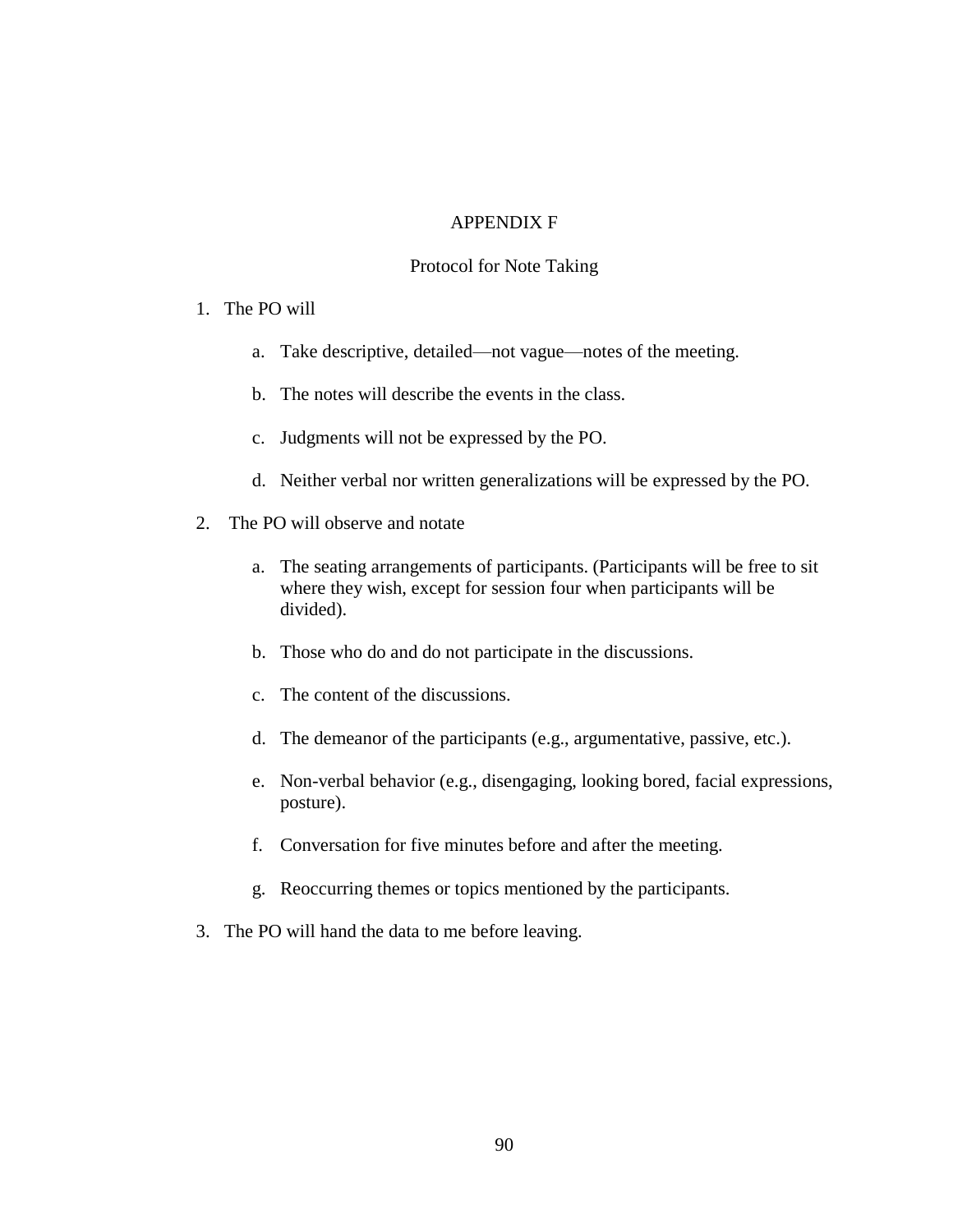## APPENDIX G

### Coding Protocols

- 1. Type notes into a dated Microsoft Word document.
- 2. Record data in the structure listed below, allowing for new categories to emerge in the course of the intervention.

# Structure for Coding

- 1. Acts: What actions of individuals or the group were observed?
- 2. Words: What words were expressed?
- 3. Participation: How did individuals participate in the activities?
- 4. Relationships: How did individuals interact with one another?
- 5. Themes: What themes emerged from the discussion?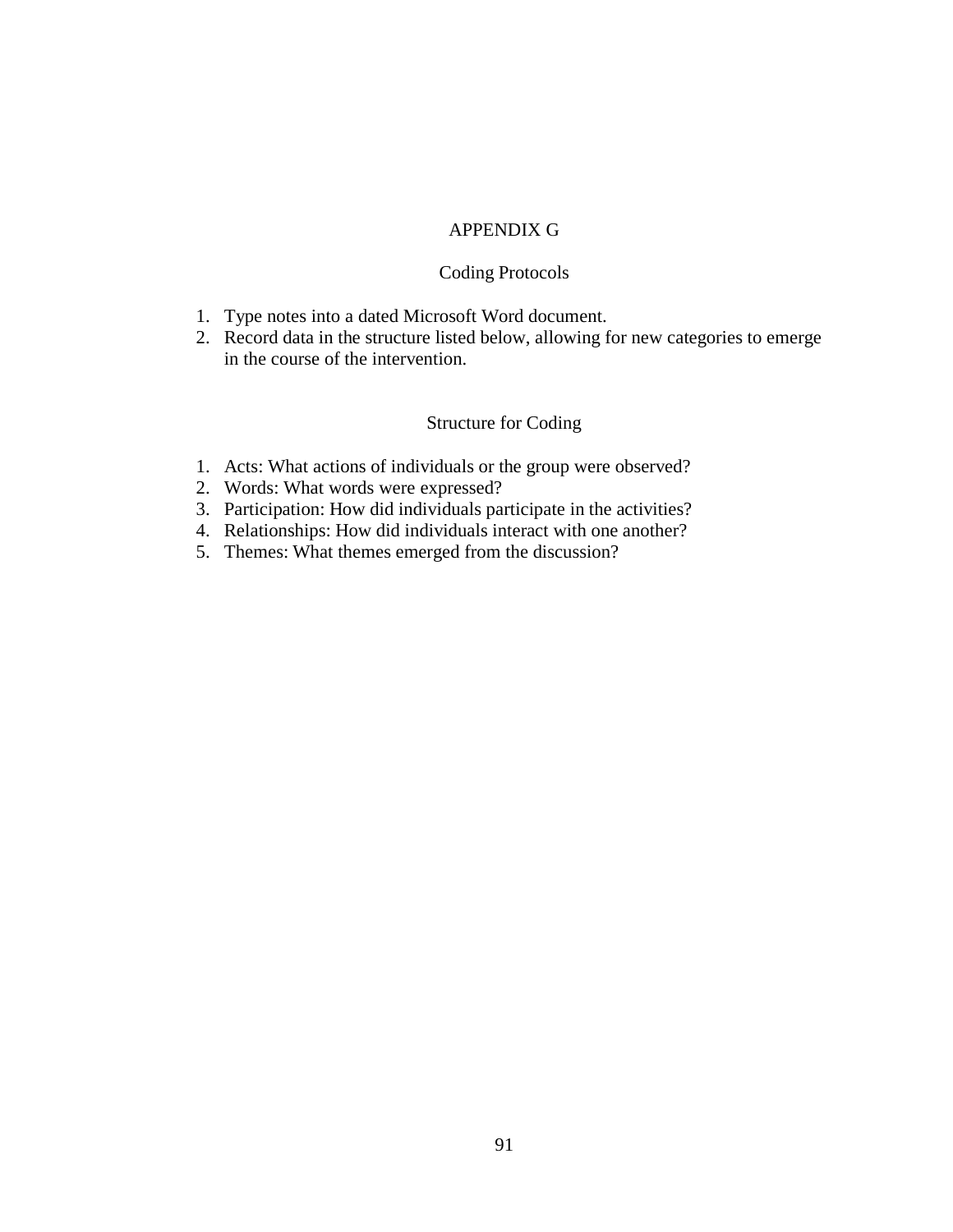### APPENDIX H

### Notes for Classes Taught in the Intervention

### Lesson 1: Community Development

- I. Understanding of community
	- A. "The church is a community of people on a journey to God. Wherever there is supernatural togetherness and Spirit-directed movement, there is the church—a spiritual community." (Larry Crabb, *The Safest Place on Earth*, 21)
	- B. "The greatest need in modern civilization is the development of communities true communities where the heart of God is home, where the humble and wise learn to shepherd those on the path behind them, where trusting strugglers lock arms with others as together they journey on." (Larry Crabb, *Connecting*, xvii)
- II. Community—God has always gathered people into community of some kind
	- A. The family
		- 1. Gen 1:27, 28
		- 2. Gen 2:20b-25
	- B. Israel
		- 1. Was to be a light to the nations
		- 2. Gen 12:1-3
		- 3. Isa 2:1-5
		- 4. Ezek 39:27-28
		- 5. God would work through Israel to bless nations of world and call them to him
	- C. The Church
		- 1. Started with the calling of the 12 Apostles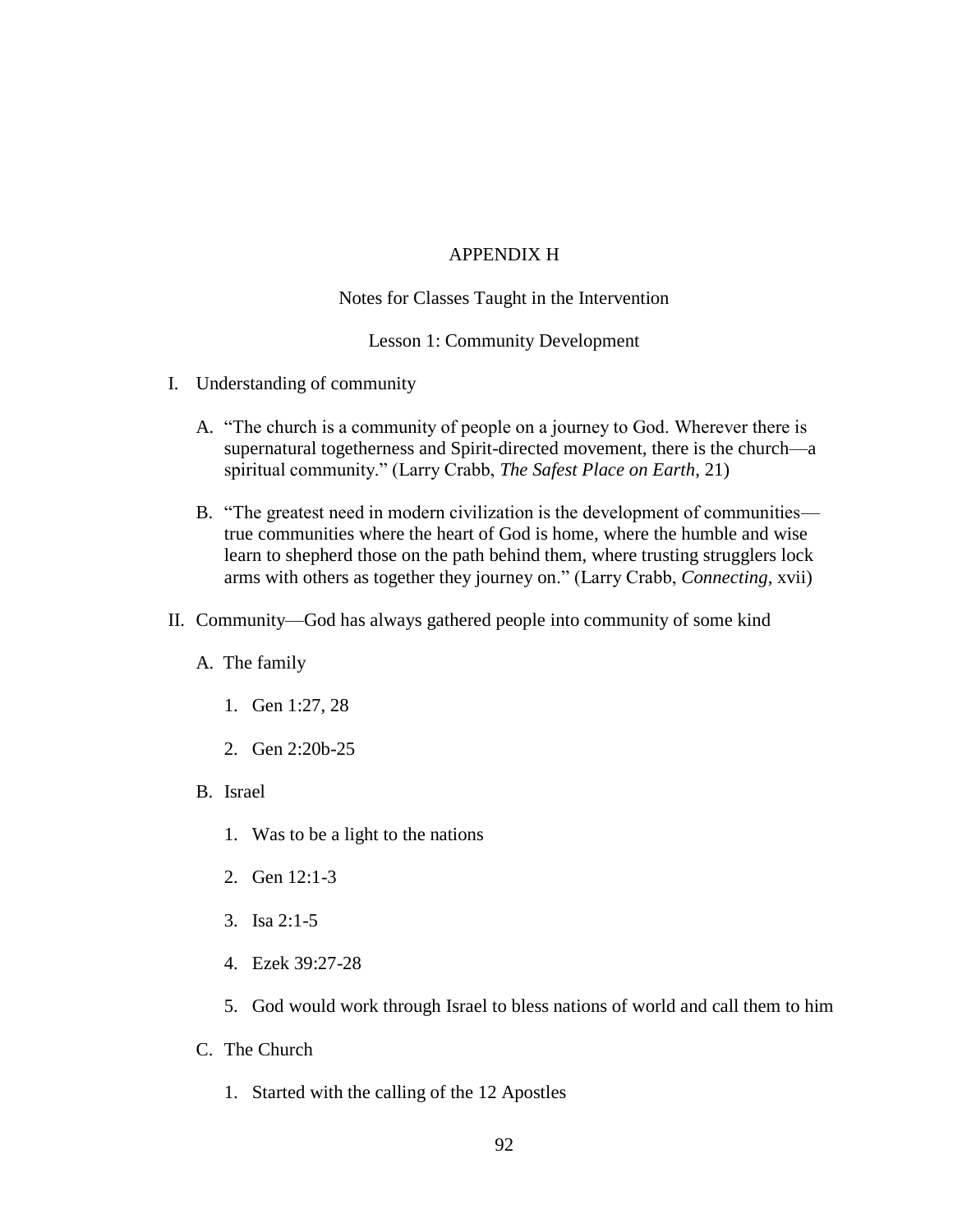- 2. Purpose for their call—Mark 3:13-15
	- a. Community involves being with Jesus, becoming like him
	- b. "To 'be with' Jesus means to center their lives in him, to watch him and come to know his way of life, to listen to him and be instructed about life in the kingdom. It means to learn of Jesus' intimate communion with the Father and to model their own lives on his life empowered by the Spirit. (Note: character formation) They hear him proclaim the good news with his words and demonstrate it in his actions." (Craig G. Bartholomew and Michael W. Goheen, *The Drama of Scripture*, 151)
- III. Community and character development
	- A. Community provides place for people to belong and provides character training for people within community
	- B. Biblical examples of community and character building
		- 1. Proverbs
			- a. 1:8-19—Father and mother training son to avoid rebellious and criminal behavior
			- b. 15:31-33—Three levels of character training: home, larger community, God (Youngblood)
		- 2. The Apostle Paul
			- a. Paul preached gospel and formed his converts into communities called the church; normal basis for forming community is family or economic interests, but Paul formed communities on basis of "a common loyalty to Christ" (James Thompson)
			- b. Paul's relationship to his converts (and his community building)
				- i. Like a father to his converts—1 Cor 4:14-21
				- ii. Urged, encouraged, pleaded with them to lead worthy lives—1 Thess 2:12
				- iii. Lost sleep over welfare of the churches—2 Cor 2:12-13; 6:5
				- iv. Did not want to burden churches, so treated them like a mother and father—1 Thess 2:6b-9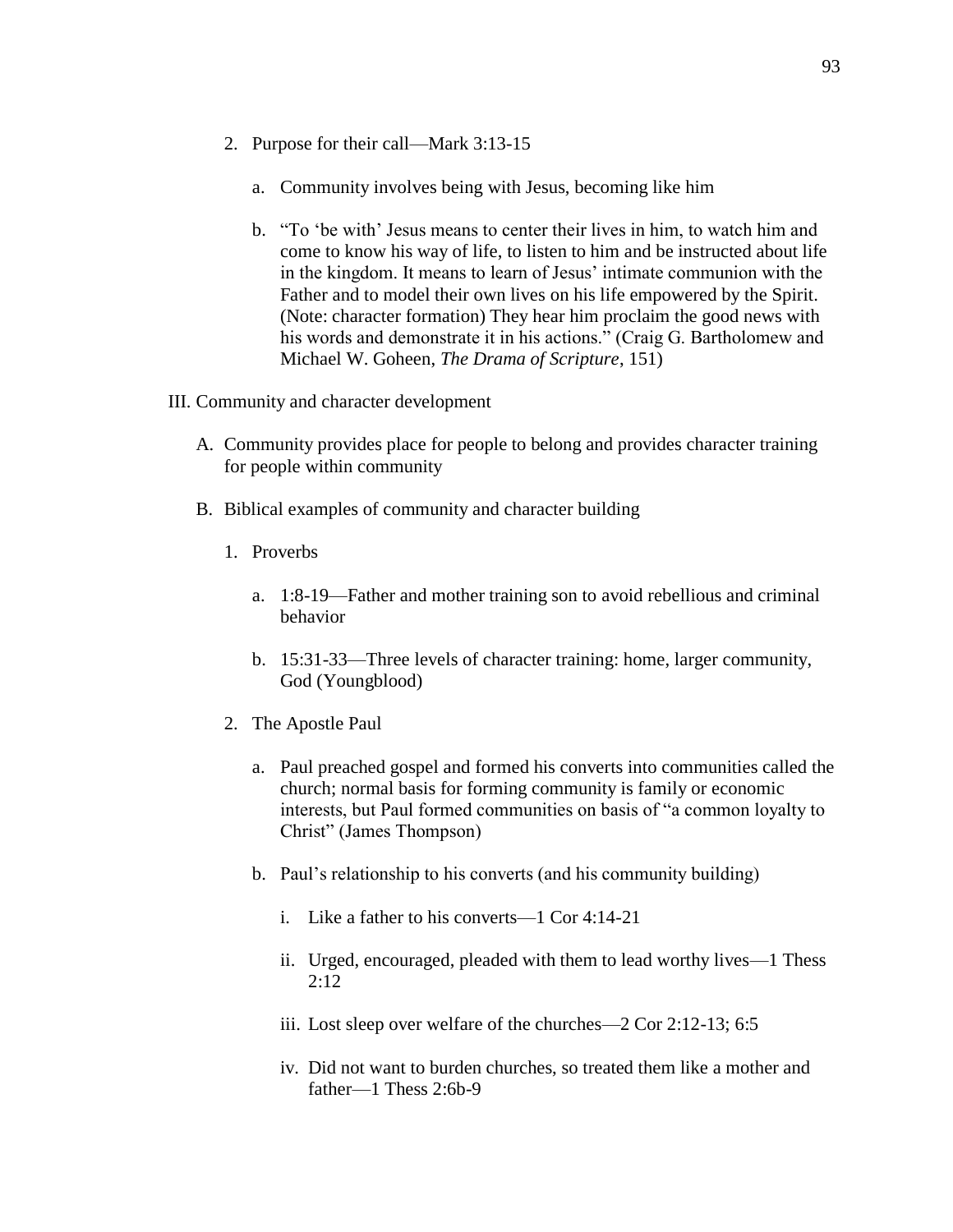- v. Treated Christians in the churches gently, like mother caring for her children—1 Thess 2:7
- vi. Shared not just the gospel with them, but his life—1 Thess 2:8
- c. Source: James Thompson, "Paul, the Elders, and Spiritual Formation" in *Good Shepherds: More Guidance for the Gentle Art of Pastoring,* ed. David Fleer & Charles Siburt (Abilene, TX: Leafwood, 2007), 31-46.
- 3. Jesus Christ
	- a. To train disciples in ethics of God's community, washed their feet— John 13
	- b. Purpose for his service: "His actions were designed to shape the character of the band that would soon become the leaders of the movement. Just in case they missed the lesson, Jesus revisited the point after supper. 'Love each other as I have loved you' (John 15:12), he said. He called this a new commandment. Its newness lay in its character of reflecting the love that Jesus had demonstrated. His kind of loving—sacrificial and servantlike—raised a new standard for the quality of the disciples' love for one another, then and now. He went on to say that this kind of love would be the trademark of the true community of believers in Christ." (Reggie McNeal, *A Work of Heart*, 123).
- C. Focus of Proverbs, Paul, and Jesus was to train members of their communities to be servants instead of serving themselves; place for their training and formation was community: first temple and then church
- D. Maintaining community
	- 1. It is one thing to form community, but quite another to maintain it as healthy, character-forming entity; churches of Christ experiencing high dropout rate, as are churches of other denominations
	- 2. This project designed to help develop character-based leaders; one concern is keeping their sheep in flock; lose some older members to death, but lose many young ones as well; why?
		- a. David Kinnaman: "The dropout problem is . . . a faith-development problem." (*You Lost Me: Why Young Christians Are Leaving Church And Rethinking Faith*, 21).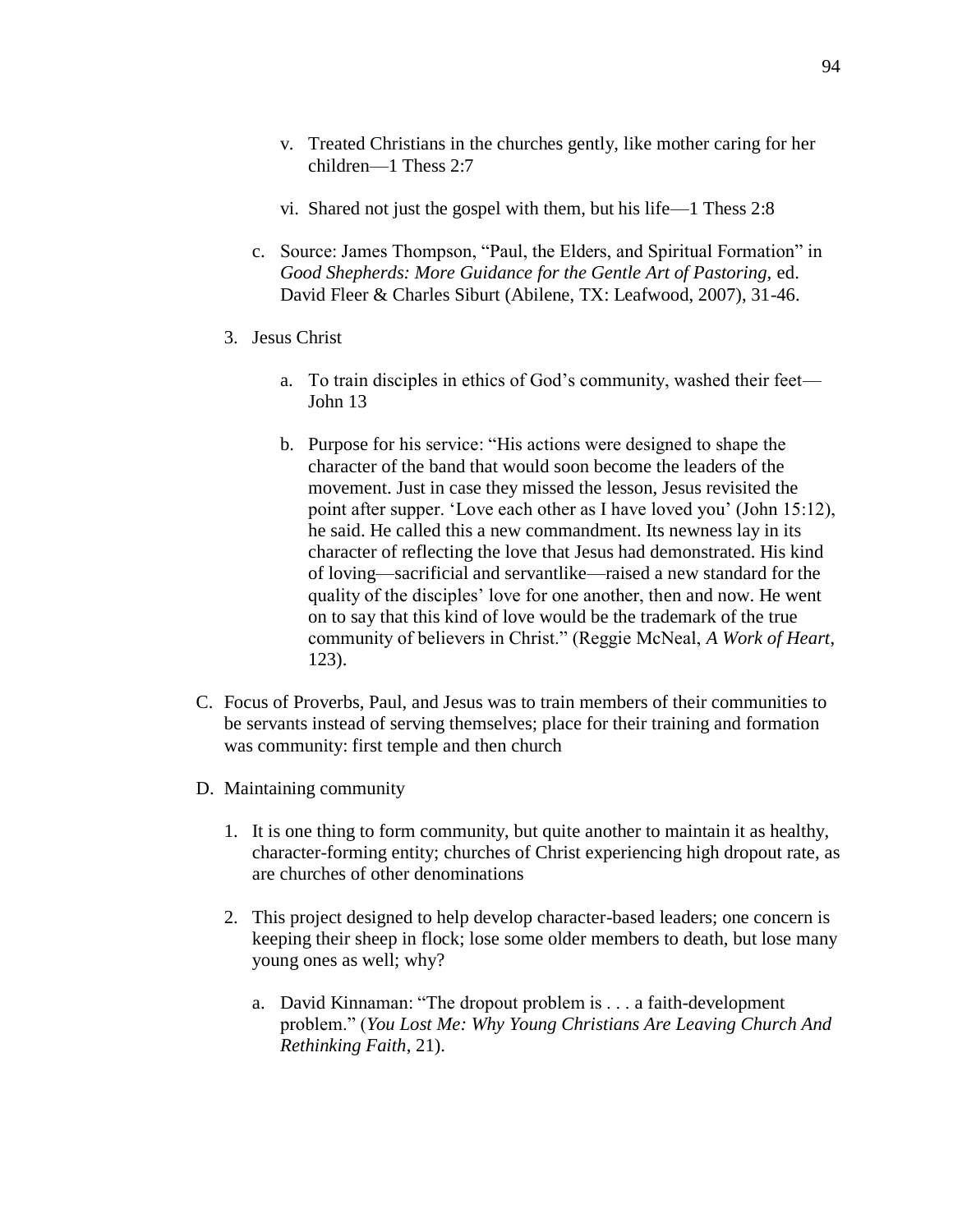- b. Kinnaman: "Many young people feel that older adults don't understand their doubts and concerns, a prerequisite to rich mentoring friendships; in fact a majority of the young adults we interviewed reported never having an adult friend other than their parents. Can the church rediscover the intergenerational power of the assembly of the saints?" (*Lost*, 29)
- c. May be losing youth and adults, in part, because have not built sense of community with them; they don't feel connected, so easy for them to leave us when there is disagreement or argument
	- i. Building community means we reach out to people, invite them in; maintaining community means we keep connected to them with personal contact; conflict is inevitable; dissolving of community (church) is not
	- ii. "The deepest urge in every human heart is to be in relationship with someone who absolutely delights in us, someone with resources we lack who has no greater joy than giving to us, someone who respects us enough to require us to use everything we receive for the good of others, and because he has given it to us, knows we have something to give. The longing to connect defines our dignity as human beings and our destiny as image-bearers." (Larry Crabb, *Connecting*, 45)

# Lesson 2: Integrity of Leaders

- I. Doing what is right
	- A. Integrity=whole and blameless
		- 1. Prov 1:3a right, just, and fair
		- 2. Integrity and righteousness involve doing right, living faithfully in covenant relationship with God; specifically in Proverbs, doing things that provide for harmony in relationships; the righteous man thinks of needs and feelings of others and works for their benefit
		- 3. "The righteous are willing to disadvantage themselves to advantage the community; the wicked are willing to disadvantage the community to advantage themselves." (Bruce K. Waltke, *The Book of Proverbs 1-15*, The New International Commentary on the Old Testament (Grand Rapids: Eerdmans, 2004), 1:97.)
		- 4. Wicked disadvantage others through gossiping, lying, cheating, and laziness, upsetting people and relationships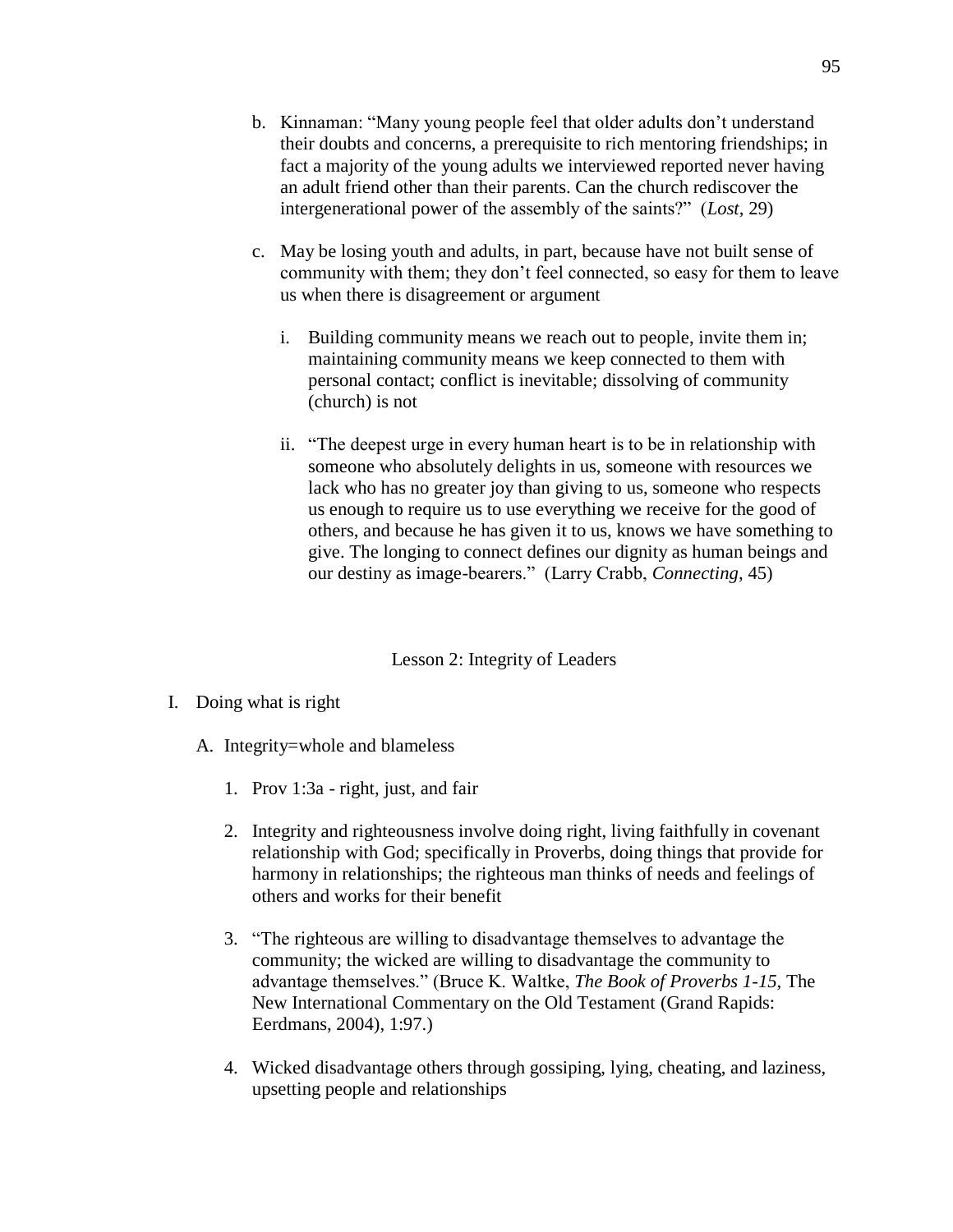- 5. Righteousness is proper ordering of attitudes and behavior, allows people to live in harmony
- B. Integrity of the leader
	- 1. "All leaders limp. Leaders become leaders, in part, because they are willing to wrestle with who they are, who they want to become, how they can overcome some deficit in their own lives. They often need to achieve, need to be admired, even loved, need to bring order to some chaos that is within them. And almost always, these vulnerabilities are established in the leader's family of origin, the early community that begins to shape the leader's heart before the young child can even speak." (Reggie McNeal, *A Work of Heart,* 117)
	- 2. Integrity: Confidences kept, promises kept; "It reflects genuineness and results from a one-to-one correspondence between public and private life in terms of truth and the treatment of people." (Reggie McNeal, *A Work of Heart,* 128)
- II. Developing integrity (in community)
	- A. Training— Six steps or processes in Proverbs that promote character development
		- 1. Listening to instruction: "Listen to advice and accept instruction, and in the end you will be wise" (Prov 19:20).
		- 2. Accepting rebuke: "Flog a mocker, and the simple will learn prudence; rebuke a discerning man and he will gain knowledge" (Prov 19:25); fools resist correction, even despise and do physical harm to the one who points out their error (Prov 9:7-8)
		- 3. Confession: "He who conceals his sins does not prosper, but whoever confesses and renounces them finds mercy" (Prov 28:13); humility is underlying spirit for being willing to listen, accept rebuke, and confess weaknesses and sins
		- 4. Delayed promises promote character growth: Bruce Waltke—time between obedience to promise and delivery of reward is "gapping"; in waiting for reward, virtue accrued (Prov 3:9-10)
		- 5. Personal choice: (Prov 1:8-18)
		- 6. Modeling
	- B. Modeling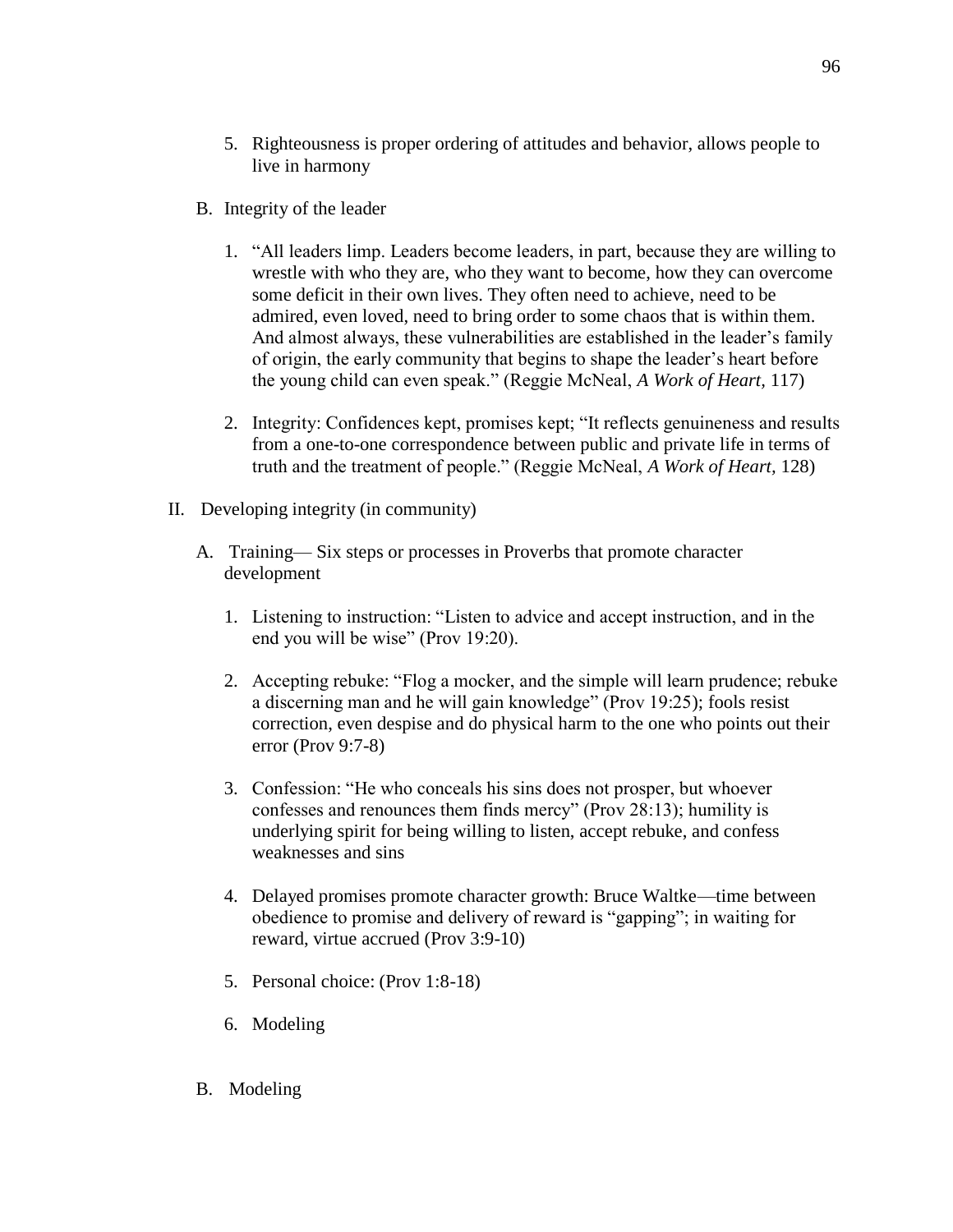- 1. Jennifer Green—process of becoming virtuous not completely rational or conscious; virtue can also be developed in "emotional and aesthetic responses to the world and people in our lives" (Jennifer Green, "Rising Up After the Woman of Strength" in *Preaching Character*, Dave Bland & David Fleer, eds., (Abilene, TX: ACU Press, 2010), 189.)
- 2. Green experiment: Psychologists showed three videos to three different groups; one video of boy giving food and blankets to homeless in Philadelphia, second a nature documentary, third a comedy routine; after watching videos, groups brought in contact with needy person; people who watched video of person helping poor more likely to help poor person when in contact with one; called "elevation"
	- a. Admiration—a desire to emulate someone great, like an athlete
	- b. Elevation—the emotion inspired in us to do something good and virtuous; "Elevation brings a desire . . . to become the best version of ourselves we can be." (Green, 192-3).
- 3. Leaders who model life of integrity (helping others, for example) inspire others to follow in their steps
- III. Importance of integrity
	- A. Leaders with integrity essential to lead others in integrity and in promoting healthy functioning of home, spiritual community, church
		- 1. Integrity important for leaders because guides their steps, saves them from moral traps that can destroy them (Prov 11:3,5; 7:24-27)
		- 2. Leader with integrity also important for entire community because leader's godly character has positive impact on entire community (Prov 11:10, 14)
	- B. On August 27, 1996, three weeks before his death, Henri Nouwen wrote in his journal, "We who offer spiritual leadership often find ourselves not living what we are preaching or teaching. It is not easy to avoid hypocrisy completely because we find ourselves saying things larger than ourselves. I often call people to a life I am not fully able to live myself. I am learning that the best cure for hypocrisy is community. Hypocrisy is not so much the result of not living what I preach but much more of not confessing my inability to fully live up to my own words." (Larry Crabb, *The Safest Place on Earth*)
	- C. Good character a positive influence in community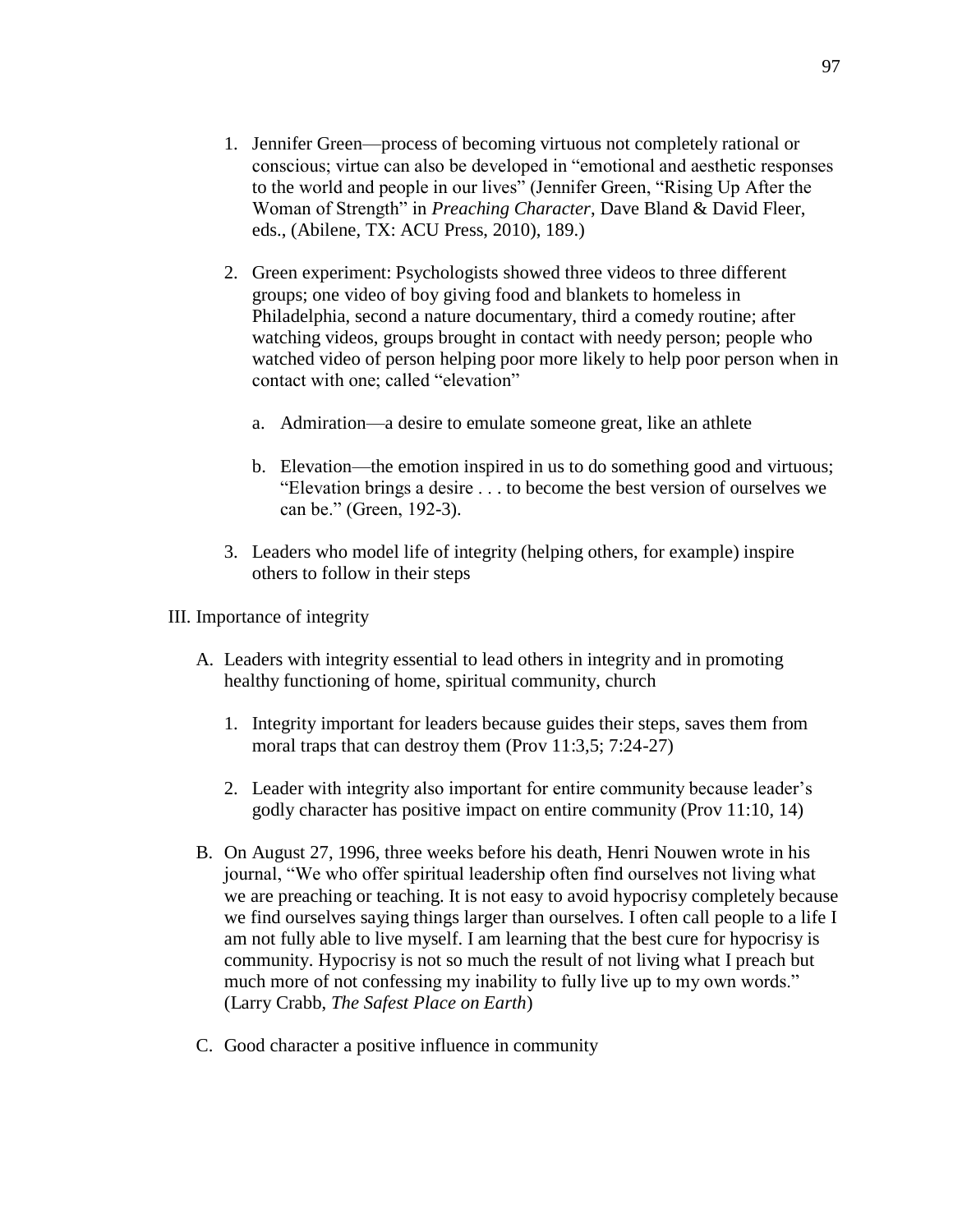- 1. Humility: Some leaders too competitive; "The spirit of competition sometimes gets translated into sarcastic humor that subtly (and not so subtly) puts others down. Camaraderie is only a thinly veiled attempt at trying to top another's last line or joke. Humility, on the other hand, allows a leader to accept being less talented than others in some areas. Healthy people can admit this. The capacity for humility begins with coming to peace with oneself. Feelings of insecurity and insignificance do not foster genuine humility. Humility is the opposite of self-centeredness." (*Work of Heart,* 128)
- 2. Scriptural example—I Tim 4:12-16
	- a. Young preacher to be example in:
		- i. Speech
		- ii. Conduct (life)
		- iii. Love
		- iv. Faith
		- v. Purity
	- b. Power of example (integrity)
		- i. Silence critics (v.12)
		- ii. Save self (v.16)
		- iii. Save others (v.16)

## Lesson 3: Listening

- I. Powerful connection
	- A. "We have come to a time in our culture when therapists have been asked to take over the functions formerly handled by priests, a function that properly belongs to biblical elders who listen because they've had the courage to listen to their own hearts, to face what's bad and discern the Spirit, who can speak powerfully into the lives of others because they hear Christ speak powerfully into their lives." (Larry Crabb, *Connecting*, 97)
	- B. "Ordinary people have the power to change other people's lives . . . The power is found in connection, that profound meeting when the truest part of one soul meets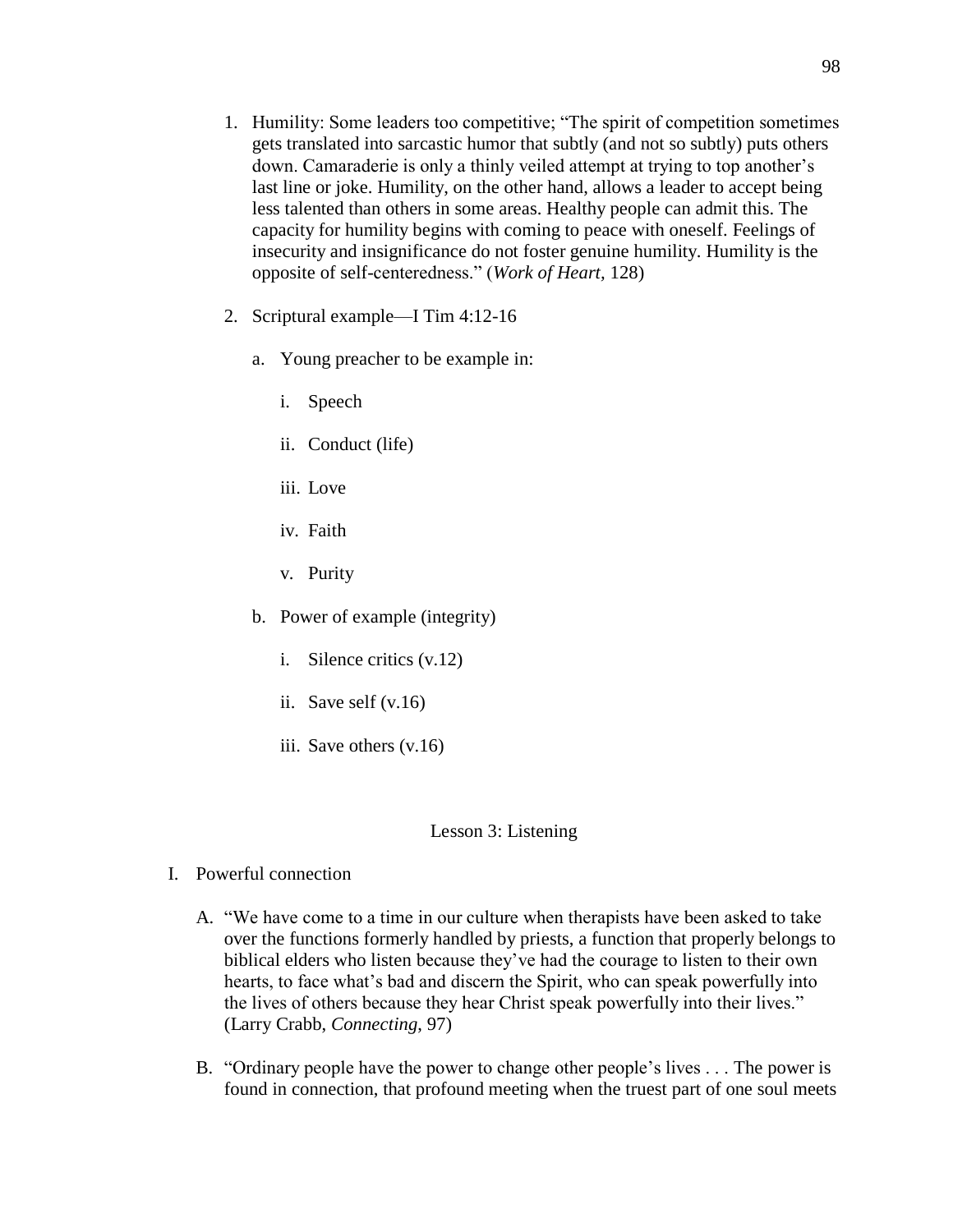the emptiest recess in another and finds something there, when life passes from one to the other. When that happens, the giver is left more full than before and the receiver less terrified, eventually eager, to experience even deeper, more eventual connection." (Larry Crabb, *Connecting*, 31)

- II. Why listening is important
	- A. For personal development of leader in wisdom and maturity
		- 1. Listen to scripture
			- a. Word "listen" used in Proverbs in reference to biblical text, as in paying attention to Torah or sayings of wisdom ( Prov 28:9; Longman, *Proverbs*, 490)
			- b. Listening meant one was continually open to message of biblical witness, had heart for continued growth and maturity; failure to listen indicated spirit of disobedience, incurred displeasure of God when one prayed (Prov 28:9)
			- c. Listening to scripture does not mean using Bible to prove point or make case; rather, two very powerful reasons for us to listen to scripture as a community:
				- i. So it can shape our spiritual life and outlook; in spiritual formation class here we used method of Scripture reading called *Lectio Divina* (holy reading); went off individually to read and mediate over text, came back as group and discussed our thoughts; process enlightening, brought us together in positive way over text of scripture; all equal participants with no one in charge
				- ii. Process can be used to achieve spirit of reconciliation in a church; John Grant used Lectio Divina with group of church leaders at impasse in selecting new elders; because of conflict, men not willing to serve as elders in church of one thousand people; older men criticized younger men for refusing to serve, younger men distrusted health of church too much to put themselves in leadership. Grant brought the people together to look at "God's cosmic plan for the church" in Ephesians 4:1-16; group used Lectio Divina, reading text several times, meditating, then individually offering brief comments; did not discuss precise meanings of words or phrases but looked for big themes, God's dreams for church; members located themselves in big themes "to protect the unity God created and to work together to build up one another and the congregation" (Grant, "Listening to God and One Another" in The *Effective Practice of Ministry*, 89-90)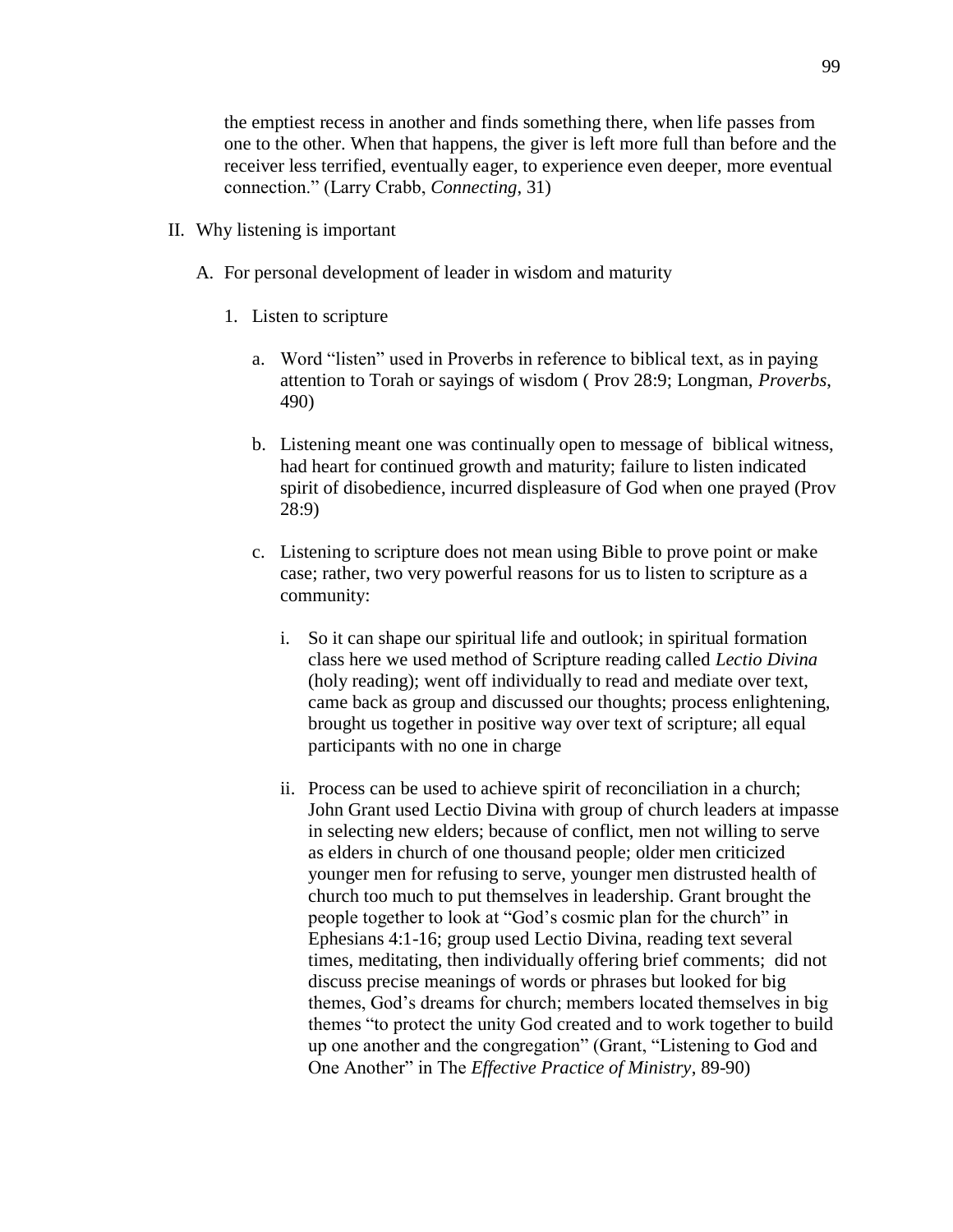- 2. Listen to wise people
	- a. Listening also meant paying attention to sage counsel of wise people; though wisdom could be gift of God (as for Solomon, 1 Kgs 4:29), was generally attained through listening; first teaching section of Proverbs begins with warning to listen to parental instruction; listening/obeying enables wise to avoid trouble by positioning him or her on path of discernment (1:8-18)
	- b. Woman Wisdom upbraids those who spurn invitation to listen to her words of wisdom (Prov 1:20-33): "How long will you simple ones love your simple ways? How long will mockers delight in mockery and fools hate knowledge?"
		- i. Mockers "hardened apostates" (Waltke, *Proverbs,* 1:114 )
		- ii. Mockers refuse to listen to advice/correction and hate one who offers it to them (Prov 9:7-8)
		- iii. Defining trait of mocker is overweening pride (Prov 21:24); picture of mocker in Proverbs that of proud man who thinks he has all answers to life so refuses to listen to anyone else, even someone with more experience and wisdom; instead of receiving gratitude or appreciation, anyone who attempts to aid mocker will receive abuse; pride is source of his hard, obstinate nature
	- c. Essential that Israel's leader, the king, be man with heart to listen to voices of wisdom, maturity. If king obstinate and proud, like mocker, refused to listen to sane voices, could plunge nation into turmoil and ruin (Prov 11:14; 28:28). Rehoboam (1 Kgs 12) and Ahab (1 Kgs 22) serve as examples of tragic consequences of leaders of God's people who failed to continue to listen to and heed message of wise people
- B. To gauge the spiritual health of people
	- 1. Leaders of Israel needed to listen to people of their communities (home, neighborhood, or nation) to gauge their spiritual health; wise shepherd:
		- a. Pays attention to his flock (Prov 27:23) to discern their needs
		- b. Knows needs among the flock, does not turn deaf ear to cries of the hungry (Prov 21:13)
		- c. Builds a house (Prov 24:3-4); like Solomon in1 Kings 3:16-28; *House* in this context not literal building, but community—a family, social system, or country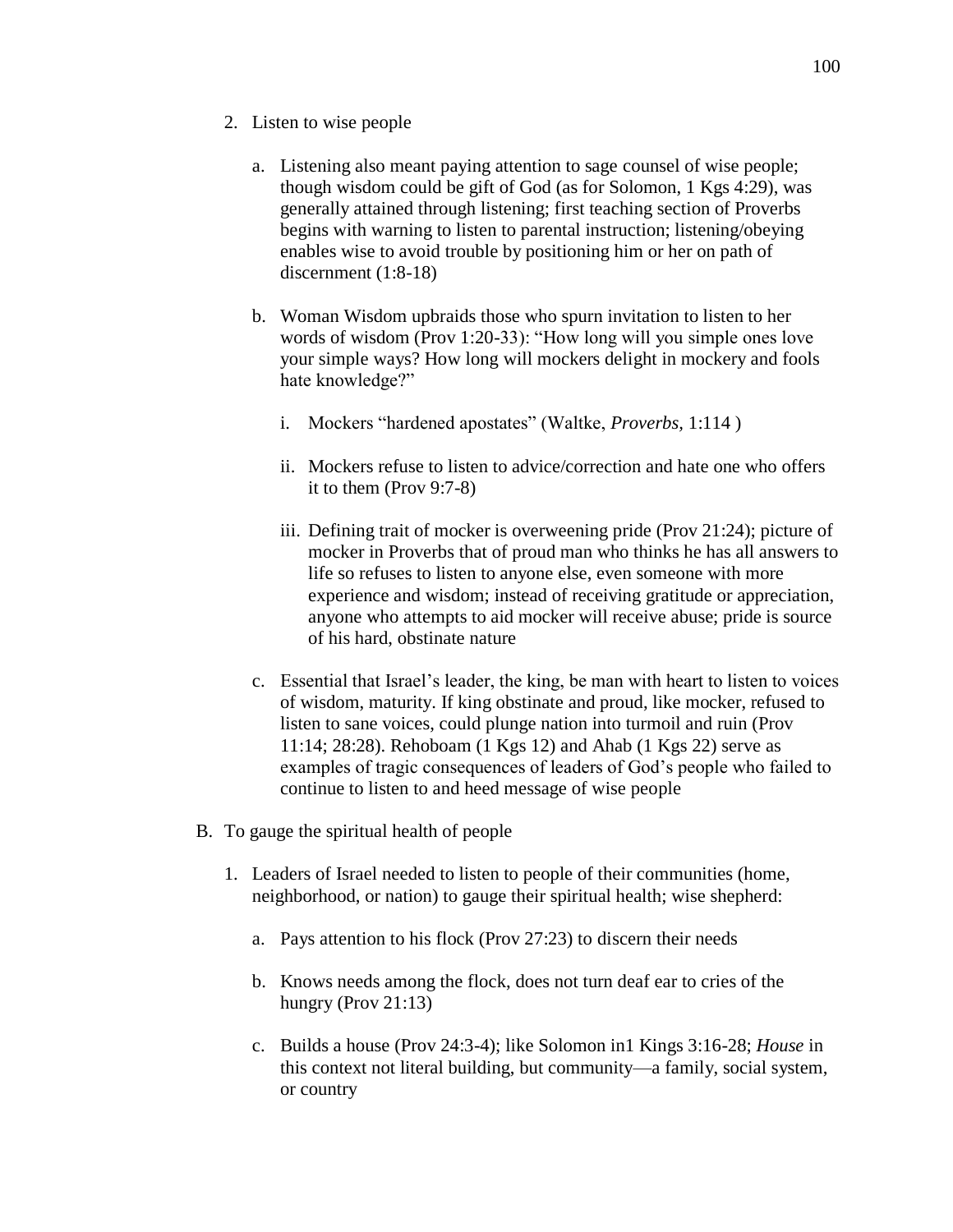- d. Functions as leader in Israel, not just to make judgments or issue new laws, but to be aware of needs of his people so will know how to respond
- e. King David demonstrated extent a ruler was to listen when he accepted rebuke of Nathan (2 Sam 12:1-13)
- C. Community built through connecting
	- 1. To connect
		- a. Start with one, two people
		- b. Keep in mind solving people's problems really secondary battle, may not be able to help; every problem an opportunity to know God better.
		- c. Let people know you're struggling for them, that you've entered battle for their souls to more fully experience Christ
		- d. Listen with eager interest…hear what is shared without retreating; entering battle to find God, not solve the problems in their lives
		- e. Enter with only thought of companionship, not heroic or expert rescue (Larry Crabb, *Connecting*,152-54)
	- 2. Connecting (is)…the battle we enter into together—not to solve problems but to find God. (*Connecting*, 154)
	- 3. Failure to connect has negative consequences. "A friend of mine once had a serious struggle with cancer. I asked her one day if her pastor brought help to her when he came to visit her in the hospital. 'I'd rather he not come,' she said, 'because when he visits, he tells me how I ought to feel rather than ask how I actually do feel.' (Gordon MacDonald, *Renewing Your Spiritual Passion*, p.8)
	- 4. One of Reggie McNeals six qualities for sustaining friendships is listening. "Leaders are used to being heard. Great leaders know how to listen. Listening gives a great gift to a friend. People know when others are listening or whether they are merely taking time to formulate their next thoughts or opinions. Friendship requires listening, and this requires time. It takes time to really hear what is being revealed about someone's heart, not just what is being said with someone's lips." (Reggie McNeal, *A Work of Heart* 128-9) (The other ingredients are . . .)
- D. To avoid/handle conflict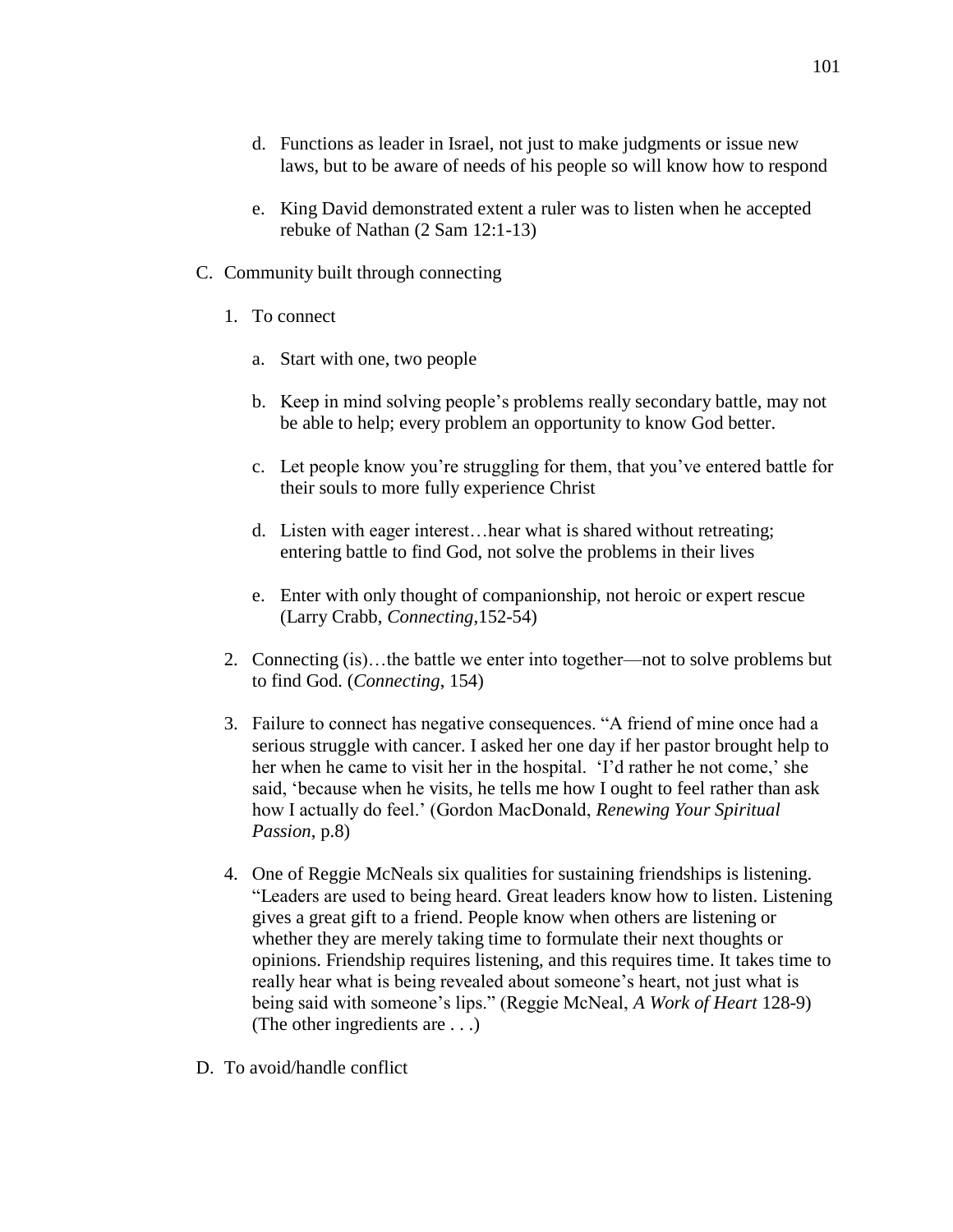- 1. Leaders need to listen when frustration is present. In Grant's project, "Bringing together the two sides was powerful. Once they understood one another's position, they had a much greater chance of developing a satisfying solution." (Grant's project addressed the problem of older members frustrated with young members not serving/leading.) (Grant, *The Effective Practice of Ministry,* 89)
- 2. "Listening is not an abandonment of leadership responsibilities but rather a way to discern with greater confidence the leading of the Spirit, as well as a way to build trust and enhance mutual investment in a shared future . . . all of these benefits are invaluable in establishing a renewed culture of faith, hope, and love." (Ron Crandall, *Turnaround and Beyond,* 144)

## Lesson 4: Ministering to the Marginalized

- I. How it feels to live on the margins of society because of poverty (or other causes)
	- A. In Moldova
		- 1. "For a poor person everything is terrible—illness, humiliation, shame. We are cripples; we are afraid of everything; we depend on everyone. No one needs us. We are like garbage that everyone wants to get rid of." (Corbett & Fikkert, *When Helping Hurts: How to Alleviate Poverty without Hurting the Poor…And Yourself*, p.50)
		- 2. Moldova has very high rate of trafficked girls, girls hoping to escape extreme poverty
	- B. God's concern for all people—basic needs met
		- 1. Deut 24:19-21—Israelite farmers were to leave some crops for aliens, orphans, widows to glean; having food, basic dignity fair expectation for all people, reflecting moral vision of scripture that people have basic rights
		- 2. This concern further developed by Old Testament prophets; Micah accused nation's leaders of abusing those lacking money and power, robbing them of God's blessing (see Mic 2:8-9); such abuses not only violated rights of individuals but threatened cohesion of larger community; God's kingdom a place for all to experience his gifts of material blessing and belonging
- II. What it means to be poor or marginalized
	- A. In Proverbs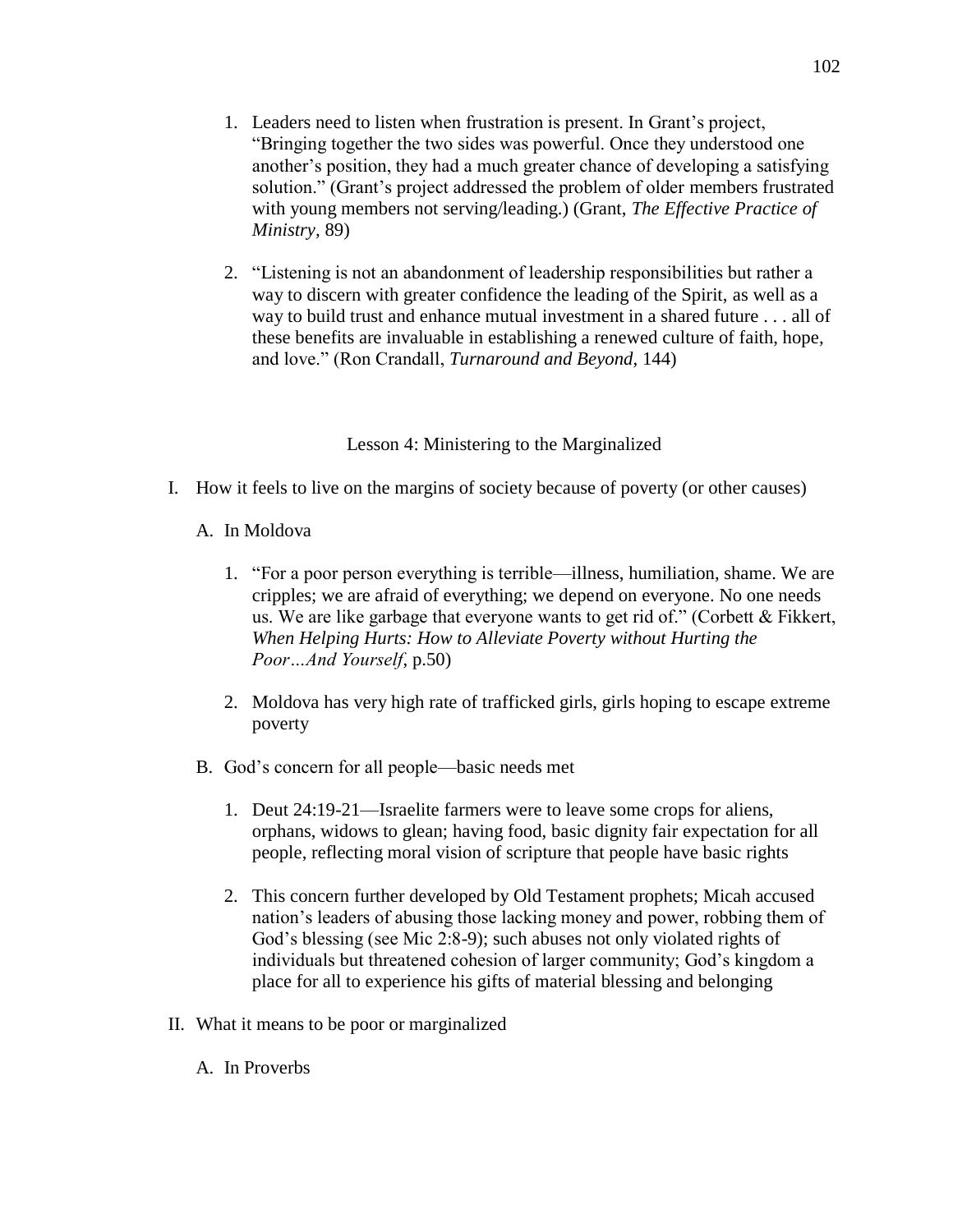- 1. Lacking basic necessities of life, such as food (22:9)
- 2. Lacking social position, control over one's own destiny
- 3. Living on margins of Israelite society; lacking such basic dignity as being shown respect and fair treatment
- 4. Specific hardships and abuse the poor suffered
	- a. Constant dread of ruin (10:15)
	- b. Being shunned (14:20a; 19:7) and deserted by one's own friends (19:4b)
	- c. Subject to being hated (14:21), mocked (17:5), treated harshly (18:23) and denied help
		- i. Jewish proverb: "In order to chase away beggars one needs a rich person." (Waltke, 2:96)
		- ii. Heart of the rich hardened, made it easy for him to refuse requests for help
	- d. Exploited financially by those in power (14:31; 22:7)
	- e. Wretchedness (15:15a)
- B. How it feels to be poor
	- 1. In Latvia—"During the past two years we have not celebrated any holidays with others. We cannot afford to invite anyone to our house and we feel uncomfortable visiting others without bringing a present. The lack of contact leaves one depressed, creates a constant feeling of unhappiness, and a sense of low self-esteem." (Corbett & Fikkert, *When Helping Hurts*, p.50)
	- 2. In the United States—A poor person in our congregation, speaking to me
		- a. Constant dread of ruin—"I used to worry about that, but I made sure we had at least a box car or a tent. When the house burned down, I didn't have anything. We went to a shelter."
		- b. Being shunned—"We get shunned all of the time; we are used to that one. We don't let it bother us anymore. We have a saying, 'Dear God, they know not what they do.' They shun us because they think we are bad, or we are poor by choice because we chose to not get a job or [we] drink and do drugs. It is not a choice."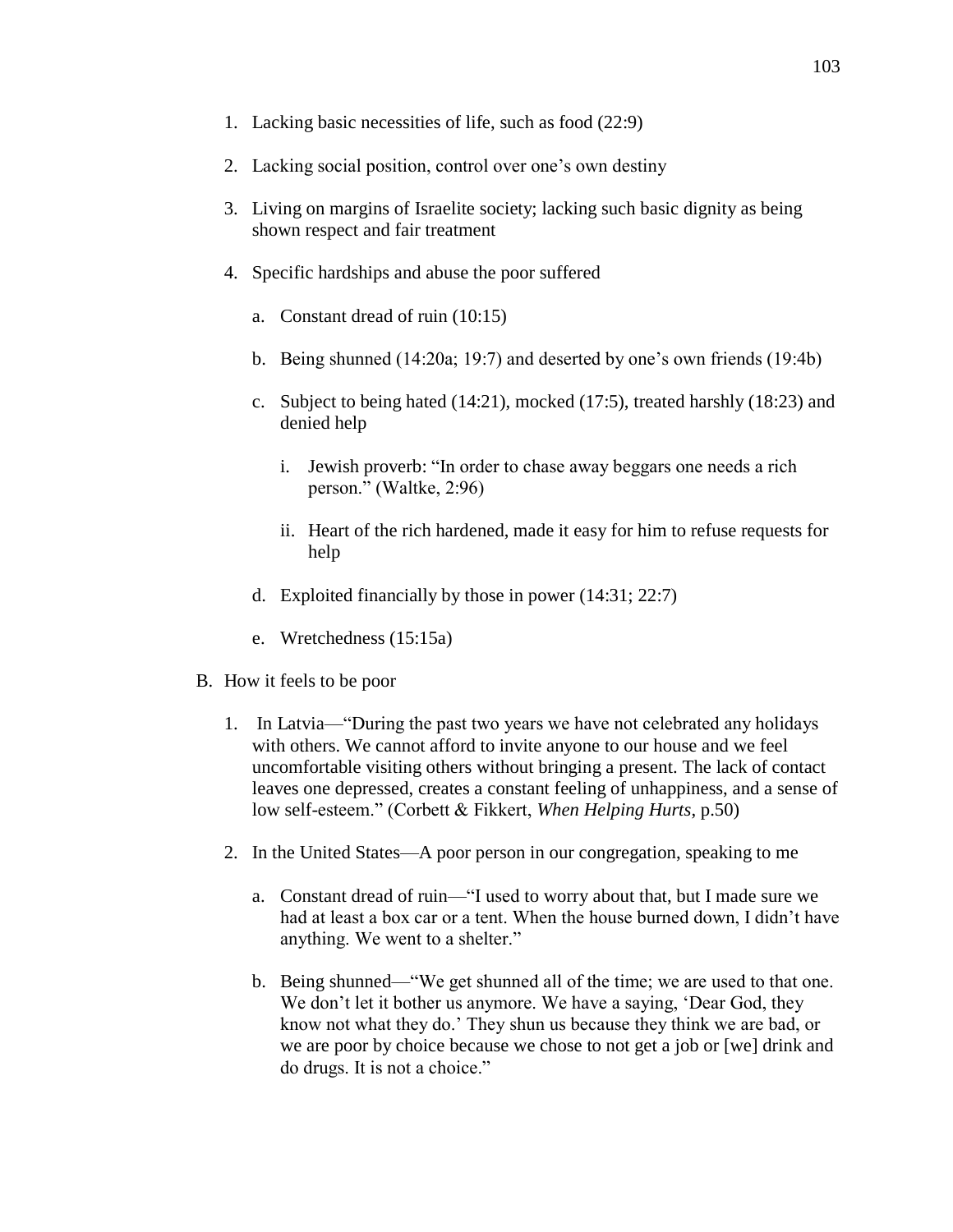- i. Proverbs teaches: people can become poor because of circumstances beyond their control (injustice, 13:23)
- ii. Proverbs teaches: people can become poor through own poor choices and behavior
- C. God's concern—That poor not be reduced to insignificance in their communities but be received as full members of God's community
- III. How poor should be treated
	- A. Be kind—"He who is kind to the poor lends to the Lord, and he will reward him for what he has done" (Prov 19:17). God so pleased with those who serve the needs of the impoverished, he assumes indebtedness of poor toward benefactors, pays debt in full; blessings to generous promised again in Proverbs 22:9
	- B. God is maker of both the rich and poor (Prov 22:2), creator and defender of unfortunate (Prov 19:17); he regards our treatment of poor as being directed toward him; share with them, share with God; treat them unkindly, show contempt for God (Prov 14:31)
	- C. "Simply giving . . . (some people) . . . money is treating the symptoms rather than the underlying disease and will enable him to continue with his lack of selfdiscipline. In this case, the gift of money does more harm than good, and it would be better not to do anything at all than to give this handout." (Corbett & Fikkert, 53).

Table 1. Causes and treatment of poverty

| If we believe primary cause of poverty is                                                                                                                                                                                                                                                                                                                                                                                                                                                                           | Then we will primarily try to                                    |
|---------------------------------------------------------------------------------------------------------------------------------------------------------------------------------------------------------------------------------------------------------------------------------------------------------------------------------------------------------------------------------------------------------------------------------------------------------------------------------------------------------------------|------------------------------------------------------------------|
| Lack of knowledge                                                                                                                                                                                                                                                                                                                                                                                                                                                                                                   | Educate the poor                                                 |
| Oppression by powerful people                                                                                                                                                                                                                                                                                                                                                                                                                                                                                       | Work for social justice                                          |
| The personal sins of the poor                                                                                                                                                                                                                                                                                                                                                                                                                                                                                       | Evangelize and disciple the poor                                 |
| A lack of material resources                                                                                                                                                                                                                                                                                                                                                                                                                                                                                        | Give material resources to the poor                              |
| $\blacksquare$ $\blacksquare$ $\blacksquare$ $\blacksquare$ $\blacksquare$ $\blacksquare$ $\blacksquare$ $\blacksquare$ $\blacksquare$ $\blacksquare$ $\blacksquare$ $\blacksquare$ $\blacksquare$ $\blacksquare$ $\blacksquare$ $\blacksquare$ $\blacksquare$ $\blacksquare$ $\blacksquare$ $\blacksquare$ $\blacksquare$ $\blacksquare$ $\blacksquare$ $\blacksquare$ $\blacksquare$ $\blacksquare$ $\blacksquare$ $\blacksquare$ $\blacksquare$ $\blacksquare$ $\blacksquare$ $\blacks$<br>$-1$ $-1$<br>$\cdots$ | $\mathbf{v}$ $\mathbf{v}$ $\mathbf{v}$ $\mathbf{v}$ $\mathbf{v}$ |

From Steve Corbett and Brian Fikkert, *When Helping Hurts*, 52.

- D. Message of table 1: Working with marginalized will require long-term commitment, different actions toward them (helping, educating, training, etc.)
- IV. Responsibility of spiritual leaders toward poor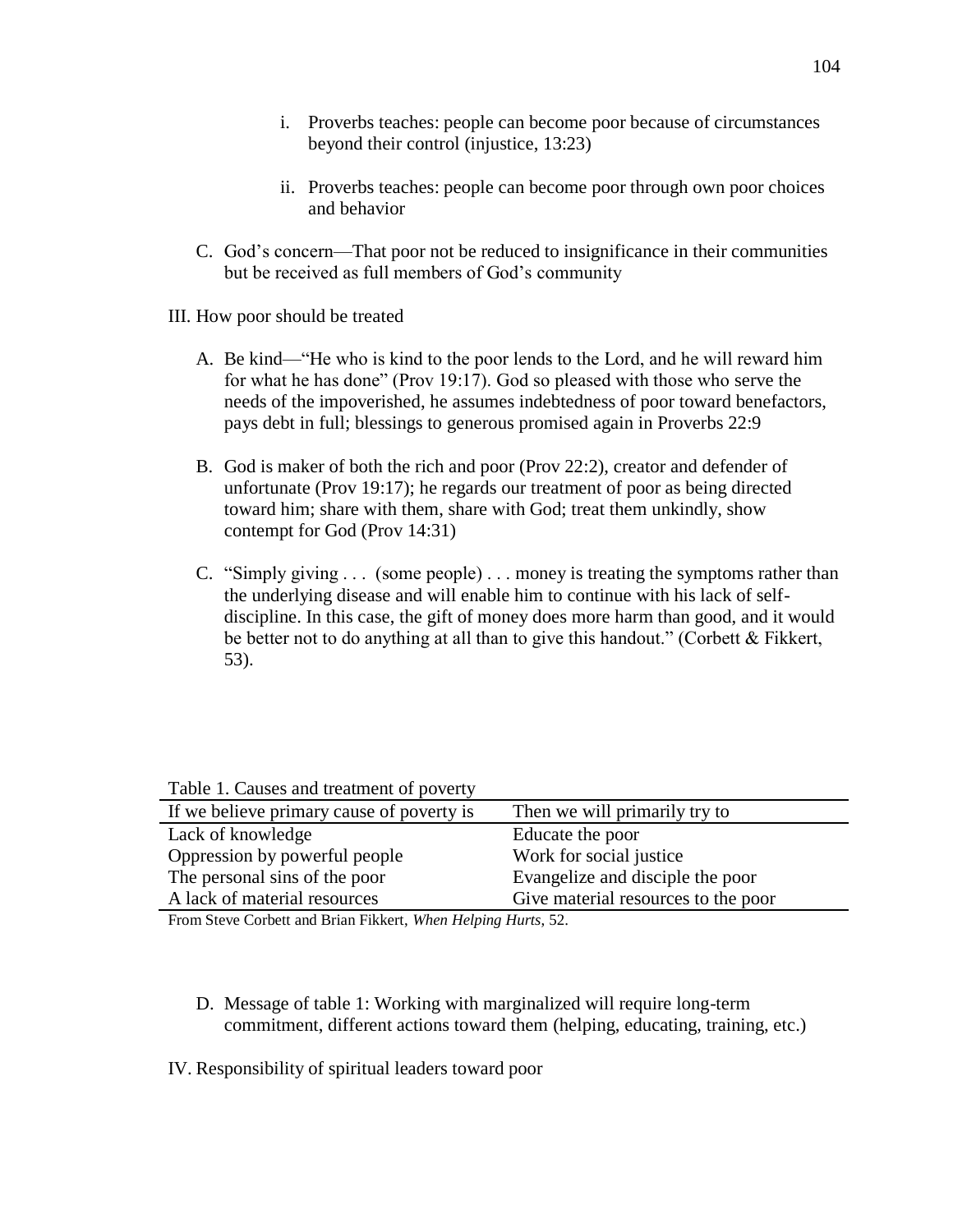- A. Be aware, concerned
	- 1. "The righteous care about justice for the poor, but the wicked have no such concern" (Prov 29:7).
	- 2. Royal Proverbs—31:8-9
- B. Provide help (Prov 19:17)
	- 1. Bible doesn't provide all scenarios for how to help poor—possibilities:
		- a. Give them gift of money or food
		- b. Help them get job, share in profits they helped generate (Prov 11:24-26)
		- c. Train them in skill, provide financial instruction, mentor them
	- 2. Aiding poor and marginalized could be long-term commitment extending for years; those who help need to guard against feelings of pride, superiority for being in helping position; both one helping and one receiving aid broken people, need "to pursue processes that foster the reconciling work of Jesus Christ in the lives of both parties." (Corbett & Fikkert, *When Helping Hurts: How to Alleviate Poverty without Hurting the Poor . . . and Yourself*, 155).
	- 3. "Jesus directed his ministry from the beginning to the socially and economically deprived persons in society. Then, too, we can say it was a movement begun among the poor and dispossessed, to whom Jesus promised the good news of the kingdom and a coming time of social reversal. This, at least, is the way Luke understood Jesus' ministry, according to the beatitudes." (Walter Pilgrim, *Good News to the Poor*, 76)
- V. Implications of effective ministry to marginalized
	- A. Fulfilling God's concerns (Matt 25:31-46)
	- B. Acts 4:34—No needy persons (repeating Deut. 15:4?); showing fulfillment of God's will for Israel; means Israel has been restored, doing what supposed to be doing
	- C. Rev 21:1-4—A kingdom with no poverty
- VI. Our concern—The poor among us
	- A. Taking food: Craig Saterlee story of children stealing cookies on Sunday morning; reprimanded; "Who steals food? Hungry people."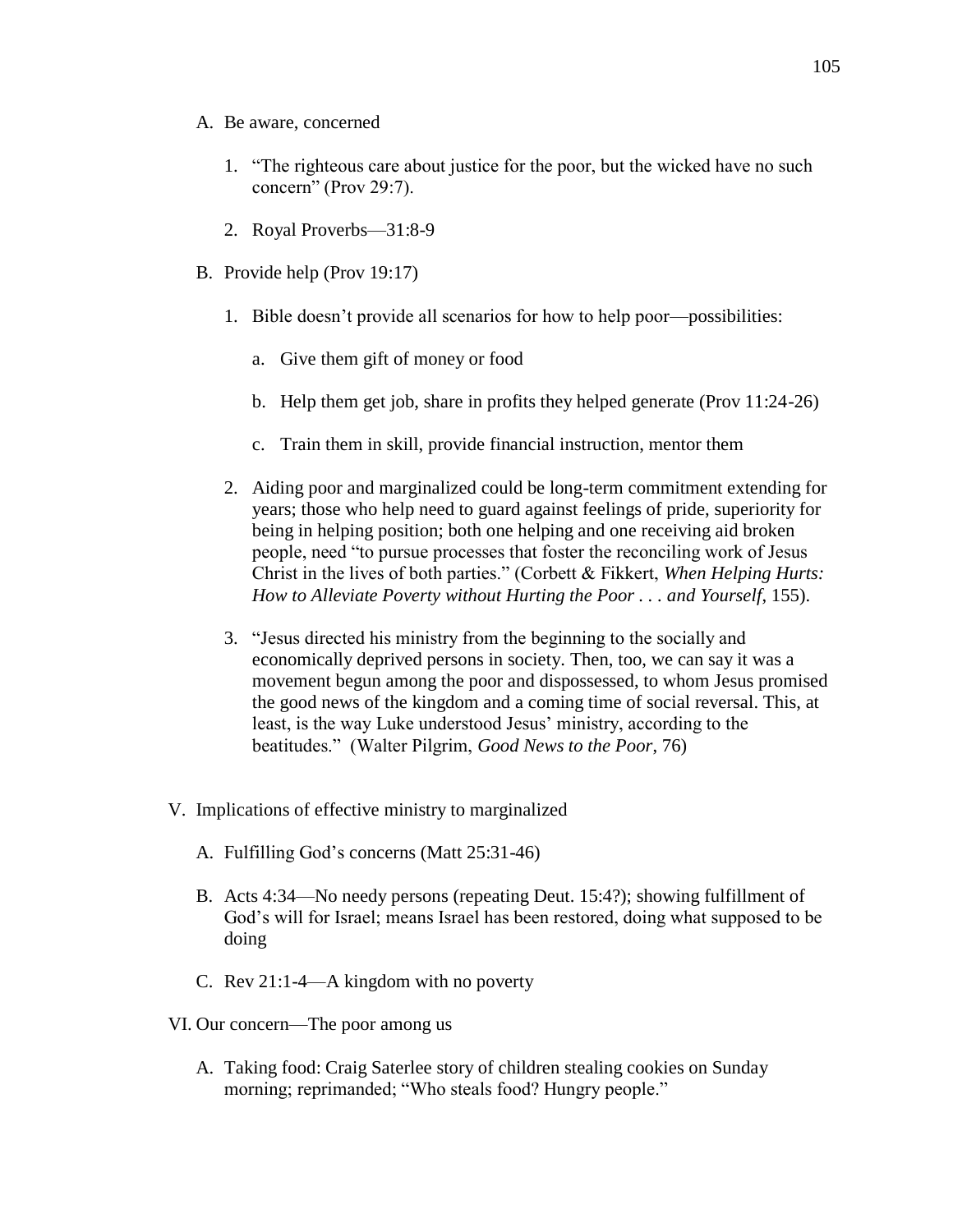B. If we give it to them, is it stealing?

### Lesson 5: Shepherding

- I. Shepherding imagery in the Bible
	- A. Deut 17:16-20—King (shepherd of Israel) not to accumulate horses (military power; must trust God) or wives (heart might be led astray) or silver/gold (materialism); must make hand copy of scriptures, read them daily, revere the Lord, obey the law, not consider himself better than subjects; even apparent political position had important spiritual responsibilities
	- B. Ezek 34—Shepherds of Israel (King? Prophets? Priests?) care for themselves, leave sheep to wander; "You have not strengthened the weak or healed the sick or bound up the injured. You have not brought back the strays or searched for the lost. You have ruled them harshly and brutally. So they were scattered because there was no shepherd." (v. 4-5); God will hold shepherds responsible
	- C. John 10:1-18—Sheep know shepherd, and shepherd knows sheep; shepherd can call sheep by name; many imposters want to be shepherds (leaders), but lead for own gain; Jesus is good shepherd who lays down life; good shepherd gives of himself, even dies, for his sheep
	- D. Prov 27:23-27—Shepherds in Israel (metaphor for king/leader), know condition of your flocks, give careful attention to your herds; metaphor— leaders, care for your people
		- 1. "Know the condition of your flocks is literally, 'Know well the faces' of the animals." (Fox, 2:816) Know nutritional needs, know natures
		- 2. "A crown is not secure for all generations" (v.24a); inattentive king could lose position on throne
			- a. Leaders should show same attention to their people as attentive farmer shows his animals
			- b. Lack of attention could mean shepherds lose flocks
	- E. Implications
		- 1. Shepherds (spiritual leaders) to give attention and care to condition of their flock (family, Bible class, small group, church)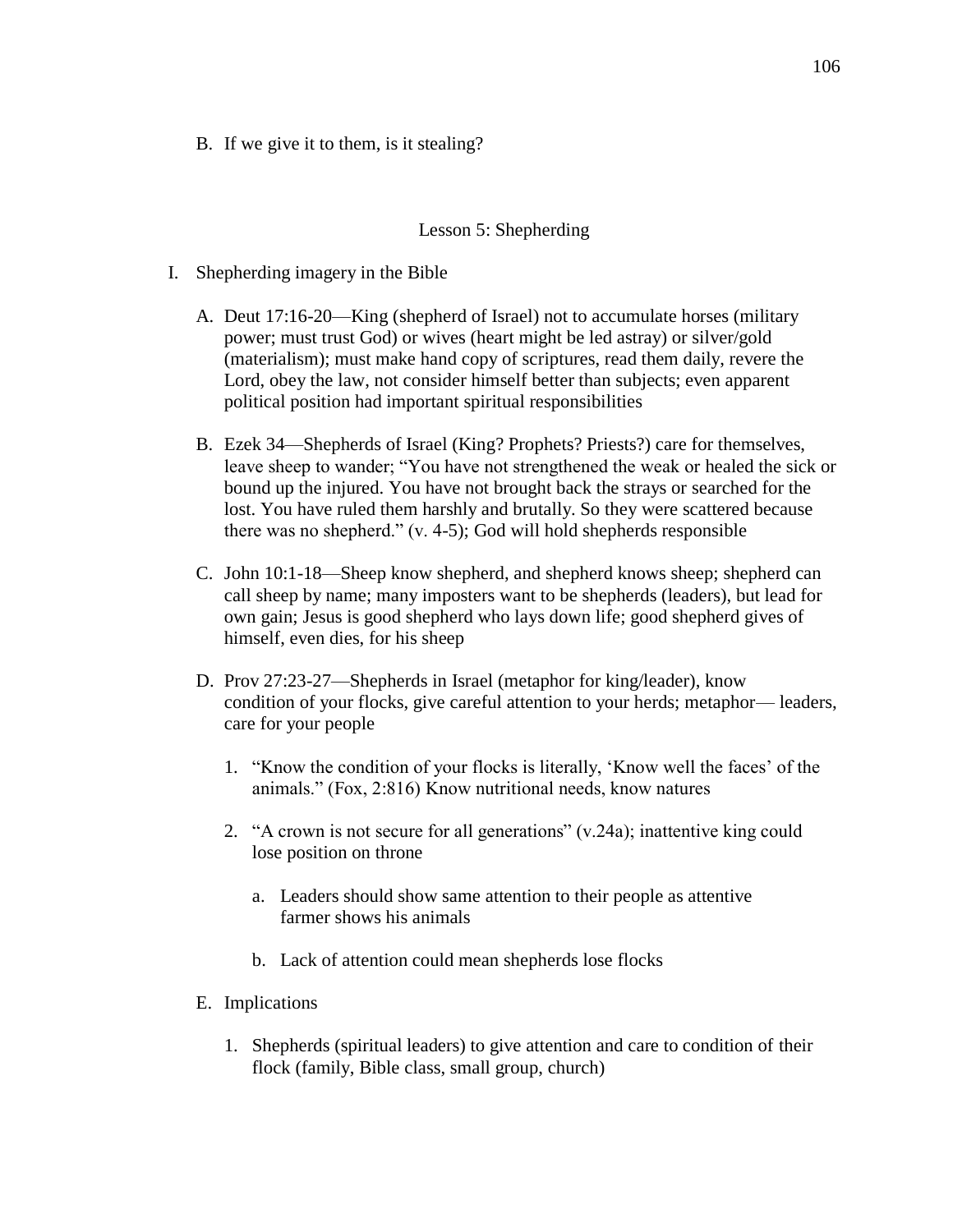- 2. Shepherding requires time, effort, personal sacrifice on part of shepherds (Jesus laid down life for sheep)
- 3. Failure to shepherd could result in members of flock wandering off
- 4. Failure to shepherd could result in leadership of shepherds not being recognized by sheep (members)
- 5. Shepherds held accountable by God
- 6. Shepherding an important function!
- II. Six shepherding functions
	- A. Providing vision
		- 1. Sense of purpose for your class, group, congregation
		- 2. Knowing who you are and what you are about
		- 3. Mission of every church to minister in Jesus' name; vision of each church to decide, based upon its identity, nature, and abilities, how to best fulfill that mission
	- B. Managing crisis
		- 1. Crisis created by change that lacks purpose or focus and thus "introduces disequilibrium, uncertainty, and makes day-to-day life chaotic and unpredictable" (Galindo, 150); members left feeling out of control
		- 2. Changes can be in areas of leadership, perceived direction of church, functions (such as worship); people sometimes threatened by change
		- 3. Disequilibrium lessened if members can discern purpose for it; if disequilibrium continues, anxiety can ensue
	- C. Staying connected
		- 1. Always important, but especially so during periods of conflict, upheaval; best response of leadership is to remain differentiated from (calm, above the chaos of) members while at same time staying connected to (visiting with and listening closely to) them (Galindo, 152)
		- 2. Calmness of leaders allows members to know leadership still in place; remaining emotionally engaged, connected with them helps regulate anxiety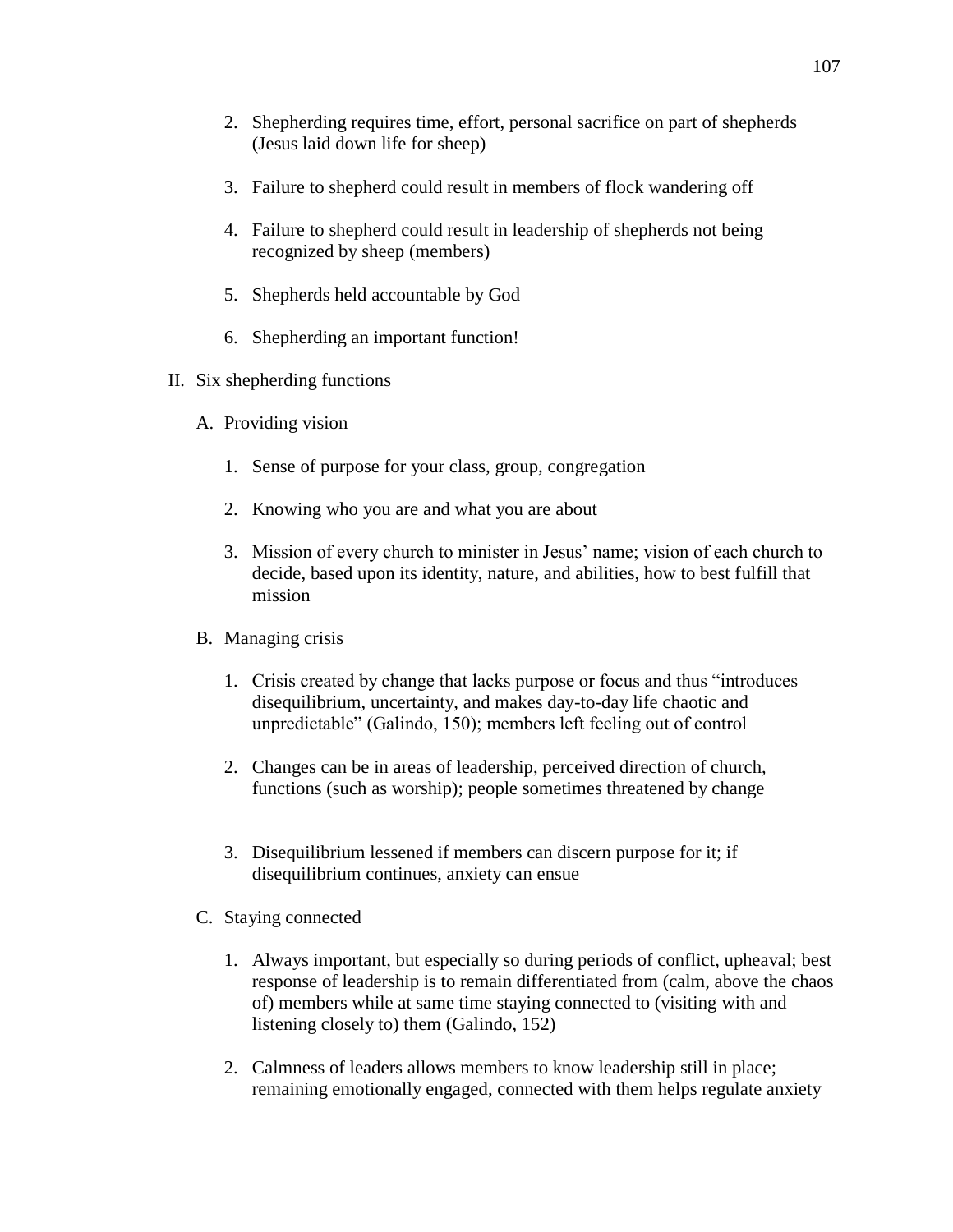- 3. Staying connected important principle in Prov 27:23-27 (know well the faces)
- D. A strong orientation to scripture
	- 1. Shepherds/leaders are "resident theologians"—men and women who study Bible, make decisions on basis of being informed by Bible; otherwise, might act out of pragmatism (what works) or emotion (need to do something!)
	- 2. Good question to ask each other: "How does theology (a biblical understanding) inform our decision?" (Galindo).
- E. Management
	- 1. Spiritual leadership (shepherding) relational (connecting to and leading people)
	- 2. Spiritual leadership involves managing organization (procedures, organization, use of resources).
- F. Influence
	- 1. May be most important leadership function, more important than skill or ability; also a principle from Proverbs 27 and John 10
	- 2. Influence means people trust us, will follow us as we lead them into spiritual thoughts, behavior; comes after we have spent time with our members (the sheep)so they have learned we genuinely care for their welfare, trust us; longterm spiritual influence not based on charisma, but on character, relationshipbuilding; aim and direction of shepherd's leadership to influence people to live out God's claim on their lives—submitting to his will, obeying, engaging in mission to lost and needy souls (Israel Galindo, *The Hidden Lives of Congregations*, 140 –160)
- III. Goals of shepherding
	- A. Develop community
	- B. Develop spiritual life in people (spiritual formation)
	- C. Develop future leaders to carry on life of community
	- D. Develop/maintain healthy environment
	- E. Note: Proverbs may have been developed in final form during or after exile when Israel a shattered nation, normal means of passing on faith and traditions (family,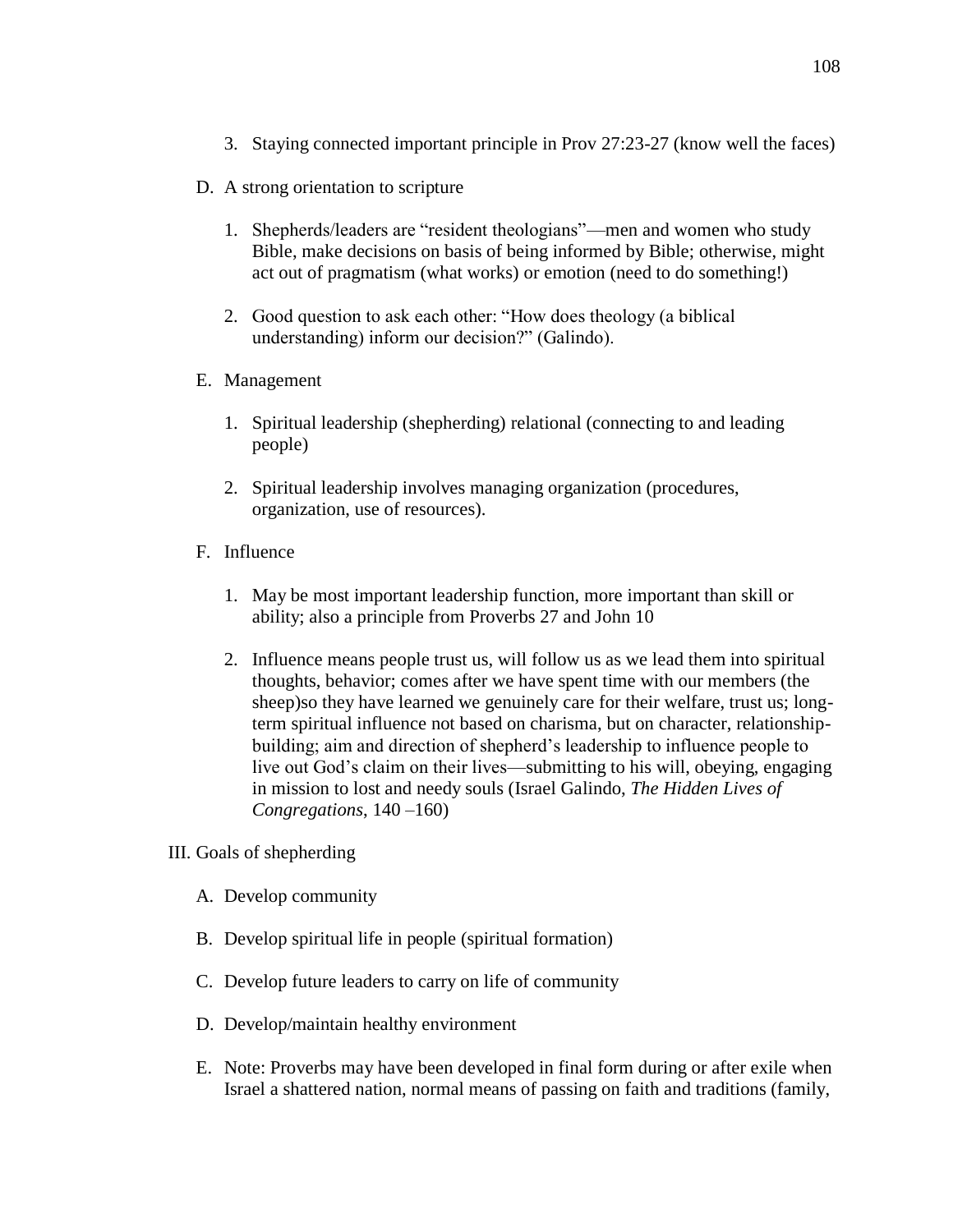temple, priesthood) in shambles; biblical wisdom may have been seen as hope to re-establish community, health, spiritual formation in crisis situation

- IV. When disequilibrium occurs—Six possible responses when anxiety (a sense of being out of control due to change or other causes) strikes community (family, church, business)
	- A. Reaction: Members may be scared, frustrated, angry, nervous—all indicative of chaos
	- B. Blame-casting: No one immediately assumes responsibility for confusion, so each person looks to others to blame; leaders become primary targets; if they initiated changes, may be legitimate targets
	- C. Herding: People of like mind group together, find equilibrium and comfort in solidarity; grouping together creates "us versus them" mentality, should signal to leaders real problem in congregational unity
	- D. Demand for a quick fix: Inner turmoil caused by chaos can become unbearable, sufferers demand immediate remedy—maybe going back to old practice, firing staff member, or insisting on resignation of elder or other congregational leader
	- E. Failure of nerve: Failure of nerve when leaders get caught up in anxiety of system, become part of chaos by giving in to unrealistic demands, participating in chaotic behaviors (reacting, blaming, herding, or seeking a quick fix)
	- F. Remaining a 'non-anxious presence' in the body: Not getting caught up in fear, panic, anger of others, but ; staying calmly engaged, continuing to function with aim of helping regulate system, lead it back to calmness and health (Benjamin Friedman, *A Failure of Nerve*, 54-55).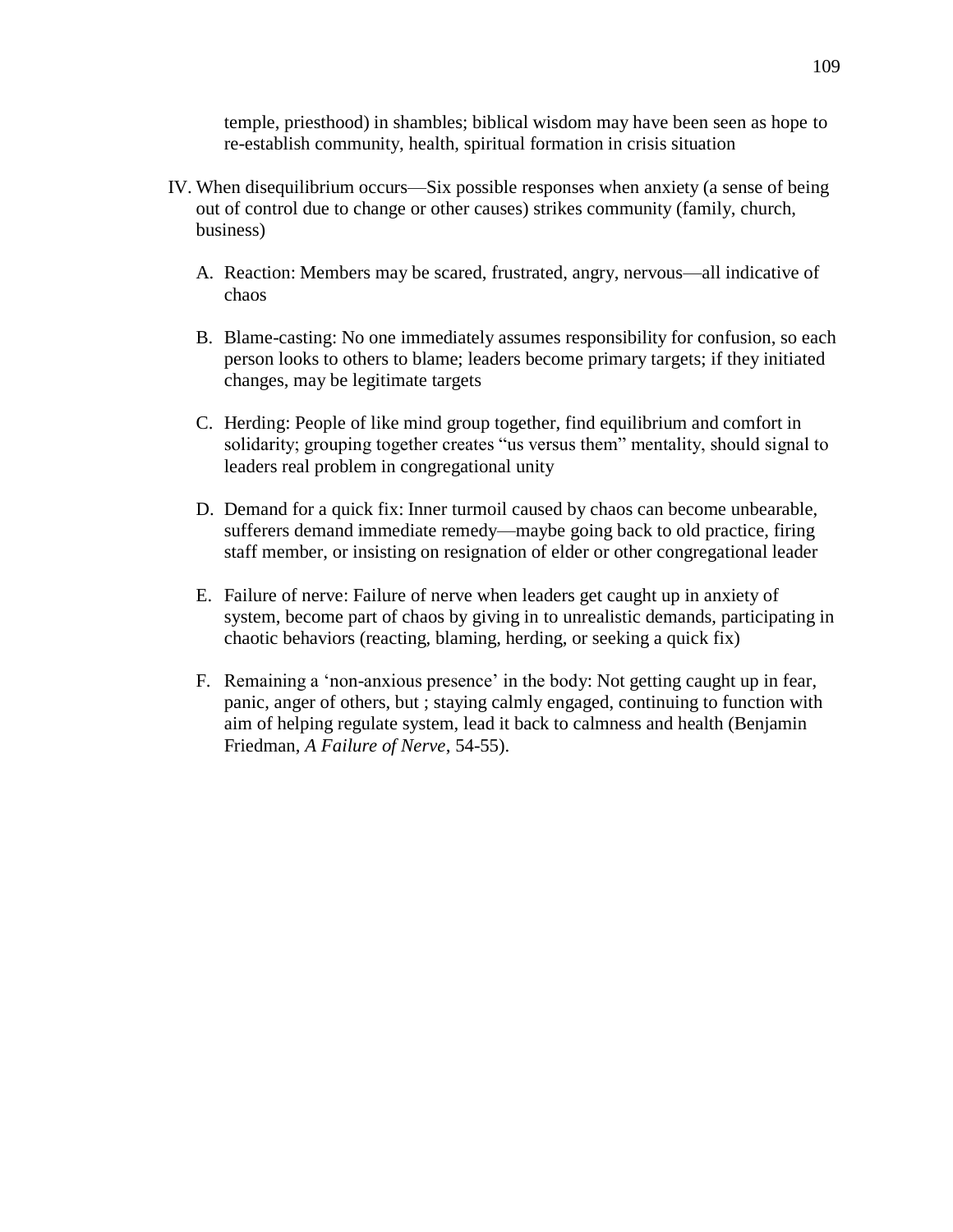### APPENDIX I

### Outsider Report by Dr. Jeanene Reese

#### Outside Evaluation of Warren Baldwin's DMin Project Thesis

In September 2014 Warren Baldwin sent the prospectus of his DMin project thesis, *Facilitating a Pastoral Leadership Model for the Ulysses Church of Christ*, to Dr. Jeanene Reese, Associate Professor and Associate Chair of the Department of Bible, Missions, and Ministry at Abilene Christian University. Baldwin asked Reese to serve as an outside expert to evaluate his project. After reading the prospectus, Reese agreed to serve as an evaluator and developed potential questions to be used in the evaluation. Once IRB approval was obtained, a date was set for Reese to travel to Ulysses and conduct the evaluation.

On January 21, 2015, Dr. Reese worshipped with the Ulysses Church of Christ, ate a communal meal, and then met with ten of the 16 leaders who had participated in Baldwin's leadership training. Several others, who also participated in the training program, were unable to attend the meeting, so e-mails with the evaluation questions were sent to them, and two of those individuals responded. Those responses are included in this report.

The session began with participants introducing themselves and describing their leadership roles within the congregation. Leadership roles among those gathered ranged from volunteers with children's or youth ministry to deacons in the church. At least two people at the meeting served as elders of the church. The responses of the twelve (the ten attending the evaluation session and the two who submitted written responses) are reported here. However, not all respondents gave a rating or made comments on every question.

The evaluation questions were designed to begin broadly and move to more narrow and specific responses. Therefore, responses on the first seven bulleted items under question 1 are summarized, while responses to questions 2-9 are reported as given in the evaluation meeting or through e-mail.

#### **1. On a scale of 1 to 10 (1 is low, 10 is high), rate the following:**

 Your initial response to Baldwin's suppositions about the leadership style of this church and the need for this project.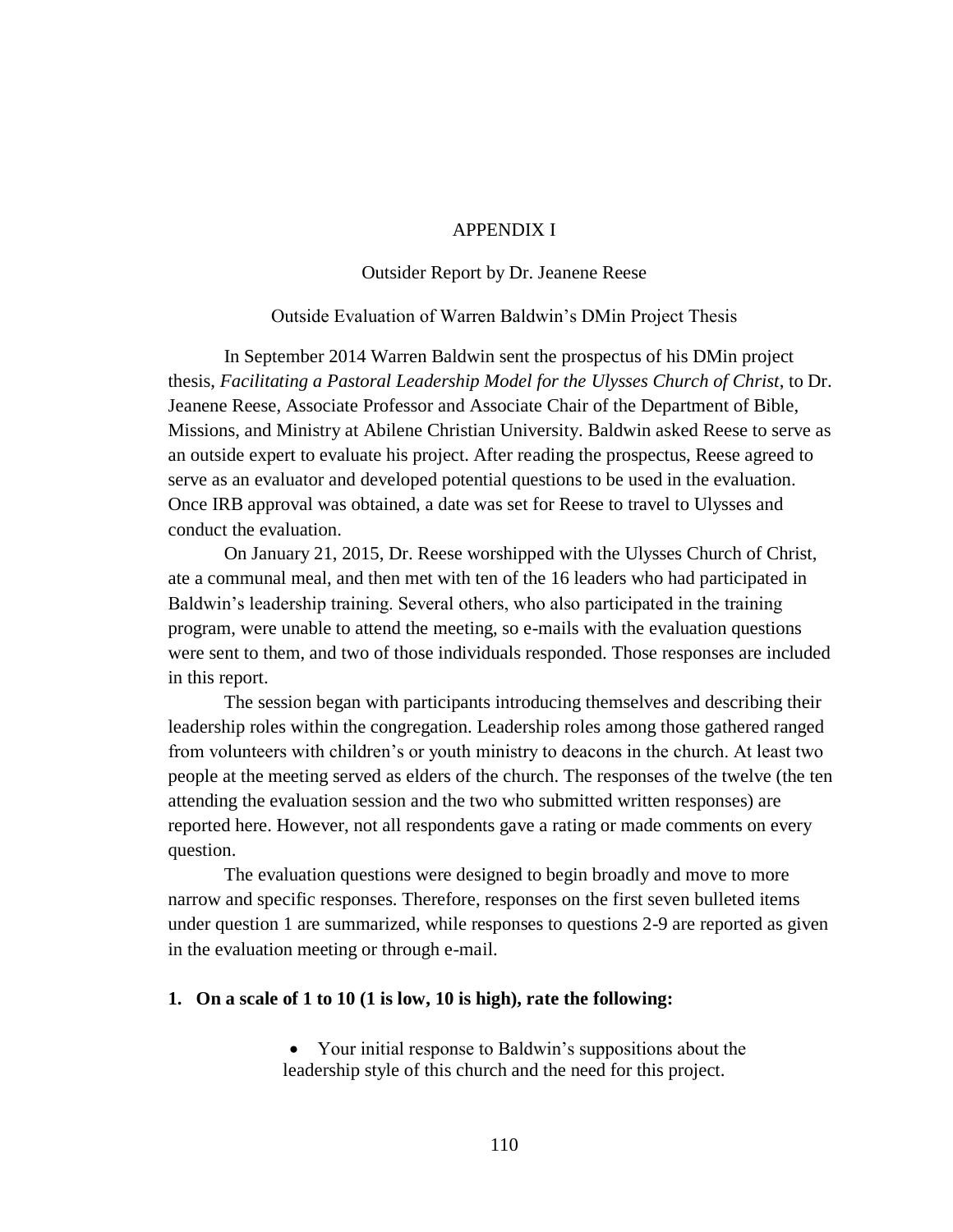Ratings given in response to this statement ranged from 7 to 10. One person originally gave the project a 5, but after some thought changed the rating to a 7. The lowest rating given was a 6 or 7, with that person expressing uncertainty that the project was really needed. One other individual responded with a rating of 7 but made no comment. Four participants gave a rating of 8, and two indicated that they felt a real need for the training while the third and fourth made no comment. Four people rated the project at a 9. Two of these felt the training was needed for the growth and development of new leaders while another connected it to his role as a new deacon. The last person giving a 9 acknowledged that it was something she personally needed. A rating of 9.5 was given by one of the elders in the church who noted that such training allowed congregants to better understand the role of leaders, and that allowed them [the elders] to function more as shepherds than administrators. Another person, who gave a rating of 9.5, said that as a leader he often finds that things are going on in the church that people do not understand. Consequently the functions of the leaders are easily misunderstood, and shepherds end up being more administrators than shepherds. The highest rating given was a 10. That individual admitted to not thinking the project was necessary after first reading Baldwin's paper, but changing his mind once he attended the first training session.

Your early expectation of the effectiveness of this intervention.

Participants' ratings in this area were considerably lower. The lowest score was a 2-3 with the person admitting that he might naturally be more skeptical than others. Someone else, with a rating of 4, shared that he did not think the project would change anything among the church leaders. Five people gave a rating of 5, with two of these acknowledging that buy in is often difficult to attain. Others, giving this same score, expressed a "wait and see" stance, hoping change would come, but were not certain that it would. One individual gave a rating of 5-6 saying that she was disappointed that more material was not presented. Two people gave a score of 6, one saying she is an eternal optimist while the other said he thought getting people to attend a 6-8 week series might be difficult. Two people did not give a rating but one of them expressed appreciation for Baldwin working hard to stick to the time frame. The other said that he heard the last session was the most meaningful and was sorry that he missed it.

Your experience in the community formation exercise.

Responses to this exercise were extremely positive except for two leaders who said that those they tried to interview refused. Others rated the exercise at an 8 or 9 and the energy in the room rose significantly as they talked about their experiences. Several comments were made, but often participants forgot to give a rating in their eagerness to report what happened. One man said that he would like to know what the congregation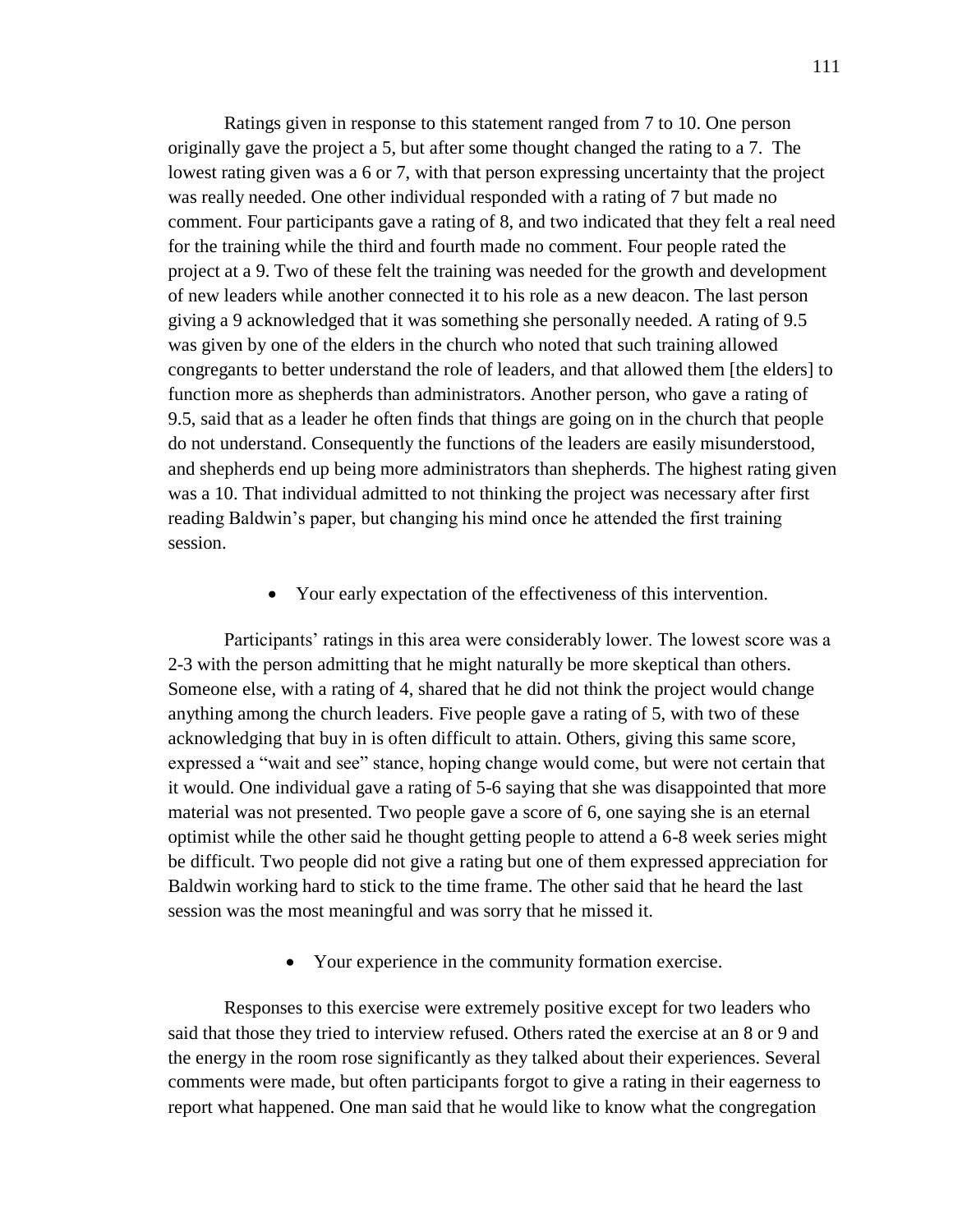thought about the exercise and suggested that a survey be given to measure it. Two people thought that the three questions asked were excellent and reported that they could hardly get those interviewed to stop talking.

One leader said that in his exercise the conversation moved quickly to some things that weren't going well, but he was grateful that the individuals at least felt heard. Another thought that if nothing else happened other than the conversation he had with other members, it was well worth it. Another acknowledged that people want to tell about their experiences and found the exercise an excellent way to connect. One woman and her husband shared that they have already seen results from this exercise. They reported encountering a young family who were about "to vote with their feet" but after the interview began to feel included and were excited to be asked to do some things with the church. In the past month this family has become more fully integrated into the congregation.

Your response to the leading by integrity conversation.

One respondent was unable to give a rating for this question since she was absent from the session. The lowest score given in response to this question was a 5, and the woman reporting said it was because she didn't have much in common with those she had a conversation with, including her partner in the training. She looked across the table at her partner and asked if the statement offended her. The other woman said that she was not offended. Later, after others gave their rating, however, the score of 5 was changed to an 8, with the respondent saying that she got more from the experience than she realized after she heard her own comments. The next lowest score was a 7-8, with the participant saying that he did not have difficulty talking to people with differences. He thought it was good for him to talk to a couple of elders.

Four individuals gave a score of 8. A couple of these relayed that they felt very comfortable with the people they talked with, yet indicated they felt uncomfortable in thinking of themselves as role models outside their own families. One person acknowledged that both family and church served as strong influences in her life. Another participant giving this score reported that in his conversation with a church member neither of them felt that their families served as role models. Two individuals gave a score of 9. The first said he intended to spend about 30 minutes in the conversation, but that it lasted 3 hours. He also reported that he followed up a few weeks later and found the questions very useful in directing the conversation. The other person scoring a 9 reported that she and another leader met with some older women and appreciated the conversation since she admired them. She also relayed that she had more difficulty in a conversation with a male church member she shared a conversation with because they have very little in common.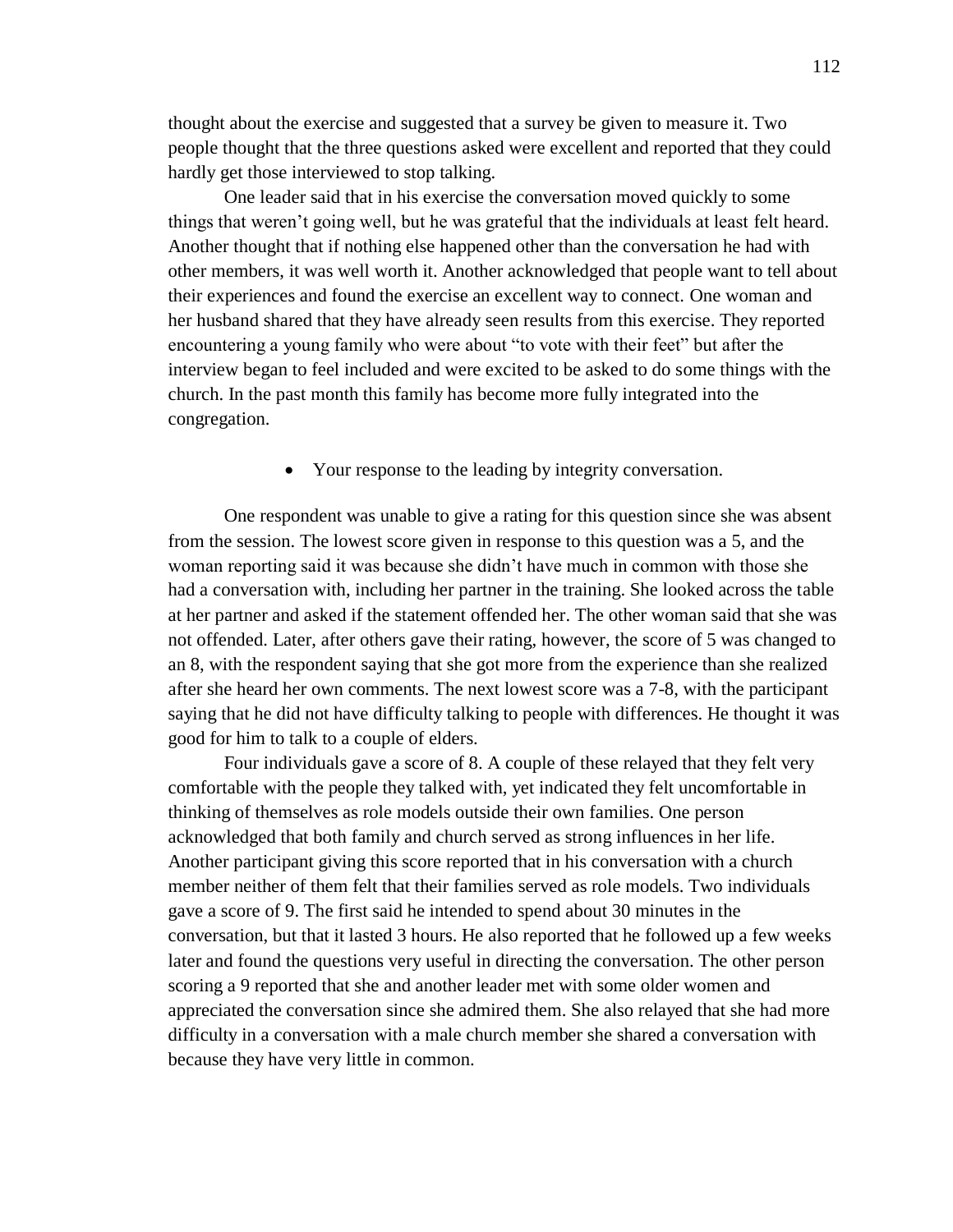• The effectiveness of the congregational visit on your skills as a listener.

Responses to this question proved interesting with few of the participants actually giving a score. It also raised some insightful gender issues. One respondent did not give a score, admitting that he is not a good listener and struggled not to talk too much. After saying that he thought they did well as listeners, another individual turned to his partner and asked if he agreed. His partner reported that the woman they were having a conversation with was a talker and that both interviewees kept talking at the same time. A female leader then asked him: "You heard them, but did you understand?" The second male then admitted that his wife is always asking him, "Did you hear me?" implying that he is not necessarily a good listener and perhaps needed the exercise. At this point another female participant referenced an article she had read and found quite effective. In it the question, "Do you hear what I'm not saying?" made her reflect on her interaction with her children who were now grown.

Two individuals gave a rating of 8. The first of these felt that both his initial and follow up conversations were effective and honed his listening skills. The second person rating an 8 admitted that he struggled not to talk and had to control his tendency to "jump to conclusions" when listening. He said that his wife is a really good listener and he tries to be like her. The highest scorer of this experience gave a 9 and shared many of the previously reported struggles to listen and not talk. He also added that when asked what their greatest strength was, his interviewees had no idea what to say.

Your experience in the ministering to the marginalized exercise.

Although the energy in the room had stayed fairly constant up to this point, it rose significantly as participants responded to this prompt. They bantered with one another, teasing and laughing as they shared their reactions. One rather big man (with whom several leaders would joke through the initial discussion) said the experience "sucked" because he and another leader were seated at the low end of the table. One woman, also seated at that table, said they had enough to eat until the larger man showed up (the group laughed together). He had come late, but they tried to save him some food. She said they had warm tap water to drink and, throughout the meal, she wished she had some ice. She gave the exercise an 8. One man simply said that he was allowed to only eat the food at his table, which excluded giving assistance to anyone else. Another participant, who also gave a score of 8, said he sympathizes with people who don't have much. He addressed the larger gentlemen saying he felt sorry for him in the exercise, and the latter responded, "I wish I could have a picture of your empathetic face!" The room erupted in laughter again.

Other participants had different responses. One said it opened his eyes to those who have less. Another acknowledged that "we ignore others in real life." Still another participant admitted to being very uncomfortable. He said he tends to ignore those who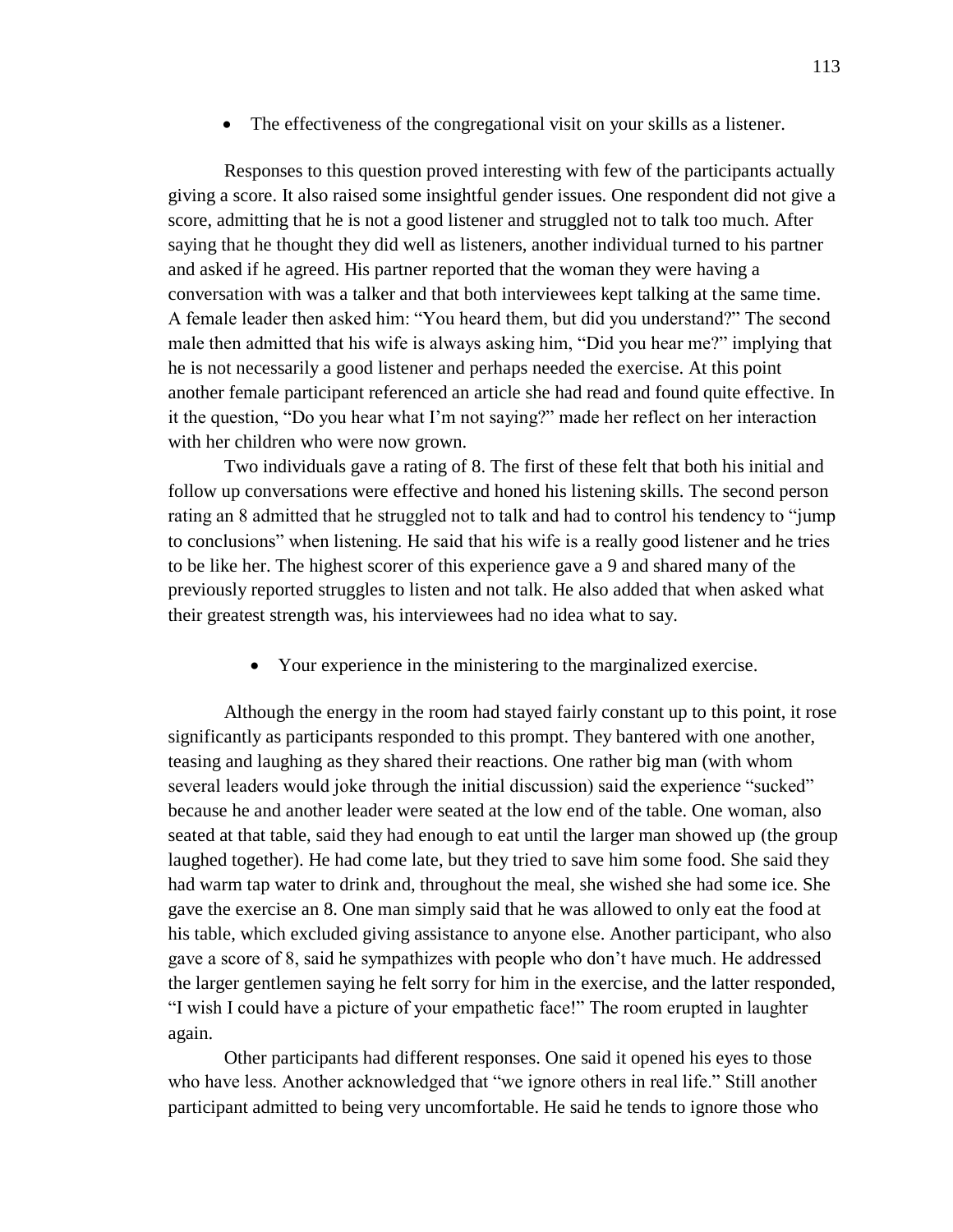are less fortunate and has very little contact with them. He also thought the exercise uncovered an area of growth for him. Two people, who gave a score of 9, had different points of view. The first said that he was at the table of plenty and obliviously missed the whole experiment and just fed his face. He felt the exercise was a good one. The other person with a rating of 9 said that the experiment opened her eyes to something. During the meal at the table with enough, she thought about sharing her food but, since it was an experiment, she ignored the impulse. She said that instead of doing what was right, she did what was expected and was disappointed in herself for so easily dismissing her instincts. The last score given was a 10 by a person unable to attend the meal. He said the exercise had generated lots of discussion across the congregation about how they view themselves and others.

Your understanding of your role as a shepherd.

Several participants felt that the leadership training identifying them as shepherds was quite effective. Four gave a score of 10. One female respondent said that she especially valued the emphasis on remaining a non-anxious presence when disequilibrium occurs since there are so many other possible reactions that are not as positive. She would like to have more study in this area. Another woman acknowledged that church members often depend on elders, deacons, and pastors to say and do the right things rather than recognizing that these leaders too need prayers and encouragement. She said that everyone could be a shepherd who chooses to be and, therefore, be a light in the dark world. Still another individual giving a rating of 10 said that although the class didn't present new ideas, it reminded him of things that he doesn't always practice very well. He expressed appreciation for the class and the beneficial interaction it provided. The final person who gave a rating of 10 said that he was unable to attend this class, but that his conversation with a couple in the church (an earlier assignment in the leadership course) allowed him and his wife to function as shepherds and reclaim this young family before they left the church. He thinks these kinds of experiences would be repeated if all Christians saw themselves as shepherds.

Two participants gave a rating of 8 on their role as shepherds. One said that he learned a lot as far as blame casting, etc. He admitted to not feeling like a shepherd, even if he was considered one, and hoped to do better and grow into the role in the future. Another person, who serves as an elder in the church, said he definitely needed the class in order to become a better listener and be more approachable. But, he acknowledged, these qualities need to go both ways. He learned this truth from the last couple that he and his partner visited. "It was an eye-opening experience," he said. The class was instrumental in his growth and development. A final respondent said that he has never thought of himself as a leader and has avoided leadership roles in many instances.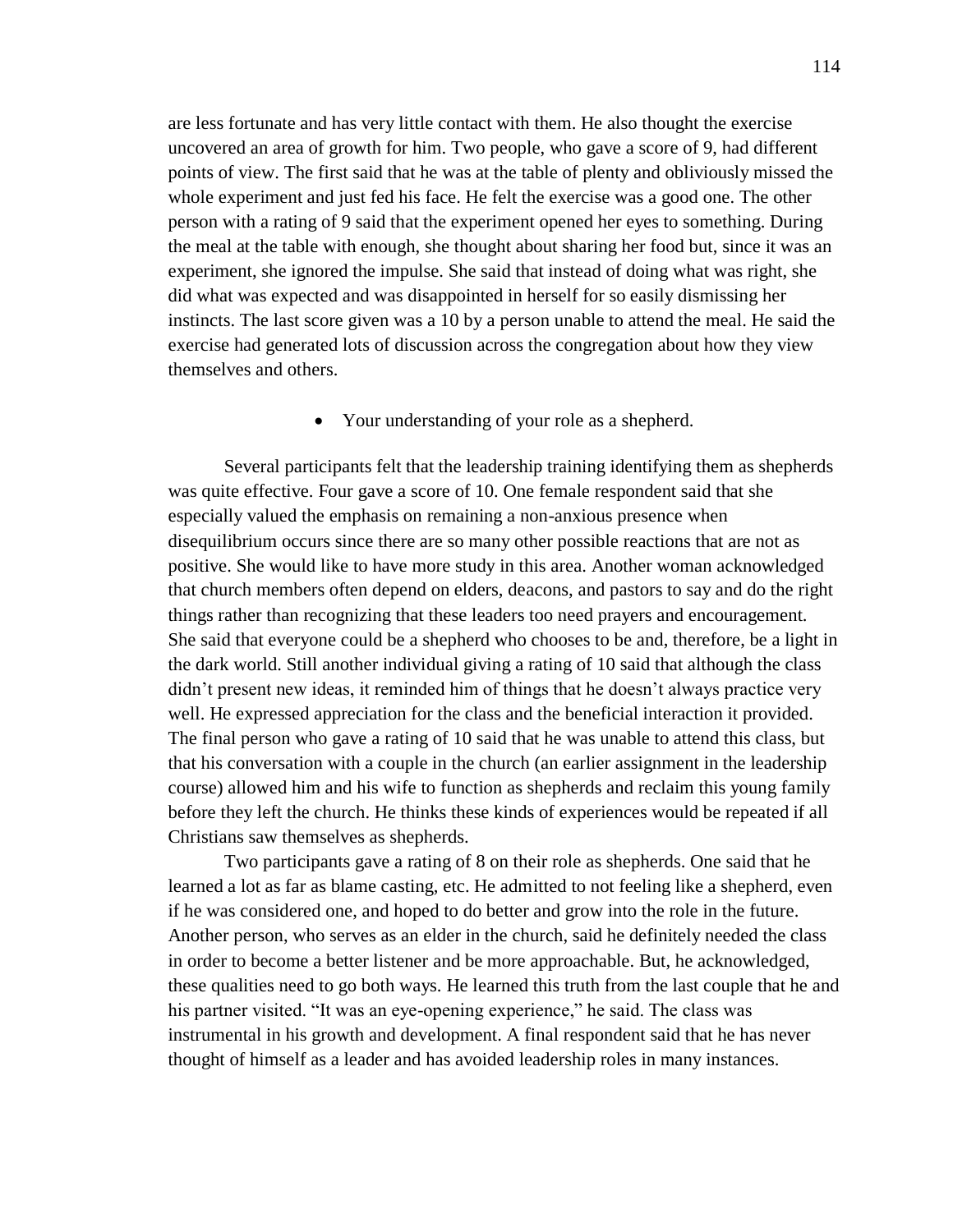**2. Now that the project is completed, how would you rate its overall effectiveness? How is this the same or different from your initial response? Why do you think this change occurred, if it did, or why do you think yours stayed the same?** 

- The first person gave the class a 10 in her initial response and at this later point in the discussion. She said that she came in thinking the training needed to be done, but that nothing would change. But she added, "Even if everybody walks out and never talks about class again, I still would give it a 10 for what it did for me and the couple that we talked to." She is not expecting the whole church to change overnight but suggested that given a year or two, perhaps more, change will occur. In other words, she reversed her initial response.
- One woman gave a rating of 8 at the outset of the discussion, but a 10 in this response saying she is ready to have more classes starting next week. She acknowledged that she could only change herself, but that she needs to change. She wants to talk to more people about spiritual things, as was done through the experiments provided.
- Another person giving a score of 10 said, "What was done is great, but [I] want to do even more. He said the class caused him to start "thinking outside the box" and that it changed him. His original rating was a 9.
- Still another individual rating the project at a 10 spoke of how busy everyone is, juggling so much. "Sometimes," she said, "we drop a ball, pick some up, leave others. However, visiting people is something that we all know we need to do, but we're busy." This experience helped her see the need to get more involved with the congregation. Her first rating was an 8.
- One person said, "We just keep house and don't pay much attention to what's going on." He felt the project helped him want to do better. This individual's first rating was 9.5, but none was given at this point. The assumption is that his score stayed the same.
- A different participant noted that the class was different than what he expected. He said that it generated some conversations that were difficult to hear but that caused him to grow, and [ones] that he wouldn't have heard otherwise. He closed by saying he was very impressed with the overall involvement of the group that participated. His score for the project moved from a 9 to 10.
- The final respondent, whose first rating was an 8, said that because of the project he would try harder to reach out to others and engage them in spiritual conversations. The classes opened his eyes to several weaknesses and some strengths. He did not give a second rating.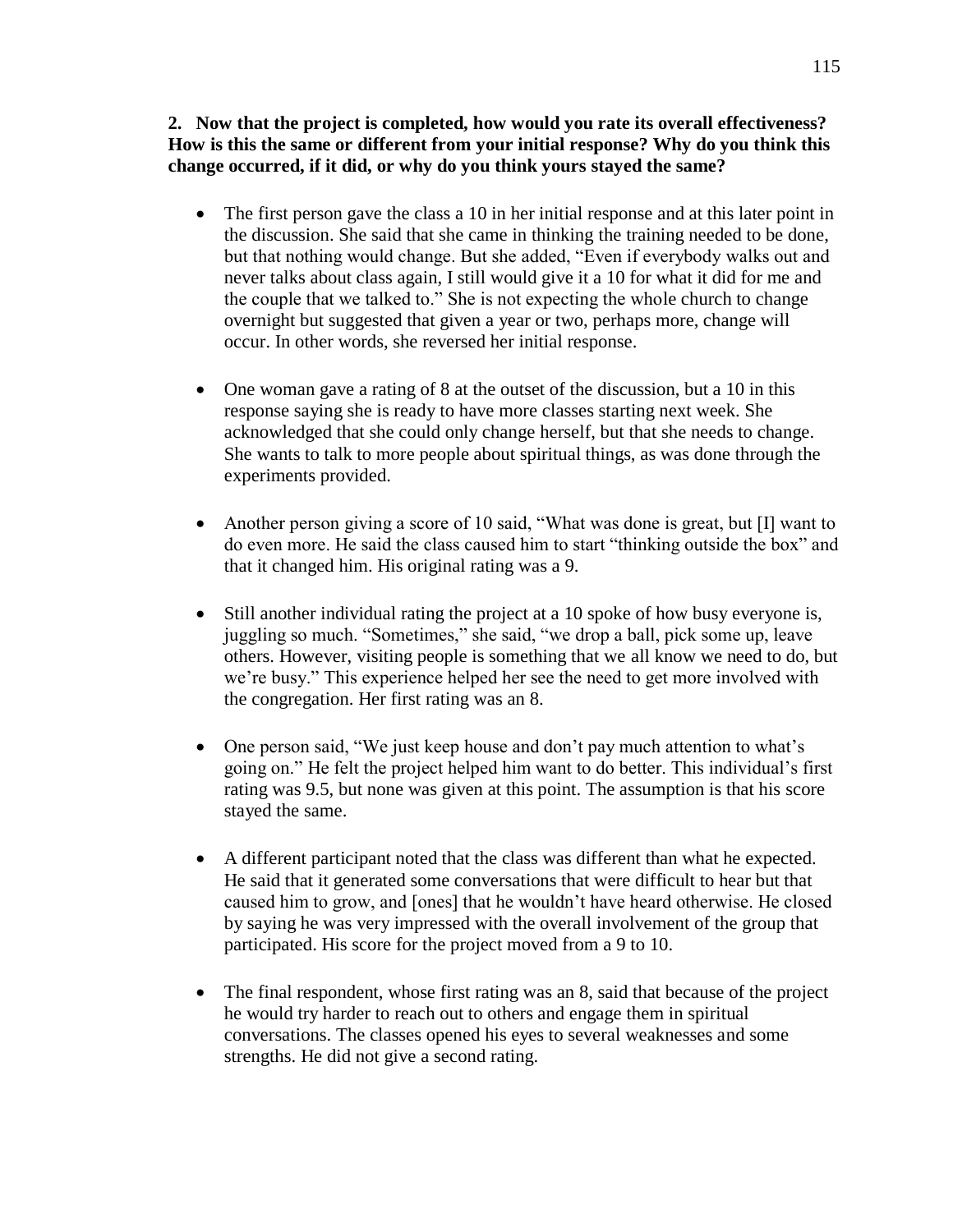# **3. In terms of community formation, what was the most valuable thing that you learned about this church as you shared memories with each other**? **How do you think this learning will influence your leadership now and in the future? Explain your response.**

The first several responses seemed to focus most on the elders and governance of the church:

- The first respondent reported that those he talked with remembered positive things from the past and seemed to forget the negative. He found the experience of sharing memories both helpful and informative. He also said that members thought the elders in the past were distant and unapproachable. [The implication is that this has changed.]
- The next participant noted that the church now was so "flexible, we're fluid." He said that the whole dynamic has changed. He further indicated that 40-50 years ago the elders made policies and the members followed. Now, he said, they have to defend every decision for at least 6 months.
- Another person felt that the church had now reached a happy medium. In the past he said people followed rules, now he says church members have to be convinced of why they should do something. He wondered why congregants couldn't just trust the elders enough to govern the church, and if they didn't why didn't they go and talk to them?
- The last person to follow this thread of conversation asked, "Organization or organism? Do we make policies or do we grow together? The point is that everything that comes along must be dealt with together and people know what your thinking is, and you bring them along."

The discussion then took a significant turn as more participants spoke about the youth and children of the church.

- The first of these respondents shared that a lot of the memories he heard about had to do with the youth. He asked, "If that is most impact [ful] and [provides the] greatest memories, what does that mean for today? What do we do about that?"
- The next person agreed, stating that the youth are really important. She added that if the church could get hold of them as little kids, then hang out with them as teenagers, it would make a bigger impact on whether they turned out to be future leaders or not.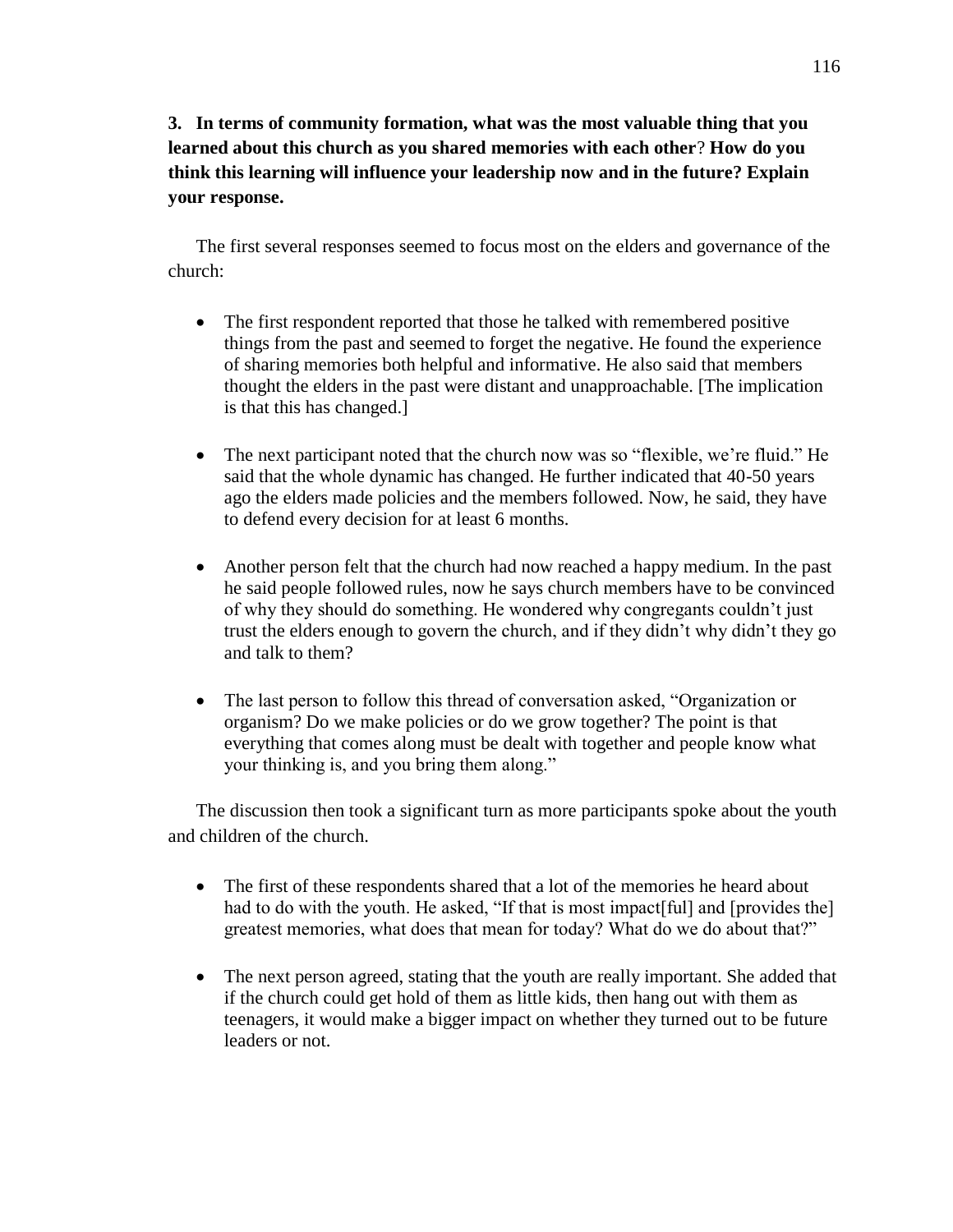- Still another participant thought that getting them when they are younger and asking them things like what they want to be when they grow up would yield great results.
- Continuing in the same vein of thought, a different respondent noted that events and activities that are planned often encourage interactions with different people. He mentioned several of these: an old Visitation program, Leadership Training for Christ, Vacation Bible School, Youth Rallies, Mission trips, and even this class as the kinds of things that need to be promoted at church.
- The last person to comment in this area agreed heartily with the others. He said, "The young are the most important group we have. We have to figure out how to reach out and help them make a decision to be committed to God and his ways."
- One participant made an observation from his memory-sharing activity that could easily fit within either of the conversations. He said that when memories were shared with his assigned individuals, they focused on specific people in the church who had a strong influence on them and others.

## **4. What insights did you gain about your character in the leading by integrity session? What did you gain from hearing about the character of your fellow congregants? How has this learning impacted your spiritual formation? Your role as a leader?**

There was mixed response to this question, with few people actually making comments. The first person said, "What a question," and the second added, "It's kind of complex." The three who did speak didn't thoroughly address the questions asked.

- One woman thought the experience was a humbling one. She said that even with titles, Christians are equal. She noted that "those with titles let us down, only Christ won't. All others—elders, deacons, pastors, teachers, etc.—will let us down." She further confessed that she often thinks that certain people have it "all together" even when they don't and that it humbles her to know that they are more like her. She acknowledged that we don't dress alike, don't smell alike, but that we all love the Lord and need each other.
- Another participant recognized that no one is perfect but that with leadership comes responsibility and a higher expectation. He said, "From a spiritual standpoint, I am even more thankful for God's grace and mercy!"
- The last respondent pointed out that we are all different due to our traditions or upbringing, but that we can all get along. He concluded, "We need each other and can't survive on our own."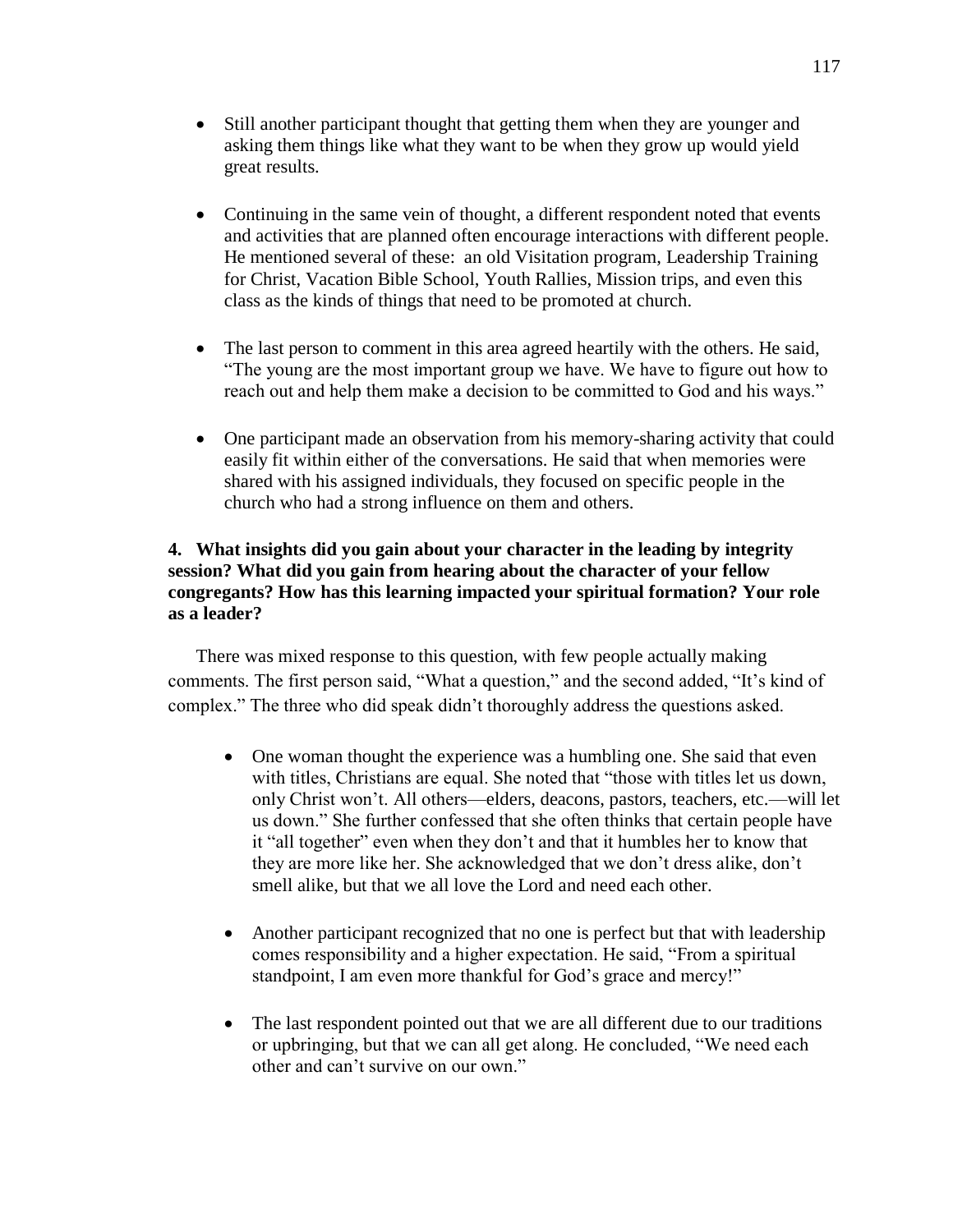## **5. Prior to this project did you consider yourself a good listener or one that needed improvement? Why? How did this experience challenge you? What did you learn about yourself and those you interviewed in the process?**

The response to these questions was also quite limited, but some of that could be attributed to how much participants discussed their roles as listeners in response to question 1.

- The first person said that he always thought he was a good listener so he didn't learn so much from the experience, but it made him think about what to do after he has listened to another person.
- Another respondent said, "I usually say, 'Yes, ma'am.'" (He got a laugh from the group but did not reflect further.)
- Still another individual said he does not consider himself a good listener and had to learn to be better. He stated that he is a "get to the point kind of guy." One other participant agreed with this man saying that they are a lot alike.
- The last person said that he tried to be a good listener, but knows that he isn't one. He said, "I learned again what I already know: that people want to tell you about themselves and their opinions. You have to listen." He added that he needs to take notes when he listens to be more attentive.

## **6. What was most difficult in the ministering to the marginalized experience? Why do you think it was difficult? What was the most valuable learning you took from this exercise for yourself? For the church?**

- The individual who opened this conversation admitted that he always thought the hardest part of conversing with the marginalized would be getting the conversation started. He said asking, "How are you?" is not necessarily the way to begin and that the question, "What do you need?" could be equally problematic. He recognized that Christians must think of different ways to approach others who are different because they have struggles that we are not familiar with. "It is challenging," he concluded. "I always thought the hardest part is how do you start the conversation. 'How are you?' is not necessarily the way to begin the conversation. Have to think of different ways to approach. They have struggles that we are not familiar with. Question of 'What do you need?' etc. It is challenging."
- Another person said that he sees the difficulty of interacting with the marginalized every Wednesday [when the church feeds people from the town] and that it allows for a lot of conversations. He said the church has seen a lot of different characters and the feedback received is disheartening at times. He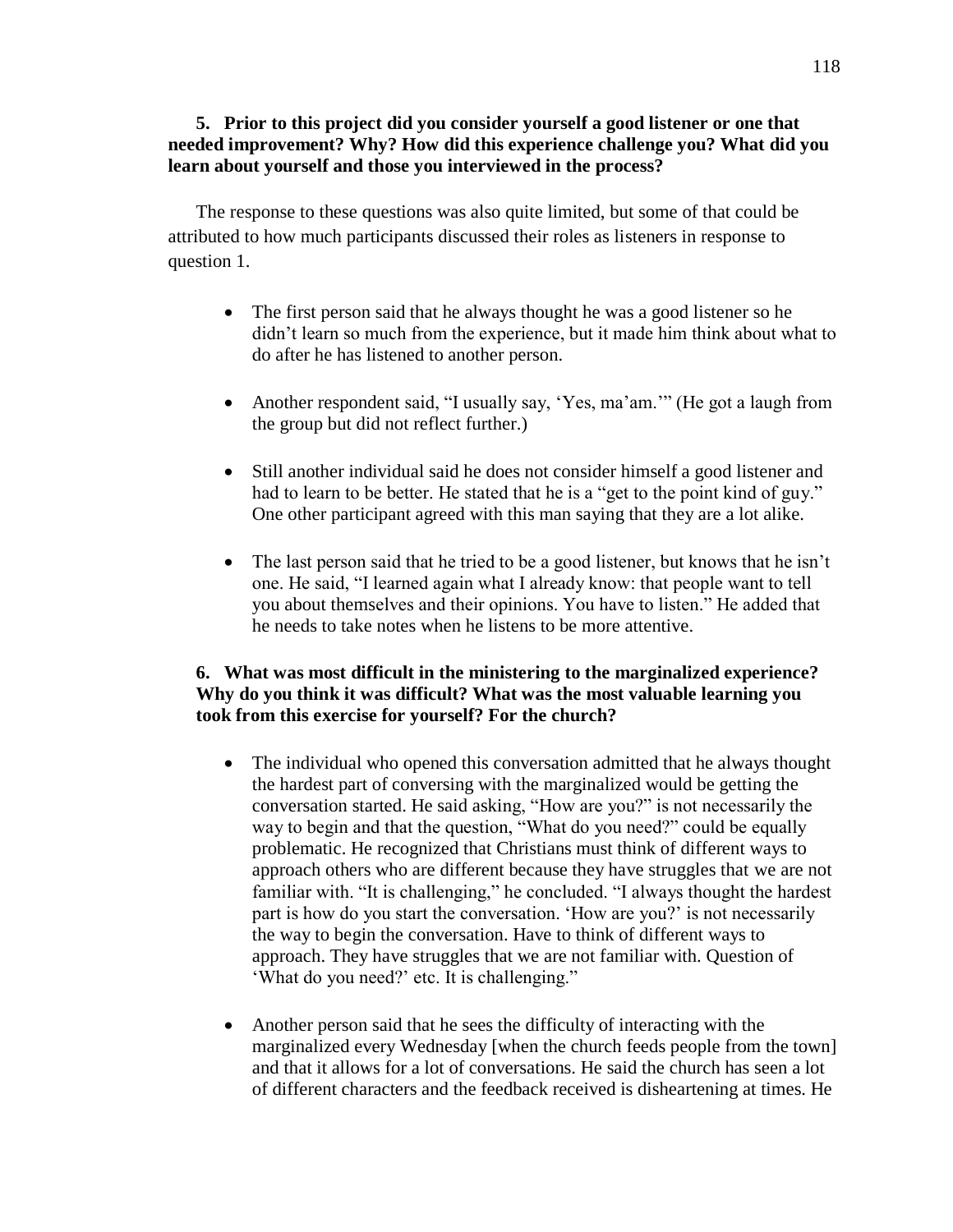added, "The experience has opened our eyes, a lot of eyes. If we plant the seed for Jesus, he will take it from there."

- A different person, also speaking about the Wednesday night meals, said it is easy to see people come, eat, and leave. He added that church members can get hardened about it, but rather hoped they would be able to think about the ripple effects and see what comes from it.
- Still another respondent admitted that it is easy to see the marginalized as a class of people rather than as individuals.
- One woman suggested that the community folks be allowed to take the leftovers home with them. She shared her own experience as a 15-year-old who didn't have water at home and who was happy to take leftovers from such meals. She didn't think about what others thought of her. She knows what it is like to not have enough. She smiled and added, winking at the women in the group, "You ladies can cook."
- Another participant recognized that most people are comfortable with others who are like them and will generally avoid contact with those who are different.
- The final respondent confessed that he has a problem seeing things from the perspective of the marginalized and that he needs to really look at his line of thinking about them.

**7. As you reflect on your role as a shepherd, what is the most significant thing that you have learned about yourself through this project? About the church? How do you see the whole experience affecting your leadership now and in the future? Are there other areas that you would like to explore in a similar manner? If so, what are these?**

- "The thing I learned [in my role as a shepherd]," said one participant, "is to stay calm and talk to Jesus." Another individual agreed with this sentiment.
- Still another admitted to not having a specific answer to this difficult question. He struggled to reflect on his role as a shepherd and felt he needed some help with forming areas to reflect upon.
- One participant said that he learned to be a better listener, more approachable through this training.
- A different individual shared that he and other elders always caution new elders not to play the game of "divide and conquer." He said they recommend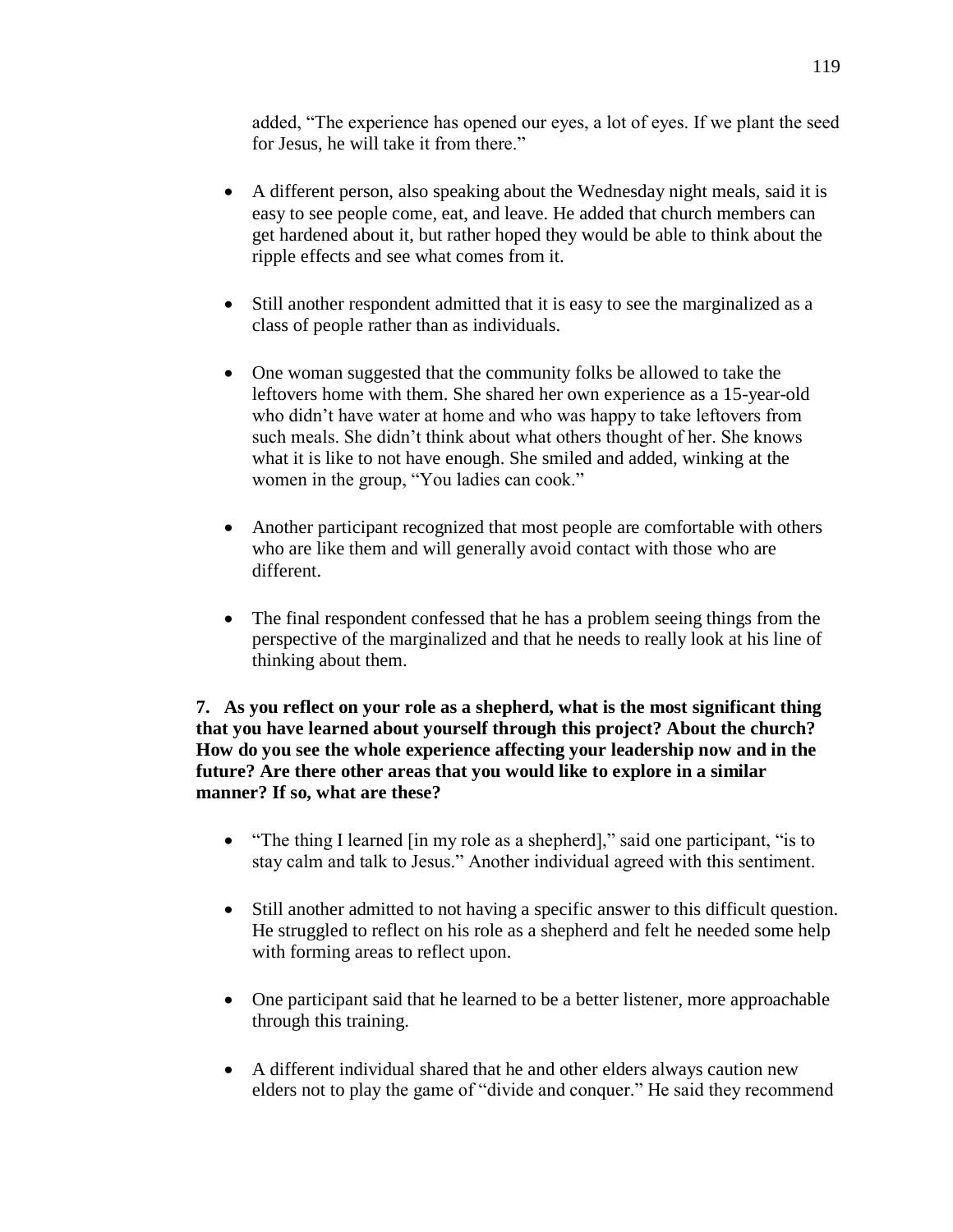avoiding hallway conversations, but rather suggest that every matter be taken under advice until it can be brought to all of the elders. He added that through the years he has discovered that there is always a lot more to a story than first appears and that being united as an eldership can really make a difference in how the group operates.

- Another respondent would like to hear what other areas could be explored in their roles as shepherds.
- One woman said that she could see the whole experience of leadership getting big. She added, "I think we should do more of the mixing and mingling, change small groups, [mix] older/younger, etc. I think we need to mix it up. I've always said that. Once we get that going, and we are all around different people in community, maybe we will attract more different people."
- Still another person thought the group needs to keep a positive mindset, to learn from their mistakes, and to try to do better going forward.
- The last respondent shared that the church is about to roll out some new small groups, and he thinks others will find it exciting. He added that many who participated in this project would be able to take on a leadership role in it using many of the skills they learned through this project.

## **8. Overall, how well do you think this project accomplished the goal of developing more character-based leadership from the book of Proverbs within the church? What do you hope to see as a result when you look five years down the road? Ten years? Twenty?**

- The first respondent hesitated to respond to this visionary question saying that he could "only answer for myself."
- Another shared that he struggled with looking forward in years. He acknowledged that this group met because they wanted to; they agreed to participate. He inserted that the experience was more important than watching football [something he seemed to struggle with]. He expressed concern about what kind of response these leaders would get when they go out to spread what they have learned. He concluded, "If we hit some negative stuff at first, I think it will go stagnant. If we hit some positives, I think it will help a lot. Prayer is needed." He later asked if some people were asked to participate in the project who did not choose to.
- One woman thought the class would be good for everyone in the church and suggested that it ought to meet regularly since everyone has the potential to be a leader. She felt that she still needs more classes and wondered if the young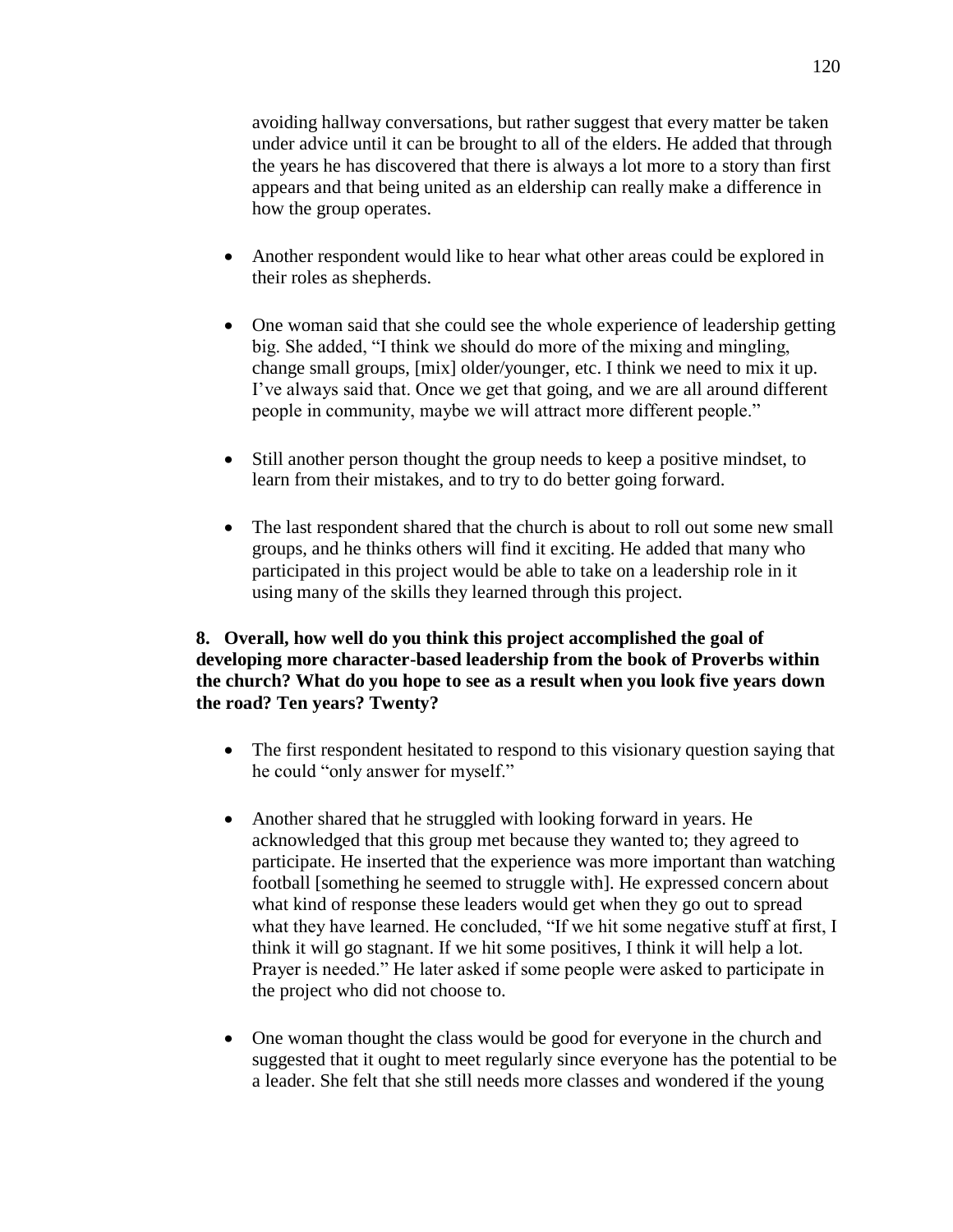people might especially benefit from the classes since they often don't recognize themselves as leaders.

- Another woman concluded much the same, saying she thought the classes would be good for everyone to take to see if they might be a leader and to learn what is involved in being one.
- Still another participant said, "I would like to see numerical growth with lots of families and young children like it was when [my family] first came."
- A different person added that the church was experiencing the "perils of an aging congregation."
- Another individual acknowledged that the youth "are the future of the church." He hoped that the congregation could hang on to them.
- Still another respondent gave herself a score of 10, saying that she felt she accomplished her goal through the project. She explained that she didn't think she had learned all there was to know and wanted more. But she said her brain was opened up to the various needs of people in the church. She added that one of her children is frustrated at not being fed at church, while another simply doesn't care, and the third thinks it's the greatest place on earth. She felt that having her children involved in leadership training would help them grow and that in 5-10 years there would be a vibrant children's and youth ministry that empowered the young to stand up to their peers and bring them to church.
- In response to her comments one man said that they had that kind of congregation when they had a youth minister. Another added that she knew someone who would do the job for free.
- Another woman said that her two sons often attend different churches and are currently considering their options for further education. She added that when they are young, children watch to see what we are doing. "Our walk," she said, "is more of an example than we think." She asked the group if they were spending time, including having conversations, with the young people in the church.
- To continue this train of thought, another participant said the future depends on how effective the church is with the youth. He remembered about 6 years back when the church had 70 young people on a Wednesday night. Now he said there are only about 15-20, a pretty bleak picture from his point of view. He wants the church to figure out how to attract more young people.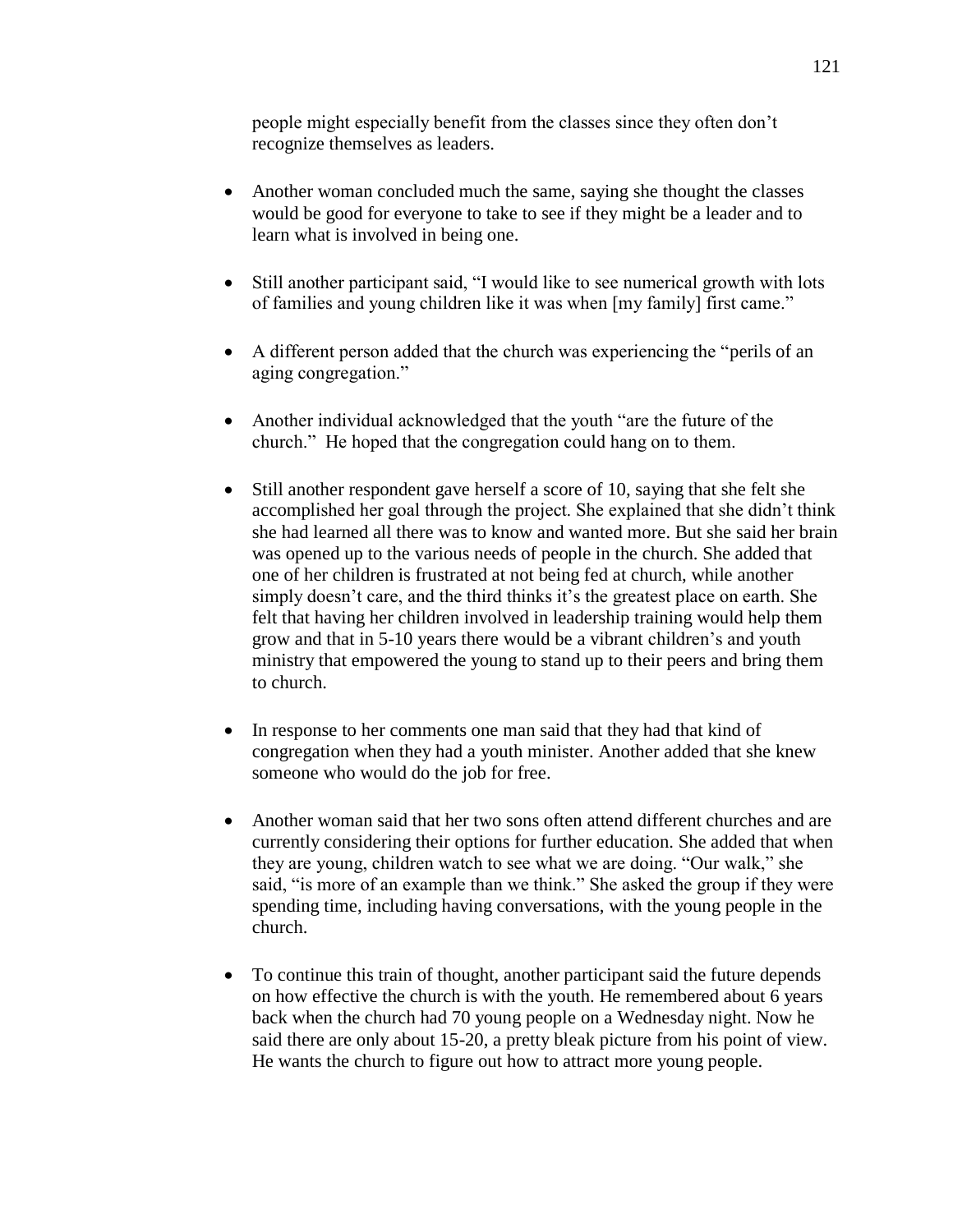One of the written respondents thought that if the church got the ball rolling in intentional leadership development it would help not only in individual development, but also the bonding of the church. He shared that the group who went through the classes bonded with one another and were better for it. He hoped that follow up from here could result in "a growing, thriving congregation that helps everyone get to heaven."

## **9. Are there final comments that you would like to make about this project?**

Of the eight responses to this question, the majority thought that the project was well worth their time and energy. One said that she would like to do it again even more deeply. Another added that it was definitely worthwhile, and still another that it was very good. A different participant said it got everyone thinking outside of themselves and got them doing things with others. One participant expressed gratitude about being involved in the project while another found it eye-opening and good. The only recommendation made was that the project not be conducted during football season.

# **Conclusion**

To say that Warren Baldwin's project thesis was a success is a gross understatement. It is obvious that he is both loved and respected as a pastor and leader at the Ulysses Church of Christ. As evidenced throughout the participants' responses, they highly valued the content of the classes, the experiences they had, and the lessons they learned. Many suggested that the training continue and be extended to even more within the congregation. One notable recommendation given was to survey the church at large to measure their view on the effectiveness of the project. Other areas that deserve further attention based on the feedback given here are:

- The development of even more content that goes deeper into the role of the leader.
- Increased opportunities for conversations among congregants in both formal and informal settings.
- More effective outreach to the marginalized with efforts made to make them more of an integral part of the church.
- Concern for the children and youth of the church in all areas with special attention given to their spiritual development.

It is the strong recommendation of this outside evaluator that Warren Baldwin receive full credit for this project and attain his Doctor of Ministry degre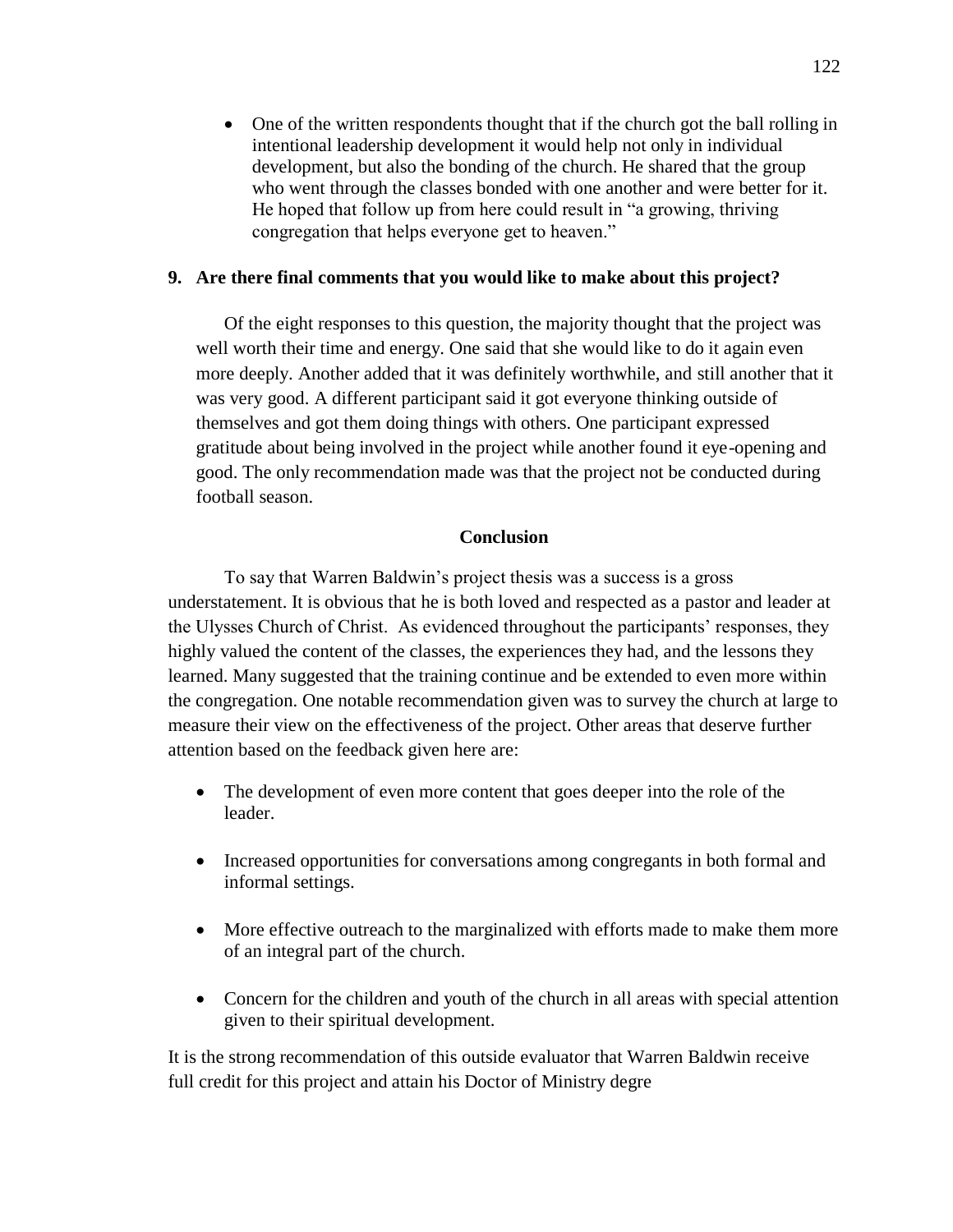#### APPENDIX J

Resources Quoted in the Five Intervention Classes

- Bartholomew, Craig G and Michael W. Goheen. *The Drama of Scripture*. Grand Rapids: Baker, 2014.
- Corbett, Steve, and Brian Fikkert. *When Helping Hurts: How to Alleviate Poverty without Hurting the Poor. . . and Yourself*. Chicago: Moody, 2009.

Crabb, Larry. *Connecting*. Nashville: Thomas Nelson, 2005.

Crabb, Larry. *The Safest Place on Earth*. Nashville: Thomas Newson, 1999.

Crandall, Ron. *Turnaround and Beyond*. Nashville: Abingdon, 2008.

Friedman, Edwin. *A Failure of Nerve*. New York: Seabury Books, 1999.

- Galindo, Israel. *The Hidden Lives of Congregations: Discerning Church Dynamics*. Herndon, VA: The Alban Institute, 2004.
- Grant, John. "Listening to God and One Another" in *The Effective Practice of Ministry*. Tim Sensing, ed. Abilene: TX: ACU Press, 2013.
- Green, Jennifer. "Rising Up After the Woman of Strength" in *Preaching Character: Reclaiming Wisdom's Paradigmatic Imagination for Transformation*, edited by Dave Bland and David Fleer, 189-94. Abilene: TX: ACU Press, 2010.
- Kinnaman: David. *You Lost Me: Why Young Christians are Leaving Church and Rethinking Faith*. Grand Rapids: Baker, 2011.

McDonald, Gordon. *Renewing Your Spiritual Passion*. Nashville: Thomas Nelson, 1997.

- McNeal, Reggie. *A Work of Heart*. San Francisco: Jossey-Bass, 2011.
- Pilgrim, Walter. *Good News to the Poor*. Eugene, OR: Wipf & Stock Pub., 2011.
- Thompson, James. "Paul, the Elders, and Spiritual Formation" in *Good Shepherds: More Guidance for the Gentle Art of Pastoring*. David Fleer and Charles Siburt, eds. Abilene, TX: Leafwood, 2007.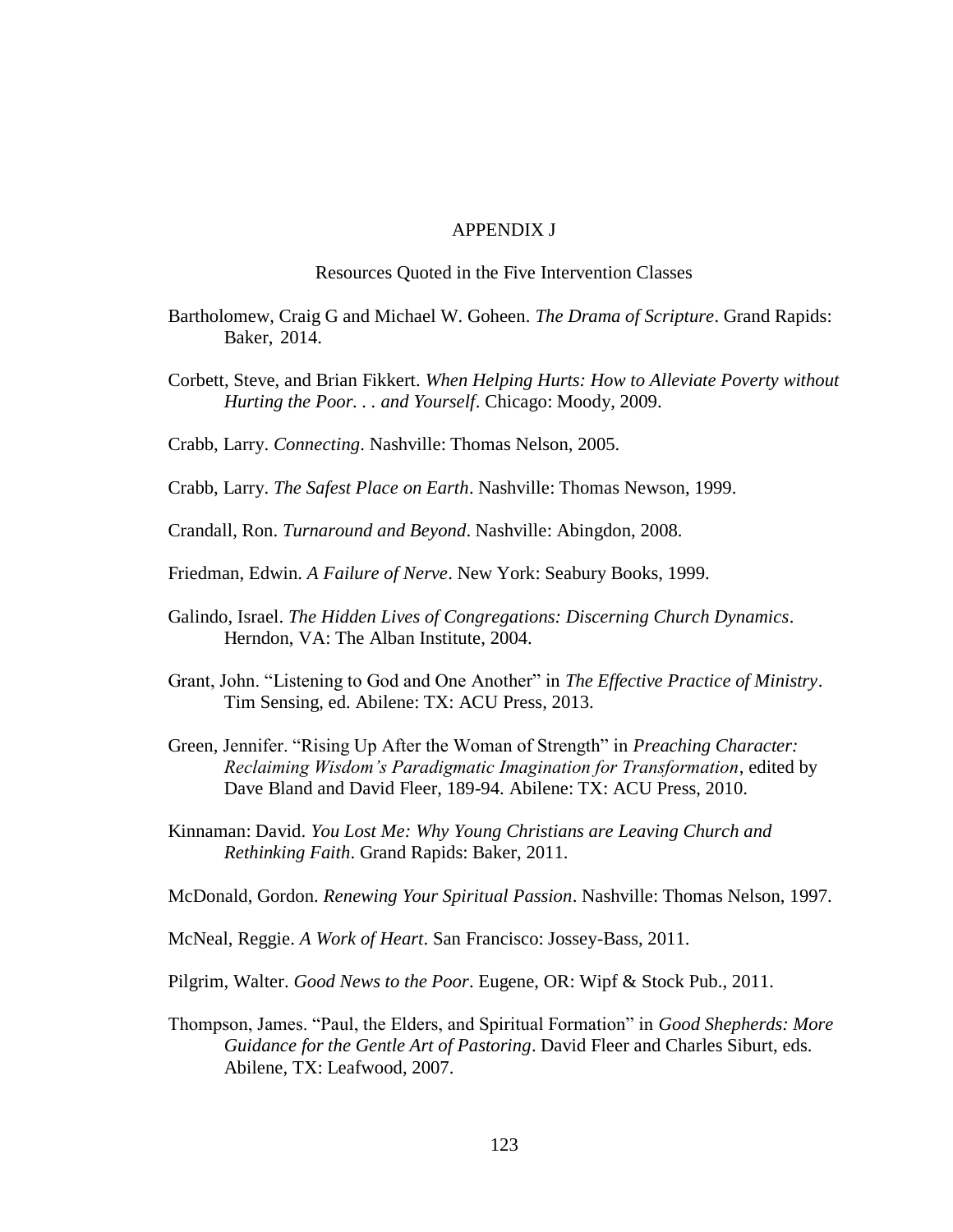Waltke, Bruce K. *The Book of Proverbs: 1-15*. The New International Commentary on the Old Testament. Grand Rapids: Eerdmans, 2004.